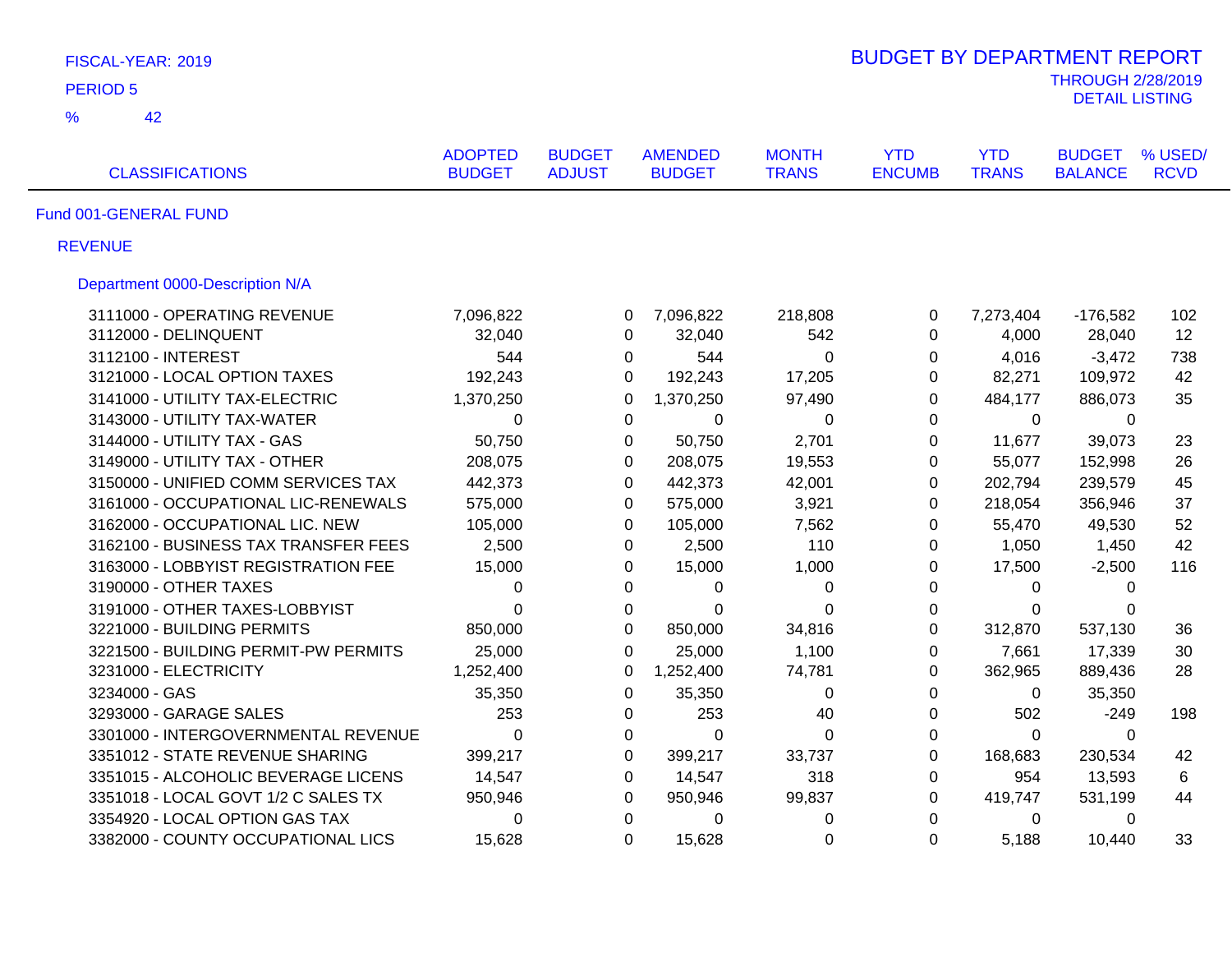|                                      | <b>ADOPTED</b> | <b>BUDGET</b>  | <b>AMENDED</b> | <b>MONTH</b> | <b>YTD</b>    | <b>YTD</b>   | <b>BUDGET</b>  | % USED/         |
|--------------------------------------|----------------|----------------|----------------|--------------|---------------|--------------|----------------|-----------------|
| <b>CLASSIFICATIONS</b>               | <b>BUDGET</b>  | <b>ADJUST</b>  | <b>BUDGET</b>  | <b>TRANS</b> | <b>ENCUMB</b> | <b>TRANS</b> | <b>BALANCE</b> | <b>RCVD</b>     |
| 3412000 - ZONING HEARING FEES        | 32,960         | $\overline{0}$ | 32,960         | 1,500        | 0             | 6,000        | 26,960         | $\overline{18}$ |
| 3413000 - PLANNING & ZONING FEES     | 41,200         | 0              | 41,200         | 2,585        | 0             | 18,068       | 23,132         | 43              |
| 3413001 - LIEN SEARCH FEES           | 14,412         | $\Omega$       | 14,412         | 1,400        | 0             | 6,300        | 8,112          | 43              |
| 3413002 - SPECIAL EVENTS APP         | 3,390          | 0              | 3,390          | 160          | 0             | 1,710        | 1,680          | 50              |
| 3414000 - MICROFILM SALES            | 1,315          | 0              | 1,315          | 291          | 0             | 844          | 471            | 64              |
| 3419010 - BLDG & ZON REINSPECT FEES  | 300            | $\Omega$       | 300            | $\Omega$     | $\Omega$      | 100          | 200            | 33              |
| 3419030 - CERT OF USE/OCCUPANCY      | 22,000         | $\Omega$       | 22,000         | 1,250        | 0             | 9,200        | 12,800         | 41              |
| 3419040 - CODE ENFORCEMENT FINES     | 109,844        | 0              | 109,844        | 6,422        | 0             | 30,686       | 79,158         | 27              |
| 3419051 - BACKGROUND, NOTARY, COPIES | 21,124         | 0              | 21,124         | 1,752        | 0             | 6,890        | 14,234         | 32              |
| 3421010 - POLICE SERVICES            | 38,360         | 0              | 38,360         | 1,446        | 0             | 12,241       | 26,119         | 31              |
| 3421021 - TOWING ADMIN FEE           | 5,558          | 0              | 5,558          | 0            | 0             | $\Omega$     | 5,558          |                 |
| 3421025 - SCHL CRSNG GRDS- CTY REIM  | 25,000         | 0              | 25,000         | 128          | 0             | 6,228        | 18,772         | 24              |
| 3434100 - SOLID WASTE CHARGES        | 21,512         | 0              | 21,512         | 2,662        | 0             | 8,398        | 13,114         | 39              |
| 3434200 - PRIVATE HAULERS PERMIT FE  | 607,289        | $\Omega$       | 607,289        | 45,233       | 0             | 294,854      | 312,436        | 48              |
| 3445100 - PARKING PERMITS            | 113,506        | 0              | 113,506        | 8,018        | 0             | 46,098       | 67,408         | 40              |
| 3445200 - PARKING METERS FRANCHISE   | 1,778,925      | 0              | 1,778,925      | 158,682      | 0             | 775,436      | 1,003,489      | 43              |
| 3445210 - VALET PARKING              | 20,000         | $\Omega$       | 20,000         | 1,350        | 0             | 7,125        | 12,875         | 35              |
| 3445220 - PARKING FUND REVENUE       | 36,750         | $\Omega$       | 36,750         | $\Omega$     | 0             | 9,656        | 27,094         | 26              |
| 3445300 - PARKING VIOLATIONS         | 762,020        | 0              | 762,020        | 51,656       | 0             | 225,667      | 536,353        | 29              |
| 3445400 - PARKING METER CASH KEY     | 0              | 0              | $\Omega$       | $\Omega$     | 0             | 0            | 0              |                 |
| 3472620 - TENNIS COURT FEES          | 450,000        | $\Omega$       | 450,000        | 24,705       | $\Omega$      | 187,523      | 262,477        | 41              |
| 3472630 - RECREATION PROGRAM FEES    | 46,658         | $\Omega$       | 46,658         | 7,509        | 0             | 24,733       | 21,926         | 53              |
| 3472631 - MULTIPURPOSE CNTR-RENTAL   | 18,682         | 0              | 18,682         | 1,253        | 0             | 4,892        | 13,790         | 26              |
| 3472632 - MULTIPRPOSE CNTR-MEMBSHIP  | 12,500         | 0              | 12,500         | 1,708        | 0             | 9,406        | 3,094          | 75              |
| 3472635 - REC FEES/ MURRAY PARK POOL | 6,000          | $\Omega$       | 6,000          | 1,160        | 0             | 4,317        | 1,683          | 71              |
| 3472650 - S MIAMI PARK - RENTAL      | 40,000         | 0              | 40,000         | 36           | 0             | 20,036       | 19,964         | 50              |
| 3472660 - CONCESSION STANDS          | 3,000          | 0              | 3,000          | 0            | 0             | 3,040        | -40            | 101             |
| 3511200 - METRO COURT FINES          | 58,421         | $\Omega$       | 58,421         | 8,106        | 0             | 27,344       | 31,077         | 46              |
| 3511210 - RED LIGHT CAMERAS          | 480,000        | 0              | 480,000        | 21,431       | 0             | 137,070      | 342,930        | 28              |
| 3540000 - VIOLATIONS LOCAL ORD.      | 49,616         | 0              | 49,616         | 2,262        | 0             | 15,533       | 34,083         | 31              |
| 3541000 - BURGLAR ALARM FINES        | 33,685         | $\Omega$       | 33,685         | 1,725        | $\Omega$      | 378,830      | $-345,145$     | 1124            |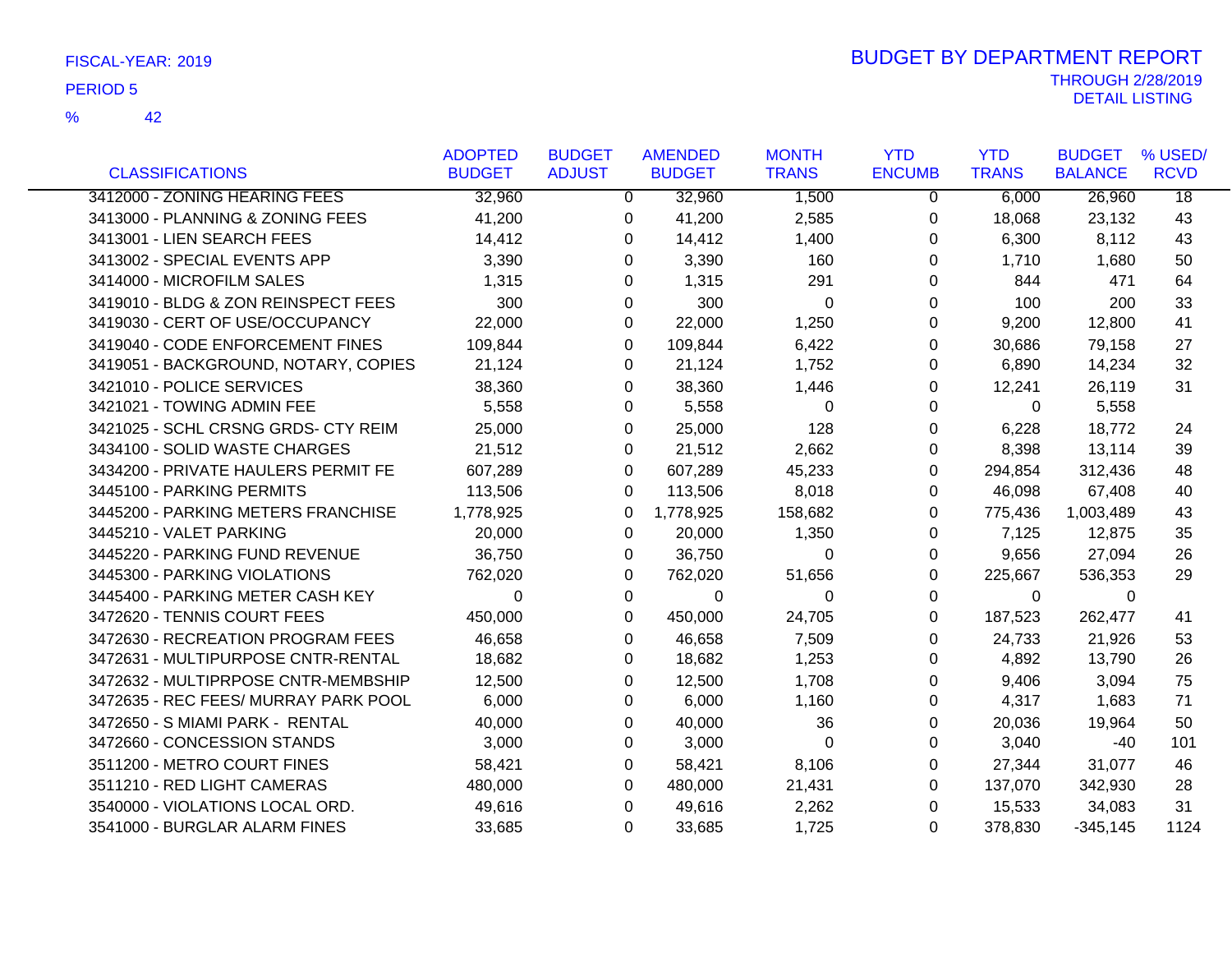|                                         | <b>ADOPTED</b> | <b>BUDGET</b>  | <b>AMENDED</b>            | <b>MONTH</b>     | <b>YTD</b>     | <b>YTD</b>   | <b>BUDGET</b>  | % USED/         |
|-----------------------------------------|----------------|----------------|---------------------------|------------------|----------------|--------------|----------------|-----------------|
| <b>CLASSIFICATIONS</b>                  | <b>BUDGET</b>  | <b>ADJUST</b>  | <b>BUDGET</b>             | <b>TRANS</b>     | <b>ENCUMB</b>  | <b>TRANS</b> | <b>BALANCE</b> | <b>RCVD</b>     |
| 3541050 - ALARM REGISTRATION CHG        | 29,682         | $\overline{0}$ | 29,682                    | $\overline{300}$ | $\overline{0}$ | 4,250        | 25,432         | $\overline{14}$ |
| 3612000 - INTEREST INCOME               | 95,790         | 0              | 95,790                    | 11,413           | 0              | 48,569       | 47,221         | 50              |
| 3614000 - DIVIDENDS INCOME              | $\Omega$       | 0              | $\Omega$                  | 0                | 0              | 0            | $\Omega$       |                 |
| 3621100 - PARKING GARAGE RENT           | 72,625         | 0              | 72,625                    | 0                | 0              | 25,332       | 47,293         | 34              |
| 3622000 - FASCELL PARK                  | 25,000         | 0              | 25,000                    | 1,890            | 0              | 13,520       | 11,480         | 54              |
| 3623000 - BUS BENCH ADS                 | 16,939         | $\Omega$       | 16,939                    | 17,484           | $\Omega$       | 17,484       | $-545$         | 103             |
| 3625000 - RENT C.A.A.                   | 26,227         | 0              | 26,227                    | 27,540           | 0              | 27,540       | $-1,313$       | 105             |
| 3627500 - SOUTH MIAMI MIDDLE SCHOOL     | 21,168         | 0              | 21,168                    | 22,320           | 0              | 22,320       | $-1,152$       | 105             |
| 3629000 - PALMER PARK RENTALS           | 26,212         | 0              | 26,212                    | 6,000            | 0              | 7,582        | 18,631         | 28              |
| 3669000 - HOSPITAL LANDSCAPE REVENU     | 4,754          | 0              | 4,754                     | 0                | 0              | 4,754        | $\Omega$       | 100             |
| 3669100 - DONATION                      | 0              | 0              | 0                         | 0                | 0              | 6,100        | $-6,100$       |                 |
| 3695000 - REIMB WORKERS COMP.           | 0              | 0              | 0                         | 0                | 0              | 173          | $-173$         |                 |
| 3695400 - REIMBSMNT-PUB WORKS LABOR     | $\Omega$       | $\Omega$       | $\Omega$                  | 0                | $\Omega$       | 6,752        | $-6,752$       |                 |
| 3697000 - GAIN/LOSS ON ASSET SALE       | $\Omega$       | 0              | $\Omega$                  | 0                | $\Omega$       | 4,876        | $-4,876$       |                 |
| 3699201 - MISC. OTHERS                  | 15,300         | 0              | 15,300                    | 254              | 0              | 2,565        | 12,735         | 16              |
| 3699225 - SUNSET DR MTCE-FDOT REIMB     | 3,980          | 0              | 3,980                     | 0                | 0              | 1,990        | 1,990          | 50              |
| 3699250 - INSURANCE CLAIMS RECOVERY     | $\Omega$       | $\Omega$       | 0                         | 0                | 0              | 46,265       | $-46,265$      |                 |
| 3699501 - SECTION 185 STATE CONTRIB     | 106,000        | $\Omega$       | 106,000                   | 0                | 0              | $\mathbf{0}$ | 106,000        |                 |
| 3811000 - CONTRIB. FROM OTHER FUNDS     | 25,000         | 0              | 25,000                    | 0                | 0              | 0            | 25,000         |                 |
| 3811500 - TRANSFER WATER/SEWER FUND     | 150,000        | $\Omega$       | 150,000                   | 0                | $\Omega$       | $\Omega$     | 150,000        |                 |
| 3811700 - TRANSFER FROM CRA             | 110,965        | 0              | 110,965                   | 0                | $\mathbf 0$    | 110,965      | 0              | 100             |
| Department 0000-Description N/A TOTAL   | 19,217,607     |                | $\overline{0}$ 19,217,607 | 1,097,153        | $\Omega$       | 12,317,322   | 6,900,289      | 64              |
| <b>REVENUE TOTAL</b>                    | 19,217,607     |                | 0 19,217,607              | 1,097,153        | $\mathbf{0}$   | 12,317,322   | 6,900,289      | 64              |
| <b>EXPENSE</b>                          |                |                |                           |                  |                |              |                |                 |
| Department 1100-MAYOR & CITY COMMISSION |                |                |                           |                  |                |              |                |                 |
| 5111110 - EXECUTIVE SALARIES            | 62,000         | 0              | 62,000                    | 5,167            | 0              | 25,833       | 36,167         | 41              |
| 5112110 - F.I.C.A.                      | 4,743          | 0              | 4,743                     | 480              | 0              | 2,401        | 2,342          | 50              |
| 5112310 - GROUP HEALTH INSURANCE        | 38,192         | 0              | 38,192                    | 2,221            | 0              | 11,145       | 27,047         | 29              |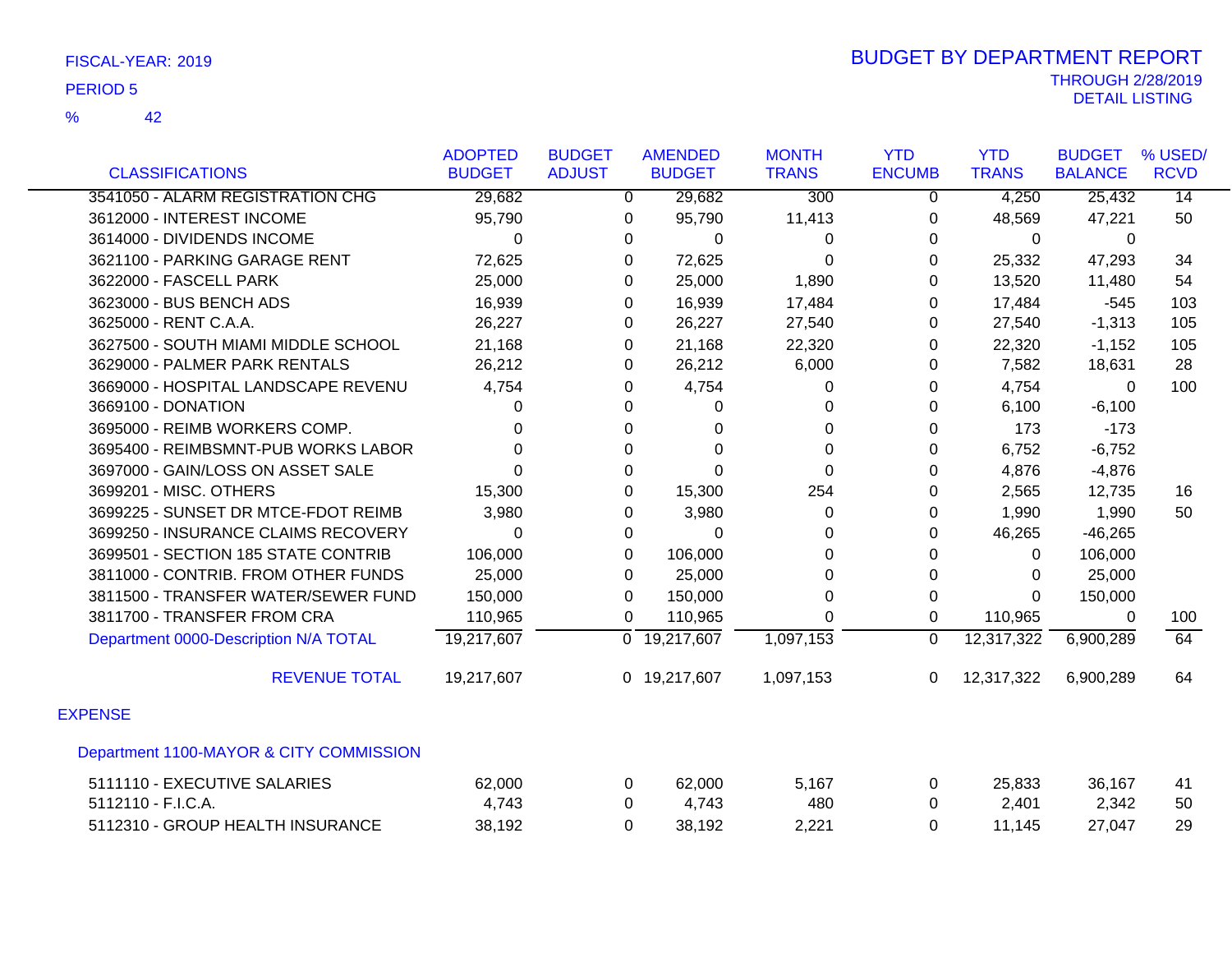42 %

| <b>CLASSIFICATIONS</b>                  | <b>ADOPTED</b><br><b>BUDGET</b> | <b>BUDGET</b><br><b>ADJUST</b> |             | <b>AMENDED</b><br><b>BUDGET</b> | <b>MONTH</b><br><b>TRANS</b> | <b>YTD</b><br><b>ENCUMB</b> | <b>YTD</b><br><b>TRANS</b> | <b>BUDGET</b><br><b>BALANCE</b> | % USED/<br><b>RCVD</b> |
|-----------------------------------------|---------------------------------|--------------------------------|-------------|---------------------------------|------------------------------|-----------------------------|----------------------------|---------------------------------|------------------------|
| 5112410 - WORKERS' COMPENSATION         | 186                             |                                | 0           | 186                             | $\overline{10}$              | 0                           | 69                         | 117                             | $\overline{37}$        |
| 5114010 - MAYOR'S EXPENSE               | 2,000                           |                                | 0           | 2,000                           | 135                          | 0                           | 135                        | 1,865                           | 6                      |
| 5114020 - COMMISSIONER'S EXP -ONE       | 1,500                           |                                | 0           | 1,500                           | 4                            | 0                           | 4                          | 1,496                           |                        |
| 5114030 - COMMISSIONER'S EXP-FOUR       | 1,500                           |                                | 0           | 1,500                           | 211                          | 0                           | 916                        | 584                             | 61                     |
| 5114040 - COMMISSIONER'S EXP-THREE      | 1,500                           |                                | 0           | 1,500                           | 0                            | 0                           | 0                          | 1,500                           |                        |
| 5114050 - COMMISSIONER'S EXP TWO        | 1,500                           |                                | 0           | 1,500                           | 0                            | 0                           | 0                          | 1,500                           |                        |
| 5114060 - AUTO ALLOWANCE                | 500                             |                                | 0           | 500                             | 42                           | 0                           | 208                        | 292                             | 41                     |
| 5114071 - MAYOR                         | 1,200                           |                                |             | 1,200                           | $\Omega$                     |                             | $\Omega$                   | 1,200                           |                        |
| 5114072 - COMM. ONE                     | 1,200                           |                                | 0           | 1,200                           | 60                           | 0<br>0                      | 160                        | 1,040                           | 13                     |
| 5114073 - COMM. TWO                     |                                 |                                | 0           |                                 |                              |                             |                            |                                 |                        |
| 5114074 - COMM. THREE                   | 1,200                           |                                | 0           | 1,200                           | 0                            | 0                           | 79                         | 1,121                           | 6                      |
|                                         | 1,200                           |                                | 0           | 1,200                           | 0                            | 0                           | 4                          | 1,196                           |                        |
| 5114075 - COMM. FOUR                    | 1,200                           |                                | 0           | 1,200                           | 50                           | 0                           | 50                         | 1,150                           | 4                      |
| 5114120 - TELEPHONE SERVICE             | 5,000                           |                                | 0           | 5,000                           | 455                          | 0                           | 1,933                      | 3,067                           | 38                     |
| 5114830 - KEYS AND FLOWERS              | 750                             |                                | 0           | 750                             | 148                          | 0                           | 328                        | 422                             | 43                     |
| 5115210 - SUPPLIES                      | 4,750                           |                                | 0           | 4,750                           | $\Omega$                     | 0                           | 95                         | 4,655                           | $\overline{2}$         |
| 5115410 - MEMBER. & SUBSCRIPTIONS       | 6,217                           |                                | 0           | 6,217                           | 1,534                        | 0                           | 3,387                      | 2,830                           | 54                     |
| Department 1100-MAYOR & CITY COMMISSION | 136,338                         |                                | $\mathbf 0$ | 136,338                         | 10,517                       | $\mathbf 0$                 | 46,747                     | 89,591                          | $\overline{34}$        |
| Department 1200-CITY CLERK              |                                 |                                |             |                                 |                              |                             |                            |                                 |                        |
| 5121210 - REGULAR                       | 189,501                         |                                | 0           | 189,501                         | 14,007                       | 0                           | 64,358                     | 125,144                         | 33                     |
| 5122110 - F.I.C.A.                      | 14,497                          |                                | 0           | 14,497                          | 1,059                        | 0                           | 4,864                      | 9,633                           | 33                     |
| 5122210 - PENSION PLAN-CONTRIBUTION     | 8,293                           |                                | 0           | 8,293                           | 0                            | 0                           | 1,976                      | 6,317                           | 23                     |
| 5122220 - DEFERRED COMP CONTRIB.        | 4,025                           |                                | 0           | 4,025                           | 296                          | 0                           | 1,140                      | 2,885                           | 28                     |
| 5122310 - GROUP HEALTH INSURANCE        | 22,915                          |                                | 0           | 22,915                          | 1,804                        | 0                           | 8,104                      | 14,811                          | 35                     |
| 5122410 - WORKERS' COMPENSATION         | 569                             |                                | 0           | 569                             | 30                           | $\Omega$                    | 211                        | 358                             | 37                     |
| 5123450 - CONTRACTUAL SERVICES          | 48,850                          |                                | 0           | 48,850                          | 0                            | 28,496                      | 48,850                     | $\Omega$                        | 100                    |
| 5123480 - DIGITIZING                    | 45,000                          |                                | 0           | 45,000                          | 0                            | 0                           | 0                          | 45,000                          |                        |
| 5124070 - TRAVEL & CONFERENCE           | 7,400                           |                                | 0           | 7,400                           | 365                          | 0                           | 365                        | 7,035                           | 4                      |
| 5124110 - POSTAGE                       | 500                             |                                | 0           | 500                             | $\Omega$                     | 0                           | 95                         | 405                             | 19                     |
| 5124120 - TELEPHONE SERVICES            | 360                             |                                | $\Omega$    | 360                             | 90                           | $\Omega$                    | 405                        | $-45$                           | 112                    |
| 5124632 - INTERNET SERVICES             | $\Omega$                        |                                | $\Omega$    | $\Omega$                        | $\Omega$                     | $\Omega$                    | $\Omega$                   | $\Omega$                        |                        |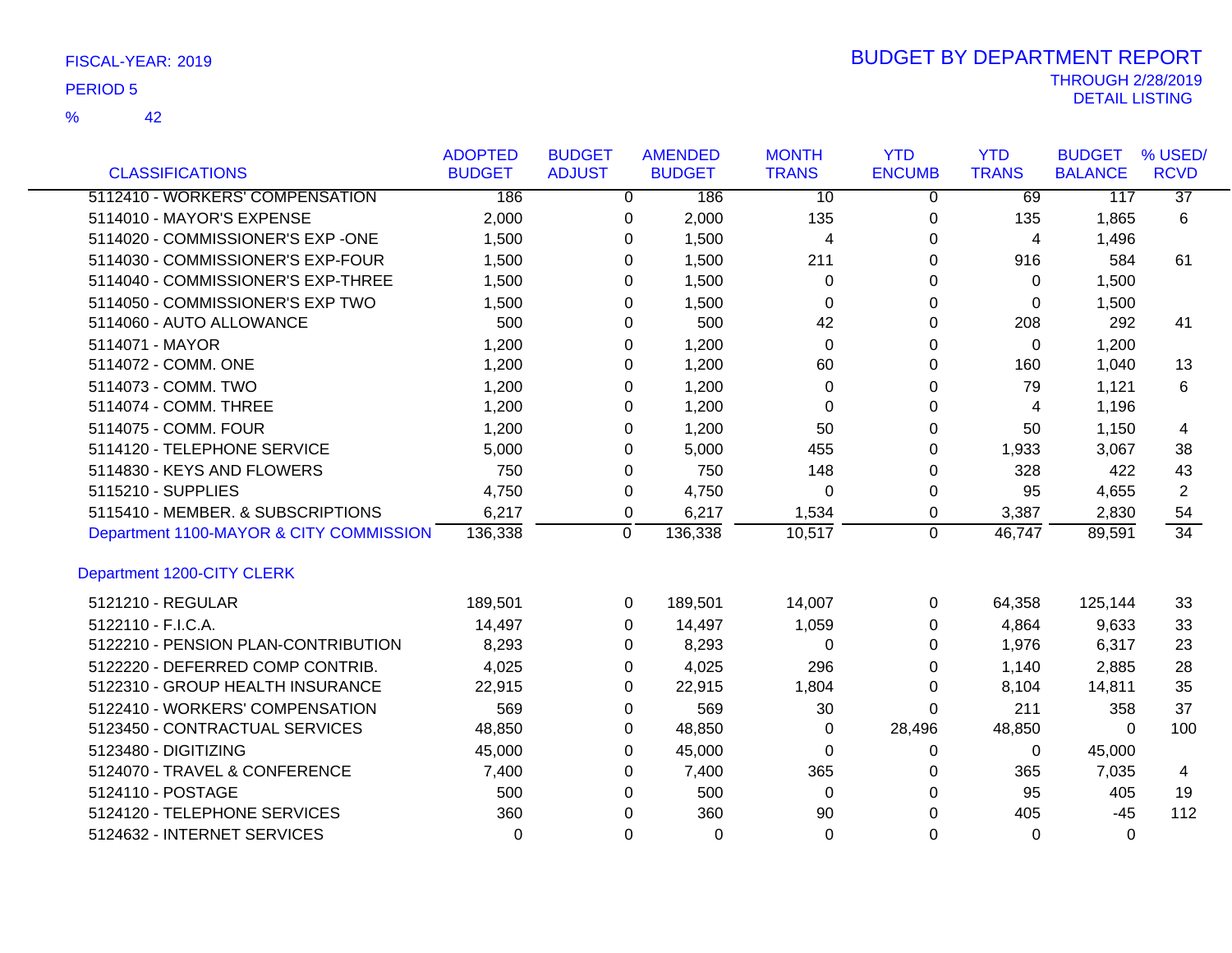| <b>CLASSIFICATIONS</b>              | <b>ADOPTED</b><br><b>BUDGET</b> | <b>BUDGET</b><br><b>ADJUST</b> | <b>AMENDED</b><br><b>BUDGET</b> | <b>MONTH</b><br><b>TRANS</b> | <b>YTD</b><br><b>ENCUMB</b> | <b>YTD</b><br><b>TRANS</b> | <b>BUDGET</b><br><b>BALANCE</b> | % USED/<br><b>RCVD</b> |
|-------------------------------------|---------------------------------|--------------------------------|---------------------------------|------------------------------|-----------------------------|----------------------------|---------------------------------|------------------------|
|                                     |                                 |                                |                                 |                              |                             |                            |                                 |                        |
| 5124710 - PRINTING MATERIAL-INFRAST | 1,230                           |                                | 1,230<br>$\overline{0}$         | 267                          | $\overline{0}$              | 395                        | 835                             | $\overline{32}$        |
| 5124910 - LEGAL ADS/COMP PLAN ATTON | 90,000                          |                                | 90,000<br>0                     | 945                          | 0                           | 15,235                     | 74,765                          | 16                     |
| 5124920 - ELECTIONS                 | $\Omega$                        |                                | $\Omega$<br>0                   | 0                            | 0                           | 0                          | $\Omega$                        |                        |
| 5124950 - CODIFICATIONS             | 5,000                           |                                | 5,000<br>0                      | $\Omega$                     | 0                           | 350                        | 4,650                           | 7                      |
| 5125210 - SUPPLIES                  | 2,180                           |                                | 2,180<br>0                      | 1,795                        | 0                           | 2,174                      | 6                               | 99                     |
| 5125410 - MEMBER. & SUBSCRIPTIONS   | 835                             |                                | 835<br>0                        | 0                            | 0                           | 530                        | 305                             | 63                     |
| 5129920 - GENERAL CONTINGENCY       | 5,000                           |                                | 5,000<br>0                      | 1,763                        | 0                           | 1,763                      | 3,237                           | 35                     |
| Department 1200-CITY CLERK TOTAL    | 446,155                         | 0                              | 446,155                         | 22,421                       | 28,496                      | 150,815                    | 295,341                         | $\overline{33}$        |
| Department 1310-CITY MANAGER        |                                 |                                |                                 |                              |                             |                            |                                 |                        |
| 5131210 - REGULAR                   | 463,568                         |                                | 463,568<br>0                    | 34,469                       | 0                           | 163,726                    | 299,842                         | 35                     |
| 5131310 - PART-TIME                 | $\Omega$                        |                                | $\Omega$<br>0                   | 0                            | 0                           | $\mathbf{0}$               | $\Omega$                        |                        |
| 5132110 - F.I.C.A.                  | 34,411                          |                                | 34,411<br>0                     | 2,902                        | 0                           | 8,302                      | 26,109                          | 24                     |
| 5132210 - PENSION PLAN CONTRIBUTION | 29,237                          |                                | 29,237<br>0                     | 1,107                        | 0                           | 12,227                     | 17,010                          | 41                     |
| 5132220 - DEFERRED COMP CONTRIB.    | 0                               |                                | 0<br>0                          | 0                            | 0                           | 0                          | 0                               |                        |
| 5132310 - GROUP HEALTH INSURANCE    | 40,480                          |                                | 40,480<br>0                     | 2,638                        | 0                           | 11,935                     | 28,545                          | 29                     |
| 5132410 - WORKERS' COMPENSATION     | 1,349                           |                                | 1,349<br>0                      | 71                           | 0                           | 499                        | 850                             | 36                     |
| 5133450 - CONTRACTUAL SERVCS-INFRA  | 150,000                         | 21,490                         | 171,490                         | 8,517                        | 99,389                      | 141,829                    | 29,661                          | 82                     |
| 5134060 - AUTO ALLOWANCE            | 11,002                          |                                | 11,002<br>0                     | 968                          | 0                           | 4,505                      | 6,497                           | 40                     |
| 5134065 - CITY MANAGER'S EXPENSE    | 7,000                           |                                | 7,000<br>0                      | $\Omega$                     | 0                           | 2,962                      | 4,038                           | 42                     |
| 5134070 - TRAVEL & CONFERENCE       | 10,000                          | 5,000                          | 15,000                          | 3,072                        | 0                           | 8,197                      | 6,803                           | 54                     |
| 5134080 - EMPLOYEE EDUCATION        | 5,000                           |                                | 5,000<br>0                      | 0                            | 0                           | 0                          | 5,000                           |                        |
| 5134110 - POSTAGE                   | 1,500                           |                                | 1,500<br>0                      | 0                            | 0                           | 285                        | 1,215                           | 19                     |
| 5134120 - TELEPHONE SERVICE         | 3,912                           |                                | 3,912<br>0                      | 150                          | 0                           | 835                        | 3,077                           | 21                     |
| 5134515 - AUTO INSURANCE            | 750                             |                                | 750<br>0                        | 0                            | 0                           | 370                        | 380                             | 49                     |
| 5134634 - MAINTENANCE-INTERNET SFTW | 0                               |                                | $\Omega$<br>0                   | $\Omega$                     | 0                           | 0                          | 0                               |                        |
| 5134710 - PRINTING MATERIALS-INFRAS | 2,000                           |                                | 2,000<br>0                      | 258                          | 0                           | 379                        | 1,621                           | 18                     |
| 5135205 - COMPUTER EQUIPMENT        | 0                               |                                | 0<br>0                          | 0                            | 0                           | 0                          | 0                               |                        |
| 5135210 - SUPPLIES                  | 10,000                          |                                | 10,000<br>0                     | 593                          | 0                           | 1,752                      | 8,248                           | 17                     |
| 5135230 - FUEL & LUBRICANT          | 750                             |                                | 750<br>0                        | 0                            | 0                           | 90                         | 660                             | 12                     |
| 5135410 - MEMBER. & SUBSCRIPTIONS   | 12,000                          |                                | 12,000<br>0                     | 0                            | 0                           | 1,416                      | 10,584                          | 11                     |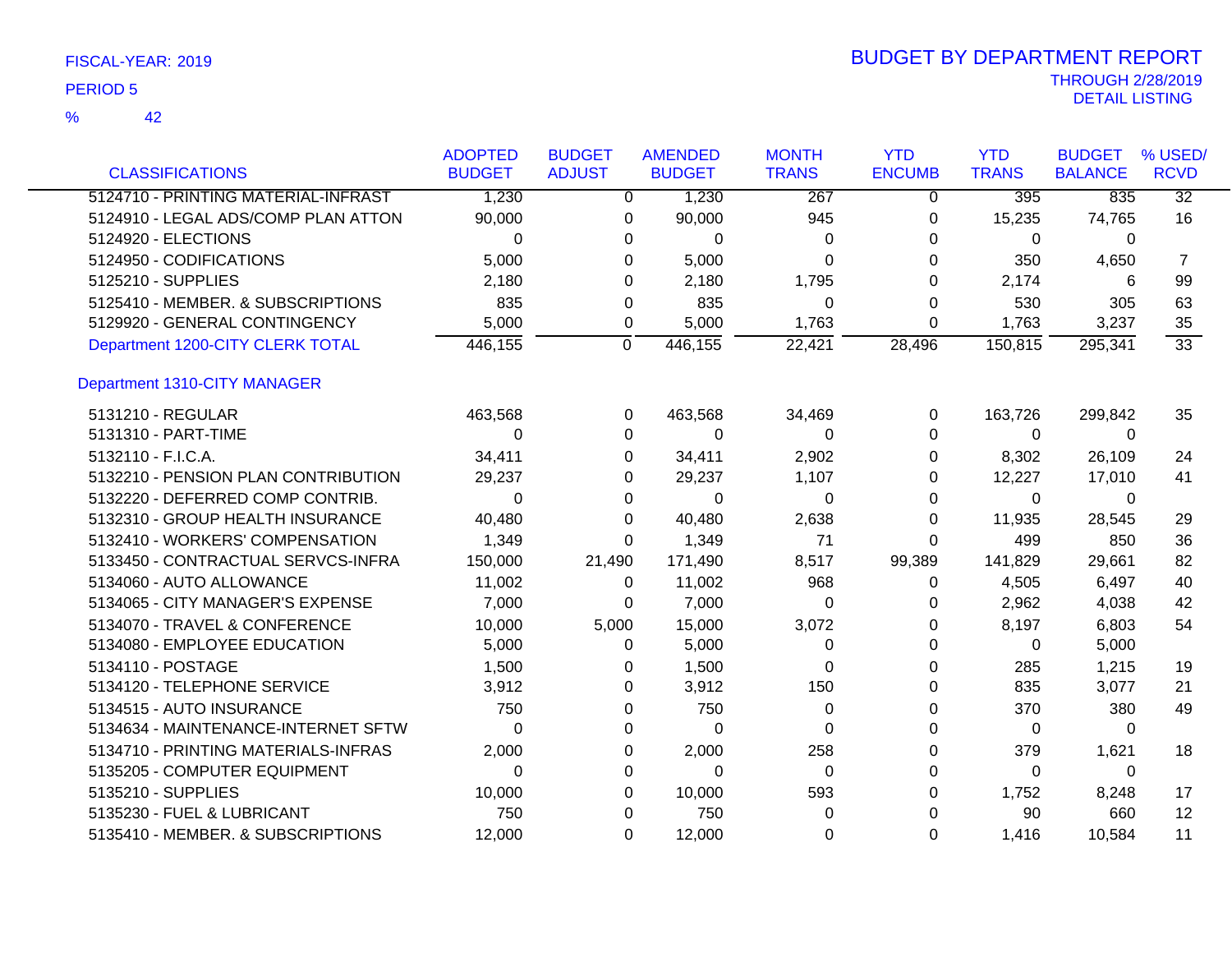| <b>CLASSIFICATIONS</b>                             | <b>ADOPTED</b><br><b>BUDGET</b> | <b>BUDGET</b><br><b>ADJUST</b> | <b>AMENDED</b><br><b>BUDGET</b> | <b>MONTH</b><br><b>TRANS</b> | <b>YTD</b><br><b>ENCUMB</b> | <b>YTD</b><br><b>TRANS</b> | <b>BUDGET</b><br><b>BALANCE</b> | % USED/<br><b>RCVD</b> |
|----------------------------------------------------|---------------------------------|--------------------------------|---------------------------------|------------------------------|-----------------------------|----------------------------|---------------------------------|------------------------|
| 5139920 - GENERAL CONTINGENCY                      | 100,000                         | $-5,000$                       | 95,000                          | 0                            | $\overline{0}$              | $\overline{0}$             | 95,000                          |                        |
| Department 1310-CITY MANAGER TOTAL                 | 882,959                         | 21,490                         | 904,449                         | 54,745                       | 99,389                      | 359,309                    | $\overline{545,140}$            | 39                     |
| Department 1320-PROCUREMENT DIVISION               |                                 |                                |                                 |                              |                             |                            |                                 |                        |
| 5131210 - REGULAR                                  | 121,868                         | 0                              | 121,868                         | 9,339                        | 0                           | 44,659                     | 77,209                          | 36                     |
| 5131310 - PART-TIME                                | 0                               | 0                              | 0                               | 0                            | $\Omega$                    | 0                          | 0                               |                        |
| 5131410 - OVERTIME                                 | 7,445                           | 0                              | 7,445                           | 521                          | 0                           | 1,965                      | 5,480                           | 26                     |
| 5132110 - F.I.C.A.                                 | 9,893                           | 0                              | 9,893                           | 813                          | 0                           | 3,838                      | 6,055                           | 38                     |
| 5132210 - PENSION PLAN CONTRIBUTION                | 8,405                           | 0                              | 8,405                           | 0                            | 0                           | 2,003                      | 6,402                           | 23                     |
| 5132220 - DEFERRED COMP CONTRIB.                   | 0                               | 0                              | $\Omega$                        | $\Omega$                     | 0                           | $\Omega$                   | $\Omega$                        |                        |
| 5132310 - GROUP HEALTH INSURANCE                   | 15,277                          | 0                              | 15,277                          | 1,159                        | 0                           | 5,238                      | 10,039                          | 34                     |
| 5132410 - WORKERS' COMPENSATION                    | 366                             | 0                              | 366                             | 19                           | 0                           | 136                        | 231                             | 37                     |
| 5133450 - CONTRACTUAL SERVCS-INFRA                 | 6,100                           | 0                              | 6,100                           | $\Omega$                     | 0                           | 0                          | 6,100                           |                        |
| 5134110 - POSTAGE                                  | 3,000                           | 0                              | 3,000                           | 283                          | $\Omega$                    | 703                        | 2,297                           | 23                     |
| 5134120 - TELEPHONE SERVICE                        | 1,080                           | 0                              | 1,080                           | 398                          | 0                           | 627                        | 453                             | 58                     |
| 5134125 - TELEPHONE                                | 40,520                          | 0                              | 40,520                          | 2,103                        | 0                           | 19,328                     | 21,192                          | 47                     |
| 5134420 - LEASE PURCH-POSTAGE MACHN                | 2,904                           | 0                              | 2,904                           | 484                          | 0                           | 968                        | 1,936                           | 33                     |
| 5134615 - REPAIR & MAINT. OFFC EQUI                | 1,020                           | 0                              | 1,020                           | 0                            | 0                           | 595                        | 425                             | 58                     |
| 5134620 - REPAIR & MAINT. OPER EQUI                | 250                             | 0                              | 250                             | 0                            | 0                           | 0                          | 250                             |                        |
| 5134634 - MAINTENANCE-INTERNET SFTW                | 0                               | 0                              | 0                               | $\Omega$                     | 0                           | 0                          | $\Omega$                        |                        |
| 5134710 - PRINTING MATERIALS-INFRAS                | 2,461                           | 0                              | 2,461                           | 287                          | 0                           | 421                        | 2,040                           | 17                     |
| 5134720 - PRINTING - CONTRACTUAL                   | 2,000                           | 0                              | 2,000                           | 871                          | 0                           | 871                        | 1,129                           | 43                     |
| 5135210 - SUPPLIES                                 | 16,150                          | 0                              | 16,150                          | 2,408                        | 0                           | 5,974                      | 10,176                          | 36                     |
| 5135410 - MEMBER. & SUBSCRIPTIONS                  | 330                             | 0                              | 330                             | 273                          | 0                           | 273                        | 57                              | 82                     |
| 5139920 - GENERAL CONTINGENCY                      | 5,000                           | 0                              | 5,000                           | $\Omega$                     | 0                           | 0                          | 5,000                           |                        |
| Department 1320-PROCUREMENT DIVISION TOTAL 244,069 |                                 | $\Omega$                       | 244,069                         | 18,958                       | $\overline{0}$              | 87,599                     | 156,471                         | $\overline{35}$        |
| Department 1330-PERSONNEL DIVISION                 |                                 |                                |                                 |                              |                             |                            |                                 |                        |
| 5131210 - REGULAR                                  | 134,574                         | 0                              | 134,574                         | 10,099                       | 0                           | 47,580                     | 86,994                          | 35                     |
| 5131310 - PART-TIME                                | 0                               | 0                              | 0                               | 0                            | 0                           | 0                          | 0                               |                        |
| 5132110 - F.I.C.A.                                 | 10,295                          | $\Omega$                       | 10,295                          | 773                          | $\Omega$                    | 3,629                      | 6,666                           | 35                     |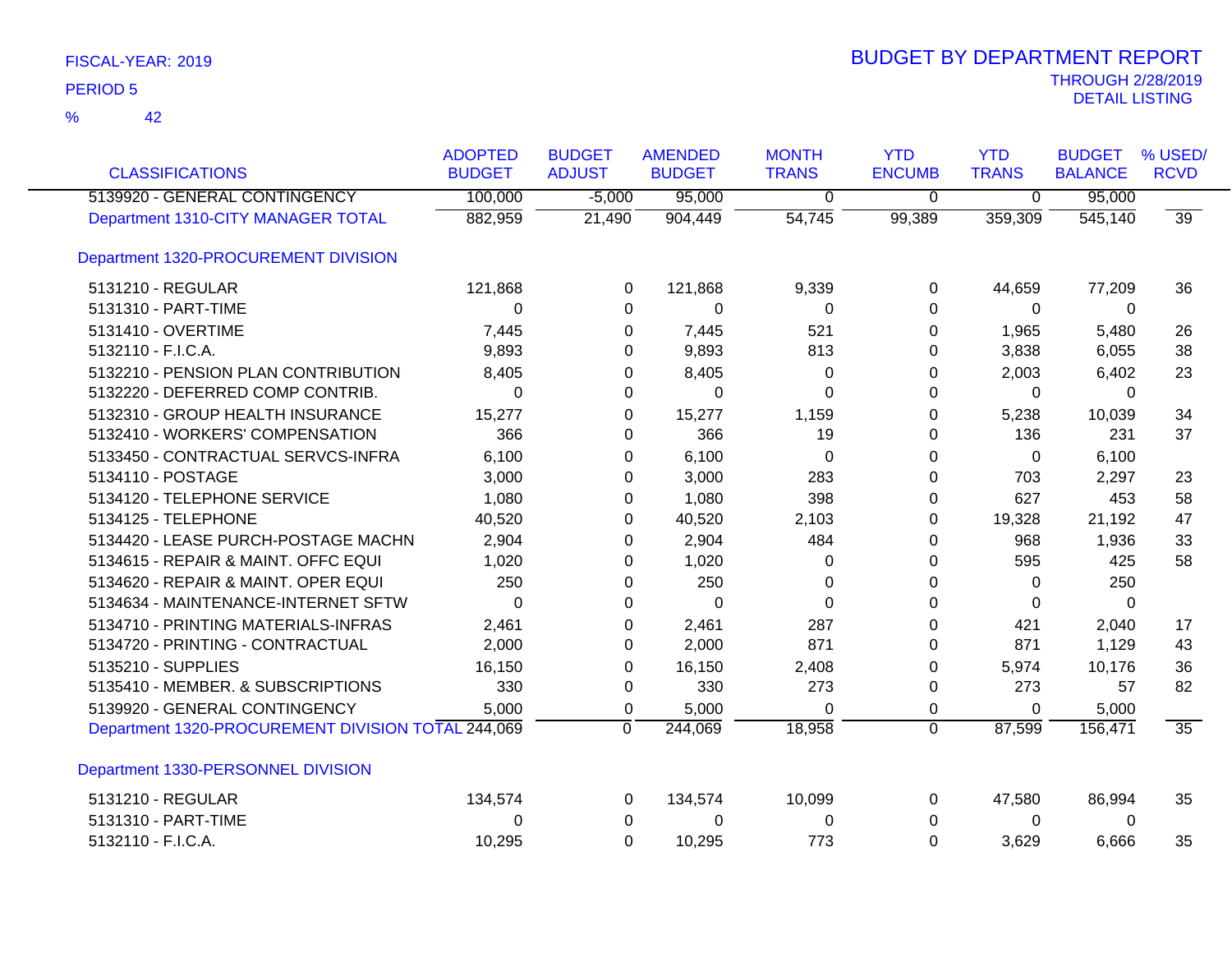| FISCAL-YEAR: 2019 |  |
|-------------------|--|
|-------------------|--|

42 %

### THROUGH 2/28/2019<br>DETAIL LISTING DETAIL LISTING PERIOD <sup>5</sup> BUDGET BY DEPARTMENT REPORT

|                                          | <b>ADOPTED</b> | <b>BUDGET</b> | <b>AMENDED</b> |               | <b>MONTH</b> | <b>YTD</b>    | <b>YTD</b>   | <b>BUDGET</b>  | % USED/         |
|------------------------------------------|----------------|---------------|----------------|---------------|--------------|---------------|--------------|----------------|-----------------|
| <b>CLASSIFICATIONS</b>                   | <b>BUDGET</b>  | <b>ADJUST</b> |                | <b>BUDGET</b> | <b>TRANS</b> | <b>ENCUMB</b> | <b>TRANS</b> | <b>BALANCE</b> | <b>RCVD</b>     |
| 5132210 - PENSION PLAN CONTRIBUTION      | 5,401          |               | $\Omega$       | 5,401         | $\Omega$     | 0             | 1,287        | 4,114          | $\overline{23}$ |
| 5132220 - DEFERRED COMP CONTRIB.         | 3,604          |               | 0              | 3,604         | 276          | 0             | 1,312        | 2,292          | 36              |
| 5132310 - GROUP HEALTH INSURANCE         | 15,277         |               | 0              | 15,277        | 1,166        | 0             | 5,273        | 10,004         | 34              |
| 5132410 - WORKERS' COMPENSATION          | 404            |               | 0              | 404           | 21           | 0             | 150          | 254            | 37              |
| 5132510 - UNEMPLOYMENT COMPENSATION      | 20,000         |               | 0              | 20,000        | 3,174        | 0             | 4,080        | 15,920         | 20              |
| 5132610 - EMPLOYEE ASSISTANCE PROGR      | 10,000         |               | 0              | 10,000        | 91           | 0             | 3,736        | 6,264          | 37              |
| 5133160 - RANDOM & PRE=EMPLOY TESTING    | 15,000         |               | 0              | 15,000        | 0            | 0             | 2,575        | 12,425         | 17              |
| 5133450 - CONTRACTUAL SERVCS-INFRA       | 63,000         |               | 0              | 63,000        | 4,417        | 14,583        | 41,649       | 21,351         | 66              |
| 5134080 - EMPLOYEE EDUCATION             | 10,000         |               | 0              | 10,000        | 0            | 1,000         | 2,195        | 7,805          | 21              |
| 5134110 - POSTAGE                        | 300            |               | 0              | 300           | 0            | 0             | 57           | 243            | 19              |
| 5134120 - TELEPHONE SERVICE              | 1,080          |               | 0              | 1,080         | 106          | 0             | 334          | 746            | 30              |
| 5134510 - EXCESS LIABILITY COVERAGE      | 500,000        |               | 0              | 500,000       | 0            | 0             | 333,914      | 166,086        | 66              |
| 5134634 - MAINTENANCE-INTERNET SFTW      | 0              |               | 0              | 0             | $\Omega$     | $\Omega$      | 0            | 0              |                 |
| 5134710 - PRINTING MATERIALS-INFRAS      | 2,460          |               | 0              | 2,460         | 245          | 0             | 357          | 2,103          | 14              |
| 5134850 - NON-LEGAL ADVERTISING          | 5,000          |               | 0              | 5,000         | 0            | 0             | 0            | 5,000          |                 |
| 5135205 - COMPUTER EQUIPMENT             | 0              |               | 0              | 0             | 0            | 0             | 0            | 0              |                 |
| 5135210 - SUPPLIES                       | 5,000          |               | 0              | 5,000         | 0            | 0             | 103          | 4,897          | 2               |
| 5135410 - MEMBER. & SUBSCRIPTIONS        | 1,000          |               | 0              | 1,000         | $\Omega$     | 0             | 0            | 1,000          |                 |
| 5139920 - GENERAL CONTINGENCY            | 5,000          |               | 0              | 5,000         | 0            | $\Omega$      | 0            | 5,000          |                 |
| Department 1330-PERSONNEL DIVISION TOTAL | 807,395        |               | 0              | 807,395       | 20,368       | 15,583        | 448,231      | 359,164        | $\overline{55}$ |
| Department 1340-MANAGEMENT INFO. SYSTEMS |                |               |                |               |              |               |              |                |                 |
| 5133450 - CONTRACTUAL SERVCS-INFRA       | 246,150        |               | 0              | 246,150       | 0            | 3,900         | 16,632       | 229,518        | 6               |
| 5134632 - INTERNET SERVICE               | 74,171         |               | 0              | 74,171        | 4,890        | 30,161        | 54,115       | 20,056         | 72              |
| 5134634 - MAINTENANCE-INTERNET SFTW      | 108,371        |               | 0              | 108,371       | 28,985       | 0             | 68,729       | 39,642         | 63              |
| 5135205 - COMPUTER EQUIPMENT             | 22,375         |               | 0              | 22,375        | 0            | $\Omega$      | 0            | 22,375         |                 |
| 5135210 - SUPPLIES                       | 2,055          |               | 0              | 2,055         | 0            | 0             | 243          | 1,812          | 11              |
| 5136430 - EQUIPMENT-OPERATING            | $\Omega$       |               | 0              | 0             | 0            | 0             | 0            | $\Omega$       |                 |
| Department 1340-MANAGEMENT INFO. SYSTEMS | 453,122        |               | $\mathbf{0}$   | 453,122       | 33,875       | 34,061        | 139,719      | 313,403        | $\overline{30}$ |

Department 1410-FINANCE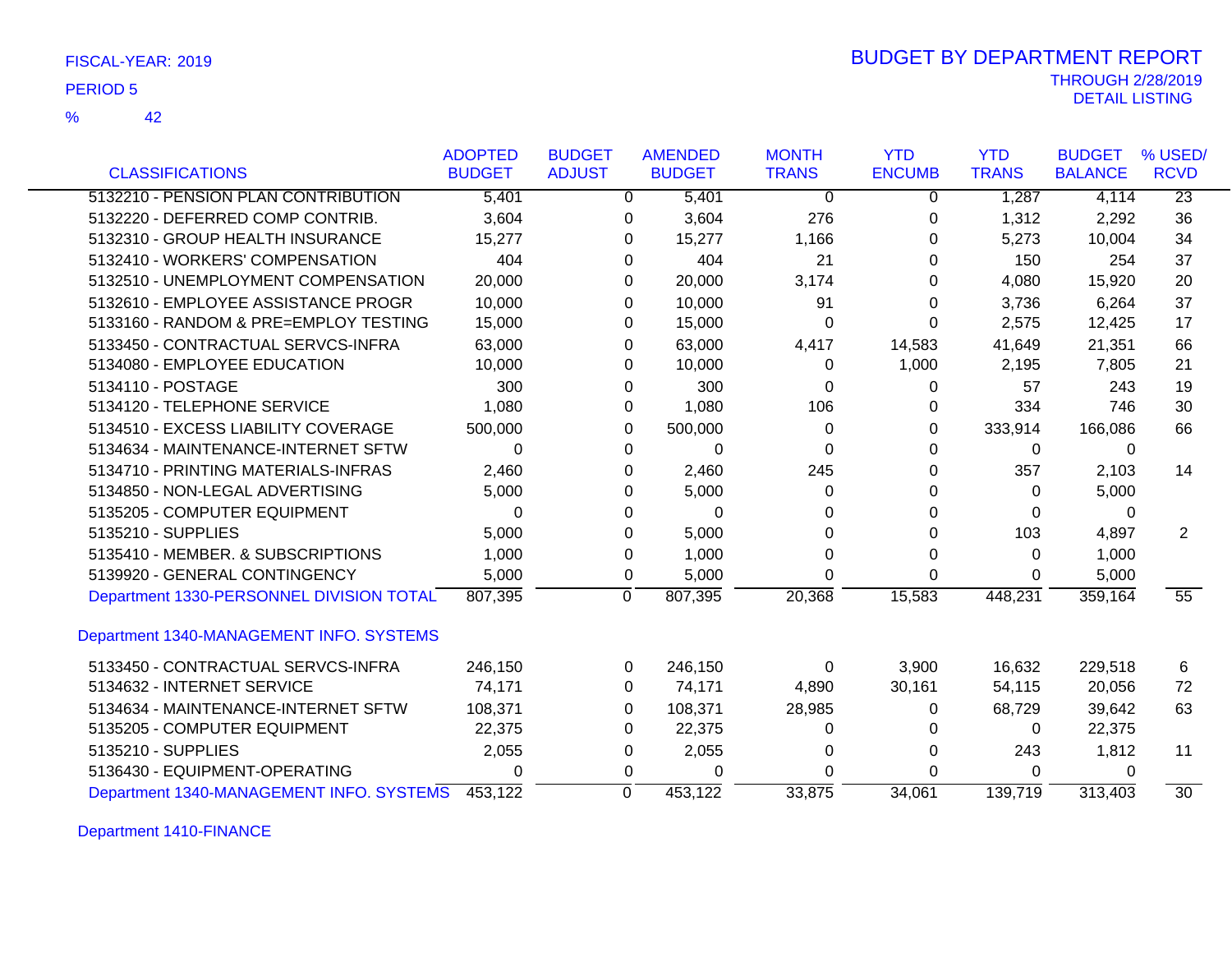|                                      | <b>ADOPTED</b> | <b>BUDGET</b> | <b>AMENDED</b> | <b>MONTH</b> | <b>YTD</b>    | <b>YTD</b>   | <b>BUDGET</b>  | % USED/         |
|--------------------------------------|----------------|---------------|----------------|--------------|---------------|--------------|----------------|-----------------|
| <b>CLASSIFICATIONS</b>               | <b>BUDGET</b>  | <b>ADJUST</b> | <b>BUDGET</b>  | <b>TRANS</b> | <b>ENCUMB</b> | <b>TRANS</b> | <b>BALANCE</b> | <b>RCVD</b>     |
| 5131210 - REGULAR                    | 410,390        | $\mathbf{0}$  | 410,390        | 31,832       | 0             | 155,151      | 255,239        | $\overline{37}$ |
| 5131310 - PART-TIME                  | 16,045         | 0             | 16,045         | 1,187        | 0             | 5,428        | 10,617         | 33              |
| 5132110 - F.I.C.A.                   | 32,622         | 0             | 32,622         | 2,600        | 0             | 10,652       | 21,970         | 32              |
| 5132210 - PENSION PLAN CONTRIBUTION  | 23,321         | 0             | 23,321         | 0            | 0             | 5,558        | 17,763         | 23              |
| 5132220 - DEFERRED COMP CONTRIB.     | 3,612          | $\Omega$      | 3,612          | 277          | 0             | 1,315        | 2,297          | 36              |
| 5132310 - GROUP HEALTH INSURANCE     | 38,192         | 0             | 38,192         | 2,913        | 0             | 13,173       | 25,019         | 34              |
| 5132410 - WORKERS' COMPENSATION      | 1,279          | 0             | 1,279          | 68           | $\Omega$      | 474          | 805            | 37              |
| 5133100 - PROFESSIONAL SERVICES      | 10,000         | 0             | 10,000         | 0            | 9,986         | 9,986        | 14             | 99              |
| 5133210 - AUDITOR'S FEE              | 79,000         | 0             | 79,000         | 0            | 25,750        | 54,000       | 25,000         | 68              |
| 5133450 - CONTRACTUAL SERVCS-INFRA   | 17,860         | 0             | 17,860         | 0            | 3,840         | 6,746        | 11,114         | 37              |
| 5133459 - CONTRACTUAL SERVCS-PARKING | 532,627        | 27,035        | 559,662        | 38,858       | 217,986       | 409,562      | 150,100        | 73              |
| 5134070 - TRAVEL & CONFERENCE        | 3,710          | 0             | 3,710          | 0            | 0             | 0            | 3,710          |                 |
| 5134110 - POSTAGE                    | 7,030          | 0             | 7,030          | 0            | 0             | 1,334        | 5,696          | 18              |
| 5134120 - TELEPHONE SERVICE          | 1,080          | 0             | 1,080          | 90           | 0             | 405          | 675            | 37              |
| 5134515 - AUTO INSURANCE             | 3,084          | 0             | 3,084          | $\Omega$     | 0             | 1,521        | 1,563          | 49              |
| 5134634 - MAINTENANCE-INTERNET SFTW  | 46,437         | 0             | 46,437         | 0            | 0             | 41,436       | 5,001          | 89              |
| 5134710 - PRINTING MATERIALS-INFRAS  | 1,230          | 0             | 1,230          | 210          | 0             | 308          | 922            | 25              |
| 5135205 - COMPUTER EQUIPMENT         | 1,500          | 0             | 1,500          | 0            | 0             | 0            | 1,500          |                 |
| 5135210 - SUPPLIES                   | 8,900          | 0             | 8,900          | 1,063        | 0             | 3,748        | 5,152          | 42              |
| 5135230 - FUEL & LUBRICANT           | 1,505          | $\Omega$      | 1,505          | 0            | 0             | 180          | 1,325          | 11              |
| 5135410 - MEMBER. & SUBSCRIPTIONS    | 1,660          | 0             | 1,660          | 0            | 0             | 585          | 1,075          | 35              |
| 5137110 - DEBT SERVICE-PRINCIPAL     | 0              | 0             | 0              | 0            | 0             | 0            | 0              |                 |
| 5137210 - DEBT SERVICE-INTEREST      | 0              | 0             | 0              | 0            | 0             | 0            | $\Omega$       |                 |
| 5139920 - GENERAL CONTINGENCY        | 5,000          | 0             | 5,000          | 0            | 0             | $\Omega$     | 5,000          |                 |
| Department 1410-FINANCE TOTAL        | 1,246,084      | 27,035        | 1,273,119      | 79,098       | 257,562       | 721,562      | 551,557        | $\overline{56}$ |
| Department 1500-CITY ATTORNEY        |                |               |                |              |               |              |                |                 |
| 5143120 - LEGAL SERVICES- RETAINER   | 243,597        | 0             | 243,597        | 0            | 0             | 70,140       | 173,457        | 28              |
| 5143410 - OUTSIDE COST               | 100,000        | 0             | 100,000        | 10,000       | 0             | 10,496       | 89,504         | 10              |
| 5143440 - EMPLOYMENT LAW             | 60,775         | 0             | 60,775         | 0            | 0             | 0            | 60,775         |                 |
| 5144065 - CITY ATTORNEY'S EXPENSE    | 103,180        | 0             | 103,180        | 7,086        | $\Omega$      | 14,135       | 89,045         | 13              |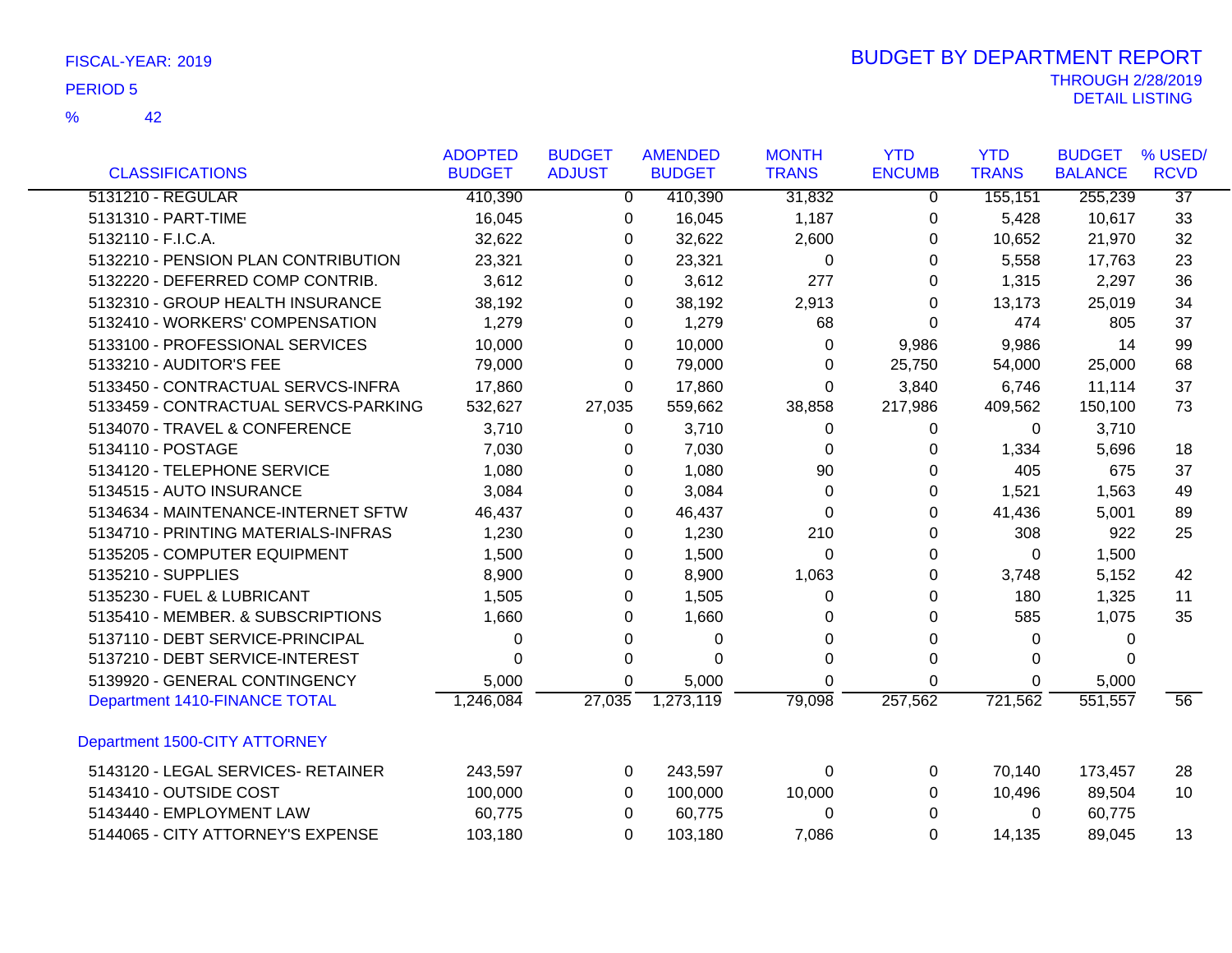| <b>CLASSIFICATIONS</b>              | <b>ADOPTED</b><br><b>BUDGET</b> | <b>BUDGET</b><br><b>ADJUST</b> | <b>AMENDED</b><br><b>BUDGET</b> | <b>MONTH</b><br><b>TRANS</b> | <b>YTD</b><br><b>ENCUMB</b> | <b>YTD</b><br><b>TRANS</b> | <b>BUDGET</b><br><b>BALANCE</b> | % USED/<br><b>RCVD</b> |
|-------------------------------------|---------------------------------|--------------------------------|---------------------------------|------------------------------|-----------------------------|----------------------------|---------------------------------|------------------------|
| Department 1500-CITY ATTORNEY TOTAL | 507,552                         |                                | 507,552<br>$\overline{0}$       | 17,086                       | $\overline{0}$              | 94,771                     | 412,781                         | $\overline{18}$        |
| Department 1610-BUILDING            |                                 |                                |                                 |                              |                             |                            |                                 |                        |
| 5241210 - REGULAR                   | 269,496                         |                                | 269,496<br>0                    | 20,651                       | 0                           | 100,198                    | 169,298                         | 37                     |
| 5241310 - PART-TIME                 | 142,311                         |                                | 142,311<br>0                    | 10,905                       | $\Omega$                    | 51,725                     | 90,586                          | 36                     |
| 5242110 - F.I.C.A.                  | 31,503                          |                                | 31,503<br>0                     | 2,416                        | $\Omega$                    | 11,699                     | 19,804                          | 37                     |
| 5242210 - PENSION PLAN CONTRIBUTION | 4,932                           |                                | 4,932<br>0                      | 0                            | 0                           | 1,175                      | 3,757                           | 23                     |
| 5242220 - DEFERRED COMP CONTRIB.    | 13,554                          |                                | 13,554<br>0                     | 917                          | 0                           | 4,366                      | 9,188                           | 32                     |
| 5242310 - GROUP HEALTH INSURANCE    | 30,554                          |                                | 30,554<br>0                     | 2,315                        | 0                           | 10,460                     | 20,094                          | 34                     |
| 5242410 - WORKERS' COMPENSATION     | 8,815                           |                                | 8,815<br>0                      | 465                          | $\Omega$                    | 3,264                      | 5,551                           | 37                     |
| 5243150 - CONTRACT INSPECT/ENGINEER | 3,000                           |                                | 3,000<br>0                      | 0                            | $\pmb{0}$                   | 100                        | 2,900                           | 3                      |
| 5243450 - CONTRACTUAL SERVICES      | 1,000                           |                                | 1,000<br>0                      | 0                            | 0                           | 0                          | 1,000                           |                        |
| 5244110 - POSTAGE                   | 200                             |                                | 200<br>0                        | $\Omega$                     | $\Omega$                    | 38                         | 162                             | 19                     |
| 5244120 - TELEPHONE SERVICES        | 4,020                           |                                | 4,020<br>0                      | 414                          | 0                           | 879                        | 3,141                           | 21                     |
| 5244515 - AUTO INSURANCE            | 767                             |                                | 767<br>0                        | 0                            | 0                           | 378                        | 389                             | 49                     |
| 5244710 - PRINTING MATERIALS-INFRAS | 1,640                           |                                | 1,640<br>0                      | 219                          | 0                           | 321                        | 1,319                           | 19                     |
| 5245206 - COMPUTER-SOFTWARE         | 7,000                           |                                | 7,000<br>0                      | 0                            | 0                           | 1,316                      | 5,684                           | 18                     |
| 5245210 - SUPPLIES                  | 5,000                           |                                | 5,000<br>0                      | 311                          | 0                           | 694                        | 4,306                           | 13                     |
| 5245220 - UNIFORMS                  | 1,840                           |                                | 1,840<br>0                      | 0                            | 0                           | $\Omega$                   | 1,840                           |                        |
| 5245230 - FUEL                      | 1,204                           |                                | 1,204<br>0                      | $\Omega$                     | 0                           | 144                        | 1,060                           | 11                     |
| 5245410 - MEMBER. & SUBSCRIPTIONS   | 160                             |                                | 160<br>0                        | 12                           | $\pmb{0}$                   | 48                         | 112                             | 30                     |
| 5249920 - GENERAL CONTINGENCY       | 5,000                           |                                | 5,000<br>0                      | $\Omega$                     | 0                           | $\Omega$                   | 5,000                           |                        |
| Department 1610-BUILDING TOTAL      | 531,996                         |                                | $\mathbf 0$<br>531,996          | 38,625                       | $\mathbf 0$                 | 186,805                    | 345,191                         | 35                     |
| Department 1620-PLANNING & ZONING   |                                 |                                |                                 |                              |                             |                            |                                 |                        |
| 5241210 - REGULAR                   | 324,078                         |                                | 0<br>324,078                    | 25,007                       | 0                           | 118,347                    | 205,731                         | 36                     |
| 5241310 - PART-TIME                 | 0                               |                                | 0<br>0                          | 0                            | 0                           | $\Omega$                   | $\Omega$                        |                        |
| 5242110 - F.I.C.A.                  | 24,792                          |                                | 24,792<br>0                     | 2,042                        | $\Omega$                    | 9,602                      | 15,190                          | 38                     |
| 5242210 - PENSION PLAN CONTRIBUTION | 17,803                          |                                | 17,803<br>0                     | 0                            | 0                           | 4,243                      | 13,560                          | 23                     |
| 5242220 - DEFERRED COMP CONTRIB.    | 3,513                           |                                | 3,513<br>0                      | 269                          | 0                           | 1,270                      | 2,243                           | 36                     |
| 5242310 - GROUP HEALTH INSURANCE    | 38,192                          |                                | $\Omega$<br>38,192              | 2,924                        | 0                           | 12,878                     | 25,314                          | 33                     |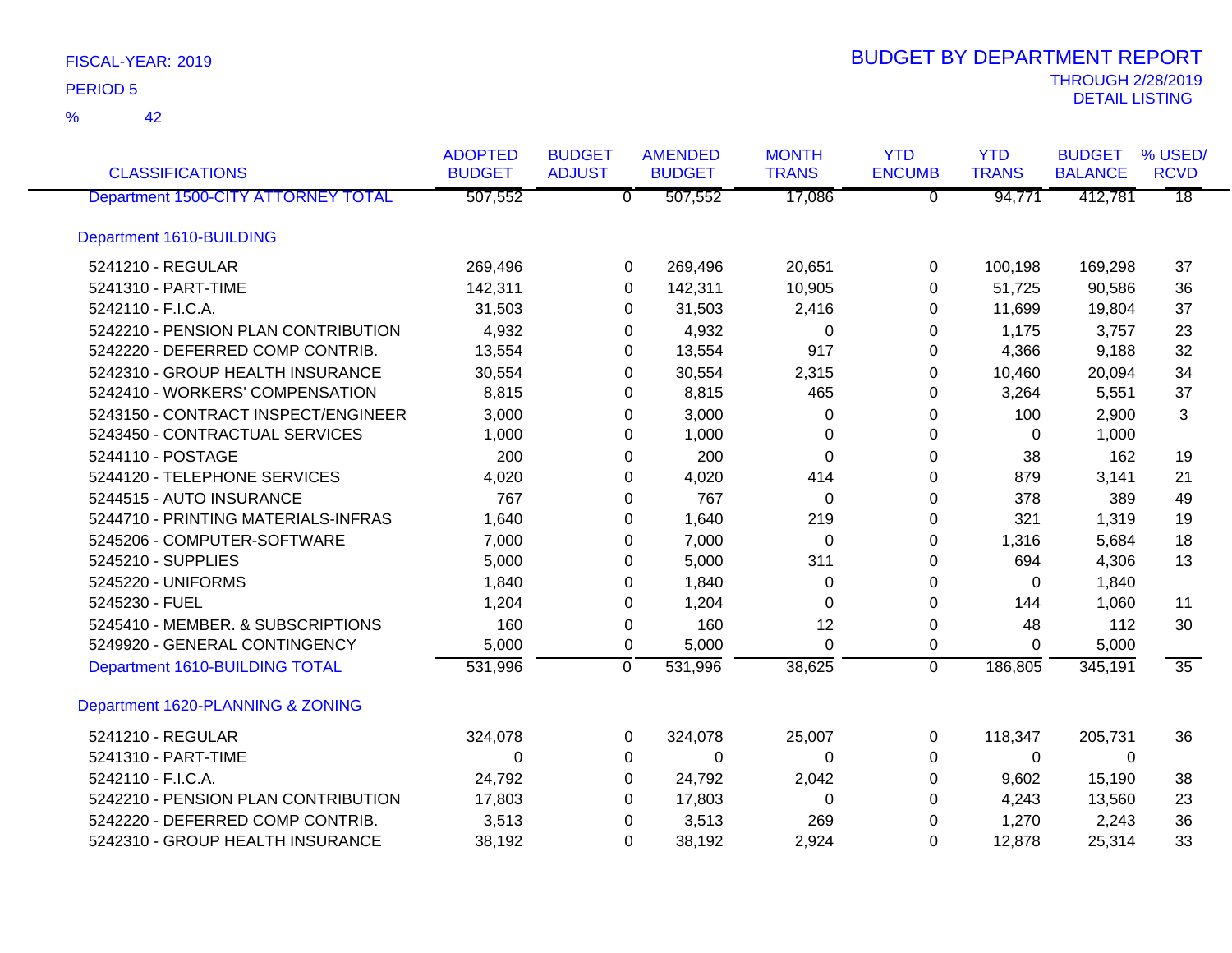42 %

| <b>CLASSIFICATIONS</b>                  | <b>ADOPTED</b><br><b>BUDGET</b> | <b>BUDGET</b><br><b>ADJUST</b> | <b>AMENDED</b><br><b>BUDGET</b> | <b>MONTH</b><br><b>TRANS</b> | <b>YTD</b><br><b>ENCUMB</b> | <b>YTD</b><br><b>TRANS</b> | <b>BUDGET</b><br><b>BALANCE</b> | % USED/<br><b>RCVD</b> |
|-----------------------------------------|---------------------------------|--------------------------------|---------------------------------|------------------------------|-----------------------------|----------------------------|---------------------------------|------------------------|
| 5242410 - WORKERS' COMPENSATION         |                                 |                                |                                 |                              |                             |                            |                                 | $\overline{37}$        |
|                                         | $\overline{972}$                | $\mathbf 0$                    | 972                             | $\overline{51}$              | 0                           | 360                        | 612                             |                        |
| 5243100 - PROFESSIONAL SERVICES         | 1,290                           | 0                              | 1,290                           | 0                            | 0                           | 0                          | 1,290                           |                        |
| 5243450 - CONTRACTUAL SERVICES          | 148,400                         | 58,096                         | 206,496                         | 9,785                        | 38,383                      | 92,513                     | 113,983                         | 44                     |
| 5243480 - DIGITIZING                    | $\Omega$                        | 0                              | 0                               | $\Omega$                     | 0                           | 0                          | $\Omega$                        |                        |
| 5244070 - TRAVEL & CONFERENCE           | 1,400                           | 0                              | 1,400                           | $\Omega$                     | 0                           | 0                          | 1,400                           |                        |
| 5244110 - POSTAGE                       | 2,500                           | 0                              | 2,500                           | $\Omega$                     | 0                           | 474                        | 2,026                           | 18                     |
| 5244120 - TELEPHONE SERVICES            | 1,620                           | $\Omega$                       | 1,620                           | 165                          | $\Omega$                    | 390                        | 1,230                           | 24                     |
| 5244515 - AUTO INSURANCE                | 477                             | 0                              | 477                             | $\Omega$                     | 0                           | 249                        | 228                             | 52                     |
| 5244620 - MAINT.&REP.OPER. EQUIPMNT     | 5,500                           | $\Omega$                       | 5,500                           | $\Omega$                     | $\Omega$                    | 950                        | 4,550                           | 17                     |
| 5244634 - PLANNING- INTERNET            | 4,000                           | 0                              | 4,000                           | 0                            | 0                           | 0                          | 4,000                           |                        |
| 5244710 - PRINTING MATERIALS-INFRAS     | 1,640                           | 0                              | 1,640                           | 219                          | 0                           | 321                        | 1,319                           | 19                     |
| 5244910 - LEGAL ADS                     | 7,000                           | 0                              | 7,000                           | 0                            | 0                           | 1,094                      | 5,906                           | 15                     |
| 5245205 - COMPUTERS                     | 1,000                           | 0                              | 1,000                           | $\Omega$                     | 0                           | 0                          | 1,000                           |                        |
| 5245210 - SUPPLIES                      | 2,750                           | 0                              | 2,750                           | 149                          | 0                           | 296                        | 2,454                           | 10                     |
| 5245230 - FUEL                          | 108                             | $\Omega$                       | 108                             | $\Omega$                     | 0                           | 13                         | 95                              | 12                     |
| 5245410 - MEMBER. & SUBSCRIPTIONS       | 1,749                           | $\Omega$                       | 1,749                           | $\Omega$                     | 0                           | $\Omega$                   | 1,749                           |                        |
| 5249920 - GENERAL CONTINGENCY           | 5,000                           | 0                              | 5,000                           | $\Omega$                     | 0                           | $\Omega$                   | 5,000                           |                        |
| Department 1620-PLANNING & ZONING TOTAL | 593,784                         | 58,096                         | 651,880                         | 40,611                       | 38,383                      | 243,000                    | 408,880                         | $\overline{37}$        |
| Department 1640-CODE ENFORCEMENT        |                                 |                                |                                 |                              |                             |                            |                                 |                        |
| 5241210 - REGULAR                       | 250,487                         | 0                              | 250,487                         | 18,918                       | 0                           | 90,887                     | 159,600                         | 36                     |
| 5241310 - PART-TIME                     | 0                               | 0                              | 0                               | 0                            | 0                           | 0                          | 0                               |                        |
| 5241410 - OVERTIME                      | 0                               | 0                              | 0                               | 0                            | 0                           | 0                          | 0                               |                        |
| 5242110 - F.I.C.A.                      | 19,162                          | 0                              | 19,162                          | 1,451                        | 0                           | 6,933                      | 12,229                          | 36                     |
| 5242210 - PENSION PLAN CONTRIBUTION     | 16,230                          | 0                              | 16,230                          | 0                            | 0                           | 3,868                      | 12,362                          | 23                     |
| 5242220 - DEFERRED COMP CONTRIB.        | $\Omega$                        | 0                              | $\Omega$                        | $\Omega$                     | 0                           | 0                          | $\overline{0}$                  |                        |
| 5242310 - GROUP HEALTH INSURANCE        | 30,554                          | 0                              | 30,554                          | 2,329                        | 0                           | 10,530                     | 20,024                          | 34                     |
| 5242410 - WORKERS' COMPENSATION         | 7,790                           | 0                              | 7,790                           | 411                          | 0                           | 2,884                      | 4,906                           | 37                     |
| 5243111 - SPECIAL MASTERS               | 3,600                           | $\Omega$                       | 3,600                           | 0                            | 0                           | 1,450                      | 2,150                           | 40                     |
| 5243450 - CONTRACTUAL SERVICES          | 10,000                          | 0                              | 10,000                          | 520                          | $\Omega$                    | 520                        | 9,480                           | 5                      |
| 5244070 - TRAVEL & CONFERENCE           | 1,200                           | $\Omega$                       | 1,200                           | $\Omega$                     | $\Omega$                    | $\Omega$                   | 1,200                           |                        |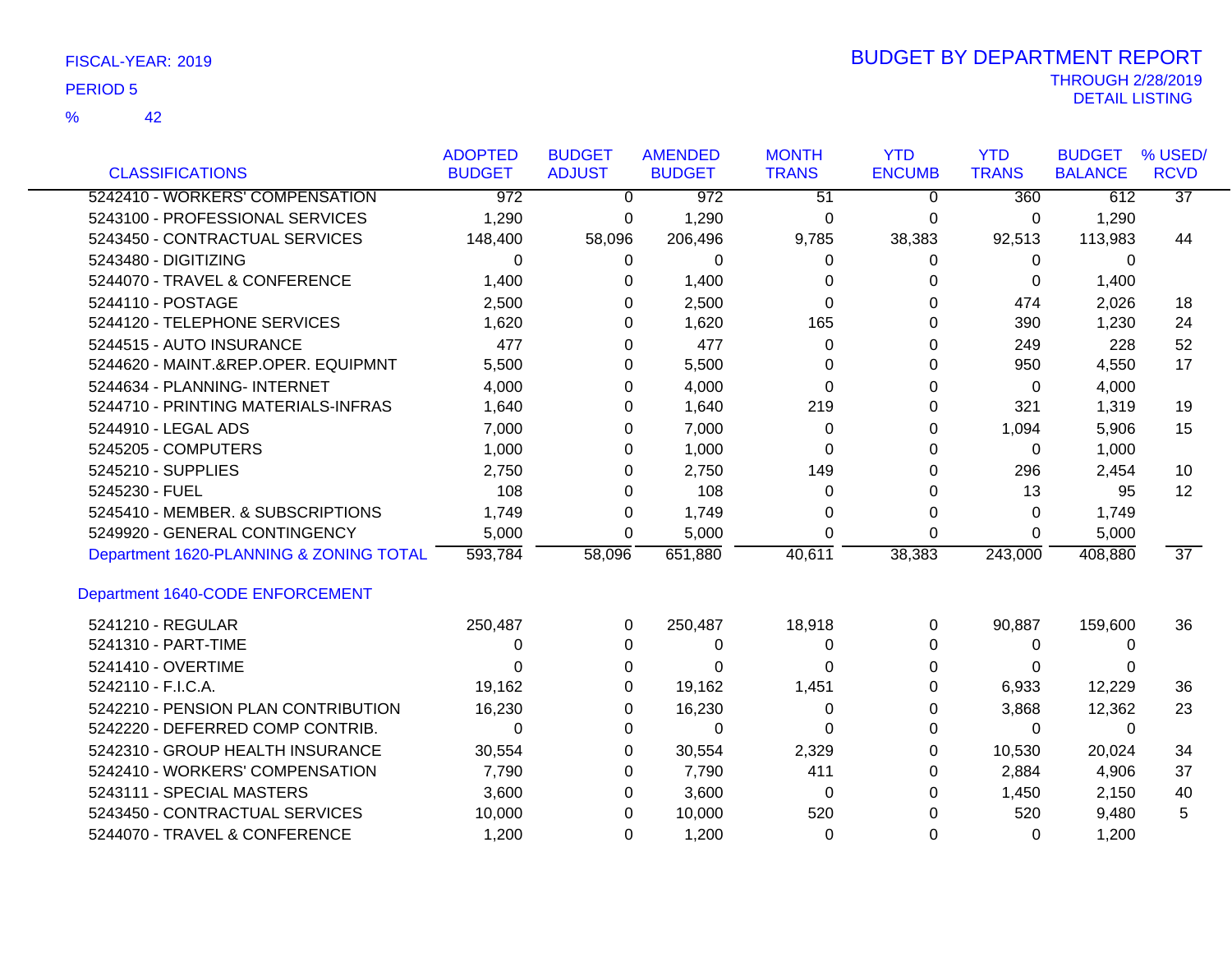42 %

| <b>CLASSIFICATIONS</b>                      | <b>ADOPTED</b><br><b>BUDGET</b> | <b>BUDGET</b><br><b>ADJUST</b> | <b>AMENDED</b><br><b>BUDGET</b> | <b>MONTH</b><br><b>TRANS</b> | <b>YTD</b><br><b>ENCUMB</b> | <b>YTD</b><br><b>TRANS</b> | <b>BUDGET</b><br><b>BALANCE</b> | % USED/<br><b>RCVD</b> |
|---------------------------------------------|---------------------------------|--------------------------------|---------------------------------|------------------------------|-----------------------------|----------------------------|---------------------------------|------------------------|
| 5244080 - EMPLOYEE EDUCATION                | 2,500                           | $\overline{0}$                 | 2,500                           | $\Omega$                     | $\Omega$                    | $\overline{0}$             | 2,500                           |                        |
| 5244110 - POSTAGE                           | 7,000                           | 0                              | 7,000                           | 0                            | 0                           | 1,328                      | 5,672                           | 18                     |
| 5244120 - TELEPHONE SERVICES                | 2,670                           | 0                              | 2,670                           | 299                          | 0                           | 1,030                      | 1,640                           | 38                     |
| 5244515 - AUTO INSURANCE                    | 3,030                           | 0                              | 3,030                           | 0                            | 0                           | 1,494                      | 1,536                           | 49                     |
| 5244710 - PRINTING MATERIALS-INFRAS         | 1,640                           | 0                              | 1,640                           | 219                          | 0                           | 321                        | 1,319                           | 19                     |
| 5244920 - LIENS                             | 1,640                           | 0                              | 1,640                           | 0                            | 0                           | 0                          | 1,640                           |                        |
| 5245205 - COMPUTERS                         | 1,000                           | 0                              | 1,000                           | 0                            | 0                           | 0                          | 1,000                           |                        |
| 5245210 - SUPPLIES                          | 3,500                           | $\Omega$                       | 3,500                           | 28                           | 0                           | 266                        | 3,234                           | $\overline{7}$         |
| 5245220 - UNIFORMS                          | 2,000                           | $\Omega$                       | 2,000                           | 390                          | 0                           | 390                        | 1,610                           | 19                     |
| 5245230 - FUEL                              | 2,065                           | 0                              | 2,065                           | 0                            | 0                           | 247                        | 1,818                           | 11                     |
| 5245410 - MEMBER. & SUBSCRIPTIONS           | 600                             | 0                              | 600                             | 0                            | 0                           | 105                        | 495                             | 17                     |
| 5249920 - GENERAL CONTINGENCY               | 5,000                           | 0                              | 5,000                           | $\Omega$                     | 0                           | 0                          | 5,000                           |                        |
| Department 1640-CODE ENFORCEMENT TOTAL      | 371,668                         | 0                              | 371,668                         | 24,565                       | $\mathbf 0$                 | 122,253                    | 249,415                         | $\overline{32}$        |
| <b>Department 1710-BUILDING MAINTENANCE</b> |                                 |                                |                                 |                              |                             |                            |                                 |                        |
| 5191210 - FULL-TIME                         | 91,300                          | 0                              | 91,300                          | 6,966                        | 0                           | 33,473                     | 57,827                          | 36                     |
| 5191410 - OVERTIME                          | 4,000                           | $\Omega$                       | 4,000                           | $\Omega$                     | 0                           | 2,016                      | 1,984                           | 50                     |
| 5192110 - F.I.C.A.                          | 7,290                           | $\Omega$                       | 7,290                           | 614                          | 0                           | 3,081                      | 4,209                           | 42                     |
| 5192210 - PENSION PLAN CONTRIBUTION         | 6,169                           | 0                              | 6,169                           | 0                            | 0                           | 1,470                      | 4,699                           | 23                     |
| 5192310 - GROUP HEALTH INSURANCE            | 15,277                          | 0                              | 15,277                          | 1,143                        | 0                           | 5,159                      | 10,118                          | 33                     |
| 5192410 - WORKERS' COMPENSATION             | 4,275                           | 0                              | 4,275                           | 226                          | 0                           | 1,583                      | 2,692                           | 37                     |
| 5193450 - CONT. SVCS.                       | 87,960                          | 0                              | 87,960                          | 5,837                        | 39,818                      | 61,637                     | 26,323                          | 70                     |
| 5194070 - TRAVEL                            | $\Omega$                        | 0                              | 0                               | 0                            | 0                           | 0                          | 0                               |                        |
| 5194080 - EMPLOYEE EDUCATION                | 250                             | 0                              | 250                             | 0                            | 0                           | 0                          | 250                             |                        |
| 5194120 - TELEPHONE SERVICE                 | 780                             | 0                              | 780                             | $\Omega$                     | 0                           | $\Omega$                   | 780                             |                        |
| 5194310 - ELECTRICITY-FACILITIES            | 115,000                         | 0                              | 115,000                         | 4,934                        | 90,742                      | 110,441                    | 4,559                           | 96                     |
| 5194320 - WATER                             | 45,000                          | 0                              | 45,000                          | 6,416                        | 24,457                      | 37,589                     | 7,411                           | 83                     |
| 5194620 - REPAIR & MAINT. OPER EQUI         | 2,500                           | 0                              | 2,500                           | 0                            | 0                           | 0                          | 2,500                           |                        |
| 5194670 - MAINT & REP - STRUCTURES          | 66,000                          | 0                              | 66,000                          | 3,633                        | 0                           | 15,015                     | 50,985                          | 22                     |
| 5195210 - SUPPLIES                          | 20,000                          | 0                              | 20,000                          | 1,944                        | 0                           | 5,605                      | 14,395                          | 28                     |
| 5195220 - UNIFORMS                          | 1,000                           | 0                              | 1,000                           | 0                            | $\Omega$                    | 159                        | 841                             | 15                     |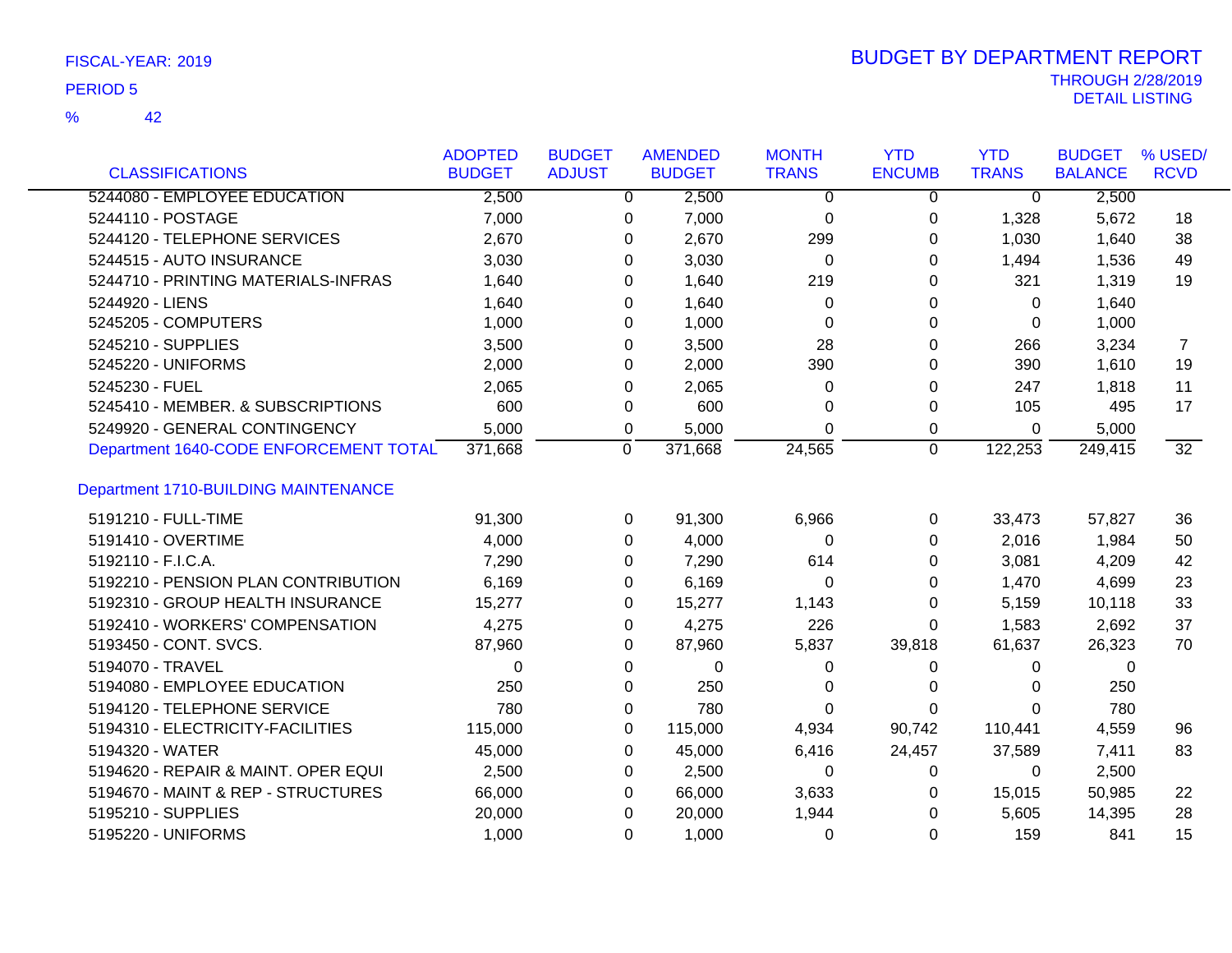| <b>CLASSIFICATIONS</b>                             | <b>ADOPTED</b><br><b>BUDGET</b> | <b>BUDGET</b><br><b>ADJUST</b> | <b>AMENDED</b><br><b>BUDGET</b> | <b>MONTH</b><br><b>TRANS</b> | <b>YTD</b><br><b>ENCUMB</b> | <b>YTD</b><br><b>TRANS</b> | <b>BUDGET</b><br><b>BALANCE</b> | % USED/<br><b>RCVD</b> |
|----------------------------------------------------|---------------------------------|--------------------------------|---------------------------------|------------------------------|-----------------------------|----------------------------|---------------------------------|------------------------|
| 5199920 - GENERAL CONTINGENCY                      | 5,000                           | $\overline{0}$                 | 5,000                           | 0                            | $\mathbf 0$                 | $\overline{0}$             | 5,000                           |                        |
| Department 1710-BUILDING MAINTENANCE TOTAL 471,801 |                                 | $\Omega$                       | 471,801                         | 31,713                       | 155,017                     | 277,228                    | 194,573                         | $\overline{58}$        |
| Department 1720-SOLID WASTE                        |                                 |                                |                                 |                              |                             |                            |                                 |                        |
| 5341210 - REGULAR                                  | 362,017                         | 0                              | 362,017                         | 27,648                       | 0                           | 133,610                    | 228,407                         | 36                     |
| 5341410 - OVERTIME                                 | 8,000                           | 0                              | 8,000                           | 1,060                        | 0                           | 4,561                      | 3,439                           | 57                     |
| 5342110 - F.I.C.A.                                 | 29,684                          | 0                              | 29,684                          | 2,152                        | 0                           | 10,361                     | 19,323                          | 34                     |
| 5342210 - PENSION PLAN CONTRIBUTION                | 23,414                          | 0                              | 23,414                          | 0                            | 0                           | 5,580                      | 17,834                          | 23                     |
| 5342220 - ICMA                                     | 0                               | 0                              | 0                               | 0                            | 0                           | 0                          | 0                               |                        |
| 5342310 - GROUP HEALTH INSURANCE                   | 68,746                          | 0                              | 68,746                          | 5,162                        | 0                           | 23,300                     | 45,446                          | 33                     |
| 5342410 - WORKERS' COMPENSATION                    | 31,591                          | 0                              | 31,591                          | 1,668                        | $\Omega$                    | 11,697                     | 19,894                          | 37                     |
| 5343470 - INTERLCL AGREE-RECYCLING                 | 93,000                          | 0                              | 93,000                          | 7,776                        | 69,673                      | 93,000                     | 0                               | 100                    |
| 5344070 - TRAVEL & CONFERENCE                      | $\Omega$                        | $\Omega$                       | $\Omega$                        | 0                            | 0                           | $\Omega$                   | $\Omega$                        |                        |
| 5344080 - EMPLOYEE EDUCATION                       | 250                             | 0                              | 250                             | 0                            | 0                           | $\Omega$                   | 250                             |                        |
| 5344340 - REFUSE DISPOSAL FEE                      | 769,000                         | 0                              | 769,000                         | 28,099                       | 553,505                     | 769,000                    | 0                               | 100                    |
| 5345210 - SUPPLIES                                 | 68,500                          | 0                              | 68,500                          | 306                          | 0                           | 1,628                      | 66,872                          | 2                      |
| 5345220 - UNIFORMS                                 | 4,000                           | 0                              | 4,000                           | 0                            | 0                           | 0                          | 4,000                           |                        |
| 5347110 - DEBT SERVICE-PRINCIPAL                   | 0                               | 0                              | 0                               | 0                            | 0                           | 0                          | $\Omega$                        |                        |
| 5347210 - DEBT SERVICE-INTEREST                    | $\Omega$                        | 0                              | 0                               | $\Omega$                     | 0                           | $\Omega$                   | 0                               |                        |
| Department 1720-SOLID WASTE TOTAL                  | 1,458,202                       | $\mathbf 0$                    | 1,458,202                       | 73,871                       | 623,178                     | 1,052,737                  | 405,465                         | $\overline{72}$        |
| Department 1730-STREET MAINTENANCE                 |                                 |                                |                                 |                              |                             |                            |                                 |                        |
| 5411210 - REGULAR                                  | 277,022                         | 0                              | 277,022                         | 21,069                       | 0                           | 99,950                     | 177,072                         | 36                     |
| 5411310 - PART TIME                                | 0                               | 0                              | $\Omega$                        | 0                            | 0                           | $\Omega$                   | $\Omega$                        |                        |
| 5411410 - OVERTIME                                 | 5,000                           | 0                              | 5,000                           | 1,287                        | 0                           | 4,295                      | 705                             | 85                     |
| 5412110 - F.I.C.A.                                 | 21,575                          | 0                              | 21,575                          | 1,757                        | 0                           | 8,187                      | 13,388                          | 37                     |
| 5412210 - PENSION PLAN CONTRIBUTION                | 16,106                          | 0                              | 16,106                          | 0                            | 0                           | 3,838                      | 12,268                          | 23                     |
| 5412220 - DEFERRED COMP CONTRIB                    | 1,949                           | 0                              | 1,949                           | 149                          | 0                           | 734                        | 1,215                           | 37                     |
| 5412310 - GROUP HEALTH INSURANCE                   | 53,469                          | 0                              | 53,469                          | 3,996                        | 0                           | 17,166                     | 36,303                          | 32                     |
| 5412410 - WORKERS' COMPENSATION                    | 19,211                          | 0                              | 19,211                          | 1,014                        | 0                           | 7,113                      | 12,098                          | 37                     |
| 5413450 - CONTRACTUAL SERVICES                     | 65,000                          | $\Omega$                       | 65,000                          | 1,820                        | 12,270                      | 19,550                     | 45,450                          | 30                     |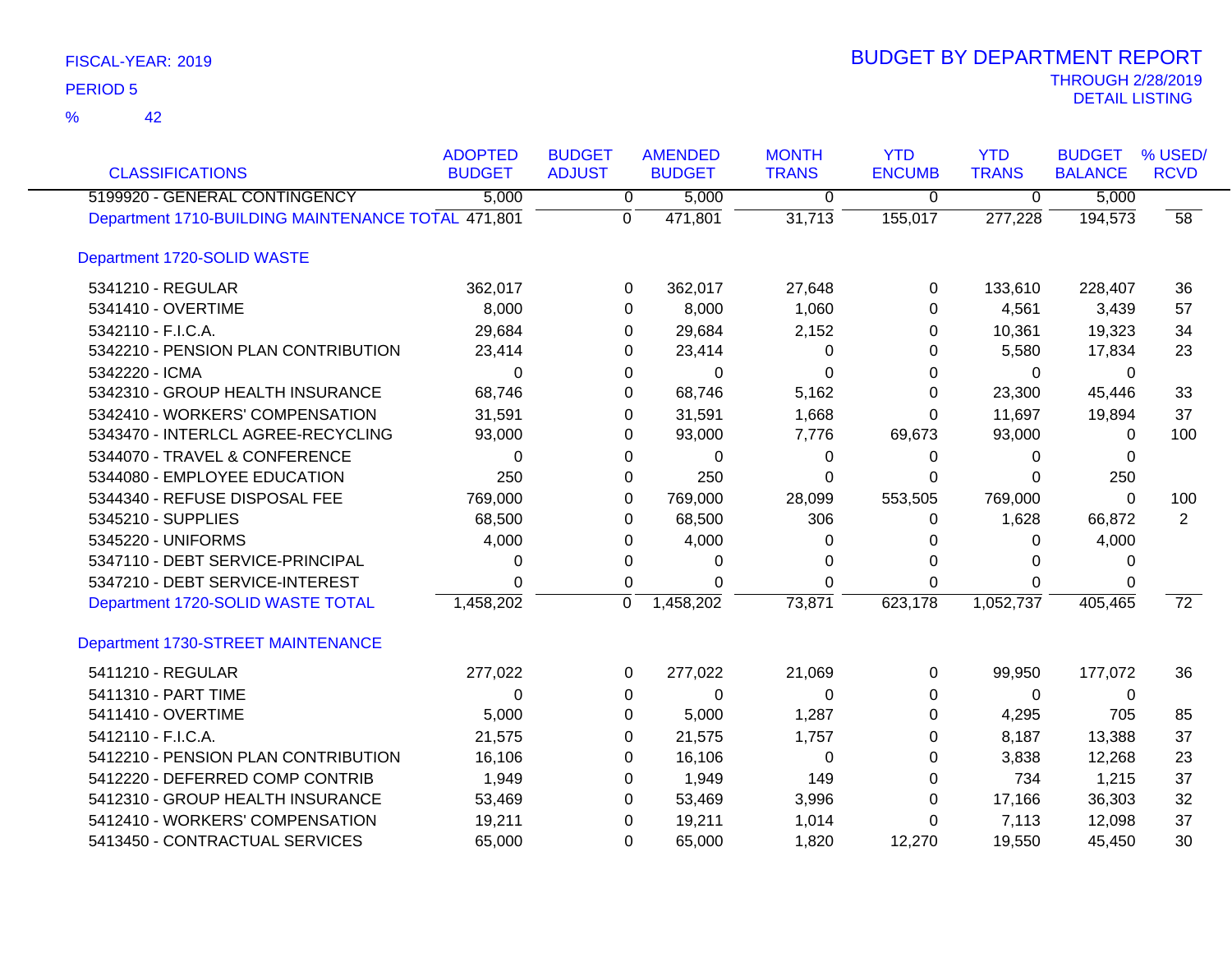| FISCAL-YEAR: 2019 |
|-------------------|
| <b>DEDIAD E</b>   |

|                                          | <b>ADOPTED</b> | <b>BUDGET</b>  | <b>AMENDED</b> | <b>MONTH</b>   | <b>YTD</b>     | <b>YTD</b>     | <b>BUDGET</b>  | % USED/     |
|------------------------------------------|----------------|----------------|----------------|----------------|----------------|----------------|----------------|-------------|
| <b>CLASSIFICATIONS</b>                   | <b>BUDGET</b>  | <b>ADJUST</b>  | <b>BUDGET</b>  | <b>TRANS</b>   | <b>ENCUMB</b>  | <b>TRANS</b>   | <b>BALANCE</b> | <b>RCVD</b> |
| 5414070 - TRAVEL & CONFERENCE            | 250            | $\overline{0}$ | 250            | $\overline{0}$ | $\overline{0}$ | $\overline{0}$ | 250            |             |
| 5414080 - EMPLOYEE EDUCATION             | 500            | 0              | 500            | 0              | 0              | 0              | 500            |             |
| 5414120 - TRAVEL & CONFERENCE            | 1,080          | 0              | 1,080          | 118            | $\Omega$       | 251            | 829            | 23          |
| 5414625 - LANDSCAPE MAINTENANCE          | 50,000         | 0              | 50,000         | 3,172          | $\Omega$       | 12,759         | 37,241         | 25          |
| 5414640 - MAINT & REP STRS & PARKWY      | 20,000         | 0              | 20,000         | 349            | $\Omega$       | 5,680          | 14,320         | 28          |
| 5414650 - ELECTRICITY-STREET LIGHTS      | 140,000        | 0              | 140,000        | 11,112         | 80,315         | 130,188        | 9,812          | 92          |
| 5414670 - MAINT & REP-GRDS & STRUCT      | 10,000         | 0              | 10,000         | 1,580          | 0              | 3,825          | 6,175          | 38          |
| 5415210 - SUPPLIES                       | 4,000          | 0              | 4,000          | 172            | 0              | 903            | 3,097          | 22          |
| 5415220 - UNIFORMS                       | 3,500          | 0              | 3,500          | 0              | 0              | 176            | 3,324          | 5           |
| 5415245 - TOOLS                          | 500            | 0              | 500            | 0              | 0              | 0              | 500            |             |
| 5417110 - DEBT SERVICE- PRINCIPAL        | 0              | 0              | 0              | 0              | 0              | $\Omega$       | 0              |             |
| 5417210 - DEBT SERVICE-INTEREST          | $\Omega$       | 0              | 0              | 0              | 0              | $\Omega$       | 0              |             |
| Department 1730-STREET MAINTENANCE TOTAL | 689,162        | $\mathbf 0$    | 689,162        | 47,595         | 92,585         | 314,615        | 374,547        | 45          |
| Department 1750-LANSCAPE MAINTENANCE     |                |                |                |                |                |                |                |             |
| 5191210 - FULL-TIME                      | 139,752        | 0              | 139,752        | 10,752         | 0              | 52,180         | 87,572         | 37          |
| 5191410 - OVERTIME                       | 4,000          | $\Omega$       | 4,000          | 0              | 0              | 0              | 4,000          |             |
| 5192110 - F.I.C.A.                       | 10,997         | 0              | 10,997         | 818            | 0              | 3,961          | 7,036          | 36          |
| 5192210 - PENSION PLAN CONTRIBUTION      | 9,497          | 0              | 9,497          | 0              | 0              | 2,263          | 7,234          | 23          |
| 5192220 - DEFERRED COMP CONTRIB.         | 0              | 0              | 0              | 0              | 0              | 0              | $\Omega$       |             |
| 5192310 - GROUP HEALTH INSURANCE         | 22,915         | 0              | 22,915         | 1,727          | 0              | 7,799          | 15,116         | 34          |
| 5192410 - WORKERS' COMPENSATION          | 5,691          | 0              | 5,691          | 300            | 0              | 2,107          | 3,584          | 37          |
| 5193450 - CONT. SVCS.                    | 176,138        | 23,702         | 199,840        | 17,332         | 95,719         | 151,468        | 48,372         | 75          |
| 5194070 - TRAVEL                         | 355            | 0              | 355            | 0              | 0              | 165            | 190            | 46          |
| 5194120 - TELEPHONE SERVICE              | 780            | 0              | 780            | 46             | 0              | 205            | 575            | 26          |
| 5194350 - ELECTRICITY-CITY PARKS         | 50,000         | 0              | 50,000         | 3,967          | 30,824         | 50,000         | $\mathbf{0}$   | 100         |
| 5194420 - OUTSIDE SERV RENTAL            | 1,000          | 0              | 1,000          | 0              | 0              | 0              | 1,000          |             |
| 5194515 - AUTO INSURANCE                 | 1,233          | 0              | 1,233          | 0              | 0              | 608            | 625            | 49          |
| 5194620 - REPAIR & MAINT. OPER EQUI      | 80,000         | 1,977          | 81,977         | 3,984          | 8,741          | 29,892         | 52,085         | 36          |
| 5194670 - MAINT & REP - STRUCTURES       | 0              | 0              | 0              | 0              | 0              | 0              | 0              |             |
| 5195210 - SUPPLIES                       | 9,348          | 0              | 9,348          | 176            | 0              | 2,686          | 6,662          | 28          |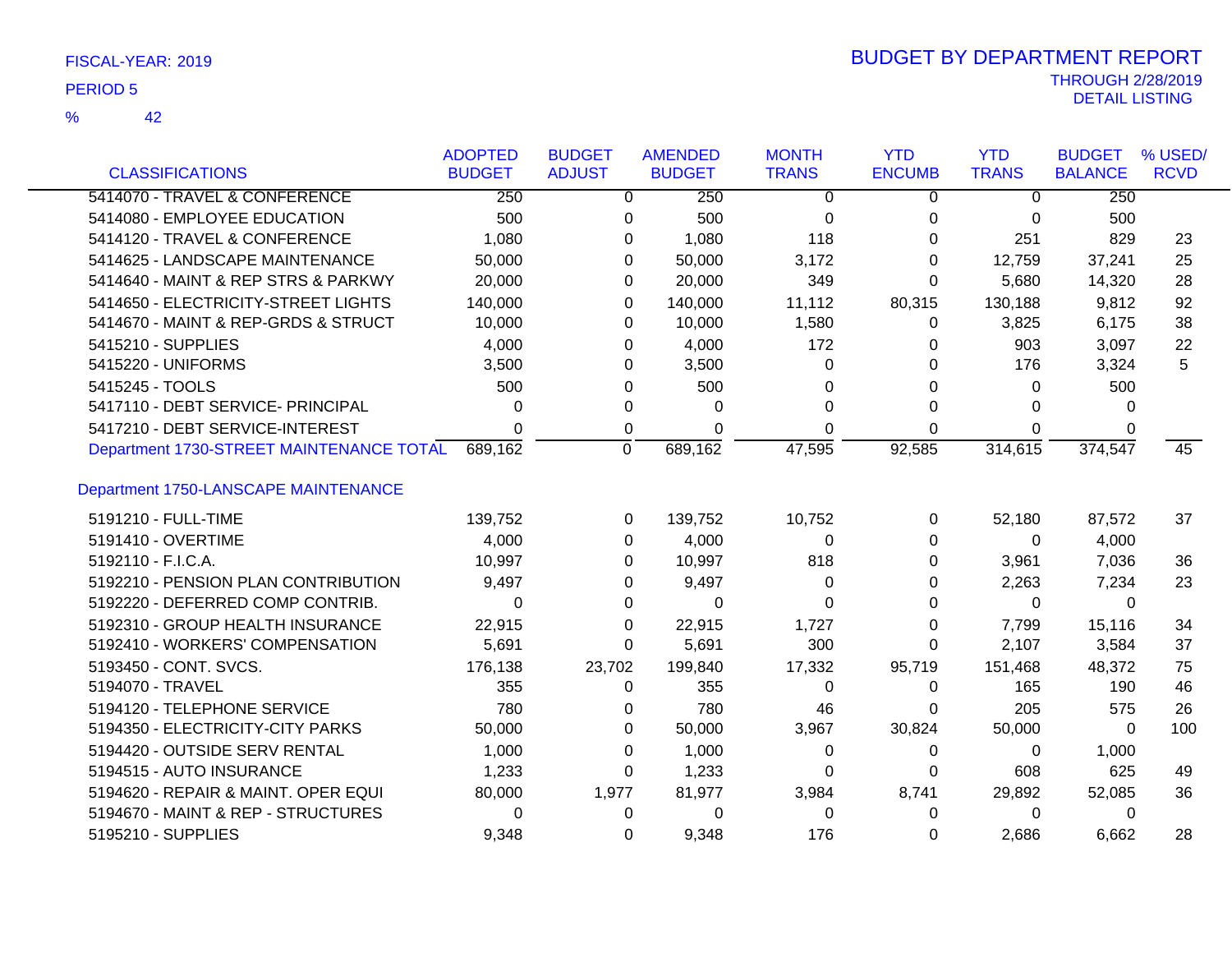|  | FISCAL-YEAR: 2019 |  |
|--|-------------------|--|
|--|-------------------|--|

| <b>CLASSIFICATIONS</b>                    | <b>ADOPTED</b><br><b>BUDGET</b> | <b>BUDGET</b><br><b>ADJUST</b> | <b>AMENDED</b><br><b>BUDGET</b> | <b>MONTH</b><br><b>TRANS</b> | <b>YTD</b><br><b>ENCUMB</b> | <b>YTD</b><br><b>TRANS</b> | <b>BUDGET</b><br><b>BALANCE</b> | % USED/<br><b>RCVD</b> |
|-------------------------------------------|---------------------------------|--------------------------------|---------------------------------|------------------------------|-----------------------------|----------------------------|---------------------------------|------------------------|
| 5195220 - UNIFORMS                        | 2,475                           | $\overline{0}$                 | 2,475                           | $\overline{0}$               |                             | 1,149                      | 1,326                           | $\overline{46}$        |
|                                           |                                 |                                |                                 |                              | $\overline{0}$              |                            |                                 |                        |
| 5195230 - FUEL & LUBRICANT                | 8,047                           | 0                              | 8,047                           | 0                            | 0                           | 961                        | 7,086                           | 11                     |
| 5195410 - MEMBER. & SUBSCRIPTIONS         | 365                             | 0                              | 365                             | $\Omega$                     | 0                           | $\mathbf{0}$               | 365                             |                        |
| Department 1750-LANSCAPE MAINTENANCE      | 522,593                         | 25,679                         | 548,272                         | 39,102                       | 135,284                     | 305,444                    | 242,828                         | $\overline{55}$        |
| Department 1760-MOTOR POOL                |                                 |                                |                                 |                              |                             |                            |                                 |                        |
| 5191210 - FULL-TIME                       | 143,605                         | 0                              | 143,605                         | 10,958                       | 0                           | 52,799                     | 90,806                          | 36                     |
| 5191410 - OVERTIME                        | 4,000                           | 0                              | 4,000                           | 0                            | $\Omega$                    | 19                         | 3,981                           |                        |
| 5192110 - F.I.C.A.                        | 11,292                          | 0                              | 11,292                          | 782                          | 0                           | 3,772                      | 7,520                           | 33                     |
| 5192210 - PENSION PLAN CONTRIBUTION       | 9,555                           | 0                              | 9,555                           | 0                            | 0                           | 2,277                      | 7,278                           | 23                     |
| 5192220 - DEFERRED COMP CONTRIB.          | 0                               | 0                              | 0                               | $\Omega$                     | 0                           | 0                          | 0                               |                        |
| 5192310 - GROUP HEALTH INSURANCE          | 22,915                          | 0                              | 22,915                          | 1,730                        | 0                           | 7,814                      | 15,101                          | 34                     |
| 5192410 - WORKERS' COMPENSATION           | 5,091                           | 0                              | 5,091                           | 269                          | 0                           | 1,885                      | 3,206                           | 37                     |
| 5194070 - TRAVEL                          | 0                               | 0                              | 0                               | 0                            | 0                           | $\Omega$                   | 0                               |                        |
| 5194080 - EMPLOYEE EDUCATION              | 250                             | 0                              | 250                             | 0                            | 0                           | $\Omega$                   | 250                             |                        |
| 5194120 - TELEPHONE SERVICE               | 780                             | 0                              | 780                             | 59                           | 0                           | 126                        | 654                             | 16                     |
| 5194515 - AUTO INSURANCE                  | 40,000                          | 0                              | 40,000                          | 0                            | 0                           | 19,727                     | 20,273                          | 49                     |
| 5194620 - REPAIR & MAINT. OPER EQUI       | 25,000                          | 0                              | 25,000                          | 0                            | 0                           | 360                        | 24,640                          | 1                      |
| 5194680 - MAINT & REP-OUTSIDE SVCS        | 75,000                          | 0                              | 75,000                          | 50                           | 0                           | 15,906                     | 59,094                          | 21                     |
| 5195220 - UNIFORMS                        | 3,000                           | 0                              | 3,000                           | 180                          | $\Omega$                    | 926                        | 2,074                           | 30                     |
| 5195230 - FUEL & LUBRICANT                | 150,000                         | 0                              | 150,000                         | 12,635                       | 85,385                      | 150,000                    | $\mathbf{0}$                    | 100                    |
| 5195240 - PARTS                           | 60,000                          | 0                              | 60,000                          | 7,622                        | 5,319                       | 49,384                     | 10,616                          | 82                     |
| 5195245 - OPERATING TOOLS                 | 1,000                           | 0                              | 1,000                           | 144                          | 0                           | 288                        | 712                             | 28                     |
| 5195250 - TIRES                           | 30,000                          | 0                              | 30,000                          | 0                            | 0                           | 4,290                      | 25,710                          | 14                     |
| 5195260 - GENERAL                         | 1,800                           | 0                              | 1,800                           | 60                           | 0                           | 300                        | 1,500                           | 16                     |
| Department 1760-MOTOR POOL TOTAL          | 583,288                         | 0                              | 583,288                         | 34,489                       | 90,704                      | 309,873                    | 273,415                         | $\overline{53}$        |
| Department 1770-PUBLIC WORKS DIRECTOR OFF |                                 |                                |                                 |                              |                             |                            |                                 |                        |
| 5191210 - FULL-TIME                       | 69,497                          | 0                              | 69,497                          | 4,080                        | 0                           | 19,883                     | 49,614                          | 28                     |
| 5191410 - OVERTIME                        | 0                               | 0                              | 0                               | 0                            | 0                           | 0                          | 0                               |                        |
| 5192110 - F.I.C.A.                        | 5,317                           | $\Omega$                       | 5,317                           | 306                          | 0                           | 1,492                      | 3,825                           | 28                     |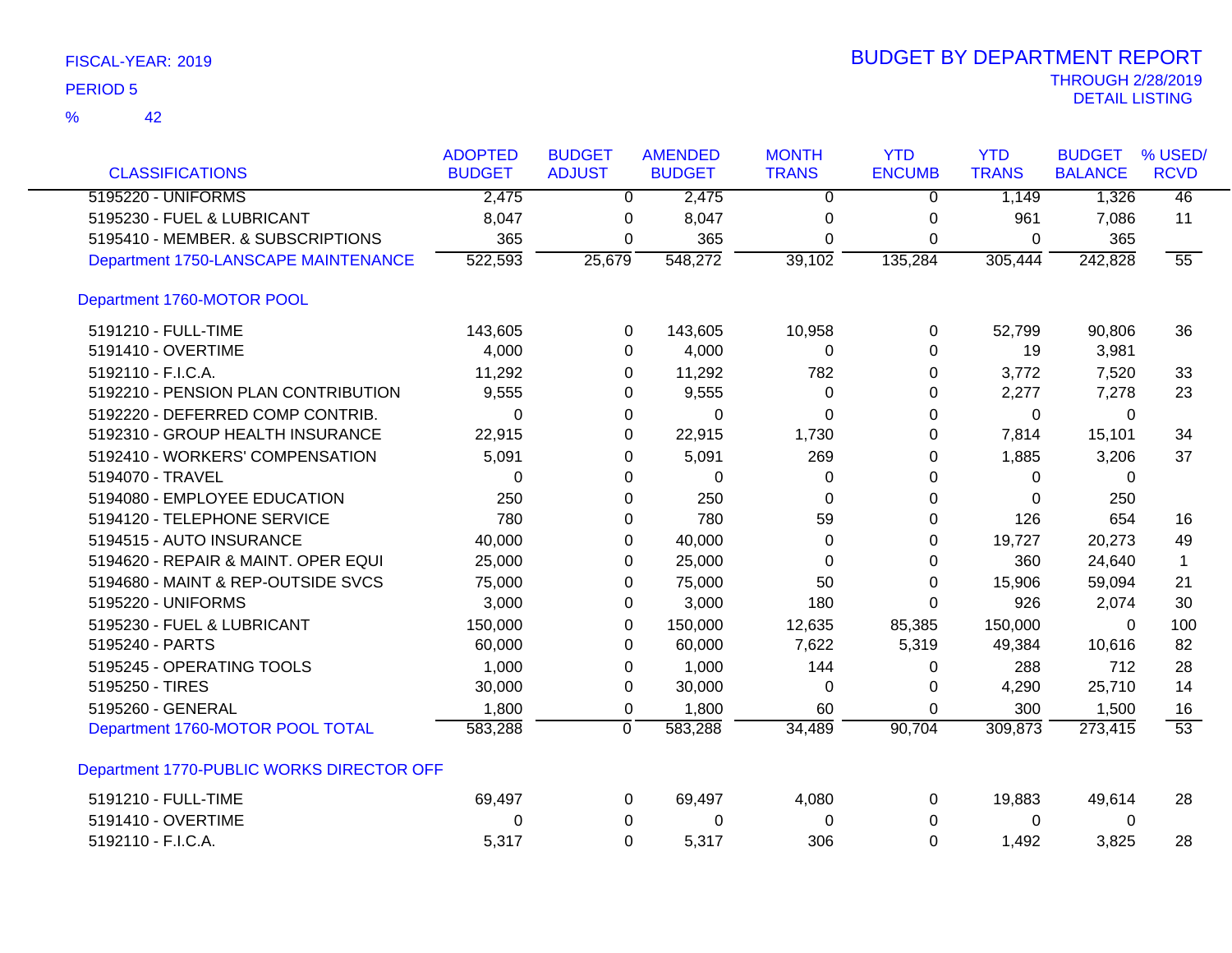42 %

| <b>CLASSIFICATIONS</b>                            | <b>ADOPTED</b><br><b>BUDGET</b> | <b>BUDGET</b><br><b>ADJUST</b> | <b>AMENDED</b><br><b>BUDGET</b> | <b>MONTH</b><br><b>TRANS</b> | <b>YTD</b><br><b>ENCUMB</b> | <b>YTD</b><br><b>TRANS</b> | <b>BUDGET</b><br><b>BALANCE</b> | % USED/<br><b>RCVD</b> |
|---------------------------------------------------|---------------------------------|--------------------------------|---------------------------------|------------------------------|-----------------------------|----------------------------|---------------------------------|------------------------|
|                                                   |                                 |                                |                                 |                              |                             |                            |                                 |                        |
| 5192210 - PENSION PLAN CONTRIBUTION               | 2,849                           | $\mathbf{0}$                   | 2,849                           | $\Omega$                     | $\mathbf 0$                 | 679                        | 2,170                           | $\overline{23}$        |
| 5192220 - DEFERRED COMP CONTRIB.                  | 1,797                           | 0                              | 1,797                           | 0                            | 0                           | 0                          | 1,797                           |                        |
| 5192310 - GROUP HEALTH INSURANCE                  | 22,915                          | 0                              | 22,915                          | 1,149                        | 0                           | 5,383                      | 17,532                          | 23                     |
| 5192410 - WORKERS' COMPENSATION                   | 296                             | 0                              | 296                             | 16                           | 0                           | 110                        | 186                             | 37                     |
| 5194070 - TRAVEL                                  | 250                             | 0                              | 250                             | 0                            | 0                           | 0                          | 250                             |                        |
| 5194080 - EMPLOYEE EDUCATION                      | 250                             | 0                              | 250                             | 0                            | 0                           | 0                          | 250                             |                        |
| 5194110 - POSTAGE                                 | $\Omega$                        | 0                              | $\mathbf 0$                     | 0                            | 0                           | 0                          | 0                               |                        |
| 5194120 - TELEPHONE SERVICE                       | 780                             | 0                              | 780                             | 0                            | 0                           | 0                          | 780                             |                        |
| 5194540 - BOILER & MACHINERY                      | 1,000                           | 0                              | 1,000                           | 0                            | 0                           | 0                          | 1,000                           |                        |
| 5194710 - COPY MACHINE                            | 5,000                           | 0                              | 5,000                           | 481                          | 0                           | 709                        | 4,291                           | 14                     |
| 5195205 - COMPUTER - EQUIPMENT                    | 1,000                           | 0                              | 1,000                           | 0                            | 0                           | $\Omega$                   | 1,000                           |                        |
| 5195210 - SUPPLIES                                | 1,000                           | 0                              | 1,000                           | 0                            | 0                           | 0                          | 1,000                           |                        |
| 5195270 - PERMITS                                 | 1,000                           | 0                              | 1,000                           | 0                            | 0                           | 227                        | 773                             | 22                     |
| 5195410 - MEMBER. & SUBSCRIPTIONS                 | 500                             | 0                              | 500                             | 0                            | 0                           | 0                          | 500                             |                        |
| Department 1770-PUBLIC WORKS DIRECTOR OFF 113,451 |                                 | $\Omega$                       | 113,451                         | 6,032                        | $\Omega$                    | 28,483                     | 84,968                          | $\overline{25}$        |
|                                                   |                                 |                                |                                 |                              |                             |                            |                                 |                        |
| Department 1790-ENGINEERING & CONSTRUCTN          |                                 |                                |                                 |                              |                             |                            |                                 |                        |
| 5191210 - FULL-TIME                               | 160,785                         | $\Omega$                       | 160,785                         | 11,431                       | 0                           | 54,298                     | 106,487                         | -33                    |
| 5192110 - F.I.C.A.                                | 12,300                          | 0                              | 12,300                          | 961                          | 0                           | 4,133                      | 8,167                           | 33                     |
| 5192210 - PENSION PLAN CONTRIBUTION               | 0                               | 0                              | $\Omega$                        | 0                            | 0                           | $\Omega$                   | 0                               |                        |
| 5192220 - DEFERRED COMP CONTRIB.                  | 11,227                          | 0                              | 11,227                          | 800                          | 0                           | 3,801                      | 7,426                           | -33                    |
| 5192310 - GROUP HEALTH INSURANCE                  | 15,277                          | 0                              | 15,277                          | 2,262                        | 0                           | 6,357                      | 8,920                           | 41                     |
| 5192410 - WORKERS' COMPENSATION                   | 481                             | 0                              | 481                             | 25                           | 0                           | 178                        | 303                             | 37                     |
| 5193450 - CONT. SVCS.                             | 0                               | 0                              | $\mathbf 0$                     | 0                            | 0                           | 0                          | 0                               |                        |
| 5194070 - TRAVEL                                  | 250                             | 0                              | 250                             | $\Omega$                     | 0                           | 0                          | 250                             |                        |
| 5194080 - EMPLOYEE EDUCATION                      | 1,000                           | 0                              | 1,000                           | 0                            | 0                           | $\Omega$                   | 1,000                           |                        |
| 5194120 - TELEPHONE SERVICE                       | 1,560                           | 0                              | 1,560                           | 118                          | 0                           | 251                        | 1,309                           | 16                     |
| 5195205 - COMPUTER - EQUIPMENT                    | 300                             | 0                              | 300                             | $\mathbf{0}$                 | 0                           | 0                          | 300                             |                        |
| 5195210 - SUPPLIES                                | 2,500                           | 0                              | 2,500                           | 474                          | 0                           | 1,473                      | 1,027                           | 58                     |
| 5195410 - MEMBER. & SUBSCRIPTIONS                 | 1,000                           | $\Omega$                       | 1,000                           | 0                            | $\Omega$                    | 310                        | 690                             | 31                     |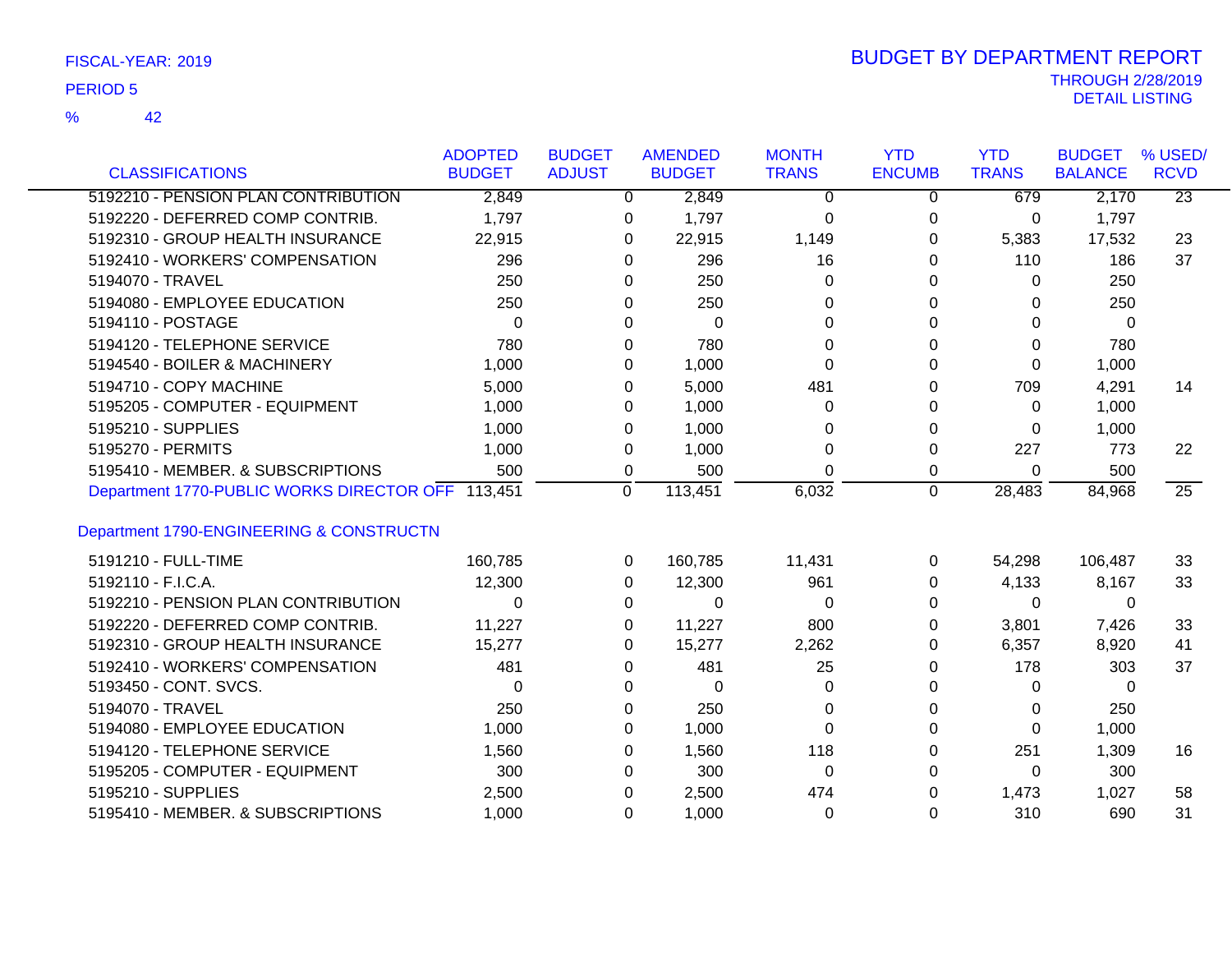42 %

|                                                  | <b>ADOPTED</b> | <b>BUDGET</b>  | <b>AMENDED</b> | <b>MONTH</b> | <b>YTD</b>     | <b>YTD</b>   | <b>BUDGET</b>  | % USED/         |
|--------------------------------------------------|----------------|----------------|----------------|--------------|----------------|--------------|----------------|-----------------|
| <b>CLASSIFICATIONS</b>                           | <b>BUDGET</b>  | <b>ADJUST</b>  | <b>BUDGET</b>  | <b>TRANS</b> | <b>ENCUMB</b>  | <b>TRANS</b> | <b>BALANCE</b> | <b>RCVD</b>     |
| Department 1790-ENGINEERING & CONSTRUCTN 206,680 |                | $\overline{0}$ | 206,680        | 16,071       | $\overline{0}$ | 70,801       | 135,879        | $\overline{34}$ |
| Department 1910-POLICE                           |                |                |                |              |                |              |                |                 |
| 5211210 - REGULAR                                | 3,843,224      | 0              | 3,843,224      | 287,173      | 0              | 1,373,786    | 2,469,438      | 35              |
| 5211310 - PART-TIME                              | $\Omega$       | $\mathbf 0$    | 0              | 0            | $\Omega$       | $\Omega$     | 0              |                 |
| 5211410 - OVERTIME                               | 150,000        | 0              | 150,000        | 8,336        | 0              | 54,214       | 95,786         | 36              |
| 5211411 - OVERTIME- HOLIDAY PAY                  | 62,000         | 0              | 62,000         | 6,369        | 0              | 48,522       | 13,478         | 78              |
| 5211413 - OVERTIME-RED LIGHT CAMERAS             | 10,000         | 0              | 10,000         | 580          | 0              | 2,879        | 7,121          | 28              |
| 5211510 - SPEC PAY - EDUC INCENTIVE              | 31,958         | 0              | 31,958         | 2,277        | 0              | 10,769       | 21,189         | 33              |
| 5211530 - HAZARD PAY                             | 65,250         | 0              | 65,250         | 4,600        | 0              | 22,650       | 42,600         | 34              |
| 5212110 - F.I.C.A.                               | 318,409        | 0              | 318,409        | 25,341       | 0              | 123,417      | 194,992        | 38              |
| 5212210 - PENSION PLAN CONTRIBUTION              | 500,190        | 0              | 500,190        | $\Omega$     | 0              | 112,465      | 387,725        | 22              |
| 5212220 - DEFERRED COMP CONTRIB.                 | 25,246         | $\Omega$       | 25,246         | 1,902        | 0              | 8,429        | 16,817         | 33              |
| 5212310 - GROUP HEALTH INSURANCE                 | 450,642        | 0              | 450,642        | 31,908       | $\Omega$       | 147,712      | 302,930        | 32              |
| 5212410 - WORKERS' COMPENSATION                  | 88,323         | 0              | 88,323         | 4,663        | 0              | 32,701       | 55,622         | 37              |
| 5213116 - ANNUAL PHYSICALS                       | 15,340         | 0              | 15,340         | 35           | 0              | 2,305        | 13,035         | 15              |
| 5213450 - CONTRACTUAL SERVICES                   | 204,932        | 0              | 204,932        | 9,094        | 87,340         | 187,518      | 17,414         | 91              |
| 5213452 - RED LIGHT CAMERA                       | 307,440        | $\Omega$       | 307,440        | 0            | 275,279        | 307,440      | 0              | 100             |
| 5213456 - SCHOOL CROSSING                        | 130,442        | 0              | 130,442        | 0            | 112,066        | 130,442      | 0              | 100             |
| 5213459 - PARKING                                | $\Omega$       | 0              | $\mathbf{0}$   | $\Omega$     | $\Omega$       | $\Omega$     | $\Omega$       |                 |
| 5213490 - CRIME PREVENTION PROGRAMS              | 9,000          | 0              | 9,000          | 86           | 0              | 2,917        | 6,083          | 32              |
| 5214070 - TRAVEL & CONFERENCE                    | 14,490         | 0              | 14,490         | $\Omega$     | 0              | 3,893        | 10,597         | 26              |
| 5214080 - EMPLOYEE EDUCATION                     | 37,494         | 0              | 37,494         | 0            | 0              | 3,886        | 33,608         | 10              |
| 5214110 - POSTAGE                                | 1,800          | 0              | 1,800          | $\Omega$     | 0              | 342          | 1,458          | 19              |
| 5214120 - TELEPHONE SERVICE                      | 61,440         | 0              | 61,440         | 3,333        | 25,849         | 37,226       | 24,214         | 60              |
| 5214450 - LEASE -POL VEHCLE                      | $\Omega$       | 0              | 0              | 0            | 0              | 0            | 0              |                 |
| 5214515 - AUTO INSURANCE                         | 74,557         | 0              | 74,557         | 0            | 0              | 36,755       | 37,802         | 49              |
| 5214591 - POLICE OFF ACC DTH & DIS.              | 2,000          | 0              | 2,000          | 0            | 0              | $\mathbf 0$  | 2,000          |                 |
| 5214620 - REPAIR & MAINT. OPER EQUI              | 22,500         | 0              | 22,500         | $\Omega$     | 0              | 1,017        | 21,483         | 4               |
| 5214630 - MAINT & REP-COMM EQUIP                 | 14,500         | 0              | 14,500         | 218          | 2,282          | 2,500        | 12,000         | 17              |
| 5214632 - INTERNET SERVICES                      | 3,200          | 0              | 3,200          | $\Omega$     | $\Omega$       | $\Omega$     | 3,200          |                 |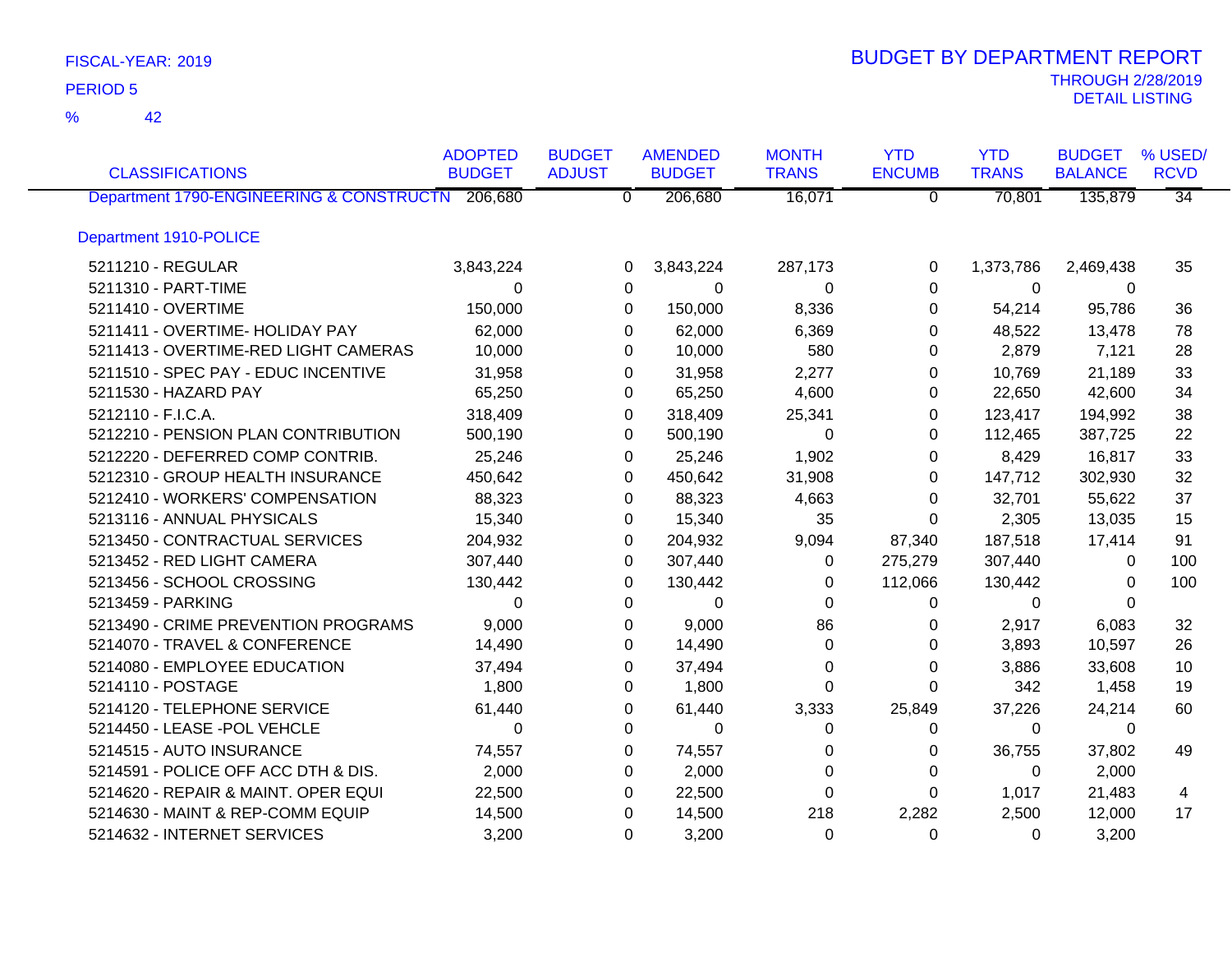42 %

|                                     | <b>ADOPTED</b> | <b>BUDGET</b> | <b>AMENDED</b> | <b>MONTH</b> | <b>YTD</b>    | <b>YTD</b>   | <b>BUDGET</b>  | % USED/         |
|-------------------------------------|----------------|---------------|----------------|--------------|---------------|--------------|----------------|-----------------|
| <b>CLASSIFICATIONS</b>              | <b>BUDGET</b>  | <b>ADJUST</b> | <b>BUDGET</b>  | <b>TRANS</b> | <b>ENCUMB</b> | <b>TRANS</b> | <b>BALANCE</b> | <b>RCVD</b>     |
| 5214710 - PRINTING MATERIALS-INFRAS | 7,380          | 0             | 7,380          | 787          | 0             | 1,167        | 6,213          | $\overline{15}$ |
| 5214960 - SPECIAL INVESTIGATIONS    | 8,000          | 0             | 8,000          | 0            | 0             | 0            | 8,000          |                 |
| 5214970 - EMPLOYEE TESTING          | 21,890         | 0             | 21,890         | 290          | 0             | 2,525        | 19,365         | 11              |
| 5215205 - COMPUTER SUPPLIES         | 6,995          | 0             | 6,995          | 0            | 0             | 558          | 6,437          | 7               |
| 5215210 - SUPPLIES                  | 159,248        | 4,963         | 164,211        | 6,985        | 31,148        | 51,893       | 112,317        | 31              |
| 5215212 - PARKING                   | 0              | 0             | 0              | 0            | 0             | 0            | 0              |                 |
| 5215220 - UNIFORMS                  | 90,800         | 0             | 90,800         | 3,574        | 0             | 23,605       | 67,195         | 25              |
| 5215230 - FUEL & LUBRICANT          | 133,383        | 0             | 133,383        | 106          | 0             | 16,620       | 116,763        | 12              |
| 5215410 - MEMBER. & SUBSCRIPTIONS   | 7,815          | 0             | 7,815          | 400          | 0             | 2,565        | 5,250          | 32              |
| 5215940 - PRISONER DETENTION        | 0              | 0             | 0              | 0            | 0             | 0            | 0              |                 |
| 5217110 - DEBT SERVICE- PRINCIPAL   | 0              | 0             | 0              | 0            | 0             | 0            |                |                 |
| 5217210 - DEBT SERVICE- INTEREST    | 0              | 0             | 0              | 0            | 0             | 0            | 0              |                 |
| 5219920 - GENERAL CONTINGENCY       | 5,000          | 0             | 5,000          | 0            | 0             | 0            | 5,000          |                 |
| Department 1910-POLICE TOTAL        | 6,884,888      | 4,963         | 6,889,851      | 398,057      | 533,964       | 2,752,718    | 4,137,132      | 39              |
| Department 2000-PARKS & RECREATION  |                |               |                |              |               |              |                |                 |
| 5721210 - FULL-TIME                 | 337,237        | 0             | 337,237        | 25,739       | 0             | 122,263      | 214,974        | 36              |
| 5721310 - PART-TIME                 | 0              | 0             | 0              | 0            | 0             | 0            | 0              |                 |
| 5721410 - OVERTIME                  | 0              | 0             | 0              | 0            | 0             | 0            | 0              |                 |
| 5722110 - F.I.C.A.                  | 25,799         | 0             | 25,799         | 1,981        | 0             | 9,401        | 16,398         | 36              |
| 5722210 - PENSION PLAN CONTRIBUTION | 16,502         | 0             | 16,502         | 0            | 0             | 3,933        | 12,569         | 23              |
| 5722220 - DEFERRED COMP CONTRIB     | 5,836          | 0             | 5,836          | 447          | 0             | 2,124        | 3,712          | 36              |
| 5722310 - GROUP HEALTH INSURANCE    | 38,192         | 0             | 38,192         | 2,902        | 0             | 13,119       | 25,073         | 34              |
| 5722410 - WORKERS' COMPENSATION     | 13,793         | 0             | 13,793         | 728          | 0             | 5,107        | 8,686          | 37              |
| 5723450 - CONTRACTUAL               | 32,372         | 0             | 32,372         | 2,691        | 2,816         | 11,252       | 21,120         | 34              |
| 5724070 - TRAVEL & CONFERENCE       | 448            | 0             | 448            | 0            | 0             | 344          | 104            | 76              |
| 5724080 - EMPLOYEE EDUCATION        | 3,925          | 0             | 3,925          | 102          | 0             | 602          | 3,323          | 15              |
| 5724110 - POSTAGE                   | 2,250          | 0             | 2,250          | 863          | 0             | 911          | 1,339          | 40              |
| 5724120 - TELEPHONE SERVICE         | 5,100          | 0             | 5,100          | 359          | 0             | 896          | 4,204          | 17              |
| 5724350 - ELECTRIC - CITY PARKS     | 0              | 0             | 0              | 0            | 0             | 0            | 0              |                 |
| 5724515 - AUTO INSURANCE            | 8,357          | 0             | 8,357          | 0            | 0             | 4,121        | 4,236          | 49              |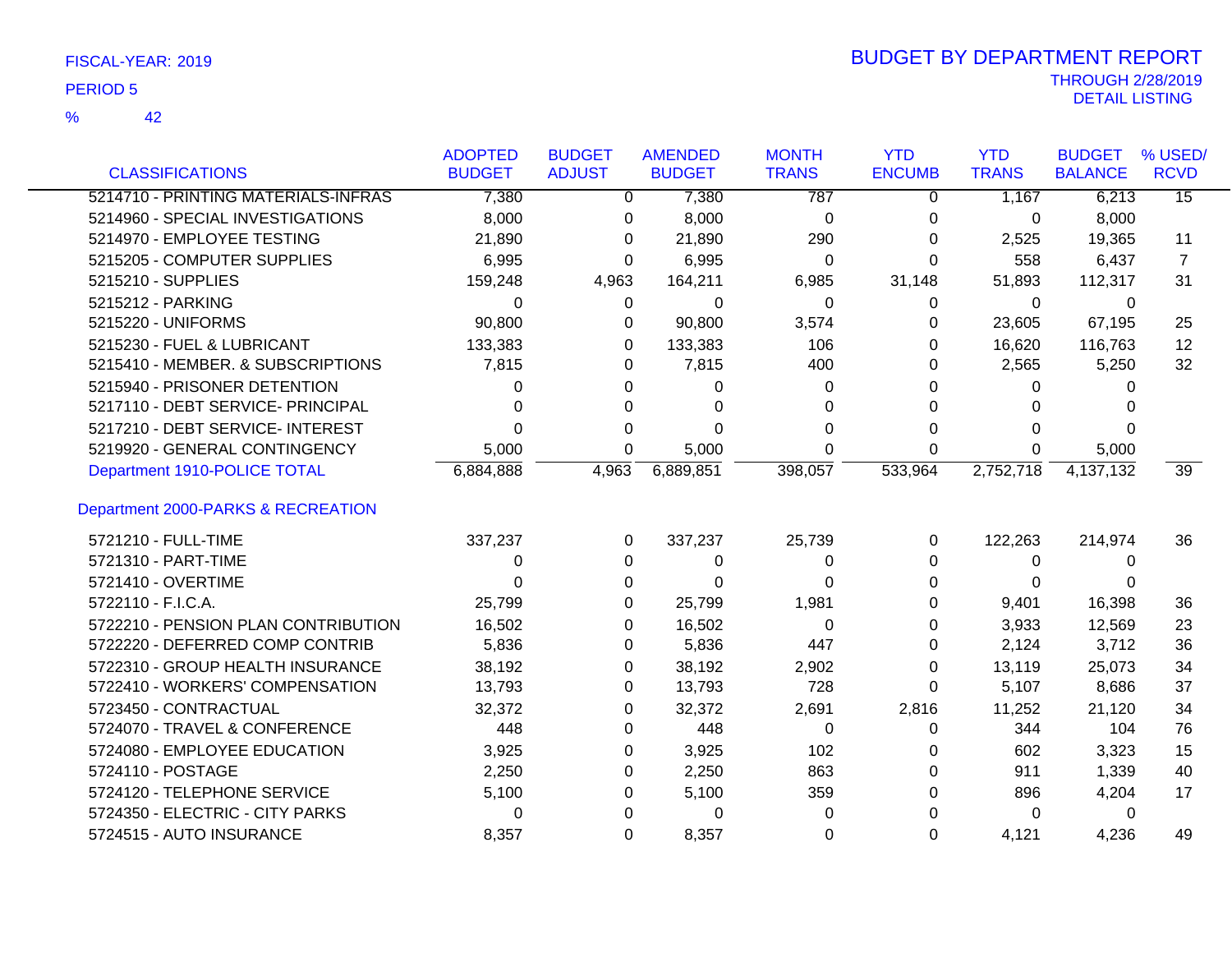42 %

|                                          | <b>ADOPTED</b> | <b>BUDGET</b> | <b>AMENDED</b> | <b>MONTH</b> | <b>YTD</b>    | <b>YTD</b>   | <b>BUDGET</b>  | % USED/         |
|------------------------------------------|----------------|---------------|----------------|--------------|---------------|--------------|----------------|-----------------|
| <b>CLASSIFICATIONS</b>                   | <b>BUDGET</b>  | <b>ADJUST</b> | <b>BUDGET</b>  | <b>TRANS</b> | <b>ENCUMB</b> | <b>TRANS</b> | <b>BALANCE</b> | <b>RCVD</b>     |
| 5724632 - INTERNET SERVICES              | 0              | 0             | 0              | 0            | 0             | 0            | 0              |                 |
| 5724634 - INTERNET MAINTENANCE           | 0              | 0             | 0              | 0            | 0             | 0            | 0              |                 |
| 5724670 - MAINT & REP - PARK FACIL       | $\Omega$       | $\Omega$      | 0              | 24           | $\Omega$      | $-41$        | 41             |                 |
| 5724690 - MAINT & REP-TENNIS FACLTY      | 0              | $\Omega$      | $\Omega$       | 0            | 0             | 0            | $\mathbf{0}$   |                 |
| 5724710 - COPY MACHINE                   | 5,003          | $\Omega$      | 5,003          | 416          | 0             | 611          | 4,392          | 12              |
| 5724820 - SPECIAL EVENTS                 | 53,400         | 2,650         | 56,050         | 171          | 0             | 12,900       | 43,150         | 23              |
| 5725205 - COMPUTER EQUIPMENT             | 8,780          | $\Omega$      | 8,780          | $\Omega$     | 0             | 1,149        | 7,631          | 13              |
| 5725210 - SUPPLIES                       | 5,900          | $\Omega$      | 5,900          | 19           | 0             | 1,989        | 3,911          | 33              |
| 5725220 - UNIFORMS                       | 4,490          | $\Omega$      | 4,490          | 0            | 0             | 1,324        | 3,166          | 29              |
| 5725230 - FUEL                           | 9,378          | 0             | 9,378          | 0            | 0             | 1,120        | 8,258          | 11              |
| 5725410 - MEMBER. & SUBSCRIPTIONS        | 1,000          | 0             | 1,000          | 350          | 0             | 350          | 650            | 35              |
| 5725630 - FOOTBALL                       | 54,885         | 5,000         | 59,885         | 0            | 9,480         | 29,333       | 30,553         | 48              |
| 5725631 - CHEERLEADERS                   | 18,186         | 5,200         | 23,386         | 2,348        | 0             | 7,610        | 15,776         | 32              |
| 5725635 - DANCE/MODELING                 | 0              | 0             | 0              | 0            | 0             | 0            | 0              |                 |
| 5725650 - SOCCER                         | $\Omega$       | 0             | $\Omega$       | $\Omega$     | 0             | $\Omega$     | $\Omega$       |                 |
| 5725670 - SPECIAL RECREATION PROG.       | 18,620         | $\Omega$      | 18,620         | 1,431        | $\Omega$      | 7,425        | 11,195         | 39              |
| 5725680 - SENIOR CITIZENS PROGRAM        | 47,317         | 0             | 47,317         | 2,843        | 20,184        | 35,142       | 12,175         | 74              |
| 5729920 - GENERAL CONTINGENCY            | 5,000          | $\Omega$      | 5,000          | 0            | 0             | 0            | 5,000          |                 |
| Department 2000-PARKS & RECREATION TOTAL | 721,770        | 12,850        | 734,620        | 43,414       | 32,480        | 272,985      | 461,636        | $\overline{37}$ |
| Department 2010-RECREATION-TENNIS        |                |               |                |              |               |              |                |                 |
| 5721210 - FULL-TIME                      | 128,439        | 0             | 128,439        | 10,479       | 0             | 47,934       | 80,505         | 37              |
| 5721310 - PART-TIME                      | 36,222         | 0             | 36,222         | 1,364        | 0             | 5,555        | 30,667         | 15              |
| 5722110 - F.I.C.A.                       | 12,597         | $\Omega$      | 12,597         | 905          | 0             | 4,089        | 8,508          | 32              |
| 5722210 - PENSION PLAN CONTRIBUTION      | 1,804          | $\Omega$      | 1,804          | 0            | 0             | 430          | 1,374          | 23              |
| 5722220 - DEFERRED COMP CONTRIB          | 7,048          | 0             | 7,048          | 585          | 0             | 2,648        | 4,400          | 37              |
| 5722310 - GROUP HEALTH INSURANCE         | 15,277         | 0             | 15,277         | 1,155        | 0             | 5,219        | 10,058         | 34              |
| 5722410 - WORKERS' COMPENSATION          | 6,735          | 0             | 6,735          | 356          | 0             | 2,494        | 4,241          | 37              |
| 5723450 - CONTRACTUAL                    | 162,000        | $\Omega$      | 162,000        | 5,988        | $\Omega$      | 54,739       | 107,262        | 33              |
| 5724120 - TELEPHONE SERVICE              | 1,020          | $\Omega$      | 1,020          | 59           | $\Omega$      | 126          | 894            | 12              |
| 5724125 - TELEPHONE SERVICES             | 2,280          | $\Omega$      | 2,280          | $\Omega$     | $\Omega$      | 373          | 1,907          | 16              |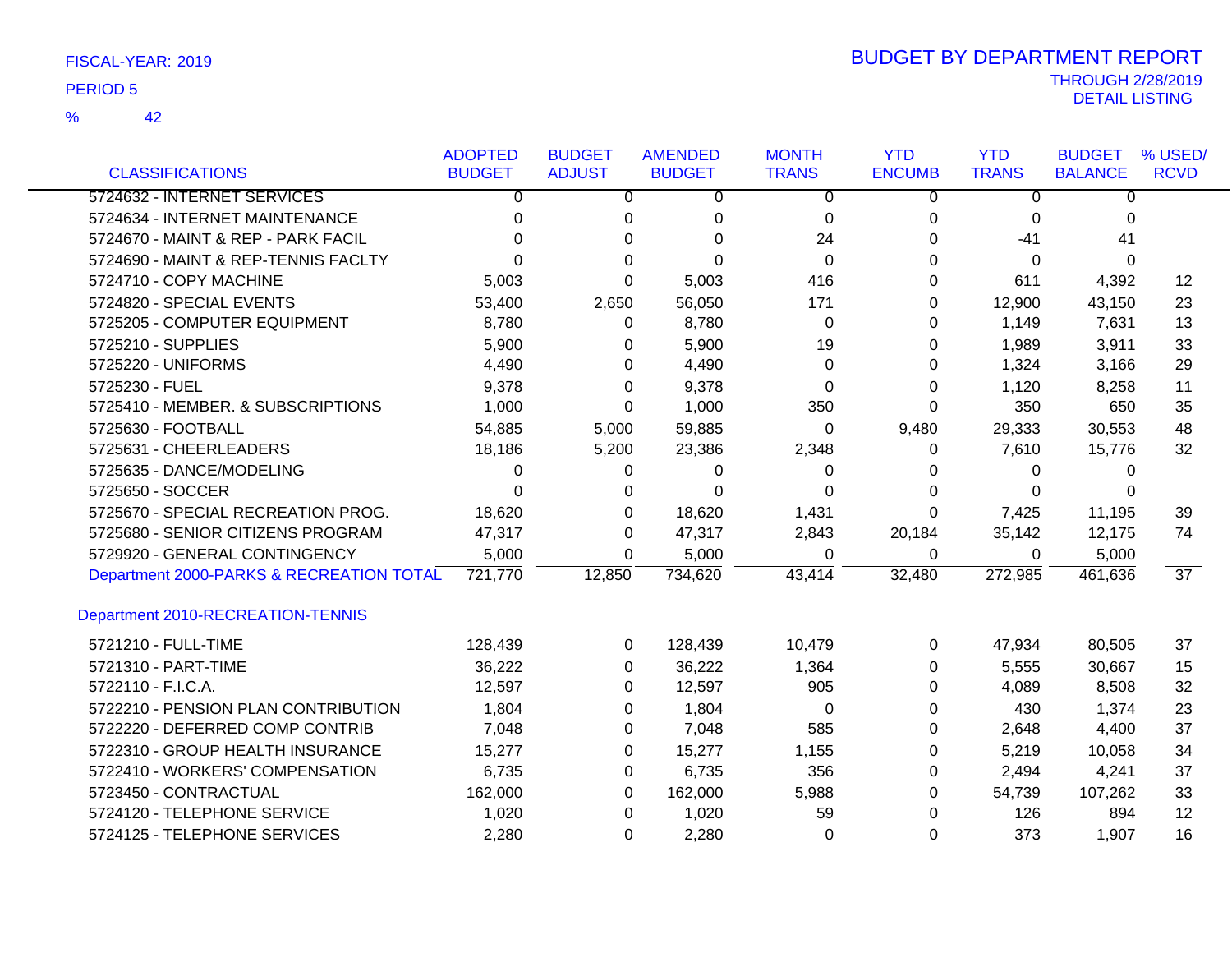| FISCAL-YEAR: 2019 |  |
|-------------------|--|
|-------------------|--|

|                                         | <b>ADOPTED</b> | <b>BUDGET</b> | <b>AMENDED</b>       | <b>MONTH</b> | <b>YTD</b>    | <b>YTD</b>   | <b>BUDGET</b>  | % USED/         |
|-----------------------------------------|----------------|---------------|----------------------|--------------|---------------|--------------|----------------|-----------------|
| <b>CLASSIFICATIONS</b>                  | <b>BUDGET</b>  | <b>ADJUST</b> | <b>BUDGET</b>        | <b>TRANS</b> | <b>ENCUMB</b> | <b>TRANS</b> | <b>BALANCE</b> | <b>RCVD</b>     |
| 5724620 - REPAIR & MAINT. OPER EQUI     | 7,145          |               | 7,145<br>0           | 0            | 0             | 0            | 7,145          |                 |
| 5724634 - INTERNET MAINTENANCE          | 0              | 0             | 0                    | 0            | 0             | 0            | 0              |                 |
| 5724670 - MAINT & REP - PARK FACIL      | 10,700         | $\Omega$      | 10,700               | 0            | 0             | 0            | 10,700         |                 |
| 5725205 - COMPUTER EQUIPMENT            | 2,189          | $\Omega$      | 2,189                | 0            | 0             | $\Omega$     | 2,189          |                 |
| 5725210 - SUPPLIES                      | 4,650          | 0             | 4,650                | 580          | 0             | 1,288        | 3,362          | 27              |
| 5725220 - UNIFORMS                      | 1,300          | 0             | 1,300                | 0            | 0             | 0            | 1,300          |                 |
| Department 2010-RECREATION-TENNIS TOTAL | 399,406        | 0             | 399,406              | 21,471       | 0             | 124,895      | 274,512        | $\overline{31}$ |
| Department 2020-MULTI PURPOSE CENTER    |                |               |                      |              |               |              |                |                 |
| 5721210 - FULL-TIME                     | 183,035        |               | 183,035<br>0         | 13,473       | 0             | 64,628       | 118,407        | 35              |
| 5721310 - PART-TIME                     | 266,831        | 0             | 266,831              | 15,910       | 0             | 78,010       | 188,821        | 29              |
| 5721410 - OVERTIME                      | $\Omega$       | $\Omega$      | 0                    | $\Omega$     | 0             | 0            | $\mathbf{0}$   |                 |
| 5722110 - F.I.C.A.                      | 34,415         |               | 0<br>34,415          | 2,195        | 0             | 10,662       | 23,753         | 30              |
| 5722210 - PENSION PLAN CONTRIBUTION     | 3,923          | 0             | 3,923                | 0            | 0             | 935          | 2,988          | 23              |
| 5722220 - DEFERRED COMP CONTRIB         | 8,588          | 0             | 8,588                | 496          | 0             | 2,357        | 6,231          | 27              |
| 5722310 - GROUP HEALTH INSURANCE        | 38,192         |               | 38,192<br>0          | 2,859        | 0             | 12,902       | 25,290         | 33              |
| 5722410 - WORKERS' COMPENSATION         | 18,400         |               | 18,400<br>0          | 971          | 0             | 6,813        | 11,587         | 37              |
| 5723450 - CONTRACTUAL                   | 18,025         | 0             | 18,025               | 0            | 0             | 893          | 17,132         | 4               |
| 5724125 - TELEPHONE SERVICES            | $\Omega$       | 0             | $\Omega$             | $\Omega$     | $\Omega$      | $\Omega$     | 0              |                 |
| 5724310 - UTILITIES- ELECTRICITY        | 60,000         | $\Omega$      | 60,000               | 3,807        | 42,388        | 60,000       | 0              | 100             |
| 5724320 - UTILITIES- WATER              | $\Omega$       |               | $\Omega$<br>0        | $\Omega$     | 0             | 0            | 0              |                 |
| 5724670 - MAINT & REP - PARK FACIL      | 15,524         | 0             | 15,524               | $\Omega$     | 0             | 5,288        | 10,236         | 34              |
| 5724710 - COPY MACHINE                  | 2,460          | $\Omega$      | 2,460                | 238          | 0             | 348          | 2,112          | 14              |
| 5725205 - COMPUTER EQUIPMENT            | 4,000          | $\Omega$      | 4,000                | $\Omega$     | 0             | 0            | 4,000          |                 |
| 5725210 - SUPPLIES                      | 6,400          | $\Omega$      | 6,400                | $\Omega$     | 0             | 273          | 6,127          | 4               |
| 5725550 - SCHOOL PROGRAM                | 18,000         | $\Omega$      | 18,000               | 1,196        | 0             | 1,859        | 16,141         | 10              |
| 5725640 - BASKETBALL                    | 4,350          | 0             | 4,350                | 0            | 0             | 750          | 3,600          | 17              |
| 5725660 - SUMMER PROGRAMS               | 13,700         | $\Omega$      | 13,700               | $\Omega$     | 0             | 0            | 13,700         |                 |
| 5725670 - SPECIAL RECREATION PROG.      | 0              | $\Omega$      | $\Omega$             | $\Omega$     | $\Omega$      | 0            | 0              |                 |
| 5726410 - EQPT LESS THAN \$500 VALUE    | 0              |               | $\Omega$<br>∩        | $\Omega$     | $\Omega$      | $\Omega$     | 0              |                 |
| 5726430 - EQUIPMENT-OPERATING           | 0              |               | $\Omega$<br>$\Omega$ | $\Omega$     | $\Omega$      | $\Omega$     | $\Omega$       |                 |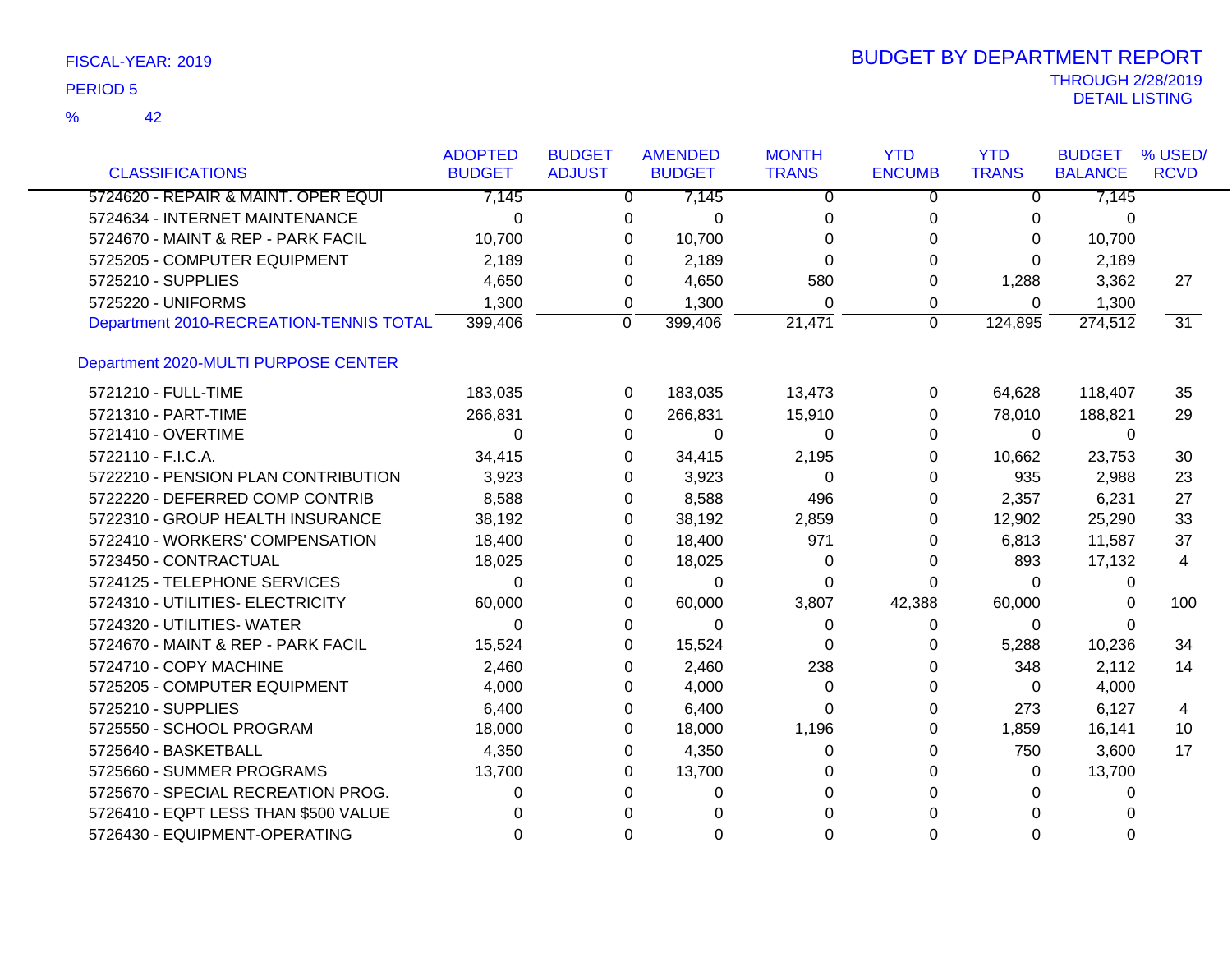42 %

| <b>CLASSIFICATIONS</b>                             | <b>ADOPTED</b><br><b>BUDGET</b> | <b>BUDGET</b><br><b>ADJUST</b> | <b>AMENDED</b><br><b>BUDGET</b> | <b>MONTH</b><br><b>TRANS</b> | <b>YTD</b><br><b>ENCUMB</b> | <b>YTD</b><br><b>TRANS</b> | <b>BUDGET</b><br><b>BALANCE</b> | % USED/<br><b>RCVD</b> |
|----------------------------------------------------|---------------------------------|--------------------------------|---------------------------------|------------------------------|-----------------------------|----------------------------|---------------------------------|------------------------|
| Department 2020-MULTI PURPOSE CENTER TOTAL 695,843 |                                 | $\overline{0}$                 | 695,843                         | 41,145                       | 42,388                      | 245,718                    | 450,125                         | $\overline{35}$        |
| Department 2030-Community Pool                     |                                 |                                |                                 |                              |                             |                            |                                 |                        |
| 5721210 - FULL-TIME                                | 0                               | 0                              | $\Omega$                        | 0                            | 0                           | 0                          | 0                               |                        |
| 5721310 - PART-TIME                                | 53,056                          |                                | 53,056<br>0                     | 214                          | 0                           | 2,142                      | 50,914                          | 4                      |
| 5722110 - F.I.C.A.                                 | 4,059                           | 0                              | 4,059                           | 16                           | 0                           | 164                        | 3,895                           | 4                      |
| 5722220 - DEFERRED COMP CONTRIB                    | 0                               | 0                              | 0                               | 0                            | $\Omega$                    | 0                          | 0                               |                        |
| 5722310 - GROUP HEALTH INSURANCE                   | 0                               | 0                              | $\Omega$                        | 0                            | 0                           | 0                          | 0                               |                        |
| 5722410 - WORKERS' COMPENSATION                    | 2,170                           | 0                              | 2,170                           | 115                          | 0                           | 803                        | 1,367                           | 37                     |
| 5723450 - CONTRACTUAL                              | 23,795                          | 0                              | 23,795                          | $\Omega$                     | 11,444                      | 13,972                     | 9,823                           | 58                     |
| 5724080 - EMPLOYEE EDUCATION                       | 2,065                           | 0                              | 2,065                           | 0                            | 0                           | 125                        | 1,940                           | 6                      |
| 5724120 - TELEPHONE SERVICE                        | 0                               |                                | $\Omega$<br>0                   | 0                            | $\Omega$                    | $\Omega$                   | 0                               |                        |
| 5724320 - UTILITIES- WATER                         | 25,000                          | 0                              | 25,000                          | 1,479                        | 19,496                      | 25,000                     | 0                               | 100                    |
| 5724350 - ELECTRIC - CITY PARKS                    | 9,600                           | 0                              | 9,600                           | 445                          | 0                           | 2,031                      | 7,569                           | 21                     |
| 5724632 - INTERNET SERVICES                        | 0                               | 0                              | 0                               | 0                            | 0                           | 0                          | 0                               |                        |
| 5724634 - INTERNET MAINTENANCE                     | $\Omega$                        | $\Omega$                       | $\Omega$                        | 0                            | $\Omega$                    | 0                          | 0                               |                        |
| 5724670 - MAINT & REP - PARK FACIL                 | 10,000                          | 0                              | 10,000                          | 125                          | 1,395                       | 4,013                      | 5,987                           | 40                     |
| 5724820 - SPECIAL EVENTS                           | 1,500                           | 0                              | 1,500                           | 0                            | $\Omega$                    | 759                        | 741                             | 50                     |
| 5725205 - COMPUTER EQUIPMENT                       | 0                               | 0                              | $\Omega$                        | $\Omega$                     | 0                           | $\Omega$                   | 0                               |                        |
| 5725210 - SUPPLIES                                 | 11,000                          | 0                              | 11,000                          | 189                          | 1,314                       | 3,036                      | 7,964                           | 27                     |
| 5725220 - UNIFORMS                                 | 885                             | 0                              | 885                             | $\Omega$                     | $\Omega$                    | 0                          | 885                             |                        |
| Department 2030-Community Pool TOTAL               | 143,130                         | $\mathbf 0$                    | 143,130                         | 2,583                        | 33,649                      | 52,045                     | 91,085                          | $\overline{36}$        |
| Department 2100-NON-DEPARTMENTAL                   |                                 |                                |                                 |                              |                             |                            |                                 |                        |
| 5192210 - PENSION PLAN CONTRIBUTION                | 0                               | 0                              | 0                               | $\Omega$                     | 0                           | 0                          | 0                               |                        |
| 5192250 - SECTION 185 CONTRIBUTION                 | 106,000                         | 0                              | 106,000                         | $\Omega$                     | 0                           | 110,419                    | $-4,419$                        | 104                    |
| 5199120 - DEBT SERVICE                             | 0                               | 0                              | 0                               | 0                            | 0                           | 0                          | 0                               |                        |
| 5199140 - CIP FUND                                 | n                               | 0                              | $\Omega$                        | 0                            | 0                           | 0                          | 0                               |                        |
| 5199150 - CRA FUND                                 | U                               | 0                              | $\Omega$                        | 0                            | 0                           | $\Omega$                   | 0                               |                        |
| 5199924 - SETTLEMENTS                              |                                 | 0                              | $\Omega$                        | 0                            | 0                           | $\Omega$                   | O                               |                        |
| 5819120 - INTRA-GOV TRANSFER-DEBT SERVIC           | 329,345                         | $\Omega$                       | 329,345                         | 0                            | $\Omega$                    | 329,345                    | $\Omega$                        | 100                    |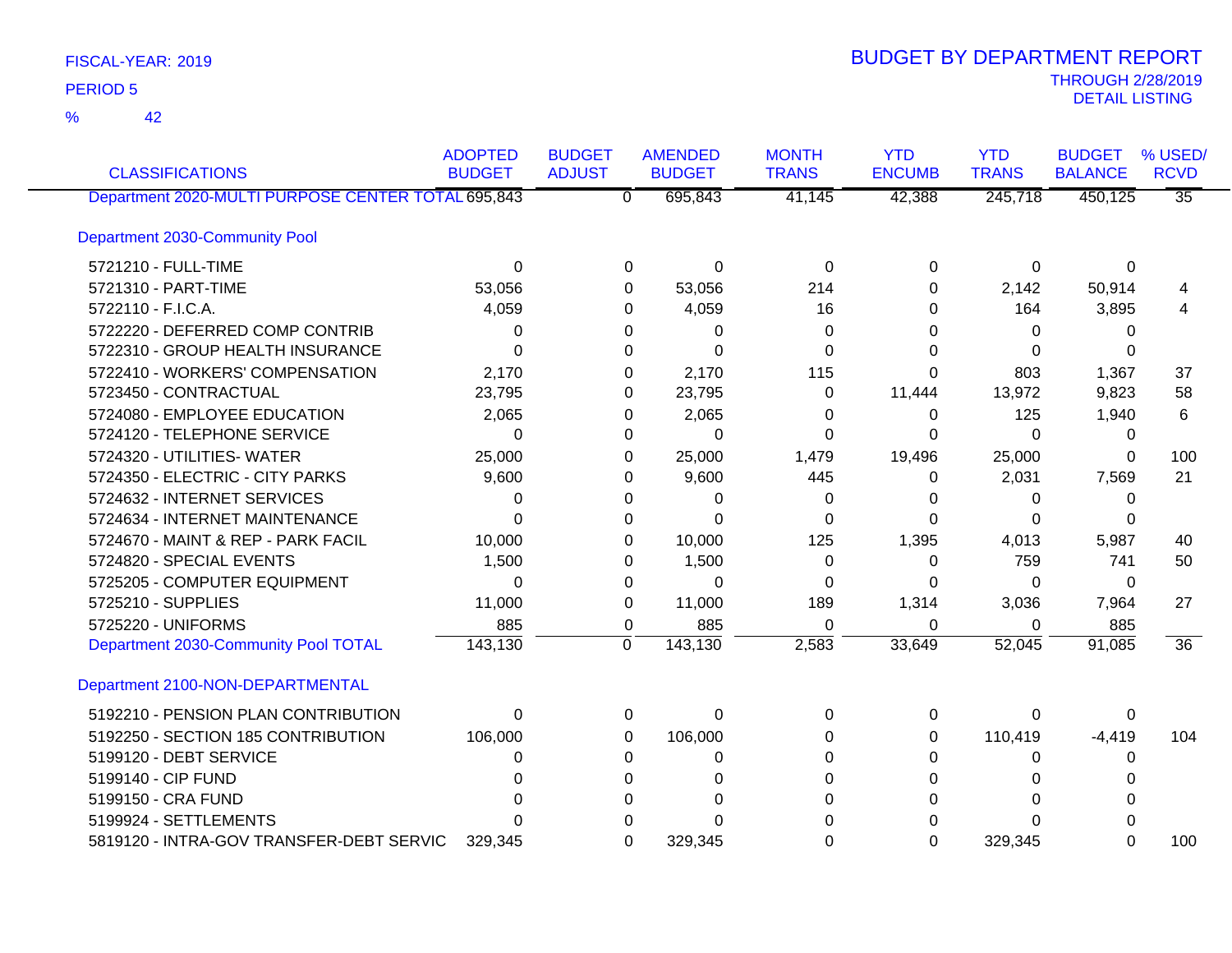42 %

### THROUGH 2/28/2019<br>DETAIL LISTING DETAIL LISTING PERIOD <sup>5</sup> BUDGET BY DEPARTMENT REPORT

| <b>CLASSIFICATIONS</b>                                                      | <b>ADOPTED</b><br><b>BUDGET</b> | <b>BUDGET</b><br><b>ADJUST</b> | <b>AMENDED</b><br><b>BUDGET</b> | <b>MONTH</b><br><b>TRANS</b> | <b>YTD</b><br><b>ENCUMB</b> | <b>YTD</b><br><b>TRANS</b> | <b>BUDGET</b><br><b>BALANCE</b> | % USED/<br><b>RCVD</b> |
|-----------------------------------------------------------------------------|---------------------------------|--------------------------------|---------------------------------|------------------------------|-----------------------------|----------------------------|---------------------------------|------------------------|
|                                                                             |                                 |                                |                                 |                              |                             |                            |                                 |                        |
| 5819130 - INTRA-GOV EMERG RESERVES FUND                                     | 222,800                         | 0                              | 222,800                         | $\overline{0}$               | 0                           | $\Omega$                   | 222,800                         |                        |
| 5819140 - INTRA GOV-CAPITAL IMP PROJ FUN                                    | 1,319,392                       |                                | 1,319,392                       | 0                            | 0                           | 0                          | 1,319,392                       |                        |
| 5819150 - INTRA-GOV CRA                                                     |                                 | 0                              | 0                               | 0                            | $\Omega$                    | 0                          |                                 |                        |
| 5819160 - INTRA-GOV REVENUE STABILIZATIO<br>5819161 - INTRA-GOV GRANT MATCH |                                 | 0                              | 0                               | 0<br>0                       | 0                           | 0                          | 0<br>0                          |                        |
|                                                                             |                                 |                                | 0                               |                              | 0                           | 0                          |                                 |                        |
| 5819162 - INTRA-GOV INS RESERVE                                             |                                 | 0                              | 0                               | 0                            | 0                           | 0                          | 0                               |                        |
| 5819163 - INTRA-GOV TAX EQUALIZATION                                        |                                 |                                | 0                               | 0                            | 0                           | 0                          | 0                               |                        |
| 5819164 - INTRA-GOV BLDG CAPITAL RESERVE                                    | O                               | 0                              | 0                               | 0                            | 0                           | 0                          | 0                               |                        |
| 5819165 - INTRA-GOV PARKS ACQUISITION DE                                    | 0                               | $\Omega$                       | 0                               | 0                            | 0                           | $\Omega$                   | $\Omega$                        |                        |
| Department 2100-NON-DEPARTMENTAL TOTAL 1,977,537                            |                                 | 0                              | 1,977,537                       | $\overline{0}$               | $\overline{0}$              | 439,764                    | 1,537,773                       | $\overline{22}$        |
| <b>EXPENSE TOTAL</b>                                                        | 21,088,873                      |                                | 150,113 21,238,986              | 1,116,412                    | 2,212,723                   | 8,848,117                  | 12,390,872                      | 41                     |
| Fund 001-GENERAL FUND TOTAL                                                 |                                 |                                |                                 |                              |                             |                            |                                 |                        |
| <b>REVENUE</b>                                                              | 19,217,607                      | $\overline{0}$                 | 19,217,607                      | 1,097,153                    | 0                           | 12,317,322                 | 6,900,289                       | 64                     |
| <b>EXPENSE</b>                                                              | 21,088,873                      | 150,113                        | 21,238,986                      | 1,116,412                    | 2,212,723                   |                            | 8,848,117 12,390,872            | 41                     |
| Fund 001-GENERAL FUND TOTAL                                                 | $-1,871,266$                    | $-150, 113$                    | $-2,021,379$                    | $-19,259$                    | $-2,212,723$                | 3,469,205                  | $-5,490,583$                    |                        |
| Fund 051-EMERGENCY RESERVE FUND                                             |                                 |                                |                                 |                              |                             |                            |                                 |                        |
| <b>REVENUE</b>                                                              |                                 |                                |                                 |                              |                             |                            |                                 |                        |
| Department 0000-Description N/A                                             |                                 |                                |                                 |                              |                             |                            |                                 |                        |
| 3612000 - INTEREST INCOME                                                   | 36,000                          | 0                              | 36,000                          | 3,012                        | 0                           | 16,211                     | 19,789                          | 45                     |
| 3694605 - FEMA HURRICANE IRMA REIMBURSEM 1,065,810                          |                                 | 0                              | 1,065,810                       | 0                            | 0                           | $\Omega$                   | 1,065,810                       |                        |
| 3811000 - CONTRIB. FROM OTHER FUNDS                                         | 222,800                         | 0                              | 222,800                         | 0                            | 0                           | 0                          | 222,800                         |                        |
| Department 0000-Description N/A TOTAL                                       | 1,324,610                       | 0                              | 1,324,610                       | 3,012                        | $\overline{0}$              | 16,211                     | 1,308,399                       | $\bar{1}$              |

REVENUE TOTAL 1,324,610 0 1,324,610 3,012 0 16,211 1,308,399 1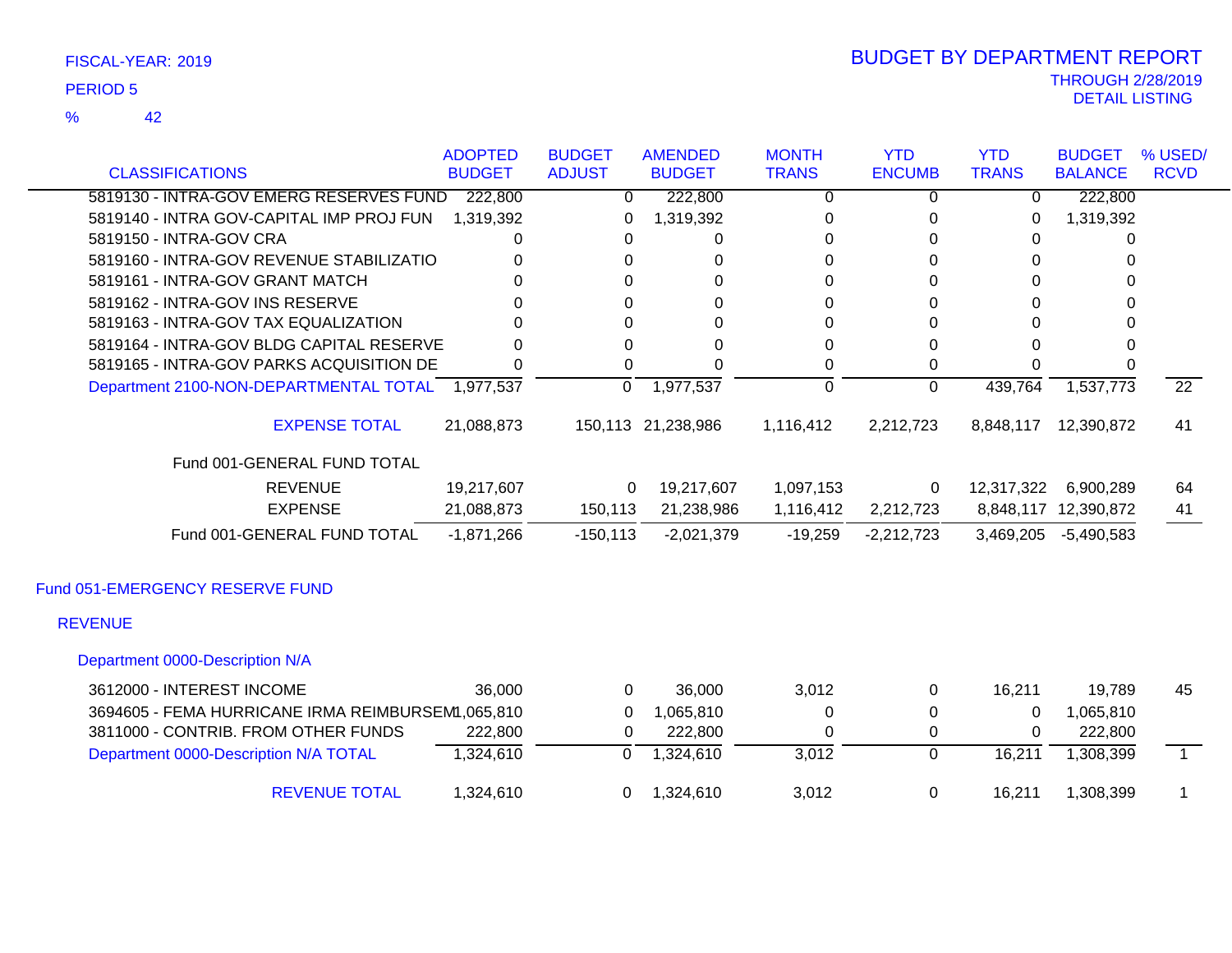| <b>CLASSIFICATIONS</b>                   | <b>ADOPTED</b><br><b>BUDGET</b> | <b>BUDGET</b><br><b>ADJUST</b> | <b>AMENDED</b><br><b>BUDGET</b> | <b>MONTH</b><br><b>TRANS</b> | <b>YTD</b><br><b>ENCUMB</b> | <b>YTD</b><br><b>TRANS</b> | % USED/<br><b>BUDGET</b><br><b>BALANCE</b><br><b>RCVD</b> |
|------------------------------------------|---------------------------------|--------------------------------|---------------------------------|------------------------------|-----------------------------|----------------------------|-----------------------------------------------------------|
| <b>EXPENSE</b>                           |                                 |                                |                                 |                              |                             |                            |                                                           |
| Department 1310-CITY MANAGER             |                                 |                                |                                 |                              |                             |                            |                                                           |
| 5131210 - REGULAR                        | 0                               |                                | 0<br>0                          | 0                            | 0                           | 0                          | 0                                                         |
| 5133450 - CONTRACTUAL SERVCS-INFRA       | $\Omega$                        |                                | $\mathbf 0$<br>$\Omega$         | $\mathbf 0$                  | $\Omega$                    | 0                          | 0                                                         |
| Department 1310-CITY MANAGER TOTAL       | $\Omega$                        |                                | $\Omega$<br>$\Omega$            | $\overline{0}$               | $\Omega$                    | $\overline{0}$             | $\Omega$                                                  |
| Department 1410-FINANCE                  |                                 |                                |                                 |                              |                             |                            |                                                           |
| 5135210 - SUPPLIES                       | 0                               |                                | 0<br>0                          | 0                            | 0                           | 0                          | 0                                                         |
| Department 1410-FINANCE TOTAL            | $\Omega$                        |                                | $\Omega$<br>$\Omega$            | $\overline{0}$               | $\Omega$                    | $\Omega$                   | $\Omega$                                                  |
| Department 1730-STREET MAINTENANCE       |                                 |                                |                                 |                              |                             |                            |                                                           |
| 5413450 - CONTRACTUAL SERVICES           | $\mathbf 0$                     |                                | 0<br>$\mathbf 0$                | 0                            | $\mathbf 0$                 | 0                          | $\pmb{0}$                                                 |
| Department 1730-STREET MAINTENANCE TOTAL | $\Omega$                        |                                | $\Omega$<br>$\Omega$            | $\Omega$                     | $\Omega$                    | $\Omega$                   |                                                           |
| Department 1790-ENGINEERING & CONSTRUCTN |                                 |                                |                                 |                              |                             |                            |                                                           |
| 5193450 - CONT. SVCS.                    | 0                               |                                | 0<br>0                          | 0                            | 0                           | 0                          | 0                                                         |
| Department 1790-ENGINEERING & CONSTRUCTN | $\Omega$                        |                                | $\Omega$<br>$\Omega$            | $\Omega$                     | $\Omega$                    | $\Omega$                   |                                                           |
| Department 1910-POLICE                   |                                 |                                |                                 |                              |                             |                            |                                                           |
| 5215210 - SUPPLIES                       | 0                               |                                | 0<br>0                          | 0                            | $\mathbf 0$                 | 0                          | 0                                                         |
| Department 1910-POLICE TOTAL             | $\Omega$                        |                                | $\Omega$<br>$\Omega$            | $\Omega$                     | $\overline{0}$              | $\Omega$                   | $\Omega$                                                  |
| Department 2000-PARKS & RECREATION       |                                 |                                |                                 |                              |                             |                            |                                                           |
| 5725210 - SUPPLIES                       | 0                               |                                | 0<br>0                          | 0                            | $\mathbf 0$                 | 0                          | 0                                                         |
| Department 2000-PARKS & RECREATION TOTAL | $\Omega$                        |                                | $\Omega$<br>$\Omega$            | 0                            | $\Omega$                    | $\Omega$                   | $\Omega$                                                  |
| <b>EXPENSE TOTAL</b>                     | 0                               |                                | 0<br>0                          | 0                            | 0                           | 0                          | 0                                                         |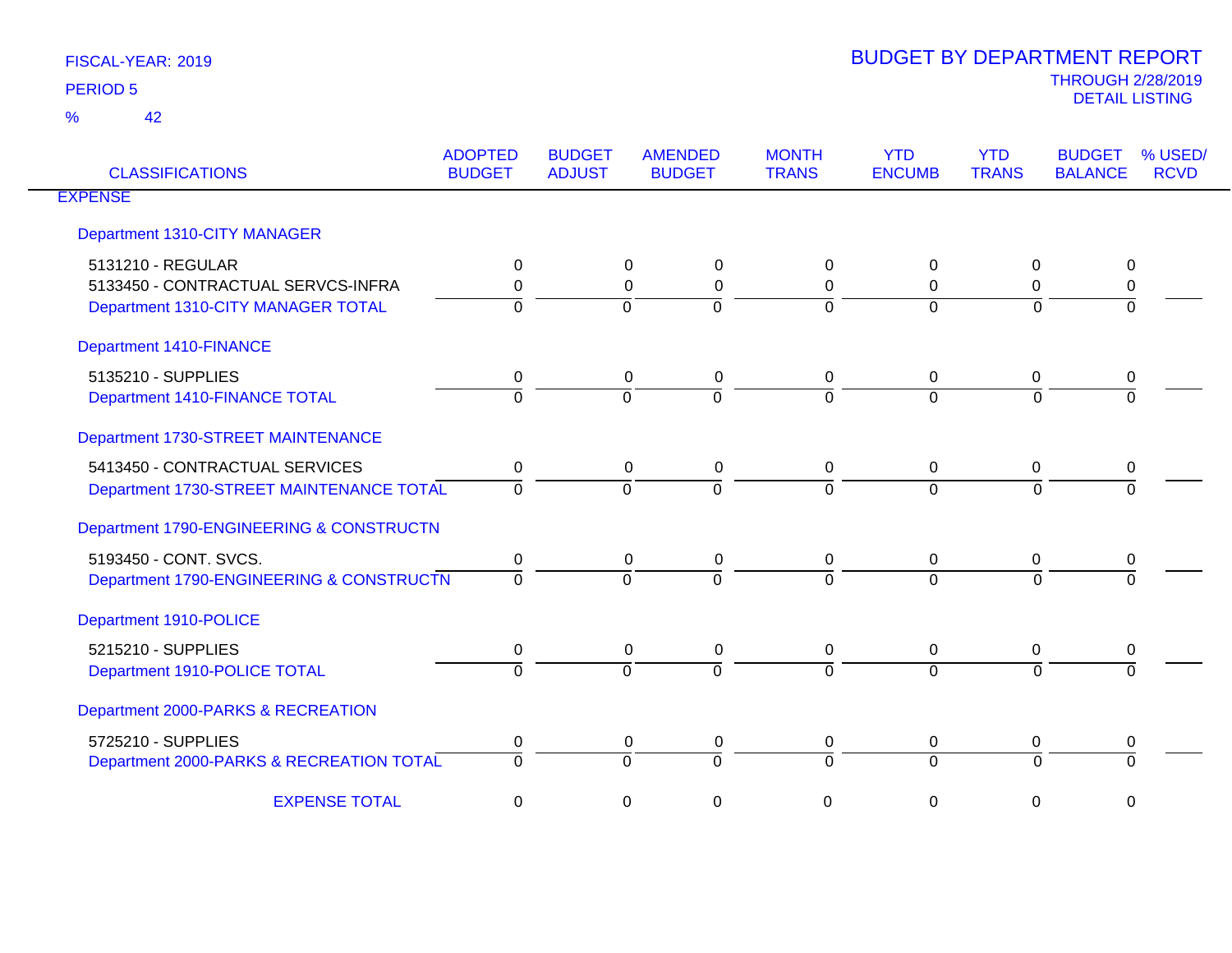| FISCAL-YEAR: 2019 |  |
|-------------------|--|
|                   |  |

42 %

# THROUGH 2/28/2019 DETAIL LISTING PERIOD <sup>5</sup> BUDGET BY DEPARTMENT REPORT

|                                                                 | <b>ADOPTED</b> | <b>BUDGET</b><br><b>ADJUST</b> |             | <b>AMENDED</b> | <b>MONTH</b>     | <b>YTD</b>     | <b>YTD</b>   | <b>BUDGET</b>  | % USED/<br><b>RCVD</b> |
|-----------------------------------------------------------------|----------------|--------------------------------|-------------|----------------|------------------|----------------|--------------|----------------|------------------------|
| <b>CLASSIFICATIONS</b><br>Fund 051-EMERGENCY RESERVE FUND TOTAL | <b>BUDGET</b>  |                                |             | <b>BUDGET</b>  | <b>TRANS</b>     | <b>ENCUMB</b>  | <b>TRANS</b> | <b>BALANCE</b> |                        |
|                                                                 |                |                                |             |                |                  |                |              |                |                        |
| <b>REVENUE</b>                                                  | 1,324,610      |                                | 0           | 1,324,610      | 3,012            | $\mathbf 0$    | 16,211       | 1,308,399      |                        |
| <b>EXPENSE</b>                                                  | $\Omega$       |                                | 0           | $\mathbf 0$    | 0                | 0              | $\mathbf 0$  | $\Omega$       | 41                     |
| Fund 051-EMERGENCY RESERVE FUND TOTAL                           | 1,324,610      |                                | $\mathbf 0$ | 1,324,610      | 3,012            | $\mathbf 0$    | 16,211       | 1,308,399      |                        |
| Fund 106-STATE GRANT FUND                                       |                |                                |             |                |                  |                |              |                |                        |
| <b>REVENUE</b>                                                  |                |                                |             |                |                  |                |              |                |                        |
| Department 0000-Description N/A                                 |                |                                |             |                |                  |                |              |                |                        |
| 3371000 - GENERAL GOVERNMENT                                    | $\Omega$       |                                | 0           | 0              | $\mathbf 0$      | 0              | 0            | $\mathbf{0}$   |                        |
| 3612000 - INTEREST INCOME                                       | $\Omega$       |                                | 0           | 0              | 382              | 0              | 2,055        | $-2,055$       |                        |
| 3699201 - MISC. OTHERS                                          | 0              |                                | 0           | 0              | 0                | 0              | $\Omega$     | 0              |                        |
| Department 0000-Description N/A TOTAL                           | $\mathbf 0$    |                                | $\Omega$    | $\mathbf 0$    | $\overline{382}$ | $\mathbf 0$    | 2,055        | $-2,055$       |                        |
| Department 2001-FRDAP FUCHS PARK PROJECT                        |                |                                |             |                |                  |                |              |                |                        |
| 3311000 - REVENUE                                               | $\mathbf 0$    |                                | 0           | $\mathbf 0$    | 0                | $\mathbf 0$    | 0            | $\pmb{0}$      |                        |
| 3341000 - REVENUE                                               | $\pmb{0}$      |                                | $\Omega$    | $\mathbf 0$    | 0                | 0              | 0            | $\mathbf 0$    |                        |
| Department 2001-FRDAP FUCHS PARK PROJECT                        | $\mathbf 0$    |                                | $\Omega$    | $\overline{0}$ | $\overline{0}$   | $\overline{0}$ | $\Omega$     | $\Omega$       |                        |
| Department 2002-FRDAP-DANTE FASCELL PARK                        |                |                                |             |                |                  |                |              |                |                        |
| 3341000 - REVENUE                                               | $\mathbf 0$    |                                | 0           | 0              | 0                | 0              | 0            | 0              |                        |
| Department 2002-FRDAP-DANTE FASCELL PARK                        | $\mathbf 0$    |                                | $\mathbf 0$ | $\overline{0}$ | $\Omega$         | $\overline{0}$ | $\Omega$     | $\Omega$       |                        |
| Department 2003-FRDAP-PALMER PARK                               |                |                                |             |                |                  |                |              |                |                        |
| 3341000 - REVENUE                                               | $\mathbf 0$    |                                | 0           | $\pmb{0}$      | 0                | 0              | 0            | 0              |                        |
| Department 2003-FRDAP-PALMER PARK                               | $\Omega$       |                                | $\Omega$    | $\Omega$       | $\Omega$         | $\overline{0}$ | $\Omega$     | $\Omega$       |                        |

Department 3802-ADA FY 2011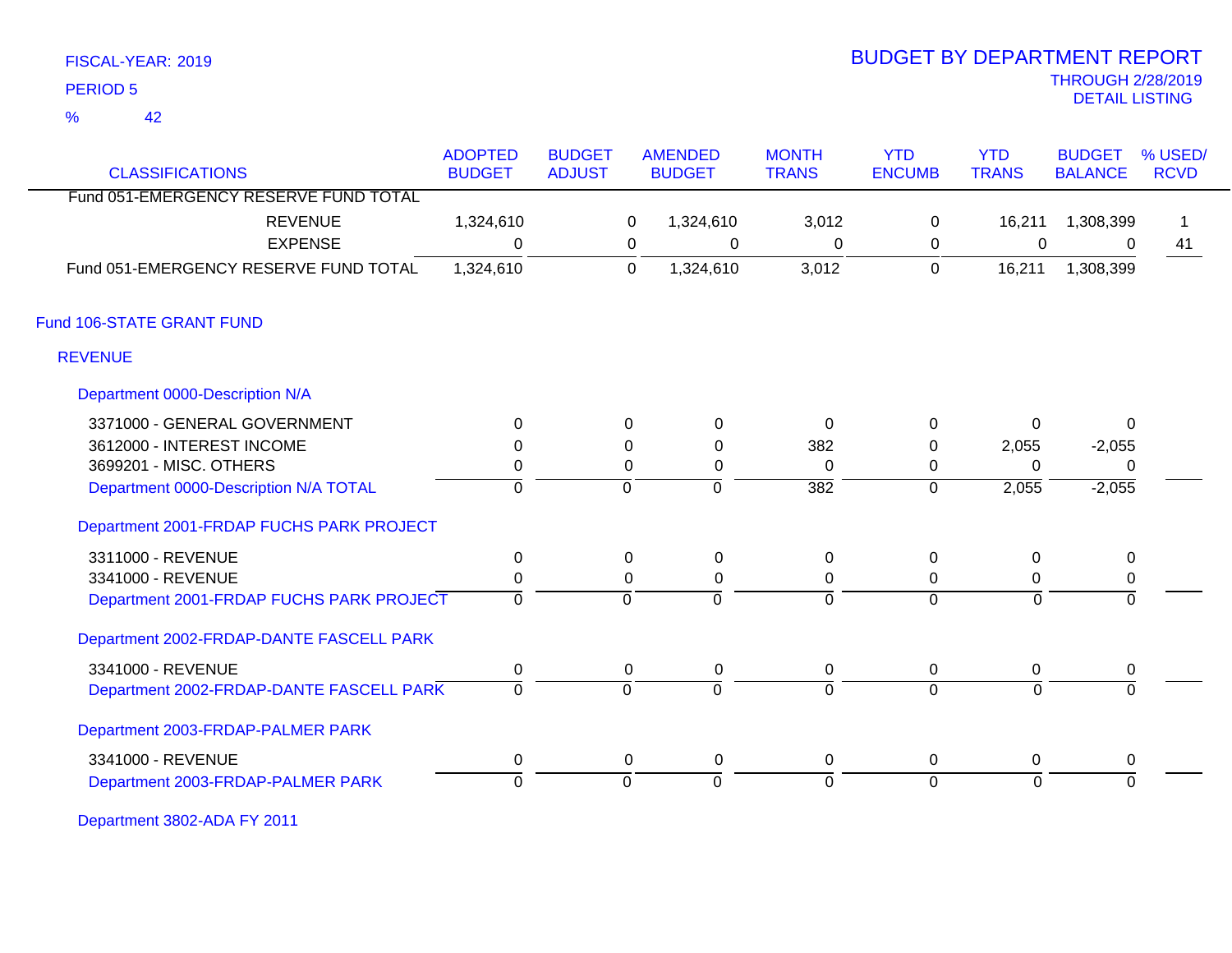| <b>CLASSIFICATIONS</b>                       | <b>ADOPTED</b><br><b>BUDGET</b> | <b>BUDGET</b><br><b>ADJUST</b> | <b>AMENDED</b><br><b>BUDGET</b> | <b>MONTH</b><br><b>TRANS</b> | <b>YTD</b><br><b>ENCUMB</b> | <b>YTD</b><br><b>TRANS</b> | <b>BUDGET</b><br><b>BALANCE</b> | % USED/<br><b>RCVD</b> |
|----------------------------------------------|---------------------------------|--------------------------------|---------------------------------|------------------------------|-----------------------------|----------------------------|---------------------------------|------------------------|
| 3371000 - GENERAL GOVERNMENT                 | 0                               | 0                              | 0                               | 0                            | $\Omega$                    | $\mathbf 0$                | 0                               |                        |
| Department 3802-ADA FY 2011 TOTAL            | $\Omega$                        | $\Omega$                       | $\Omega$                        | 0                            | $\Omega$                    | $\Omega$                   | $\Omega$                        |                        |
| Department 3901-FDEP-TWIN LAKES GRANT        |                                 |                                |                                 |                              |                             |                            |                                 |                        |
| 3341000 - REVENUE                            | 0                               | 0                              | 0                               | 0                            | $\mathbf 0$                 | 0                          | 0                               |                        |
| Department 3901-FDEP-TWIN LAKES GRANT TOTAL  | $\Omega$                        | $\Omega$                       | $\Omega$                        | $\Omega$                     | $\Omega$                    | $\Omega$                   | $\Omega$                        |                        |
| Department 3902-FDEP Drainage Phase VI       |                                 |                                |                                 |                              |                             |                            |                                 |                        |
| 3341000 - REVENUE                            | 0                               | 100,000                        | 100,000                         | 0                            | $\mathbf 0$                 | $\mathbf 0$                | 100,000                         |                        |
| Department 3902-FDEP Drainage Phase VI TOTAL | $\Omega$                        | 100,000                        | 100,000                         | $\overline{0}$               | $\overline{0}$              | $\overline{0}$             | 100,000                         |                        |
| Department 7001-FDOT-USF-BICYCLE SAFETY      |                                 |                                |                                 |                              |                             |                            |                                 |                        |
| 3341000 - REVENUE                            | 0                               | 0                              | 0                               | 0                            | $\mathbf 0$                 | 0                          | 0                               |                        |
| Department 7001-FDOT-USF-BICYCLE SAFETY      | $\Omega$                        | $\Omega$                       | $\Omega$                        | 0                            | $\Omega$                    | $\Omega$                   | $\Omega$                        |                        |
| Department 7002-FDOT-USF-BICYCLE SAFETY      |                                 |                                |                                 |                              |                             |                            |                                 |                        |
| 3341000 - REVENUE                            | $\pmb{0}$                       | 0                              | 0                               | $\pmb{0}$                    | $\mathbf 0$                 | $\pmb{0}$                  | $\pmb{0}$                       |                        |
| Department 7002-FDOT-USF-BICYCLE SAFETY      | $\Omega$                        | $\Omega$                       | $\Omega$                        | 0                            | $\Omega$                    | $\Omega$                   | $\Omega$                        |                        |
| <b>REVENUE TOTAL</b>                         | $\mathbf 0$                     | 100,000                        | 100,000                         | 382                          | 0                           | 2,055                      | 97,945                          | 2                      |
| <b>EXPENSE</b>                               |                                 |                                |                                 |                              |                             |                            |                                 |                        |
| Department 2001-FRDAP FUCHS PARK PROJECT     |                                 |                                |                                 |                              |                             |                            |                                 |                        |
| 5723450 - CONTRACTUAL                        | 0                               | 0                              | 0                               | 0                            | $\mathbf 0$                 | 0                          | 0                               |                        |
| Department 2001-FRDAP FUCHS PARK PROJECT     | $\Omega$                        | $\Omega$                       | $\Omega$                        | $\Omega$                     | $\Omega$                    | $\Omega$                   | $\Omega$                        |                        |
| Department 2002-FRDAP-DANTE FASCELL PARK     |                                 |                                |                                 |                              |                             |                            |                                 |                        |
| 5726450 - MATCHING CONTRIBUTION              | $\mathbf 0$                     | 0                              | 0                               | 0                            | $\mathbf 0$                 | $\pmb{0}$                  | $\boldsymbol{0}$                |                        |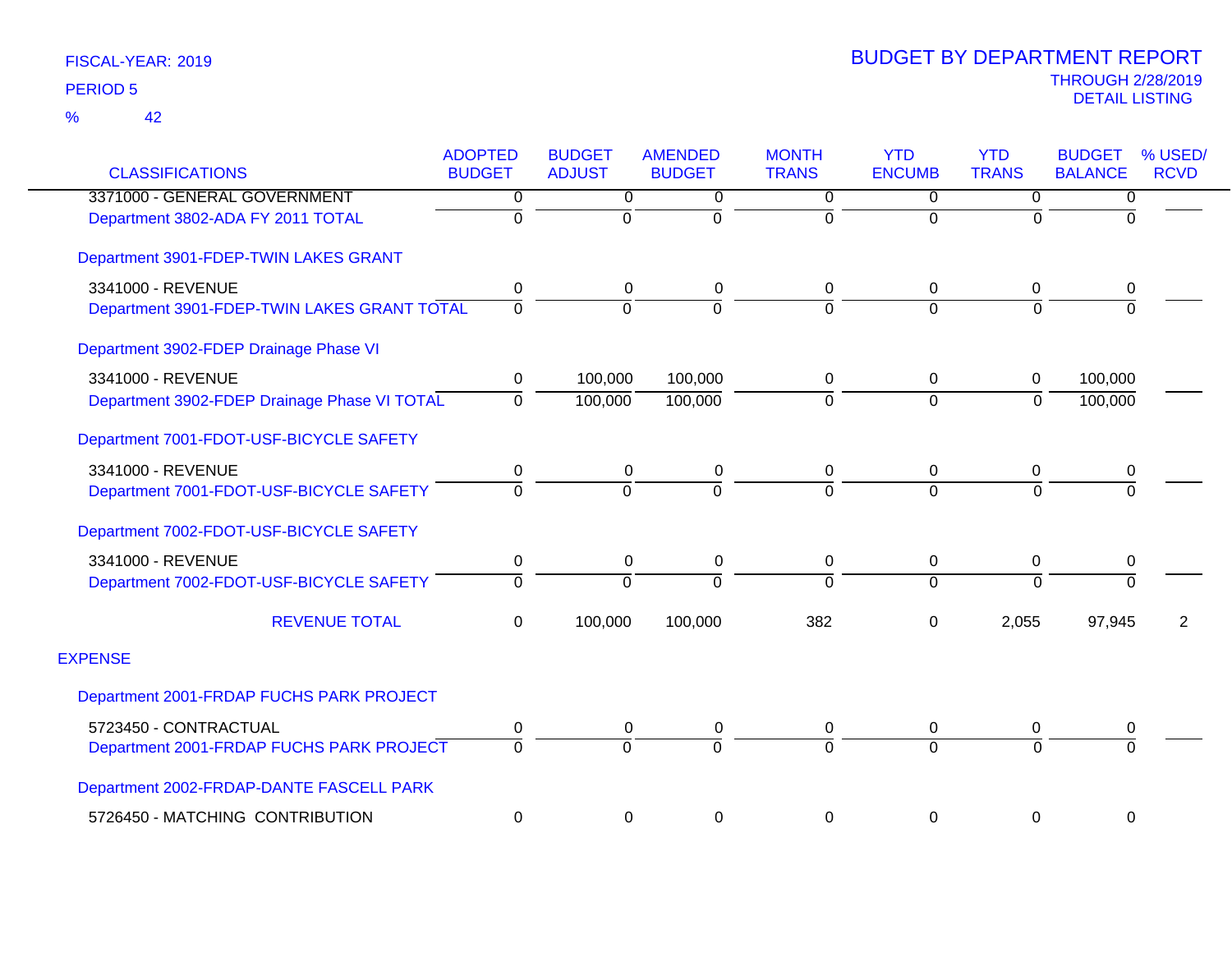42 %

| <b>CLASSIFICATIONS</b>                       | <b>ADOPTED</b><br><b>BUDGET</b> | <b>BUDGET</b><br><b>ADJUST</b> | <b>AMENDED</b><br><b>BUDGET</b> | <b>MONTH</b><br><b>TRANS</b> | <b>YTD</b><br><b>ENCUMB</b> | <b>YTD</b><br><b>TRANS</b> | <b>BUDGET</b><br><b>BALANCE</b> | % USED/<br><b>RCVD</b> |
|----------------------------------------------|---------------------------------|--------------------------------|---------------------------------|------------------------------|-----------------------------|----------------------------|---------------------------------|------------------------|
| Department 2002-FRDAP-DANTE FASCELL PARK     | 0                               | 0                              | $\overline{0}$                  | 0                            | $\Omega$                    | $\Omega$                   | 0                               |                        |
| Department 2003-FRDAP-PALMER PARK            |                                 |                                |                                 |                              |                             |                            |                                 |                        |
| 5726450 - MATCHING CONTRIBUTION              | 0                               | $\mathbf 0$                    | $\mathbf 0$                     | 0                            | 0                           | 0                          | 0                               |                        |
| Department 2003-FRDAP-PALMER PARK            | $\overline{0}$                  | $\overline{0}$                 | ō                               | $\Omega$                     | $\overline{0}$              | $\Omega$                   | $\Omega$                        |                        |
| Department 3303-CDBG SW 66 ST IMPROV PHASE   |                                 |                                |                                 |                              |                             |                            |                                 |                        |
| 5416440 - CAPITAL IMPROVEMENTS               | 0                               | 0                              | 0                               | 0                            | 0                           | 0                          |                                 |                        |
| Department 3303-CDBG SW 66 ST IMPROV PHASE   | $\Omega$                        | $\Omega$                       | $\overline{0}$                  | $\Omega$                     | $\Omega$                    | $\Omega$                   | $\Omega$                        |                        |
| Department 3901-FDEP-TWIN LAKES GRANT        |                                 |                                |                                 |                              |                             |                            |                                 |                        |
| 5413100 - PROFESSIONAL SERVICES              | 0                               | $\Omega$                       | $\Omega$                        | 0                            | 0                           | $\Omega$                   | 0                               |                        |
| 5413450 - CONTRACTUAL SERVICES               | 0                               | 0                              | 0                               | 0                            | 0                           | 0                          | 0                               |                        |
| Department 3901-FDEP-TWIN LAKES GRANT TOTAL  | $\Omega$                        | $\Omega$                       | $\Omega$                        | $\Omega$                     | $\Omega$                    | $\Omega$                   | $\Omega$                        |                        |
| Department 3902-FDEP Drainage Phase VI       |                                 |                                |                                 |                              |                             |                            |                                 |                        |
| 5416490 - CONSTRUCTIONS PROJECTS             | 0                               | 100,000                        | 100,000                         | 0                            | 100,000                     | 100,000                    | 0                               | 100                    |
| Department 3902-FDEP Drainage Phase VI TOTAL | $\overline{0}$                  | 100,000                        | 100,000                         | $\mathbf 0$                  | 100,000                     | 100,000                    | 0                               | 100                    |
| Department 7001-FDOT-USF-BICYCLE SAFETY      |                                 |                                |                                 |                              |                             |                            |                                 |                        |
| 5211410 - OVERTIME                           | 0                               | 0                              | 0                               | 0                            | 0                           | 0                          | 0                               |                        |
| Department 7001-FDOT-USF-BICYCLE SAFETY      | $\overline{0}$                  | $\Omega$                       | $\Omega$                        | $\Omega$                     | $\Omega$                    | $\Omega$                   | $\Omega$                        |                        |
| Department 7002-FDOT-USF-BICYCLE SAFETY      |                                 |                                |                                 |                              |                             |                            |                                 |                        |
| 5211410 - OVERTIME                           | 0                               | 0                              | $\mathbf 0$                     | 0                            | 0                           | 0                          | 0                               |                        |
| Department 7002-FDOT-USF-BICYCLE SAFETY      | $\overline{0}$                  | $\overline{0}$                 | $\overline{0}$                  | $\overline{0}$               | $\overline{0}$              | $\overline{0}$             | $\overline{0}$                  |                        |
| <b>EXPENSE TOTAL</b>                         | 0                               | 100,000                        | 100,000                         | 0                            | 100,000                     | 100,000                    | 0                               | 100                    |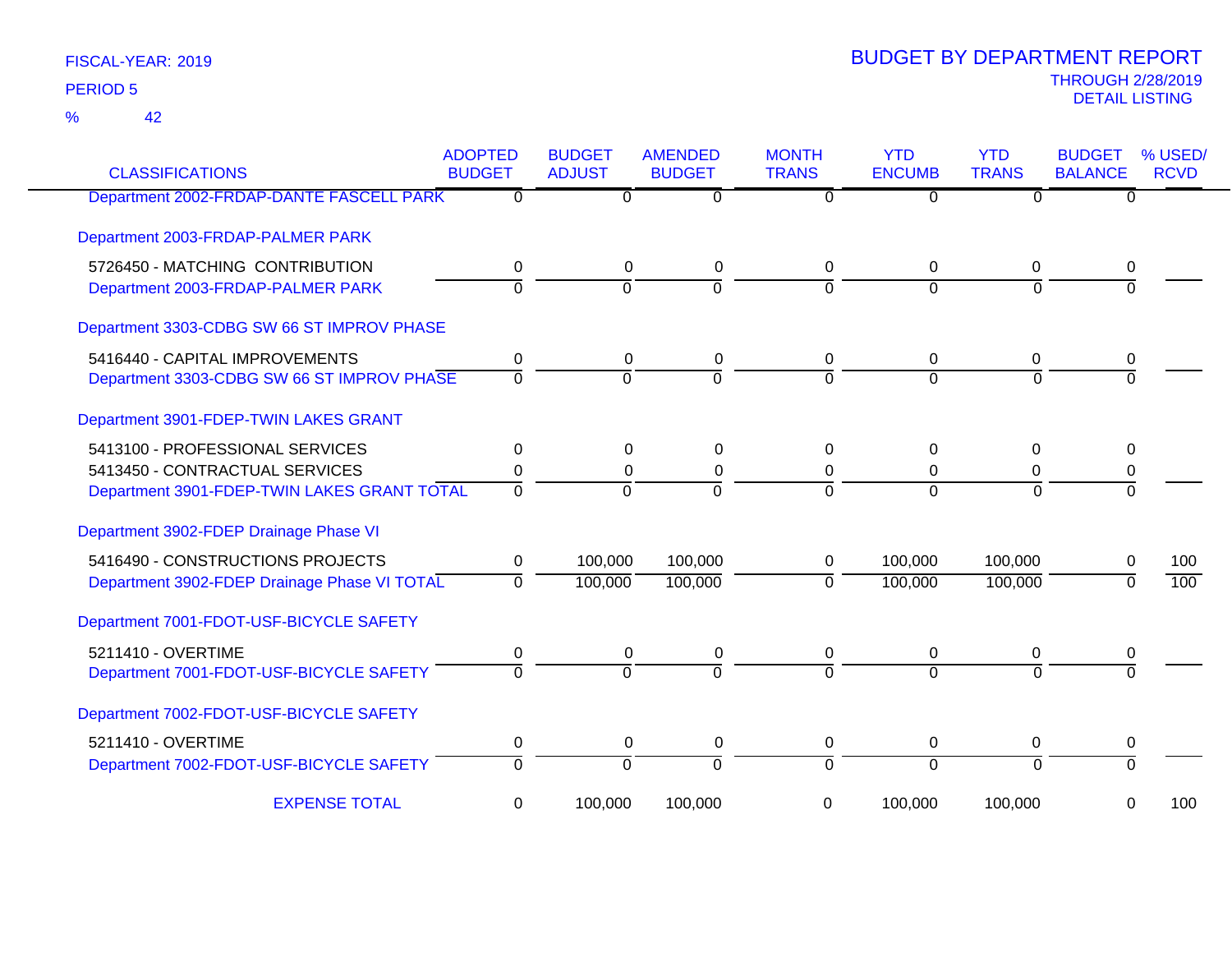| <b>PERIOD 5</b>                       |                                 |                                |                                 |                              |                             |                            | <b>THROUGH 2/28/2019</b><br><b>DETAIL LISTING</b> |                        |
|---------------------------------------|---------------------------------|--------------------------------|---------------------------------|------------------------------|-----------------------------|----------------------------|---------------------------------------------------|------------------------|
| $\frac{9}{6}$<br>42                   |                                 |                                |                                 |                              |                             |                            |                                                   |                        |
| <b>CLASSIFICATIONS</b>                | <b>ADOPTED</b><br><b>BUDGET</b> | <b>BUDGET</b><br><b>ADJUST</b> | <b>AMENDED</b><br><b>BUDGET</b> | <b>MONTH</b><br><b>TRANS</b> | <b>YTD</b><br><b>ENCUMB</b> | <b>YTD</b><br><b>TRANS</b> | <b>BUDGET</b><br><b>BALANCE</b>                   | % USED/<br><b>RCVD</b> |
| Fund 106-STATE GRANT FUND TOTAL       |                                 |                                |                                 |                              |                             |                            |                                                   |                        |
| <b>REVENUE</b>                        | 0                               | 100,000                        | 100,000                         | 382                          | 0                           | 2,055                      | 97,945                                            | $\overline{2}$         |
| <b>EXPENSE</b>                        | $\boldsymbol{0}$                | 100,000                        | 100,000                         | $\mathbf 0$                  | 100,000                     | 100,000                    | 0                                                 | 100                    |
| Fund 106-STATE GRANT FUND TOTAL       | $\mathbf 0$                     | $\mathbf 0$                    | $\mathbf 0$                     | 382                          | $-100,000$                  | $-97,945$                  | 97,945                                            |                        |
| Fund 111-STORM WATER DRAIN TRUST      |                                 |                                |                                 |                              |                             |                            |                                                   |                        |
| <b>REVENUE</b>                        |                                 |                                |                                 |                              |                             |                            |                                                   |                        |
| Department 0000-Description N/A       |                                 |                                |                                 |                              |                             |                            |                                                   |                        |
| 3143000 - UTILITY TAX-WATER           | 10,000                          | $\pmb{0}$                      | 10,000                          | $\mathbf 0$                  | 0                           | 239                        | 9,761                                             | $\overline{2}$         |
| 3301000 - INTERGOVERNMENTAL REVENUE   | 375,000                         | $\pmb{0}$                      | 375,000                         | 17,195                       | $\mathbf 0$                 | 39,653                     | 335,347                                           | 10                     |
| 3612000 - INTEREST INCOME             | 4,000                           | $\boldsymbol{0}$               | 4,000                           | 754                          | $\pmb{0}$                   | 4,317                      | $-317$                                            | 107                    |
| 3699201 - MISC. OTHERS                | $\mathbf 0$                     | $\boldsymbol{0}$               | $\boldsymbol{0}$                | $\mathbf 0$                  | $\pmb{0}$                   | $\mathbf{0}$               | $\mathbf 0$                                       |                        |
| Department 0000-Description N/A TOTAL | 389,000                         | $\overline{0}$                 | 389,000                         | 17,949                       | $\overline{0}$              | 44,209                     | 344,791                                           | $\overline{11}$        |
| <b>REVENUE TOTAL</b>                  | 389,000                         | $\pmb{0}$                      | 389,000                         | 17,949                       | $\mathbf 0$                 | 44,209                     | 344,791                                           | 11                     |
| <b>EXPENSE</b>                        |                                 |                                |                                 |                              |                             |                            |                                                   |                        |
| Department 1730-STREET MAINTENANCE    |                                 |                                |                                 |                              |                             |                            |                                                   |                        |
| 5411210 - REGULAR                     | 39,099                          | $\pmb{0}$                      | 39,099                          | 2,980                        | 0                           | 14,504                     | 24,595                                            | 37                     |
| 5411410 - OVERTIME                    | $\mathbf 0$                     | $\boldsymbol{0}$               | 0                               | 0                            | 0                           | 0                          | 0                                                 |                        |
| 5412110 - F.I.C.A.                    | 2,991                           | 0                              | 2,991                           | 227                          | 0                           | 1,107                      | 1,884                                             | 37                     |
| 5412210 - PENSION PLAN CONTRIBUTION   | 2,101                           | $\boldsymbol{0}$               | 2,101                           | $\mathbf 0$                  | 0                           | 501                        | 1,600                                             | 23                     |
| 5412310 - GROUP HEALTH INSURANCE      | 7,638                           | 0                              | 7,638                           | 572                          | $\pmb{0}$                   | 2,566                      | 5,072                                             | 33                     |
| 5412410 - WORKERS' COMPENSATION       | 5,150                           | 0                              | 5,150                           | 272                          | 0                           | 1,907                      | 3,243                                             | 37                     |
| 5413450 - CONTRACTUAL SERVICES        | 149,045                         | 45,356                         | 194,401                         | $\mathbf 0$                  | 46,987                      | 66,416                     | 127,985                                           | 34                     |
| 5416490 - CONSTRUCTIONS PROJECTS      | 50,000                          | 105,115                        | 155,115                         | $\boldsymbol{0}$             | 105,115                     | 105,115                    | 50,000                                            | 67                     |
| 5417100 - BOND SERVICE- PRINCIPAL     | 27,039                          | $\pmb{0}$                      | 27,039                          | $\mathbf 0$                  | $\mathbf 0$                 | 0                          | 27,039                                            |                        |
| 5417200 - INTEREST EXPENSE            | 1,500                           | 0                              | 1,500                           | $\mathbf 0$                  | 0                           | 0                          | 1,500                                             |                        |

# BUDGET BY DEPARTMENT REPORT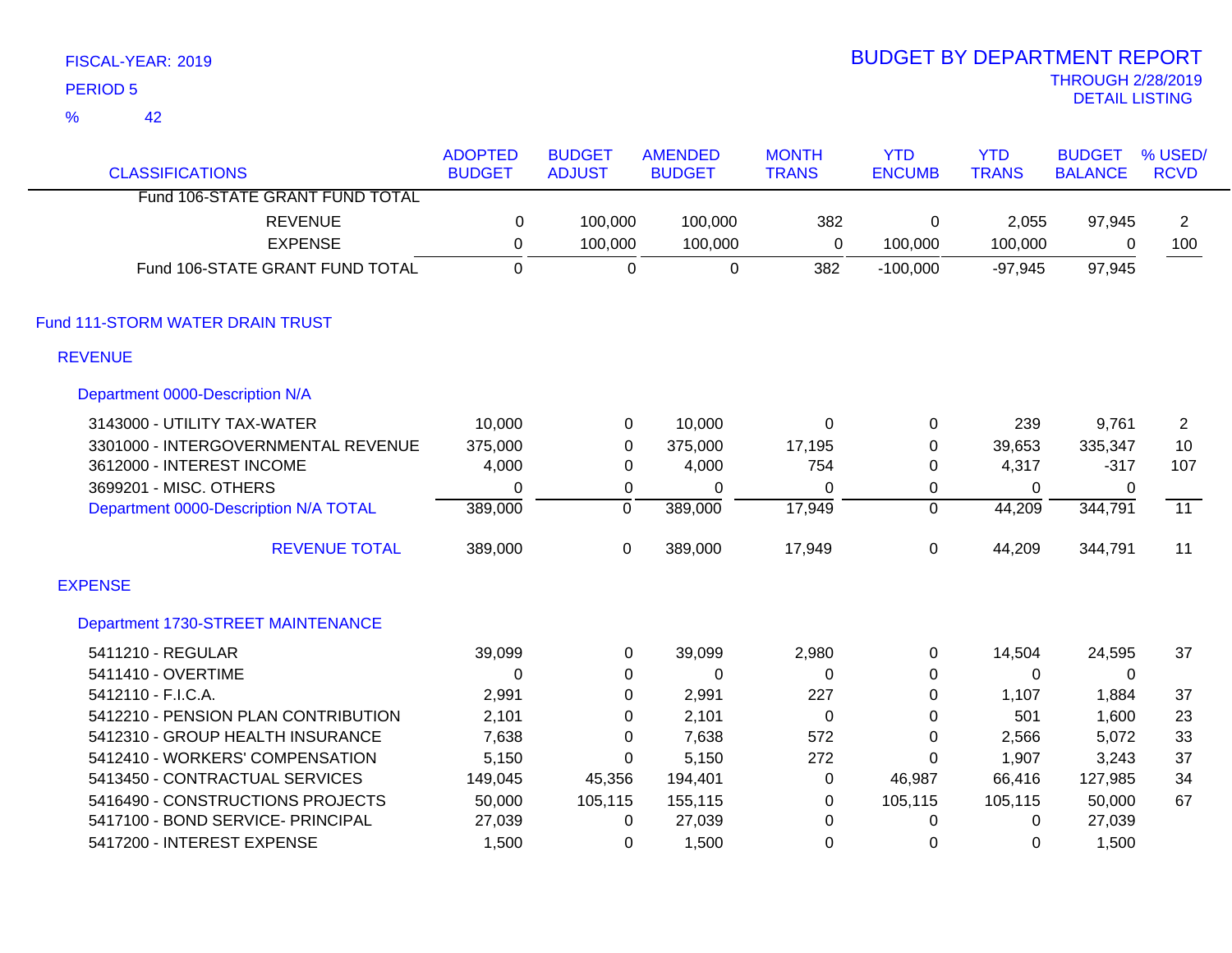### 42 %

| <b>CLASSIFICATIONS</b>                                              | <b>ADOPTED</b><br><b>BUDGET</b> | <b>BUDGET</b><br><b>ADJUST</b> | <b>AMENDED</b><br><b>BUDGET</b> | <b>MONTH</b><br><b>TRANS</b> | <b>YTD</b><br><b>ENCUMB</b> | <b>YTD</b><br><b>TRANS</b> | <b>BUDGET</b><br><b>BALANCE</b> | % USED/<br><b>RCVD</b> |
|---------------------------------------------------------------------|---------------------------------|--------------------------------|---------------------------------|------------------------------|-----------------------------|----------------------------|---------------------------------|------------------------|
| 5819120 - INTRA-GOV TRANSFER-DEBT SERVIC                            | 150,000                         | 0                              | 150,000                         | 0                            | 0                           | 0                          | 150,000                         |                        |
| Department 1730-STREET MAINTENANCE TOTAL                            | 434,563                         | 150,471                        | 585,034                         | 4,051                        | 152,102                     | 192,116                    | 392,918                         | 32                     |
| <b>EXPENSE TOTAL</b>                                                | 434,563                         | 150,471                        | 585,034                         | 4,051                        | 152,102                     | 192,116                    | 392,918                         | 32                     |
| Fund 111-STORM WATER DRAIN TRUST TOTAL                              |                                 |                                |                                 |                              |                             |                            |                                 |                        |
| <b>REVENUE</b><br><b>EXPENSE</b>                                    | 389,000<br>434,563              | 0<br>150,471                   | 389,000<br>585,034              | 17,949<br>4,051              | $\mathbf 0$<br>152,102      | 44,209<br>192,116          | 344,791<br>392,918              | 11<br>32               |
| Fund 111-STORM WATER DRAIN TRUST TOTAL                              | $-45,563$                       | $-150,471$                     | $-196,034$                      | 13,898                       | $-152,102$                  | $-147,907$                 | $-48,127$                       |                        |
| Fund 112-2ND LOCAL OPTION GAS TRST<br><b>REVENUE</b>                |                                 |                                |                                 |                              |                             |                            |                                 |                        |
| Department 0000-Description N/A                                     |                                 |                                |                                 |                              |                             |                            |                                 |                        |
| 3121000 - LOCAL OPTION TAXES<br>3301000 - INTERGOVERNMENTAL REVENUE | 73,686<br>0                     | 0<br>0                         | 73,686<br>0                     | 6,743<br>0                   | 0<br>0                      | 31,087<br>0                | 42,599<br>0                     | 42                     |
| 3612000 - INTEREST INCOME                                           | 1,500                           | 0                              | 1,500                           | 163                          | 0                           | 925                        | 575                             | 61                     |
| Department 0000-Description N/A TOTAL                               | 75,186                          | $\overline{0}$                 | 75,186                          | 6,906                        | 0                           | 32,012                     | 43,174                          | $\overline{42}$        |
| <b>REVENUE TOTAL</b>                                                | 75,186                          | 0                              | 75,186                          | 6,906                        | 0                           | 32,012                     | 43,174                          | 42                     |
| <b>EXPENSE</b>                                                      |                                 |                                |                                 |                              |                             |                            |                                 |                        |
| Department 1730-STREET MAINTENANCE                                  |                                 |                                |                                 |                              |                             |                            |                                 |                        |
| 5416210 - INFRASTRUCTURE PROJECTS                                   | 85,000                          | 83,128                         | 168,128                         | 16,438                       | 146,584                     | 168,128                    | 0                               | 100                    |
| Department 1730-STREET MAINTENANCE TOTAL                            | 85,000                          | 83,128                         | 168,128                         | 16,438                       | 146,584                     | 168,128                    | $\overline{0}$                  | 100                    |
| <b>EXPENSE TOTAL</b>                                                | 85,000                          | 83,128                         | 168,128                         | 16,438                       | 146,584                     | 168,128                    | 0                               | 100                    |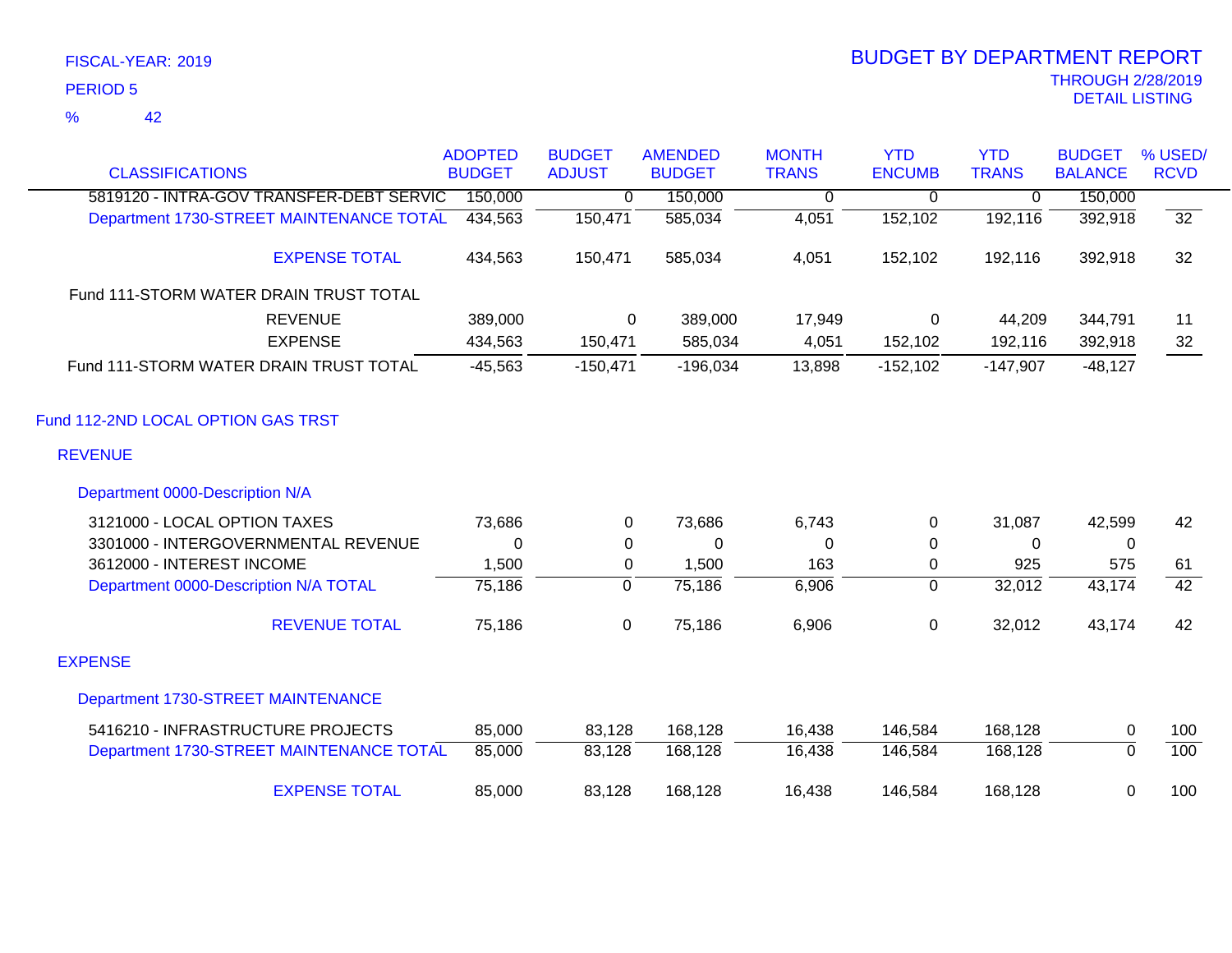| FISCAL-YEAR: 2019   | <b>BUDGET BY DEPARTMENT REPORT</b>               |
|---------------------|--------------------------------------------------|
| PERIOD 5            | <b>THROUGH 2/28/201</b><br><b>DETAIL LISTING</b> |
| $\frac{1}{2}$<br>42 |                                                  |

# THROUGH 2/28/2019<br>DETAIL LISTING BUDGET BY DEPARTMENT REPORT

| <b>CLASSIFICATIONS</b>                       | <b>ADOPTED</b><br><b>BUDGET</b> | <b>BUDGET</b><br><b>ADJUST</b> | <b>AMENDED</b><br><b>BUDGET</b> | <b>MONTH</b><br><b>TRANS</b> | <b>YTD</b><br><b>ENCUMB</b> | <b>YTD</b><br><b>TRANS</b> | <b>BUDGET</b><br><b>BALANCE</b> | % USED/<br><b>RCVD</b> |
|----------------------------------------------|---------------------------------|--------------------------------|---------------------------------|------------------------------|-----------------------------|----------------------------|---------------------------------|------------------------|
| Fund 112-2ND LOCAL OPTION GAS TRST TOTAL     |                                 |                                |                                 |                              |                             |                            |                                 |                        |
| <b>REVENUE</b>                               | 75,186                          | 0                              | 75,186                          | 6,906                        | 0                           | 32,012                     | 43,174                          | 42                     |
| <b>EXPENSE</b>                               | 85,000                          | 83,128                         | 168,128                         | 16,438                       | 146,584                     | 168,128                    | 0                               | 100                    |
| Fund 112-2ND LOCAL OPTION GAS TRST TOTAL     | $-9,814$                        | $-83,128$                      | $-92,942$                       | $-9,532$                     | $-146,584$                  | $-136, 116$                | 43,174                          |                        |
| Fund 114-LOCAL GRANTS FUND                   |                                 |                                |                                 |                              |                             |                            |                                 |                        |
| <b>REVENUE</b>                               |                                 |                                |                                 |                              |                             |                            |                                 |                        |
| Department 0000-Description N/A              |                                 |                                |                                 |                              |                             |                            |                                 |                        |
| 3371000 - GENERAL GOVERNMENT                 | $\pmb{0}$                       | $\mathbf 0$                    | $\pmb{0}$                       | $\pmb{0}$                    | $\pmb{0}$                   | $\mathbf 0$                | $\pmb{0}$                       |                        |
| Department 0000-Description N/A TOTAL        | $\overline{0}$                  | $\overline{0}$                 | $\overline{0}$                  | $\overline{0}$               | $\Omega$                    | $\Omega$                   |                                 |                        |
| Department 3001-SNP-MURRAY PARK POOL         |                                 |                                |                                 |                              |                             |                            |                                 |                        |
| 3371000 - GENERAL GOVERNMENT                 | 0                               | $\mathbf 0$                    | 0                               | 0                            | $\mathbf 0$                 | 0                          | 0                               |                        |
| Department 3001-SNP-MURRAY PARK POOL TOTAL   | $\overline{0}$                  | $\Omega$                       | $\Omega$                        | $\Omega$                     | $\Omega$                    | $\Omega$                   |                                 |                        |
| Department 3101-HFSF-Complete Streets Policy |                                 |                                |                                 |                              |                             |                            |                                 |                        |
| 3661000 - REVENUE                            | 0                               | $\mathbf 0$                    | $\mathbf 0$                     | $\pmb{0}$                    | $\mathbf 0$                 | $\mathbf 0$                | 0                               |                        |
| Department 3101-HFSF-Complete Streets Policy | $\Omega$                        | $\overline{0}$                 | $\Omega$                        | $\Omega$                     | $\Omega$                    | $\Omega$                   | $\Omega$                        |                        |
| Department 3604-MDC SCHOOL & SR MEALS        |                                 |                                |                                 |                              |                             |                            |                                 |                        |
| 3371000 - GENERAL GOVERNMENT                 | $\mathbf 0$                     | 0                              | 0                               | $\pmb{0}$                    | $\pmb{0}$                   | 0                          | $\pmb{0}$                       |                        |
| Department 3604-MDC SCHOOL & SR MEALS        | $\overline{0}$                  | $\overline{0}$                 | $\overline{0}$                  | $\overline{0}$               | $\overline{0}$              | $\Omega$                   | $\Omega$                        |                        |
| Department 3605-MDC SCHOOL & SR MEALS        |                                 |                                |                                 |                              |                             |                            |                                 |                        |
| 3371000 - GENERAL GOVERNMENT                 | 0                               | 0                              | $\mathbf 0$                     | 0                            | 0                           | 0                          | $\mathbf 0$                     |                        |
| Department 3605-MDC SCHOOL & SR MEALS        | $\overline{0}$                  | $\mathbf 0$                    | $\mathbf 0$                     | $\mathbf 0$                  | $\mathbf 0$                 | $\Omega$                   | $\Omega$                        |                        |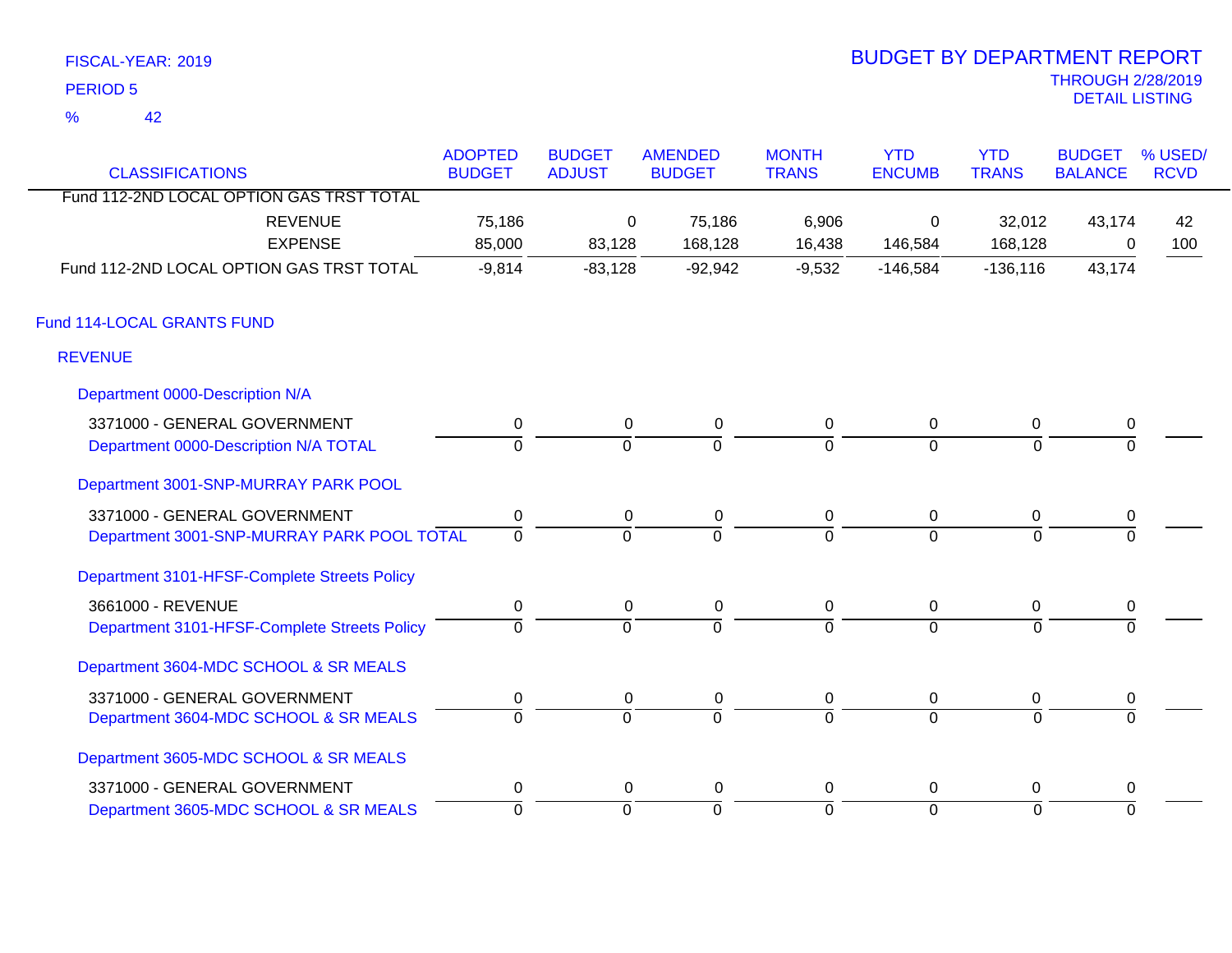| <b>CLASSIFICATIONS</b>                    | <b>ADOPTED</b><br><b>BUDGET</b> | <b>BUDGET</b><br><b>ADJUST</b> | <b>AMENDED</b><br><b>BUDGET</b> | <b>MONTH</b><br><b>TRANS</b> | <b>YTD</b><br><b>ENCUMB</b> | <b>YTD</b><br><b>TRANS</b> | <b>BUDGET</b><br><b>BALANCE</b> | % USED/<br><b>RCVD</b> |
|-------------------------------------------|---------------------------------|--------------------------------|---------------------------------|------------------------------|-----------------------------|----------------------------|---------------------------------|------------------------|
|                                           |                                 |                                |                                 |                              |                             |                            |                                 |                        |
| Department 3606-MDC SCHOOL & SR MEALS     |                                 |                                |                                 |                              |                             |                            |                                 |                        |
| 3371000 - GENERAL GOVERNMENT              | 0                               | 0                              | 0                               | 0                            | 0                           | 0                          | 0                               |                        |
| Department 3606-MDC SCHOOL & SR MEALS     | $\overline{0}$                  | $\overline{0}$                 | $\overline{0}$                  | $\overline{0}$               | $\Omega$                    | $\Omega$                   | $\overline{0}$                  |                        |
| Department 3607-SR MEAL AMENDMENT TO JUNE |                                 |                                |                                 |                              |                             |                            |                                 |                        |
| 3371000 - GENERAL GOVERNMENT              | 0                               |                                | 0<br>0                          | 0                            | $\mathbf 0$                 | $\mathbf 0$                | 0                               |                        |
| Department 3607-SR MEAL AMENDMENT TO JUNE | $\overline{0}$                  | $\overline{0}$                 | $\overline{0}$                  | $\overline{0}$               | $\overline{0}$              | $\overline{0}$             | $\Omega$                        |                        |
|                                           |                                 |                                |                                 |                              |                             |                            |                                 |                        |
| Department 3608-SR MEAL & AFTER SCHOOL    |                                 |                                |                                 |                              |                             |                            |                                 |                        |
| 3371000 - GENERAL GOVERNMENT              | 0                               | 0                              | 0                               | 0                            | 0                           | 0                          | 0                               |                        |
| Department 3608-SR MEAL & AFTER SCHOOL    | $\overline{0}$                  | $\overline{0}$                 | $\overline{0}$                  | $\Omega$                     | $\Omega$                    | $\Omega$                   | 0                               |                        |
| Department 3609-SR MEAL&AFTER SCH #2 JUL- |                                 |                                |                                 |                              |                             |                            |                                 |                        |
| 3371000 - GENERAL GOVERNMENT              | $\mathbf 0$                     | 0                              | 0                               | 0                            | $\mathbf 0$                 | 0                          | 0                               |                        |
| Department 3609-SR MEAL&AFTER SCH #2 JUL- | $\overline{0}$                  | $\overline{0}$                 | $\overline{0}$                  | $\Omega$                     | $\Omega$                    | $\overline{0}$             | $\overline{0}$                  |                        |
| Department 3610-SR MEAL&AFTER SCH         |                                 |                                |                                 |                              |                             |                            |                                 |                        |
| 3371000 - GENERAL GOVERNMENT              | 0                               |                                | 0<br>$\mathbf 0$                | 0                            | $\mathbf 0$                 | $\mathbf 0$                | 0                               |                        |
| Department 3610-SR MEAL&AFTER SCH         | $\Omega$                        | $\Omega$                       | $\Omega$                        | $\Omega$                     | $\Omega$                    | $\Omega$                   |                                 |                        |
| Department 3801-ADA-FY2010                |                                 |                                |                                 |                              |                             |                            |                                 |                        |
| 3371000 - GENERAL GOVERNMENT              | 0                               |                                | 0<br>0                          | 0                            | $\pmb{0}$                   | 0                          | 0                               |                        |
| Department 3801-ADA-FY2010 TOTAL          | $\overline{0}$                  | $\overline{0}$                 | $\overline{0}$                  | $\Omega$                     | $\overline{0}$              | $\Omega$                   | $\overline{0}$                  |                        |
| Department 3802-ADA FY 2011               |                                 |                                |                                 |                              |                             |                            |                                 |                        |
| 3371000 - GENERAL GOVERNMENT              | 0                               |                                | 0<br>0                          | 0                            | 0                           | 0                          | 0                               |                        |
| Department 3802-ADA FY 2011 TOTAL         | $\Omega$                        | $\overline{0}$                 | $\overline{0}$                  | $\overline{0}$               | $\overline{0}$              | $\Omega$                   | $\overline{0}$                  |                        |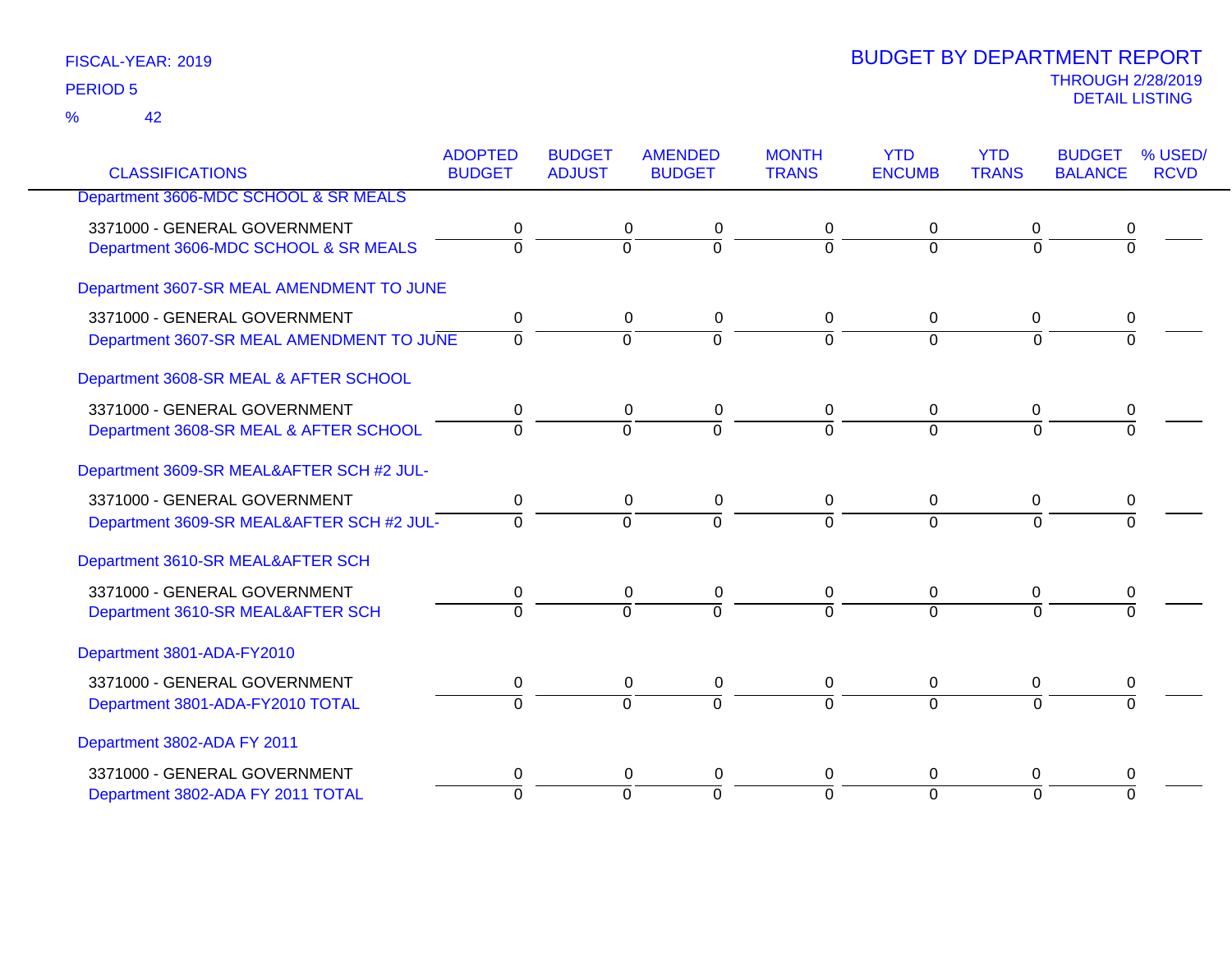|                                   | <b>ADOPTED</b> | <b>BUDGET</b>  | <b>AMENDED</b> | <b>MONTH</b>   | <b>YTD</b>     | <b>YTD</b>     | <b>BUDGET</b>    | % USED/     |
|-----------------------------------|----------------|----------------|----------------|----------------|----------------|----------------|------------------|-------------|
| <b>CLASSIFICATIONS</b>            | <b>BUDGET</b>  | <b>ADJUST</b>  | <b>BUDGET</b>  | <b>TRANS</b>   | <b>ENCUMB</b>  | <b>TRANS</b>   | <b>BALANCE</b>   | <b>RCVD</b> |
| Department 3803-ADA FY 2012       |                |                |                |                |                |                |                  |             |
| 3371000 - GENERAL GOVERNMENT      | 0              | 0              | 0              | 0              | 0              | 0              | $\boldsymbol{0}$ |             |
| Department 3803-ADA FY 2012 TOTAL | $\overline{0}$ | $\overline{0}$ | $\overline{0}$ | $\overline{0}$ | $\overline{0}$ | $\overline{0}$ | $\overline{0}$   |             |
| Department 3804-ADA FY 2013       |                |                |                |                |                |                |                  |             |
| 3371000 - GENERAL GOVERNMENT      | 0              | $\mathbf 0$    | 0              | 0              | 0              | 0              | 0                |             |
| Department 3804-ADA FY 2013 TOTAL | $\overline{0}$ | $\overline{0}$ | $\overline{0}$ | $\Omega$       | $\Omega$       | $\Omega$       | $\Omega$         |             |
| Department 3805-ADA FY 2013       |                |                |                |                |                |                |                  |             |
| 3371000 - GENERAL GOVERNMENT      | 0              | 0              | 0              | 0              | 0              | 0              | 0                |             |
| Department 3805-ADA FY 2013 TOTAL | $\overline{0}$ | $\overline{0}$ | $\overline{0}$ | $\overline{0}$ | $\overline{0}$ | $\overline{0}$ | $\overline{0}$   |             |
| Department 3806-ADA FY 2015       |                |                |                |                |                |                |                  |             |
| 3371000 - GENERAL GOVERNMENT      | 0              | $\mathbf 0$    | 0              | 0              | 0              | 0              | 0                |             |
| Department 3806-ADA FY 2015 TOTAL | $\overline{0}$ | $\overline{0}$ | $\overline{0}$ | $\overline{0}$ | $\overline{0}$ | $\overline{0}$ | $\overline{0}$   |             |
| Department 3807-ADA FY 2016       |                |                |                |                |                |                |                  |             |
| 3371000 - GENERAL GOVERNMENT      | 0              | $\mathbf 0$    | 0              | 0              | 0              | 0              | 0                |             |
| Department 3807-ADA FY 2016 TOTAL | $\overline{0}$ | ō              | $\overline{0}$ | 0              | $\overline{0}$ | $\overline{0}$ | $\overline{0}$   |             |
| Department 3808-ADA FY 2017       |                |                |                |                |                |                |                  |             |
| 3371000 - GENERAL GOVERNMENT      | 0              | 0              | 0              | 0              | 0              | 0              | 0                |             |
| Department 3808-ADA FY 2017 TOTAL | $\overline{0}$ | $\overline{0}$ | $\overline{0}$ | $\overline{0}$ | $\overline{0}$ | $\overline{0}$ | $\overline{0}$   |             |
| Department 4010-GOB-WATER & SEWER |                |                |                |                |                |                |                  |             |
| 3311000 - REVENUE                 | 0              | 0              | 0              | 0              | 0              | $\mathbf{0}$   | 0                |             |
| 3371000 - GENERAL GOVERNMENT      | 0              | 0              | $\pmb{0}$      | 0              | 0              | 0              | 0                |             |
| Department 4010-GOB-WATER & SEWER | $\Omega$       | $\mathbf 0$    | $\overline{0}$ | $\overline{0}$ | $\mathbf 0$    | $\Omega$       | $\Omega$         |             |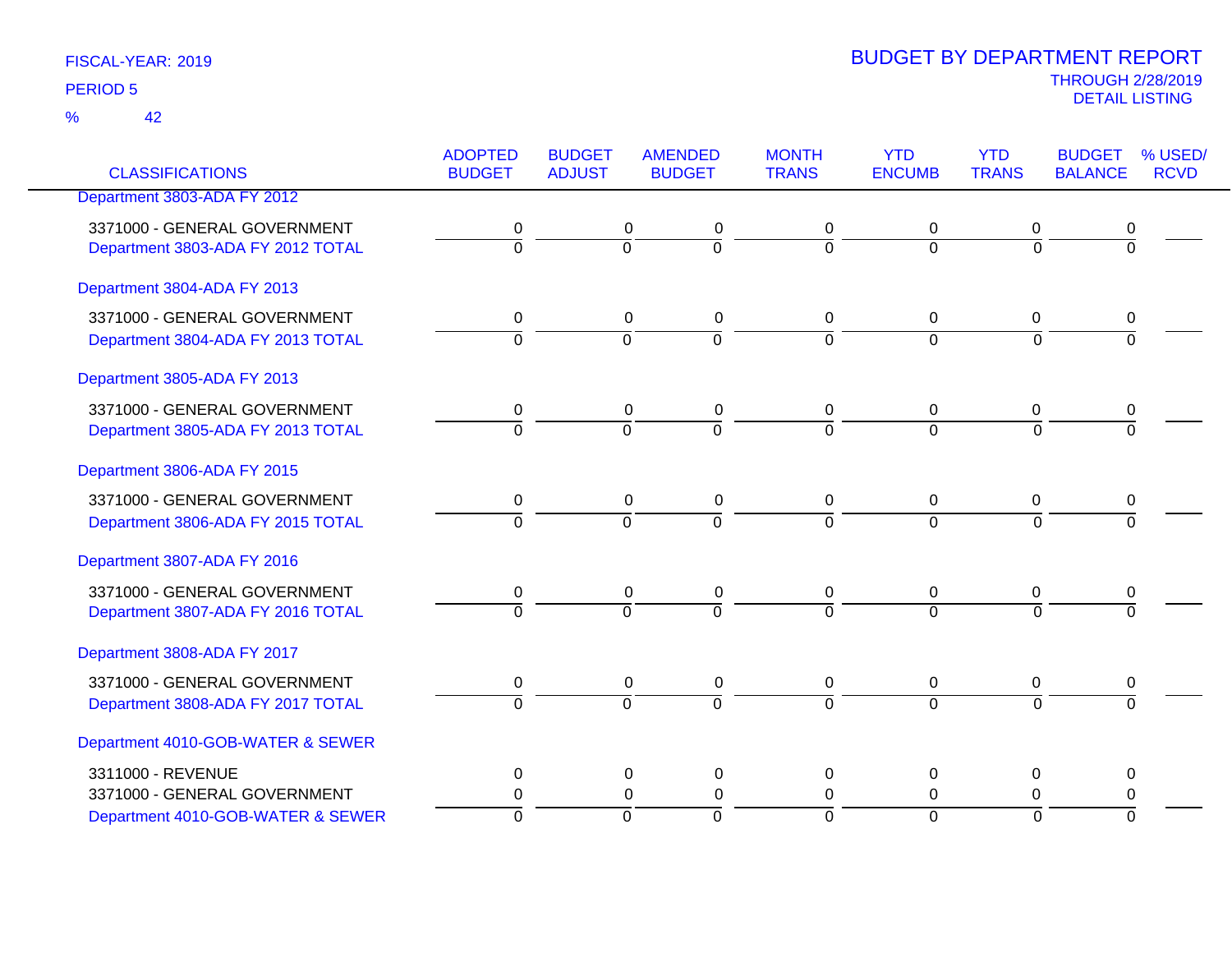42 %

|                                                  | <b>ADOPTED</b><br><b>BUDGET</b> | <b>BUDGET</b><br><b>ADJUST</b> | <b>AMENDED</b><br><b>BUDGET</b> | <b>MONTH</b><br><b>TRANS</b> | <b>YTD</b><br><b>ENCUMB</b> | <b>YTD</b><br><b>TRANS</b> | <b>BUDGET</b>  | % USED/<br><b>RCVD</b> |
|--------------------------------------------------|---------------------------------|--------------------------------|---------------------------------|------------------------------|-----------------------------|----------------------------|----------------|------------------------|
| <b>CLASSIFICATIONS</b>                           |                                 |                                |                                 |                              |                             |                            | <b>BALANCE</b> |                        |
| Department 4011-GOB-Sanitary Sewer Master Plan   |                                 |                                |                                 |                              |                             |                            |                |                        |
| 3371000 - GENERAL GOVERNMENT                     | 0                               | 0                              | 0                               | 0                            | 0                           | 0                          | 0              |                        |
| Department 4011-GOB-Sanitary Sewer Master Plan   | $\overline{0}$                  | $\overline{0}$                 | $\overline{\mathfrak{o}}$       | $\Omega$                     | $\Omega$                    | $\Omega$                   | $\mathbf 0$    |                        |
| Department 4100-VILLAGERS GRANT-                 |                                 |                                |                                 |                              |                             |                            |                |                        |
| 3371000 - GENERAL GOVERNMENT                     | 0                               | 0                              | $\pmb{0}$                       | 0                            | 0                           | $\mathbf 0$                | 0              |                        |
| Department 4100-VILLAGERS GRANT-                 | $\overline{0}$                  | $\overline{0}$                 | $\overline{0}$                  | $\overline{0}$               | $\Omega$                    | $\Omega$                   | $\overline{0}$ |                        |
| Department 4101-VILLAGERS GRANT-                 |                                 |                                |                                 |                              |                             |                            |                |                        |
| 3371000 - GENERAL GOVERNMENT                     | 0                               | 0                              | 0                               | 0                            | 0                           | $\mathbf 0$                | 0              |                        |
| Department 4101-VILLAGERS GRANT-                 | $\Omega$                        | $\overline{0}$                 | $\overline{0}$                  | $\Omega$                     | $\Omega$                    | $\Omega$                   | $\Omega$       |                        |
| Department 4200-MPO                              |                                 |                                |                                 |                              |                             |                            |                |                        |
| 3371000 - GENERAL GOVERNMENT                     | $\mathbf 0$                     |                                | $\mathbf 0$<br>0                | 0                            | 0                           | $\mathbf 0$                | 0              |                        |
| Department 4200-MPO TOTAL                        | $\overline{0}$                  | $\Omega$                       | $\overline{0}$                  | $\Omega$                     | $\overline{0}$              | $\Omega$                   | $\Omega$       |                        |
| Department 4201-MPO-Complete Street Policy       |                                 |                                |                                 |                              |                             |                            |                |                        |
| 3371000 - GENERAL GOVERNMENT                     | $\pmb{0}$                       | $\pmb{0}$                      | $\pmb{0}$                       | 0                            | $\pmb{0}$                   | 0                          | 0              |                        |
| Department 4201-MPO-Complete Street Policy TOTAL | $\overline{0}$                  | $\Omega$                       | $\overline{0}$                  | $\overline{0}$               | $\Omega$                    | $\Omega$                   | $\Omega$       |                        |
| Department 4300-MDC-NEAT STREETS-CRA TREE        |                                 |                                |                                 |                              |                             |                            |                |                        |
| 3371000 - GENERAL GOVERNMENT                     | 0                               |                                | $\mathbf 0$<br>$\pmb{0}$        | 0                            | 0                           | $\mathbf 0$                | 0              |                        |
| Department 4300-MDC-NEAT STREETS-CRA TREE        | $\Omega$                        | $\Omega$                       | $\overline{0}$                  | $\Omega$                     | $\overline{0}$              | $\Omega$                   | $\Omega$       |                        |
| Department 4301-MDC Neat Streets-Tree Planting   |                                 |                                |                                 |                              |                             |                            |                |                        |
| 3371000 - GENERAL GOVERNMENT                     | 0                               |                                | 0<br>0                          | 0                            | 0                           | 0                          | 0              |                        |
| Department 4301-MDC Neat Streets-Tree Planting   | $\mathbf{0}$                    | $\overline{0}$                 | $\overline{0}$                  | $\overline{0}$               | $\Omega$                    | $\Omega$                   | $\Omega$       |                        |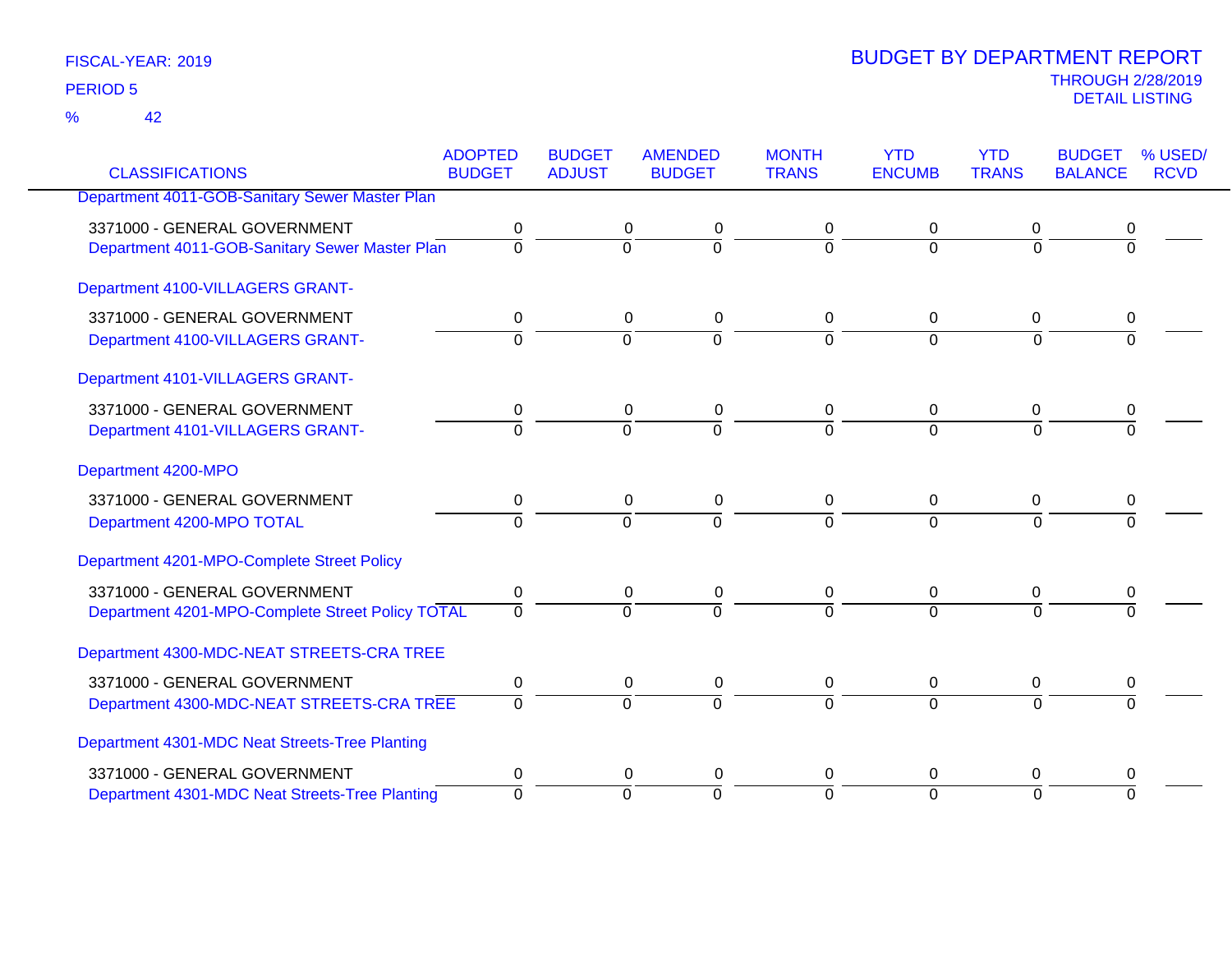|                                               | <b>ADOPTED</b> | <b>BUDGET</b>  | <b>AMENDED</b> | <b>MONTH</b>   | <b>YTD</b>    | <b>YTD</b>     | <b>BUDGET</b>  | % USED/          |
|-----------------------------------------------|----------------|----------------|----------------|----------------|---------------|----------------|----------------|------------------|
| <b>CLASSIFICATIONS</b>                        | <b>BUDGET</b>  | <b>ADJUST</b>  | <b>BUDGET</b>  | <b>TRANS</b>   | <b>ENCUMB</b> | <b>TRANS</b>   | <b>BALANCE</b> | <b>RCVD</b>      |
| Department 4400-South Miami Garden Club       |                |                |                |                |               |                |                |                  |
| 3661000 - REVENUE                             | 0              | 3,000          | 3,000          | 0              | 0             | 3,000          | 0              | 100              |
| Department 4400-South Miami Garden Club TOTAL | 0              | 3,000          | 3,000          | $\mathbf 0$    | $\Omega$      | 3,000          | $\overline{0}$ | $\overline{100}$ |
| Department 4501-ORANGE BOWL YOUTH SPORTS,     |                |                |                |                |               |                |                |                  |
| 3661000 - REVENUE                             | 0              | 0              | 0              | 0              | 0             | 0              | 0              |                  |
| Department 4501-ORANGE BOWL YOUTH SPORTS,     | $\Omega$       | $\overline{0}$ | $\Omega$       | $\overline{0}$ | $\Omega$      | $\overline{0}$ | $\overline{0}$ |                  |
| Department 4601-USA Swimming FY18             |                |                |                |                |               |                |                |                  |
| 3661000 - REVENUE                             | 0              | 0              | 0              | 0              | 0             | 0              | 0              |                  |
| Department 4601-USA Swimming FY18 TOTAL       | $\Omega$       | $\Omega$       | $\Omega$       | $\Omega$       | $\Omega$      | $\Omega$       | $\overline{0}$ |                  |
| <b>REVENUE TOTAL</b>                          | 0              | 3,000          | 3,000          | 0              | 0             | 3,000          | 0              | 100              |
| <b>EXPENSE</b>                                |                |                |                |                |               |                |                |                  |
| Department 3001-SNP-MURRAY PARK POOL          |                |                |                |                |               |                |                |                  |
| 5413100 - PROFESSIONAL SERVICES               | 0              | 0              | 0              | 0              | $\Omega$      | $\Omega$       | 0              |                  |
| 5413450 - CONTRACTUAL SERVICES                | 0              | 0              | 0              | 0              | 0             | 0              | 0              |                  |
| Department 3001-SNP-MURRAY PARK POOL TOTAL    | $\Omega$       | $\Omega$       |                | $\Omega$       | $\Omega$      | $\Omega$       | $\Omega$       |                  |
| Department 3101-HFSF-Complete Streets Policy  |                |                |                |                |               |                |                |                  |
| 5413450 - CONTRACTUAL SERVICES                | 0              | 0              | 0              | 0              | 0             | 0              | 0              |                  |
| Department 3101-HFSF-Complete Streets Policy  | $\Omega$       | $\overline{0}$ | $\Omega$       | 0              | $\Omega$      | $\overline{0}$ | $\Omega$       |                  |
| Department 3603-12-SMIA-CB OCT11-SEP12        |                |                |                |                |               |                |                |                  |
| 5413450 - CONTRACTUAL SERVICES                | 0              | 0              | 0              | 0              | $\Omega$      | 0              | 0              |                  |
| Department 3603-12-SMIA-CB OCT11-SEP12 TOTAL  | $\overline{0}$ | $\Omega$       | $\Omega$       | $\overline{0}$ | $\Omega$      | $\Omega$       | $\Omega$       |                  |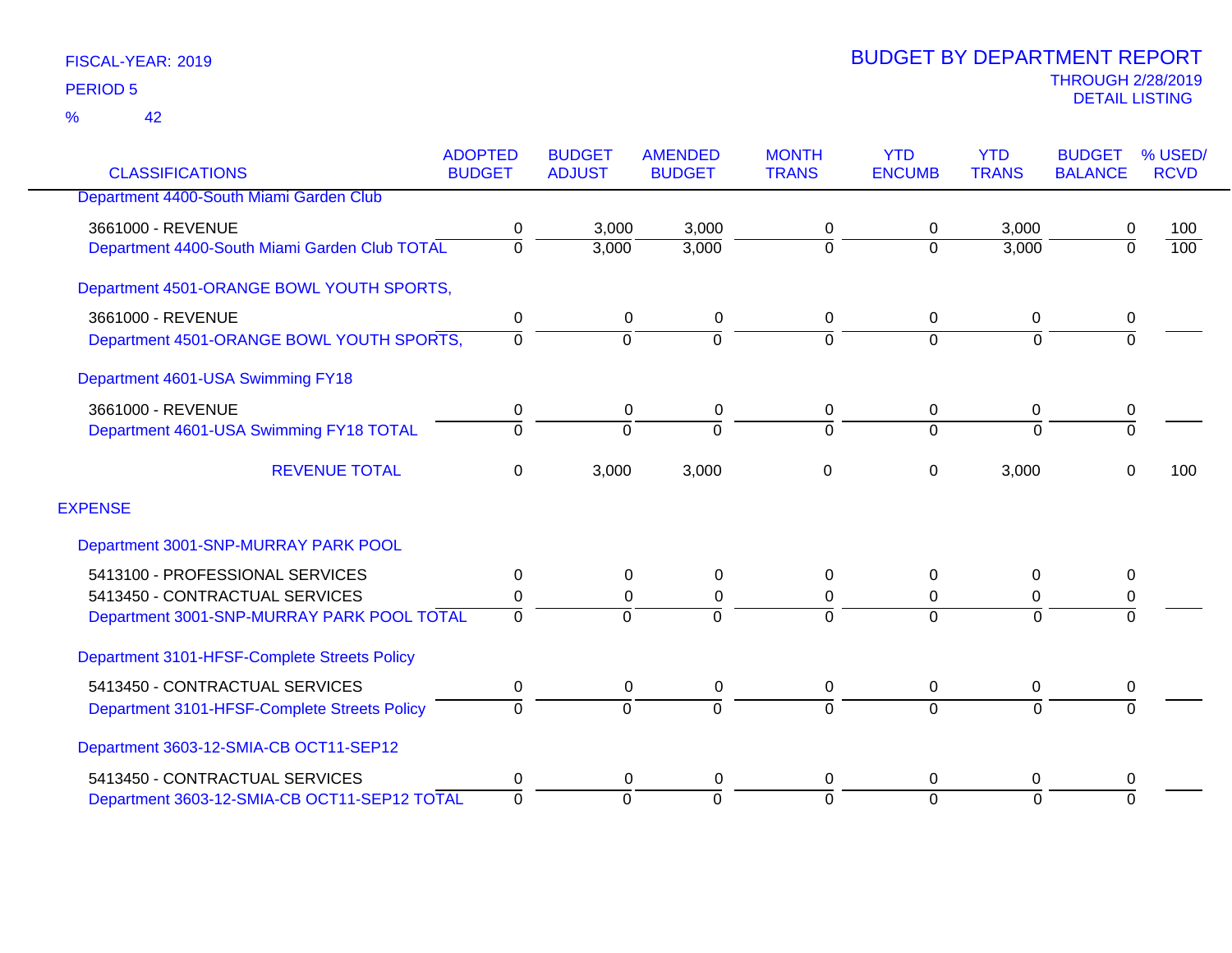42 %

|                                           | <b>ADOPTED</b><br><b>BUDGET</b> | <b>BUDGET</b><br><b>ADJUST</b> | <b>AMENDED</b><br><b>BUDGET</b> | <b>MONTH</b><br><b>TRANS</b> | <b>YTD</b><br><b>ENCUMB</b> | <b>YTD</b><br><b>TRANS</b> | <b>BUDGET</b><br><b>BALANCE</b> | % USED/<br><b>RCVD</b> |
|-------------------------------------------|---------------------------------|--------------------------------|---------------------------------|------------------------------|-----------------------------|----------------------------|---------------------------------|------------------------|
| <b>CLASSIFICATIONS</b>                    |                                 |                                |                                 |                              |                             |                            |                                 |                        |
| Department 3604-MDC SCHOOL & SR MEALS     |                                 |                                |                                 |                              |                             |                            |                                 |                        |
| 5411310 - PART TIME                       | 0                               |                                | 0<br>0                          | $\Omega$                     | $\mathbf 0$                 | 0                          | 0                               |                        |
| 5413450 - CONTRACTUAL SERVICES            | 0                               |                                | 0<br>0                          | 0                            | 0                           | 0                          | 0                               |                        |
| Department 3604-MDC SCHOOL & SR MEALS     | 0                               | $\overline{0}$                 | $\overline{0}$                  | $\overline{0}$               | $\overline{0}$              | $\overline{0}$             | $\overline{0}$                  |                        |
| Department 3605-MDC SCHOOL & SR MEALS     |                                 |                                |                                 |                              |                             |                            |                                 |                        |
| 5411310 - PART TIME                       | 0                               | $\mathbf 0$                    | 0                               | $\Omega$                     | 0                           | 0                          | 0                               |                        |
| 5413450 - CONTRACTUAL SERVICES            | 0                               |                                | 0<br>0                          | 0                            | 0                           | $\Omega$                   | 0                               |                        |
| Department 3605-MDC SCHOOL & SR MEALS     | $\Omega$                        | $\Omega$                       | $\overline{0}$                  | $\Omega$                     | $\overline{0}$              | $\Omega$                   | $\Omega$                        |                        |
| Department 3606-MDC SCHOOL & SR MEALS     |                                 |                                |                                 |                              |                             |                            |                                 |                        |
| 5411310 - PART TIME                       | 0                               |                                | 0<br>$\mathbf 0$                | 0                            | 0                           | 0                          | 0                               |                        |
| 5413450 - CONTRACTUAL SERVICES            | 0                               |                                | 0<br>$\mathbf 0$                | 0                            | 0                           | 0                          | 0                               |                        |
| Department 3606-MDC SCHOOL & SR MEALS     | $\Omega$                        | $\Omega$                       | $\overline{0}$                  | $\Omega$                     | $\Omega$                    | $\Omega$                   | $\overline{0}$                  |                        |
| Department 3607-SR MEAL AMENDMENT TO JUNE |                                 |                                |                                 |                              |                             |                            |                                 |                        |
| 5411310 - PART TIME                       | $\Omega$                        |                                | $\Omega$<br>$\mathbf{0}$        | $\Omega$                     | $\Omega$                    | $\Omega$                   | $\Omega$                        |                        |
| 5413450 - CONTRACTUAL SERVICES            | 0                               |                                | 0<br>$\mathbf 0$                | 0                            | 0                           | 0                          | 0                               |                        |
| Department 3607-SR MEAL AMENDMENT TO JUNE | $\Omega$                        | $\Omega$                       | $\Omega$                        | $\Omega$                     | $\Omega$                    | $\Omega$                   | $\Omega$                        |                        |
| Department 3608-SR MEAL & AFTER SCHOOL    |                                 |                                |                                 |                              |                             |                            |                                 |                        |
| 5411310 - PART TIME                       | 0                               | 0                              | $\mathbf{0}$                    | $\Omega$                     | 0                           | 0                          | 0                               |                        |
| 5413450 - CONTRACTUAL SERVICES            | 0                               |                                | 0<br>0                          | $\Omega$                     | 0                           | 0                          | 0                               |                        |
| Department 3608-SR MEAL & AFTER SCHOOL    | $\Omega$                        | $\overline{0}$                 | $\overline{0}$                  | $\Omega$                     | $\overline{0}$              | $\Omega$                   | $\Omega$                        |                        |
| Department 3609-SR MEAL&AFTER SCH #2 JUL- |                                 |                                |                                 |                              |                             |                            |                                 |                        |
| 5411310 - PART TIME                       | 0                               |                                | $\Omega$<br>$\Omega$            | $\mathbf 0$                  | $\Omega$                    | 0                          | $\mathbf 0$                     |                        |
| 5413450 - CONTRACTUAL SERVICES            | 0                               |                                | 0<br>$\Omega$                   | $\Omega$                     | $\Omega$                    | $\Omega$                   | $\Omega$                        |                        |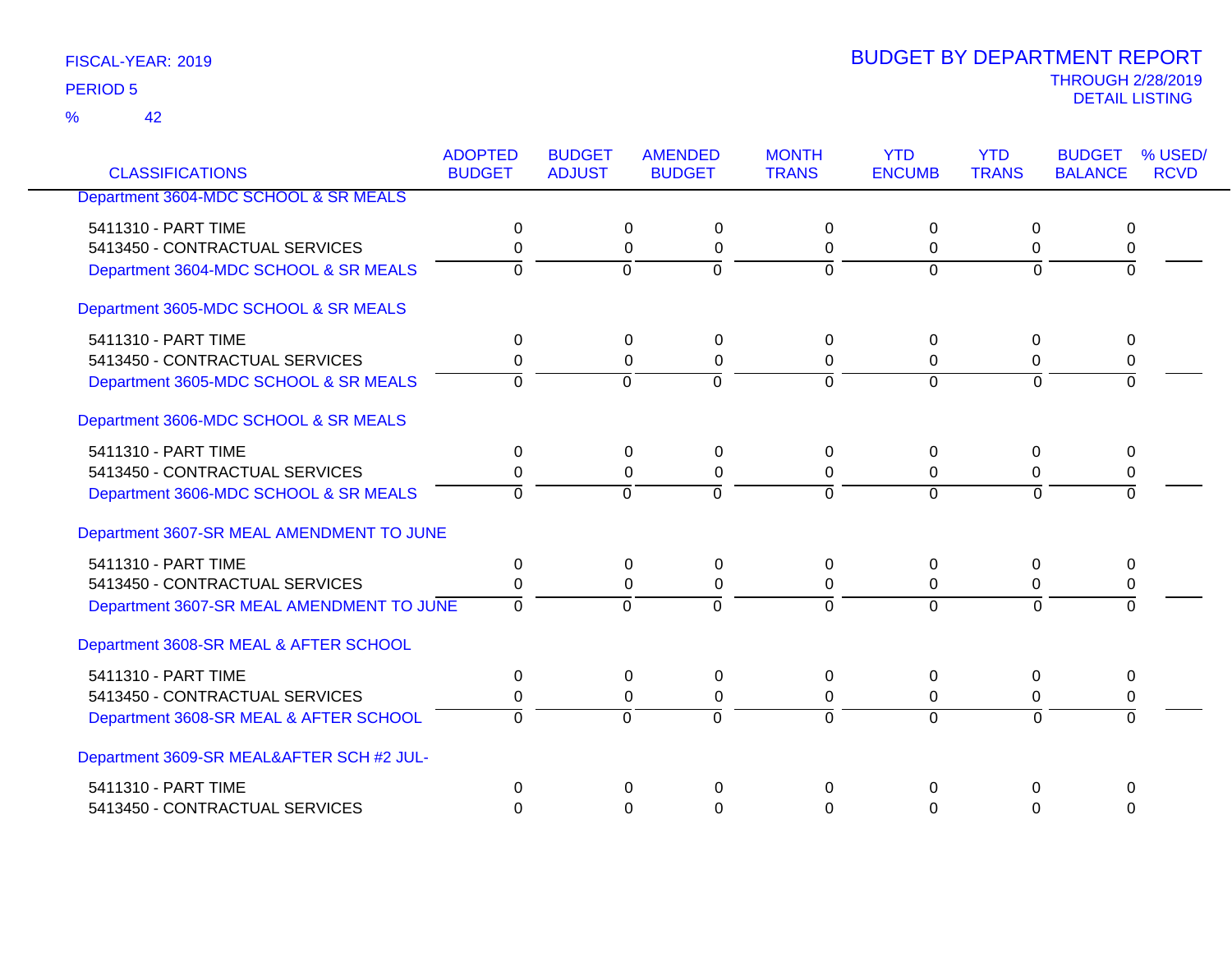42 %

| <b>CLASSIFICATIONS</b>                    | <b>ADOPTED</b><br><b>BUDGET</b> | <b>BUDGET</b><br><b>ADJUST</b> | <b>AMENDED</b><br><b>BUDGET</b> | <b>MONTH</b><br><b>TRANS</b> | <b>YTD</b><br><b>ENCUMB</b> | <b>YTD</b><br><b>TRANS</b> | <b>BUDGET</b><br><b>BALANCE</b> | % USED/<br><b>RCVD</b> |
|-------------------------------------------|---------------------------------|--------------------------------|---------------------------------|------------------------------|-----------------------------|----------------------------|---------------------------------|------------------------|
| Department 3609-SR MEAL&AFTER SCH #2 JUL- | $\Omega$                        | $\overline{0}$                 | $\overline{0}$                  | $\overline{0}$               | $\overline{0}$              | $\overline{0}$             | $\overline{0}$                  |                        |
| Department 3610-SR MEAL&AFTER SCH         |                                 |                                |                                 |                              |                             |                            |                                 |                        |
| 5411310 - PART TIME                       | 0                               | 0                              | 0                               | 0                            | $\Omega$                    | $\mathbf 0$                | 0                               |                        |
| 5413450 - CONTRACTUAL SERVICES            | 0                               | 0                              | $\mathbf 0$                     | 0                            | 0                           | 0                          | 0                               |                        |
| Department 3610-SR MEAL&AFTER SCH         | $\overline{0}$                  | $\Omega$                       | $\overline{0}$                  | $\Omega$                     | $\Omega$                    | $\Omega$                   | $\overline{0}$                  |                        |
| Department 3801-ADA-FY2010                |                                 |                                |                                 |                              |                             |                            |                                 |                        |
| 5453450 - CONTRACTUAL                     | 0                               | $\pmb{0}$                      | $\pmb{0}$                       | $\mathbf 0$                  | $\mathbf 0$                 | $\mathbf 0$                | 0                               |                        |
| Department 3801-ADA-FY2010 TOTAL          | $\Omega$                        | $\overline{0}$                 | $\overline{0}$                  | $\Omega$                     | $\overline{0}$              | $\Omega$                   | $\Omega$                        |                        |
| Department 3802-ADA FY 2011               |                                 |                                |                                 |                              |                             |                            |                                 |                        |
| 5453450 - CONTRACTUAL                     | $\mathbf 0$                     | $\mathbf 0$                    | $\pmb{0}$                       | $\mathbf 0$                  | $\mathbf 0$                 | $\mathbf 0$                | $\pmb{0}$                       |                        |
| Department 3802-ADA FY 2011 TOTAL         | $\overline{0}$                  | $\overline{0}$                 | $\overline{0}$                  | 7                            | $\overline{0}$              | $\overline{0}$             | $\overline{0}$                  |                        |
| Department 3803-ADA FY 2012               |                                 |                                |                                 |                              |                             |                            |                                 |                        |
| 5453450 - CONTRACTUAL                     | $\mathbf 0$                     | $\mathbf 0$                    | $\pmb{0}$                       | $\mathbf 0$                  | $\mathbf 0$                 | $\mathbf 0$                | 0                               |                        |
| Department 3803-ADA FY 2012 TOTAL         | $\overline{0}$                  | $\overline{0}$                 | $\overline{0}$                  | $\overline{0}$               | $\Omega$                    | $\overline{0}$             | $\overline{0}$                  |                        |
| Department 3804-ADA FY 2013               |                                 |                                |                                 |                              |                             |                            |                                 |                        |
| 5453450 - CONTRACTUAL                     | 0                               | $\mathbf 0$                    | $\mathbf 0$                     | $\mathbf 0$                  | 0                           | 0                          | 0                               |                        |
| Department 3804-ADA FY 2013 TOTAL         | $\overline{0}$                  | $\Omega$                       | $\overline{0}$                  | $\overline{0}$               | $\overline{0}$              | $\Omega$                   | $\overline{0}$                  |                        |
| Department 3805-ADA FY 2013               |                                 |                                |                                 |                              |                             |                            |                                 |                        |
| 5453450 - CONTRACTUAL                     | 0                               | $\mathbf 0$                    | $\mathbf 0$                     | $\mathbf 0$                  | $\mathbf 0$                 | 0                          | $\pmb{0}$                       |                        |
| Department 3805-ADA FY 2013 TOTAL         | $\overline{0}$                  | $\overline{0}$                 | $\overline{0}$                  | $\overline{0}$               | $\overline{0}$              | $\overline{0}$             | $\overline{0}$                  |                        |
| Department 3806-ADA FY 2015               |                                 |                                |                                 |                              |                             |                            |                                 |                        |
| 5453450 - CONTRACTUAL                     | $\overline{0}$                  | 0                              | $\overline{0}$                  | $\mathbf 0$                  | $\overline{0}$              | $\mathbf 0$                | 0                               |                        |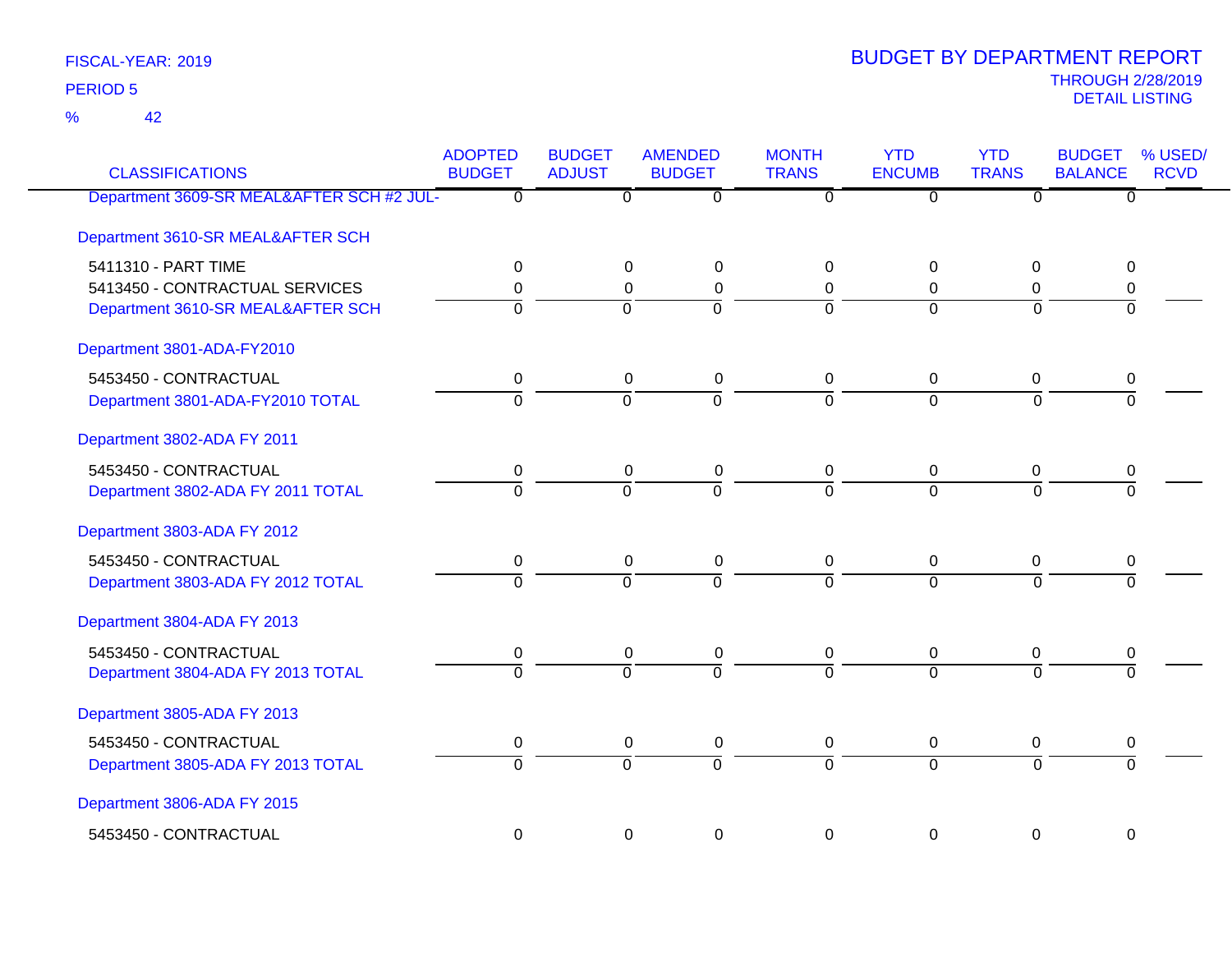42 %

| <b>CLASSIFICATIONS</b>                         | <b>ADOPTED</b><br><b>BUDGET</b> | <b>BUDGET</b><br><b>ADJUST</b> | <b>AMENDED</b><br><b>BUDGET</b> | <b>MONTH</b><br><b>TRANS</b> | <b>YTD</b><br><b>ENCUMB</b> | <b>YTD</b><br><b>TRANS</b> | <b>BUDGET</b><br><b>BALANCE</b> | % USED/<br><b>RCVD</b> |
|------------------------------------------------|---------------------------------|--------------------------------|---------------------------------|------------------------------|-----------------------------|----------------------------|---------------------------------|------------------------|
| Department 3806-ADA FY 2015 TOTAL              | $\overline{0}$                  | $\overline{0}$                 | $\overline{\mathfrak{o}}$       | $\overline{0}$               | $\overline{0}$              | $\overline{0}$             | $\overline{0}$                  |                        |
| Department 3807-ADA FY 2016                    |                                 |                                |                                 |                              |                             |                            |                                 |                        |
| 5453450 - CONTRACTUAL                          | 0                               | $\mathbf 0$                    | $\mathbf 0$                     | 0                            | $\mathbf 0$                 | 0                          | 0                               |                        |
| Department 3807-ADA FY 2016 TOTAL              | $\overline{0}$                  | $\Omega$                       | $\overline{0}$                  | $\Omega$                     | $\Omega$                    | $\Omega$                   | 0                               |                        |
| Department 3808-ADA FY 2017                    |                                 |                                |                                 |                              |                             |                            |                                 |                        |
| 5453450 - CONTRACTUAL                          | 0                               | $\mathbf 0$                    | $\mathbf 0$                     | 0                            | 0                           | 0                          | 0                               |                        |
| Department 3808-ADA FY 2017 TOTAL              | $\overline{0}$                  | $\overline{0}$                 | $\overline{0}$                  | $\overline{0}$               | $\overline{0}$              | $\Omega$                   | $\overline{0}$                  |                        |
| Department 4000-WATER DIST SYS EXTENSION       |                                 |                                |                                 |                              |                             |                            |                                 |                        |
| 5416490 - CONSTRUCTIONS PROJECTS               | 0                               | $\mathbf 0$                    | $\mathbf 0$                     | $\mathbf 0$                  | $\mathbf 0$                 | 0                          | 0                               |                        |
| Department 4000-WATER DIST SYS EXTENSION       | $\Omega$                        | $\Omega$                       | $\overline{0}$                  | $\Omega$                     | $\Omega$                    | $\Omega$                   | 0                               |                        |
| Department 4010-GOB-WATER & SEWER              |                                 |                                |                                 |                              |                             |                            |                                 |                        |
| 5413100 - PROFESSIONAL SERVICES                | 0                               | 0                              | $\mathbf 0$                     | $\Omega$                     | 0                           | 0                          | 0                               |                        |
| 5413450 - CONTRACTUAL SERVICES                 | 0                               | $\mathbf 0$                    | $\mathbf 0$                     | 0                            | 0                           | 0                          | 0                               |                        |
| Department 4010-GOB-WATER & SEWER              | $\overline{0}$                  | $\overline{0}$                 | $\overline{0}$                  | $\Omega$                     | $\Omega$                    | $\Omega$                   | 0                               |                        |
| Department 4011-GOB-Sanitary Sewer Master Plan |                                 |                                |                                 |                              |                             |                            |                                 |                        |
| 5413100 - PROFESSIONAL SERVICES                | 0                               | $\mathbf 0$                    | $\mathbf 0$                     | $\mathbf 0$                  | 0                           | 0                          | 0                               |                        |
| Department 4011-GOB-Sanitary Sewer Master Plan | $\overline{0}$                  | $\overline{0}$                 | $\overline{0}$                  | $\overline{0}$               | $\overline{0}$              | $\overline{0}$             | $\overline{0}$                  |                        |
| Department 4100-VILLAGERS GRANT-               |                                 |                                |                                 |                              |                             |                            |                                 |                        |
| 5196450 - CAPITAL OUTLAY                       | 0                               | 0                              | $\mathbf 0$                     | $\mathbf 0$                  | $\pmb{0}$                   | 0                          | 0                               |                        |
| Department 4100-VILLAGERS GRANT-               | $\Omega$                        | $\overline{0}$                 | $\overline{0}$                  | $\Omega$                     | $\overline{0}$              | $\Omega$                   | $\Omega$                        |                        |
| Department 4101-VILLAGERS GRANT-               |                                 |                                |                                 |                              |                             |                            |                                 |                        |
| 5196450 - CAPITAL OUTLAY                       | $\mathbf 0$                     | $\mathbf 0$                    | $\mathbf 0$                     | $\mathbf 0$                  | 0                           | $\overline{0}$             | $\mathbf 0$                     |                        |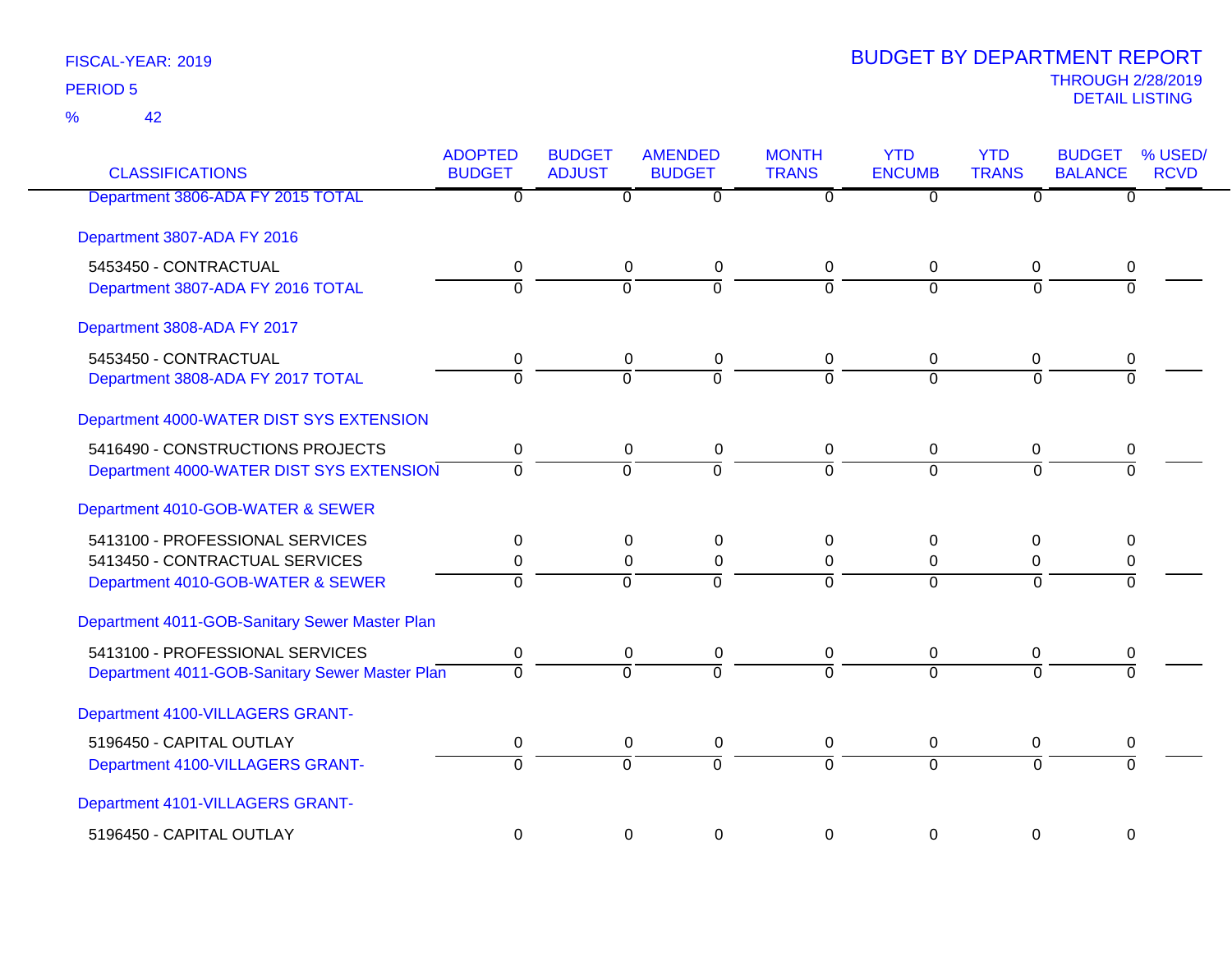| <b>CLASSIFICATIONS</b>                           | <b>ADOPTED</b><br><b>BUDGET</b> | <b>BUDGET</b><br><b>ADJUST</b> | <b>AMENDED</b><br><b>BUDGET</b> | <b>MONTH</b><br><b>TRANS</b> | <b>YTD</b><br><b>ENCUMB</b> | <b>YTD</b><br><b>TRANS</b> | <b>BUDGET</b><br><b>BALANCE</b> | % USED/<br><b>RCVD</b> |
|--------------------------------------------------|---------------------------------|--------------------------------|---------------------------------|------------------------------|-----------------------------|----------------------------|---------------------------------|------------------------|
| <b>Department 4101-VILLAGERS GRANT-</b>          | 0                               | $\Omega$                       | $\overline{0}$                  | $\Omega$                     | $\Omega$                    | $\Omega$                   | $\overline{0}$                  |                        |
| Department 4200-MPO                              |                                 |                                |                                 |                              |                             |                            |                                 |                        |
| 5416490 - CONSTRUCTIONS PROJECTS                 | 0                               |                                | 0<br>0                          | 0                            | 0                           | 0                          | 0                               |                        |
| Department 4200-MPO TOTAL                        | $\overline{0}$                  | $\overline{0}$                 | ō                               | $\Omega$                     | $\overline{0}$              | $\Omega$                   | 0                               |                        |
| Department 4201-MPO-Complete Street Policy       |                                 |                                |                                 |                              |                             |                            |                                 |                        |
| 5413450 - CONTRACTUAL SERVICES                   | 0                               |                                | 0<br>0                          | 0                            | 0                           | 0                          | 0                               |                        |
| Department 4201-MPO-Complete Street Policy TOTAL | $\overline{0}$                  | $\overline{0}$                 | $\overline{0}$                  | $\overline{0}$               | $\overline{0}$              | $\Omega$                   | $\Omega$                        |                        |
| Department 4300-MDC-NEAT STREETS-CRA TREE        |                                 |                                |                                 |                              |                             |                            |                                 |                        |
| 5413450 - CONTRACTUAL SERVICES                   | $\mathbf 0$                     |                                | $\mathbf 0$<br>0                | 0                            | $\pmb{0}$                   | 0                          | 0                               |                        |
| Department 4300-MDC-NEAT STREETS-CRA TREE        | $\Omega$                        | $\overline{0}$                 | $\Omega$                        | $\Omega$                     | $\Omega$                    | $\Omega$                   | $\Omega$                        |                        |
| Department 4301-MDC Neat Streets-Tree Planting   |                                 |                                |                                 |                              |                             |                            |                                 |                        |
| 5413450 - CONTRACTUAL SERVICES                   | $\pmb{0}$                       |                                | $\pmb{0}$<br>0                  | 0                            | $\mathbf 0$                 | 0                          | 0                               |                        |
| Department 4301-MDC Neat Streets-Tree Planting   | $\Omega$                        | $\overline{0}$                 | $\overline{0}$                  | $\overline{0}$               | $\Omega$                    | $\Omega$                   | $\Omega$                        |                        |
| Department 4400-South Miami Garden Club          |                                 |                                |                                 |                              |                             |                            |                                 |                        |
| 5193450 - CONT. SVCS.                            | 0                               | 3,000                          | 3,000                           | 0                            | $\mathbf 0$                 | 600                        | 2,400                           | 20                     |
| Department 4400-South Miami Garden Club TOTAL    | $\mathbf 0$                     | 3,000                          | 3,000                           | $\overline{0}$               | $\overline{0}$              | 600                        | 2,400                           | $\overline{20}$        |
| Department 4501-ORANGE BOWL YOUTH SPORTS,        |                                 |                                |                                 |                              |                             |                            |                                 |                        |
| 5723450 - CONTRACTUAL                            | $\pmb{0}$                       |                                | $\pmb{0}$<br>$\pmb{0}$          | 0                            | $\mathbf 0$                 | 0                          | 0                               |                        |
| Department 4501-ORANGE BOWL YOUTH SPORTS,        | $\Omega$                        | $\overline{0}$                 | $\Omega$                        | $\overline{0}$               | $\Omega$                    | $\Omega$                   | $\Omega$                        |                        |
| Department 4601-USA Swimming FY18                |                                 |                                |                                 |                              |                             |                            |                                 |                        |
| 5723450 - CONTRACTUAL                            | $\mathbf 0$                     |                                | 0<br>0                          | 0                            | 0                           | $\pmb{0}$                  | $\mathbf 0$                     |                        |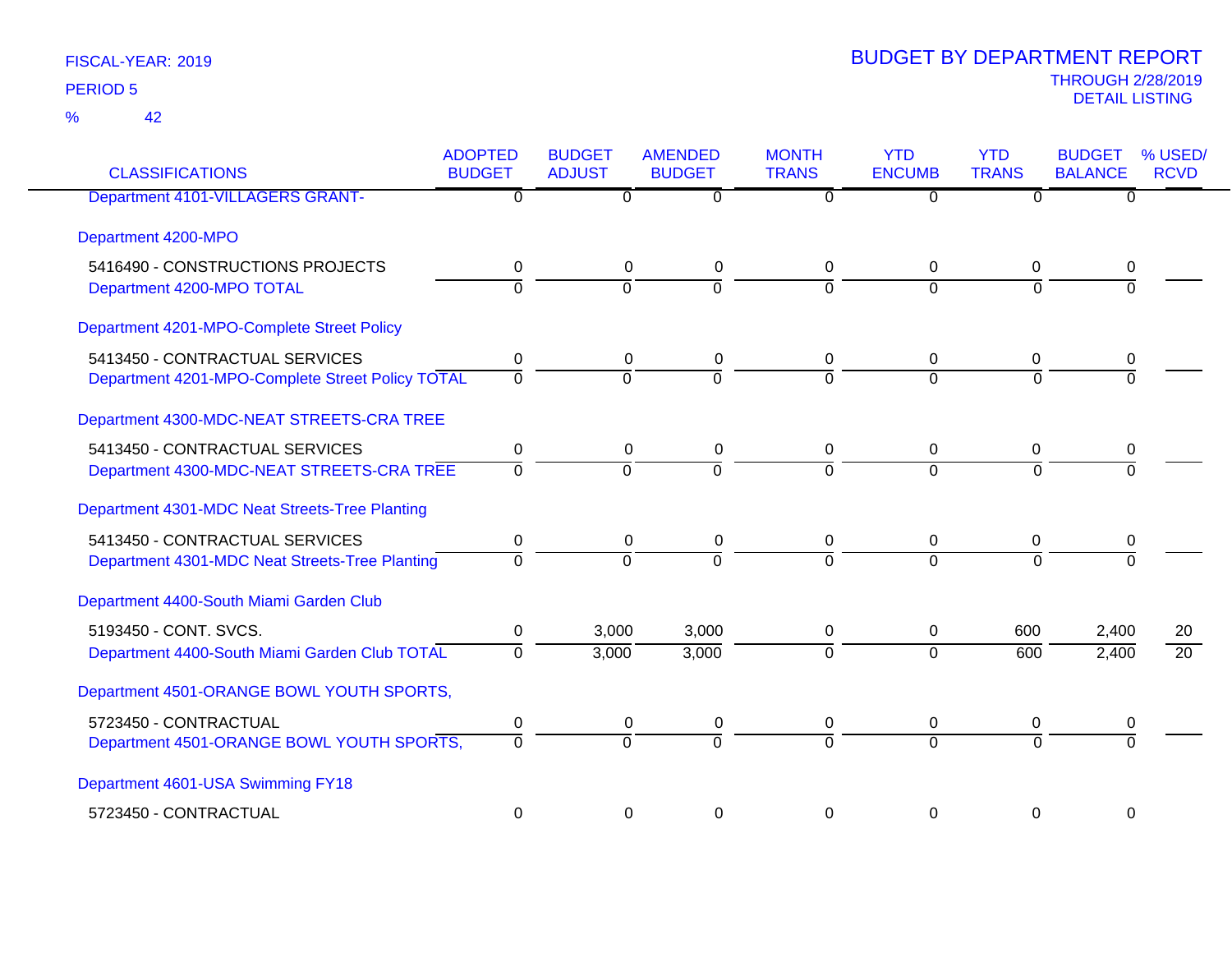42 %

| <b>CLASSIFICATIONS</b>                   | <b>ADOPTED</b><br><b>BUDGET</b> | <b>BUDGET</b><br><b>ADJUST</b> | <b>AMENDED</b><br><b>BUDGET</b> | <b>MONTH</b><br><b>TRANS</b> | <b>YTD</b><br><b>ENCUMB</b> | <b>YTD</b><br><b>TRANS</b> | <b>BUDGET</b><br><b>BALANCE</b> | % USED/<br><b>RCVD</b> |
|------------------------------------------|---------------------------------|--------------------------------|---------------------------------|------------------------------|-----------------------------|----------------------------|---------------------------------|------------------------|
| Department 4601-USA Swimming FY18 TOTAL  | $\mathbf 0$                     | $\Omega$                       | $\mathbf{0}$                    | $\Omega$                     | $\mathbf 0$                 | $\Omega$                   | $\Omega$                        |                        |
| <b>EXPENSE TOTAL</b>                     | 0                               | 3,000                          | 3,000                           | $\pmb{0}$                    | $\pmb{0}$                   | 600                        | 2,400                           | 20                     |
| Fund 114-LOCAL GRANTS FUND TOTAL         |                                 |                                |                                 |                              |                             |                            |                                 |                        |
| <b>REVENUE</b>                           | $\mathbf 0$                     | 3,000                          | 3,000                           | $\mathbf 0$                  | $\mathbf 0$                 | 3,000                      | $\Omega$                        | 100                    |
| <b>EXPENSE</b>                           | 0                               | 3,000                          | 3,000                           | 0                            | $\mathbf 0$                 | 600                        | 2,400                           | 20                     |
| Fund 114-LOCAL GRANTS FUND TOTAL         | $\mathbf 0$                     | $\Omega$                       | $\mathbf 0$                     | $\mathbf 0$                  | $\overline{0}$              | 2,400                      | $-2,400$                        |                        |
| Fund 116-HOMETOWN DIST. IMPROVMENT       |                                 |                                |                                 |                              |                             |                            |                                 |                        |
| <b>REVENUE</b>                           |                                 |                                |                                 |                              |                             |                            |                                 |                        |
| Department 0000-Description N/A          |                                 |                                |                                 |                              |                             |                            |                                 |                        |
| 3419060 - PARKING EXCEPTION              | 28,000                          | $\mathbf 0$                    | 28,000                          | $\boldsymbol{0}$             | $\mathbf 0$                 | 4,250                      | 23,750                          | 15                     |
| 3612000 - INTEREST INCOME                | 100                             | $\mathbf 0$                    | 100                             | 0                            | 0                           | $\mathbf{0}$               | 100                             |                        |
| Department 0000-Description N/A TOTAL    | 28,100                          | $\overline{0}$                 | 28,100                          | $\overline{0}$               | $\overline{0}$              | 4,250                      | 23,850                          | $\overline{15}$        |
| <b>REVENUE TOTAL</b>                     | 28,100                          | $\mathbf 0$                    | 28,100                          | $\pmb{0}$                    | $\pmb{0}$                   | 4,250                      | 23,850                          | 15                     |
| <b>EXPENSE</b>                           |                                 |                                |                                 |                              |                             |                            |                                 |                        |
| <b>Department 1410-FINANCE</b>           |                                 |                                |                                 |                              |                             |                            |                                 |                        |
| 5819120 - INTRA-GOV TRANSFER-DEBT SERVIC | 25,000                          | $\mathbf 0$                    | 25,000                          | 0                            | 0                           | $\mathbf 0$                | 25,000                          |                        |
| Department 1410-FINANCE TOTAL            | 25,000                          | $\mathbf 0$                    | 25,000                          | $\overline{0}$               | $\overline{0}$              | $\mathbf{0}$               | 25,000                          |                        |
| <b>EXPENSE TOTAL</b>                     | 25,000                          | 0                              | 25,000                          | $\mathbf 0$                  | 0                           | 0                          | 25,000                          |                        |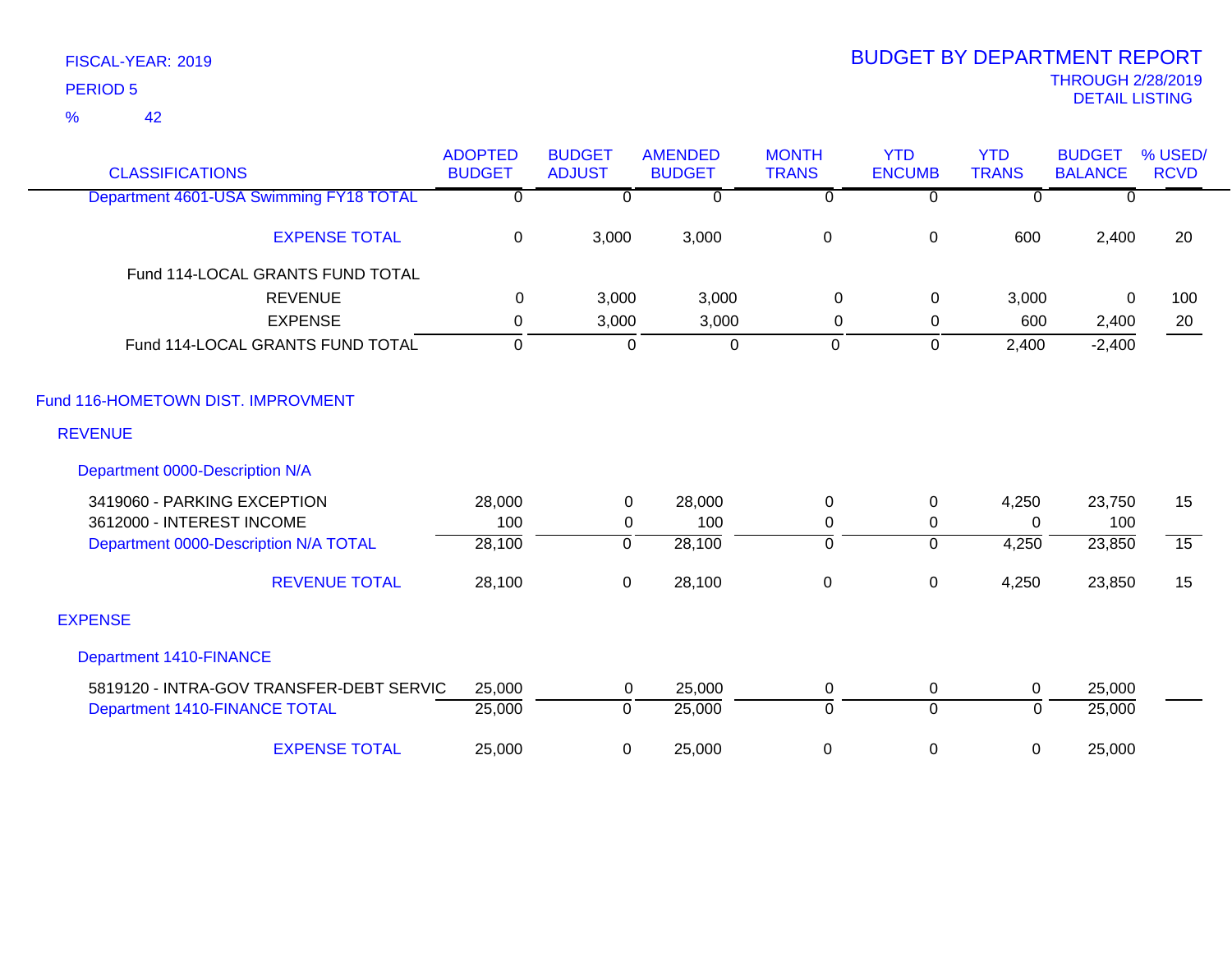| FISCAL-YEAR: 2019                        |                                 |                                |                |                                 |                              | <b>BUDGET BY DEPARTMENT REPORT</b> |                            |                                                   |                        |
|------------------------------------------|---------------------------------|--------------------------------|----------------|---------------------------------|------------------------------|------------------------------------|----------------------------|---------------------------------------------------|------------------------|
| <b>PERIOD 5</b>                          |                                 |                                |                |                                 |                              |                                    |                            | <b>THROUGH 2/28/2019</b><br><b>DETAIL LISTING</b> |                        |
| $\frac{9}{6}$<br>42                      |                                 |                                |                |                                 |                              |                                    |                            |                                                   |                        |
| <b>CLASSIFICATIONS</b>                   | <b>ADOPTED</b><br><b>BUDGET</b> | <b>BUDGET</b><br><b>ADJUST</b> |                | <b>AMENDED</b><br><b>BUDGET</b> | <b>MONTH</b><br><b>TRANS</b> | <b>YTD</b><br><b>ENCUMB</b>        | <b>YTD</b><br><b>TRANS</b> | <b>BUDGET</b><br><b>BALANCE</b>                   | % USED/<br><b>RCVD</b> |
| Fund 116-HOMETOWN DIST. IMPROVMENT TOTAL |                                 |                                |                |                                 |                              |                                    |                            |                                                   |                        |
| <b>REVENUE</b>                           | 28,100                          |                                | 0              | 28,100                          | 0                            | $\mathbf 0$                        | 4,250                      | 23,850                                            | 15                     |
| <b>EXPENSE</b>                           | 25,000                          |                                | 0              | 25,000                          | 0                            | 0                                  | 0                          | 25,000                                            |                        |
| Fund 116-HOMETOWN DIST. IMPROVMENT TOTAL | 3,100                           |                                | $\mathbf 0$    | 3,100                           | $\mathbf 0$                  | 0                                  | 4,250                      | $-1,150$                                          |                        |
| Fund 117-Parks Facilities Impact Fees    |                                 |                                |                |                                 |                              |                                    |                            |                                                   |                        |
|                                          |                                 |                                |                |                                 |                              |                                    |                            |                                                   |                        |
| <b>REVENUE</b>                           |                                 |                                |                |                                 |                              |                                    |                            |                                                   |                        |
| Department 0000-Description N/A          |                                 |                                |                |                                 |                              |                                    |                            |                                                   |                        |
| 3246100 - Impact Fees-Residential        | 0                               |                                | $\mathbf 0$    | 0                               | 0                            | $\pmb{0}$                          | 27,223                     | $-27,223$                                         |                        |
| 3246200 - Impact Fees-Commercial         | 0                               |                                | 0              | 0                               | 0                            | 0                                  | $\Omega$                   | 0                                                 |                        |
| 3612000 - INTEREST INCOME                | 0                               |                                | 0              | 0                               | 190                          | 0                                  | 919                        | $-919$                                            |                        |
| Department 0000-Description N/A TOTAL    | $\mathbf 0$                     |                                | $\overline{0}$ | 0                               | 190                          | 0                                  | 28,142                     | $-28,142$                                         |                        |
| <b>REVENUE TOTAL</b>                     | $\mathbf 0$                     |                                | $\pmb{0}$      | 0                               | 190                          | $\pmb{0}$                          | 28,142                     | $-28,142$                                         |                        |
| <b>EXPENSE</b>                           |                                 |                                |                |                                 |                              |                                    |                            |                                                   |                        |
| Department 2000-PARKS & RECREATION       |                                 |                                |                |                                 |                              |                                    |                            |                                                   |                        |

| 5726110 - FRDAP 200K DISON PURCHASE         | 206.093    | υ | 206.093    |     |        | 206.093    |
|---------------------------------------------|------------|---|------------|-----|--------|------------|
| Department 2000-PARKS & RECREATION TOTAL    | 206,093    |   | 206,093    |     |        | 206,093    |
| <b>EXPENSE TOTAL</b>                        | 206.093    |   | 206.093    |     |        | 206.093    |
| Fund 117-Parks Facilities Impact Fees TOTAL |            |   |            |     |        |            |
| <b>REVENUE</b>                              |            |   |            | 190 | 28.142 | $-28,142$  |
| <b>EXPENSE</b>                              | 206.093    | 0 | 206.093    |     |        | 206,093    |
| Fund 117-Parks Facilities Impact Fees TOTAL | $-206,093$ |   | $-206.093$ | 190 | 28.142 | $-234,235$ |

2/28/2019<br>LISTING BUDGET BY DEPARTMENT REPORT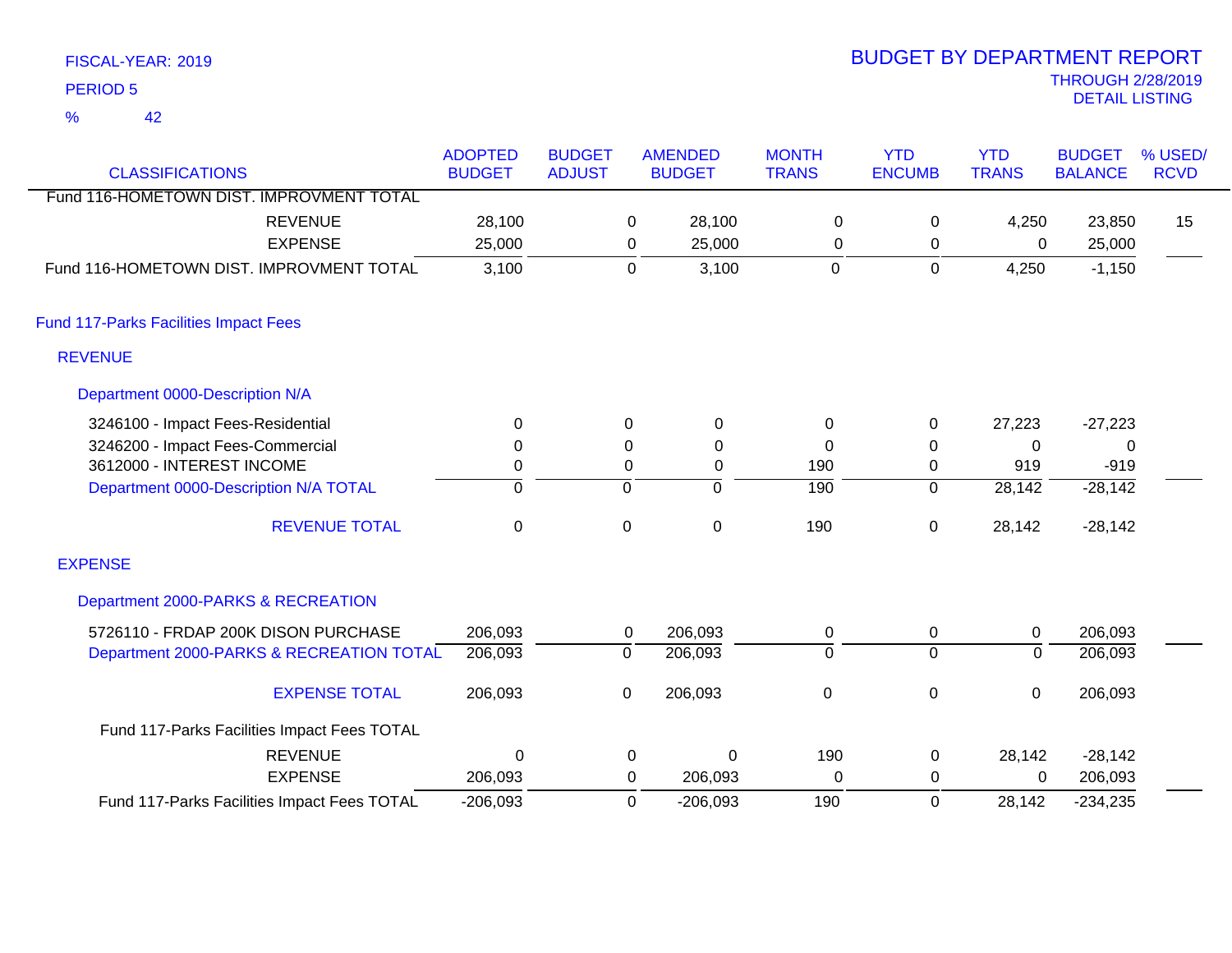| FISCAL-YEAR: 2019 |  |
|-------------------|--|
| <b>PERIOD 5</b>   |  |

| <b>CLASSIFICATIONS</b>                | <b>ADOPTED</b><br><b>BUDGET</b> | <b>BUDGET</b><br><b>ADJUST</b> | <b>AMENDED</b><br><b>BUDGET</b> | <b>MONTH</b><br><b>TRANS</b> | <b>YTD</b><br><b>ENCUMB</b> | <b>YTD</b><br><b>TRANS</b> | <b>BUDGET</b><br><b>BALANCE</b> | % USED/<br><b>RCVD</b> |
|---------------------------------------|---------------------------------|--------------------------------|---------------------------------|------------------------------|-----------------------------|----------------------------|---------------------------------|------------------------|
| Fund 118-TREE TRUST FUND              |                                 |                                |                                 |                              |                             |                            |                                 |                        |
| <b>REVENUE</b>                        |                                 |                                |                                 |                              |                             |                            |                                 |                        |
| Department 0000-Description N/A       |                                 |                                |                                 |                              |                             |                            |                                 |                        |
| 3430000 - Tree Trust Fund             | $\pmb{0}$                       | $\mathsf 0$                    | $\pmb{0}$                       | $\pmb{0}$                    | $\pmb{0}$                   | 1,582                      | $-1,582$                        |                        |
| 3437000 - CONSERV & RESC MGMT FEES    | $\mathbf 0$                     | $\mathbf 0$                    | $\pmb{0}$                       | $\mathbf 0$                  | $\mathbf 0$                 | 0                          | $\mathbf 0$                     |                        |
| Department 0000-Description N/A TOTAL | $\mathbf{0}$                    | $\overline{0}$                 | ō                               | $\overline{0}$               | $\overline{0}$              | 1,582                      | $-1,582$                        |                        |
| <b>REVENUE TOTAL</b>                  | $\mathbf 0$                     | $\pmb{0}$                      | $\mathbf 0$                     | $\mathbf 0$                  | $\pmb{0}$                   | 1,582                      | $-1,582$                        |                        |
| <b>EXPENSE</b>                        |                                 |                                |                                 |                              |                             |                            |                                 |                        |
| Department 1750-LANSCAPE MAINTENANCE  |                                 |                                |                                 |                              |                             |                            |                                 |                        |
| 5193450 - CONT. SVCS.                 | 20,000                          | $\mathbf 0$                    | 20,000                          | 0                            | $\mathbf 0$                 | $\pmb{0}$                  | 20,000                          |                        |
| Department 1750-LANSCAPE MAINTENANCE  | 20,000                          | $\overline{0}$                 | 20,000                          | $\mathbf 0$                  | $\overline{0}$              | $\Omega$                   | 20,000                          |                        |
| <b>EXPENSE TOTAL</b>                  | 20,000                          | $\pmb{0}$                      | 20,000                          | $\mathbf 0$                  | $\pmb{0}$                   | $\overline{0}$             | 20,000                          |                        |
| Fund 118-TREE TRUST FUND TOTAL        |                                 |                                |                                 |                              |                             |                            |                                 |                        |
| <b>REVENUE</b>                        | $\mathbf 0$                     |                                | $\pmb{0}$<br>$\mathbf 0$        | $\boldsymbol{0}$             | $\mathsf 0$                 | 1,582                      | $-1,582$                        |                        |
| <b>EXPENSE</b>                        | 20,000                          |                                | 20,000<br>0                     | $\mathbf 0$                  | $\mathbf 0$                 | 0                          | 20,000                          |                        |
| Fund 118-TREE TRUST FUND TOTAL        | $-20,000$                       |                                | $\mathbf 0$<br>$-20,000$        | $\pmb{0}$                    | $\mathsf 0$                 | 1,582                      | $-21,582$                       |                        |
| Fund 120-FEDERAL GRANT FUND           |                                 |                                |                                 |                              |                             |                            |                                 |                        |
| <b>REVENUE</b>                        |                                 |                                |                                 |                              |                             |                            |                                 |                        |
| Department 0000-Description N/A       |                                 |                                |                                 |                              |                             |                            |                                 |                        |
| 3311000 - REVENUE                     |                                 |                                | 0                               |                              |                             |                            |                                 |                        |
|                                       | 0                               | 0                              |                                 | 0                            | 0                           | 0                          | 0                               |                        |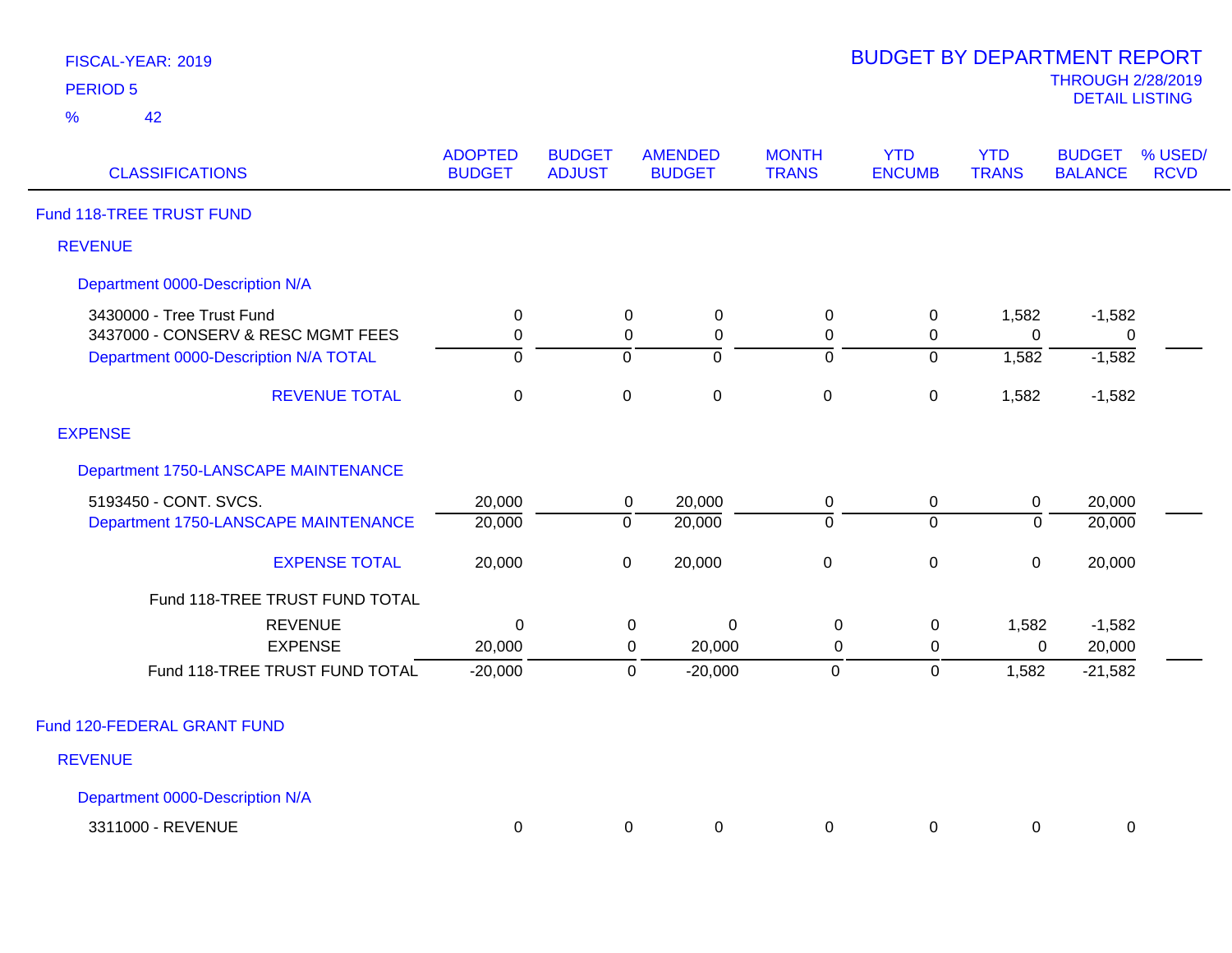42 %

| <b>CLASSIFICATIONS</b>                        | <b>ADOPTED</b><br><b>BUDGET</b> | <b>BUDGET</b><br><b>ADJUST</b> | <b>AMENDED</b><br><b>BUDGET</b> | <b>MONTH</b><br><b>TRANS</b> | <b>YTD</b><br><b>ENCUMB</b> | <b>YTD</b><br><b>TRANS</b> | <b>BUDGET</b><br><b>BALANCE</b> | % USED/<br><b>RCVD</b> |
|-----------------------------------------------|---------------------------------|--------------------------------|---------------------------------|------------------------------|-----------------------------|----------------------------|---------------------------------|------------------------|
| 3699201 - MISC. OTHERS                        | $\overline{0}$                  | $\overline{0}$                 | $\overline{0}$                  | $\overline{0}$               | $\overline{0}$              | $\overline{0}$             | $\overline{0}$                  |                        |
| 3699294 - PRIOR YEAR ENCUMBRANCES             | 0                               | 0                              | 0                               | 0                            | 0                           | 0                          | 0                               |                        |
| Department 0000-Description N/A TOTAL         | 0                               | $\Omega$                       | $\mathbf 0$                     | $\overline{0}$               | $\mathbf 0$                 | $\Omega$                   | 0                               |                        |
| Department 3301-CDBG MURRAY PARK POOL         |                                 |                                |                                 |                              |                             |                            |                                 |                        |
| 3311000 - REVENUE                             | 0                               | 0                              | 0                               | 0                            | $\mathbf 0$                 | 0                          | 0                               |                        |
| Department 3301-CDBG MURRAY PARK POOL         | $\Omega$                        | $\Omega$                       | $\overline{0}$                  | $\Omega$                     | $\Omega$                    | $\Omega$                   | $\Omega$                        |                        |
| Department 3302-CDBG STREET LIGHTING          |                                 |                                |                                 |                              |                             |                            |                                 |                        |
| 3311000 - REVENUE                             | 0                               | 0                              | 0                               | 0                            | 0                           | 0                          | 0                               |                        |
| Department 3302-CDBG STREET LIGHTING TOTAL    | $\Omega$                        | $\Omega$                       | $\Omega$                        | $\Omega$                     | $\Omega$                    | $\Omega$                   |                                 |                        |
| Department 3303-CDBG SW 66 ST IMPROV PHASE    |                                 |                                |                                 |                              |                             |                            |                                 |                        |
| 3311000 - REVENUE                             | 0                               | $\mathbf 0$                    | 0                               | $\pmb{0}$                    | $\pmb{0}$                   | 0                          | 0                               |                        |
| Department 3303-CDBG SW 66 ST IMPROV PHASE    | 0                               | $\Omega$                       | $\Omega$                        | $\Omega$                     | $\Omega$                    | $\Omega$                   |                                 |                        |
| Department 3304-CDBG MARSHALL WILLIAMSON      |                                 |                                |                                 |                              |                             |                            |                                 |                        |
| 3311000 - REVENUE                             | 0                               | 0                              | $\mathbf 0$                     | 0                            | 0                           | 0                          | 0                               |                        |
| Department 3304-CDBG MARSHALL WILLIAMSON      | $\Omega$                        | $\Omega$                       | $\Omega$                        | $\Omega$                     | $\mathbf{0}$                | $\Omega$                   |                                 |                        |
| Department 3305-CDBG MURRAY PARK FIELD        |                                 |                                |                                 |                              |                             |                            |                                 |                        |
| 3311000 - REVENUE                             | 0                               | 0                              | 0                               | $\mathbf 0$                  | 0                           | 0                          | 0                               |                        |
| Department 3305-CDBG MURRAY PARK FIELD        | $\overline{0}$                  | $\overline{0}$                 | $\overline{0}$                  | $\overline{0}$               | $\overline{0}$              | $\Omega$                   | $\Omega$                        |                        |
| Department 3306-CDBG SW 64 BIKE LANE & ST IMP |                                 |                                |                                 |                              |                             |                            |                                 |                        |
| 3311000 - REVENUE                             | 0                               | 294,916                        | 294,916                         | 0                            | 0                           | 0                          | 294,916                         |                        |
| Department 3306-CDBG SW 64 BIKE LANE & ST IMP | $\Omega$                        | 294,916                        | 294,916                         | $\Omega$                     | $\overline{0}$              | $\Omega$                   | 294,916                         |                        |

Department 3307-CDBG-AFTER SCHOOL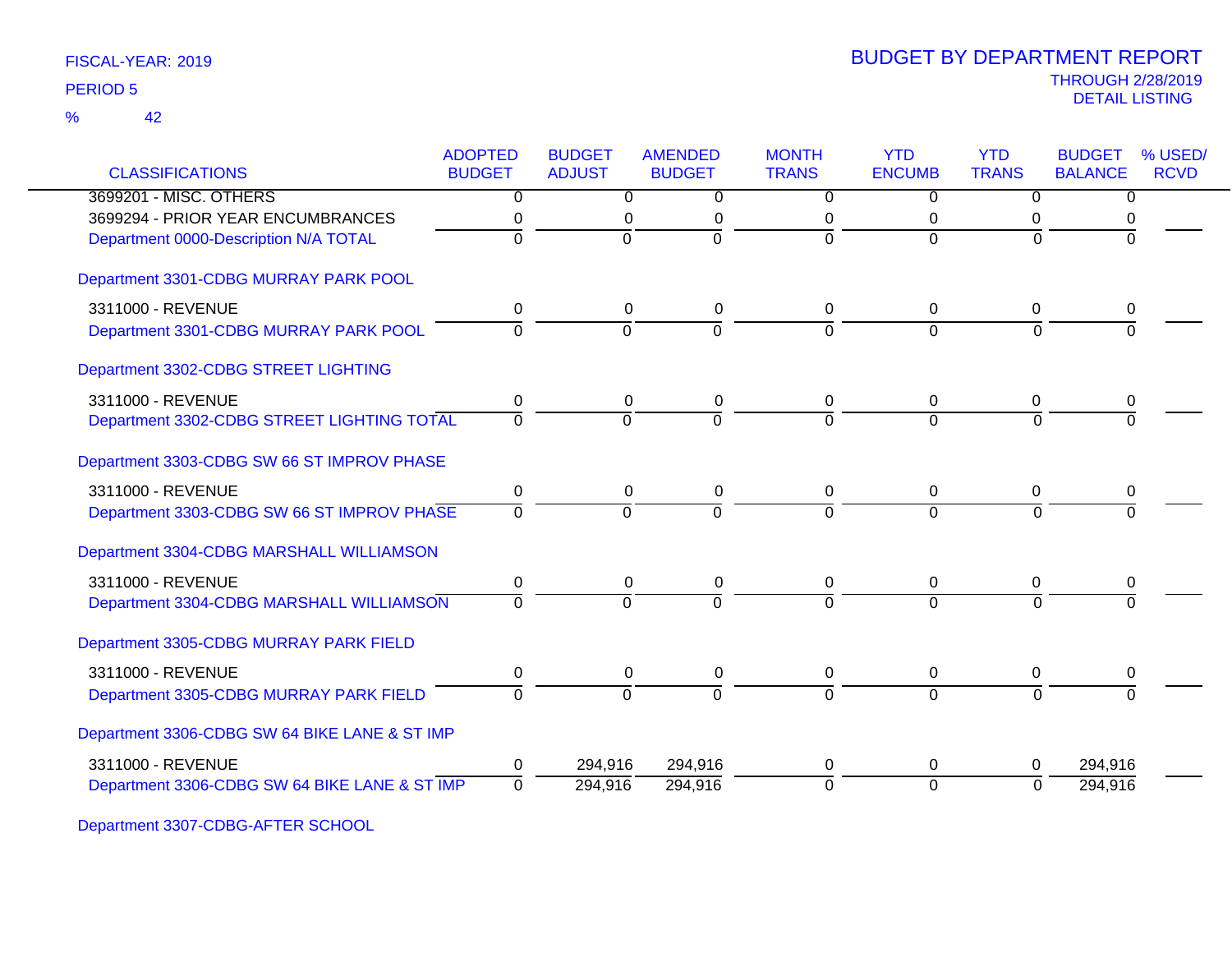| <b>CLASSIFICATIONS</b>                         | <b>ADOPTED</b><br><b>BUDGET</b> | <b>BUDGET</b><br><b>ADJUST</b> | <b>AMENDED</b><br><b>BUDGET</b> | <b>MONTH</b><br><b>TRANS</b> | <b>YTD</b><br><b>ENCUMB</b> | <b>YTD</b><br><b>TRANS</b> | <b>BUDGET</b><br><b>BALANCE</b> | % USED/<br><b>RCVD</b> |
|------------------------------------------------|---------------------------------|--------------------------------|---------------------------------|------------------------------|-----------------------------|----------------------------|---------------------------------|------------------------|
| 3311000 - REVENUE                              | 0                               | 0                              | 0                               | 0                            | 0                           | 0                          | $\overline{0}$                  |                        |
| Department 3307-CDBG-AFTER SCHOOL              | $\overline{0}$                  | $\mathbf 0$                    | $\overline{0}$                  | $\overline{0}$               | $\overline{0}$              | $\Omega$                   | $\Omega$                        |                        |
| Department 3308-CDBG-TENNIS LESSONS            |                                 |                                |                                 |                              |                             |                            |                                 |                        |
| 3311000 - REVENUE                              | 0                               | 0                              | 0                               | 0                            | 0                           | 0                          | 0                               |                        |
| Department 3308-CDBG-TENNIS LESSONS TOTAL      | $\overline{0}$                  | ō                              | ō                               | $\overline{0}$               | $\overline{0}$              | $\Omega$                   | $\overline{0}$                  |                        |
| Department 3309-CDBG BREWER PARK               |                                 |                                |                                 |                              |                             |                            |                                 |                        |
| 3311000 - REVENUE                              | 0                               | 30,659                         | 30,659                          | 0                            | $\mathbf 0$                 | 0                          | 30,659                          |                        |
| Department 3309-CDBG BREWER PARK               | $\overline{0}$                  | 30,659                         | 30,659                          | ō                            | $\overline{0}$              | $\overline{0}$             | 30,659                          |                        |
| Department 3310-CDBG COMM CTR RESTROOM         |                                 |                                |                                 |                              |                             |                            |                                 |                        |
| 3311000 - REVENUE                              | 0                               | 70,846                         | 70,846                          | 0                            | 0                           | 0                          | 70,846                          |                        |
| Department 3310-CDBG COMM CTR RESTROOM         | $\overline{0}$                  | 70,846                         | 70,846                          | $\overline{0}$               | $\overline{0}$              | $\overline{0}$             | 70,846                          |                        |
| Department 3311-CDBG-SENIOR MEALS PROGRAM      |                                 |                                |                                 |                              |                             |                            |                                 |                        |
| 3311000 - REVENUE                              | $\pmb{0}$                       | $\pmb{0}$                      | 0                               | $\pmb{0}$                    | $\pmb{0}$                   | $\mathbf 0$                | 0                               |                        |
| Department 3311-CDBG-SENIOR MEALS PROGRAM      | $\overline{0}$                  | $\overline{0}$                 | $\overline{0}$                  | $\overline{0}$               | $\overline{0}$              | $\Omega$                   | $\Omega$                        |                        |
| Department 3312-CDBG-SENIOR MEALS PROGRAM      |                                 |                                |                                 |                              |                             |                            |                                 |                        |
| 3311000 - REVENUE                              | 0                               | 6,932                          | 6,932                           | 4,677                        | $\mathbf 0$                 | 6,766                      | 166                             | 97                     |
| Department 3312-CDBG-SENIOR MEALS PROGRAM      | 0                               | 6,932                          | 6,932                           | 4,677                        | $\Omega$                    | 6,766                      | 166                             | $\overline{97}$        |
| Department 3405-2013 JAG A-Form Interface Cont |                                 |                                |                                 |                              |                             |                            |                                 |                        |
| 3311000 - REVENUE                              | 0                               | 0                              | 0                               | 0                            | $\mathbf 0$                 | 0                          | 0                               |                        |
| Department 3405-2013 JAG A-Form Interface Cont | $\overline{0}$                  | $\overline{0}$                 | $\overline{0}$                  | $\overline{0}$               | $\overline{0}$              | $\overline{0}$             | $\overline{0}$                  |                        |
| Department 3406-BYRNE-JAG 2013                 |                                 |                                |                                 |                              |                             |                            |                                 |                        |
| 3311000 - REVENUE                              | $\mathbf 0$                     | $\mathbf 0$                    | $\mathbf 0$                     | 0                            | $\mathbf 0$                 | $\mathbf 0$                | $\mathbf 0$                     |                        |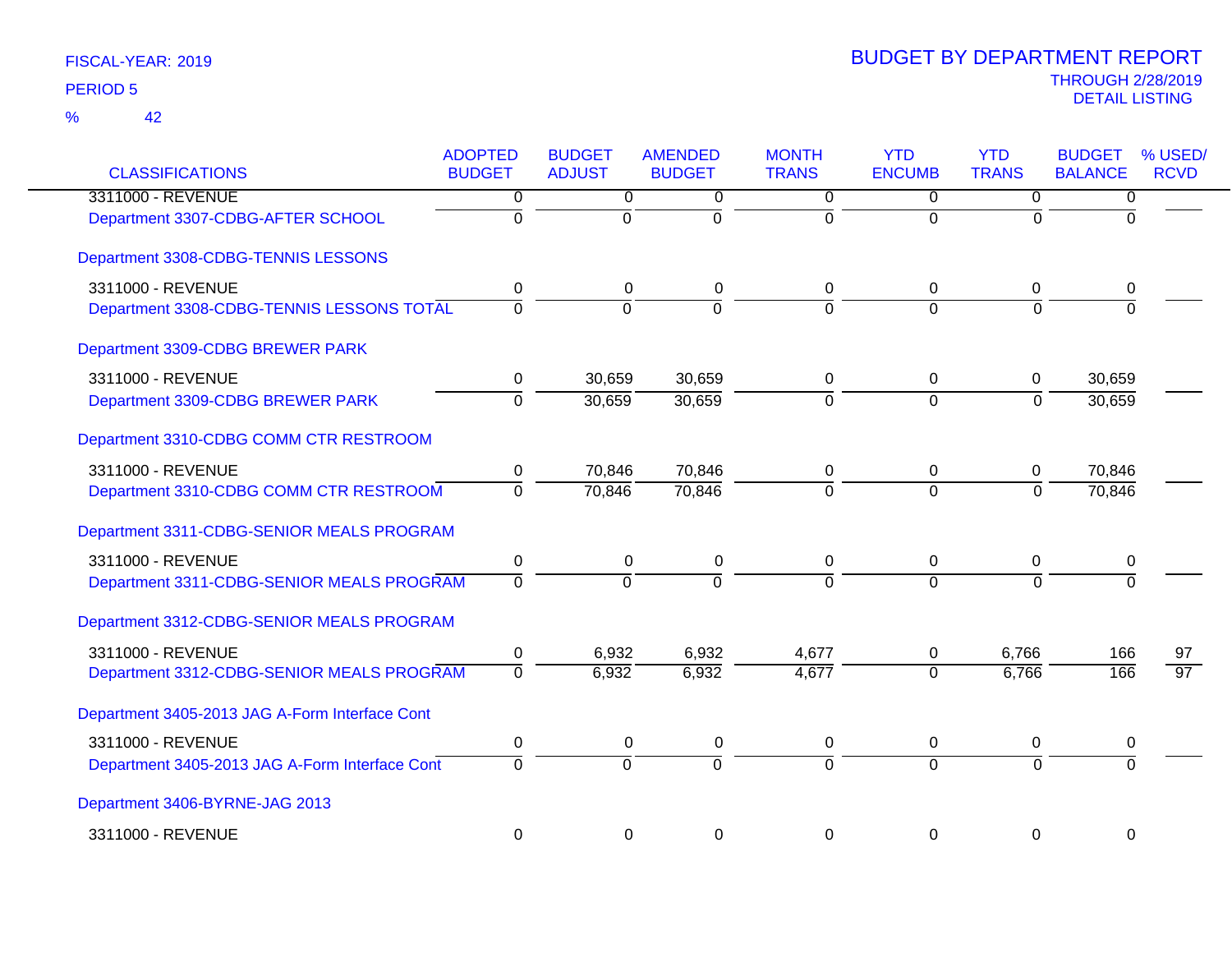42 %

| <b>CLASSIFICATIONS</b>                      | <b>ADOPTED</b><br><b>BUDGET</b> | <b>BUDGET</b><br><b>ADJUST</b> | <b>AMENDED</b><br><b>BUDGET</b> | <b>MONTH</b><br><b>TRANS</b> | <b>YTD</b><br><b>ENCUMB</b> | <b>YTD</b><br><b>TRANS</b> | <b>BUDGET</b><br><b>BALANCE</b> | % USED/<br><b>RCVD</b> |
|---------------------------------------------|---------------------------------|--------------------------------|---------------------------------|------------------------------|-----------------------------|----------------------------|---------------------------------|------------------------|
| Department 3406-BYRNE-JAG 2013 TOTAL        | $\overline{0}$                  | 0                              | $\overline{0}$                  | $\Omega$                     | $\Omega$                    | $\overline{0}$             | 0                               |                        |
| Department 3407-BYRNE-JAG VEH BURGLARY      |                                 |                                |                                 |                              |                             |                            |                                 |                        |
| 3311000 - REVENUE                           | 0                               | $\mathbf 0$                    | $\mathbf 0$                     | 0                            | 0                           | 0                          | 0                               |                        |
| Department 3407-BYRNE-JAG VEH BURGLARY 2013 | $\overline{0}$                  | $\overline{0}$                 | ō                               | $\overline{0}$               | $\overline{0}$              | $\overline{0}$             | $\overline{0}$                  |                        |
| Department 3408-BYRNE-JAG 2014              |                                 |                                |                                 |                              |                             |                            |                                 |                        |
| 3311000 - REVENUE                           | 0                               | $\mathbf 0$                    | $\pmb{0}$                       | $\mathbf 0$                  | 0                           | 0                          | 0                               |                        |
| Department 3408-BYRNE-JAG 2014 TOTAL        | $\overline{0}$                  | $\overline{0}$                 | ō                               | $\overline{0}$               | $\overline{0}$              | $\Omega$                   | ō                               |                        |
| Department 3409-BYRNE-JAG 2014              |                                 |                                |                                 |                              |                             |                            |                                 |                        |
| 3311000 - REVENUE                           | 0                               | $\pmb{0}$                      | $\pmb{0}$                       | $\mathbf 0$                  | 0                           | 0                          | 0                               |                        |
| Department 3409-BYRNE-JAG 2014 TOTAL        | $\overline{0}$                  | $\overline{0}$                 | ō                               | $\overline{0}$               | $\overline{0}$              | $\overline{0}$             | $\overline{0}$                  |                        |
| Department 3410-BYRNE-JAG FY15              |                                 |                                |                                 |                              |                             |                            |                                 |                        |
| 3311000 - REVENUE                           | 0                               | 0                              | 0                               | $\mathbf 0$                  | 0                           | 0                          | 0                               |                        |
| Department 3410-BYRNE-JAG FY15 TOTAL        | $\overline{0}$                  | $\overline{0}$                 | $\overline{0}$                  | $\Omega$                     | $\Omega$                    | $\Omega$                   | $\overline{0}$                  |                        |
| Department 3411-BYRNE-JAG FY15-2            |                                 |                                |                                 |                              |                             |                            |                                 |                        |
| 3311000 - REVENUE                           | 0                               | $\pmb{0}$                      | $\pmb{0}$                       | 0                            | 0                           | 0                          | 0                               |                        |
| Department 3411-BYRNE-JAG FY15-2 TOTAL      | $\overline{0}$                  | $\overline{0}$                 | ō                               | $\overline{0}$               | $\overline{0}$              | $\overline{0}$             | $\overline{0}$                  |                        |
| Department 3412-BYRNE-JAG FY16 2 TABLETS    |                                 |                                |                                 |                              |                             |                            |                                 |                        |
| 3311000 - REVENUE                           | 0                               | 0                              | 0                               | 0                            | 0                           | 0                          | 0                               |                        |
| Department 3412-BYRNE-JAG FY16 2 TABLETS    | $\overline{0}$                  | $\overline{0}$                 | $\overline{0}$                  | $\overline{0}$               | $\overline{0}$              | $\overline{0}$             | $\overline{0}$                  |                        |
| Department 3413-BYRNE-JAG FY16              |                                 |                                |                                 |                              |                             |                            |                                 |                        |
| 3311000 - REVENUE                           | 0                               | 0                              | $\pmb{0}$                       | 0                            | 0                           | 0                          | $\pmb{0}$                       |                        |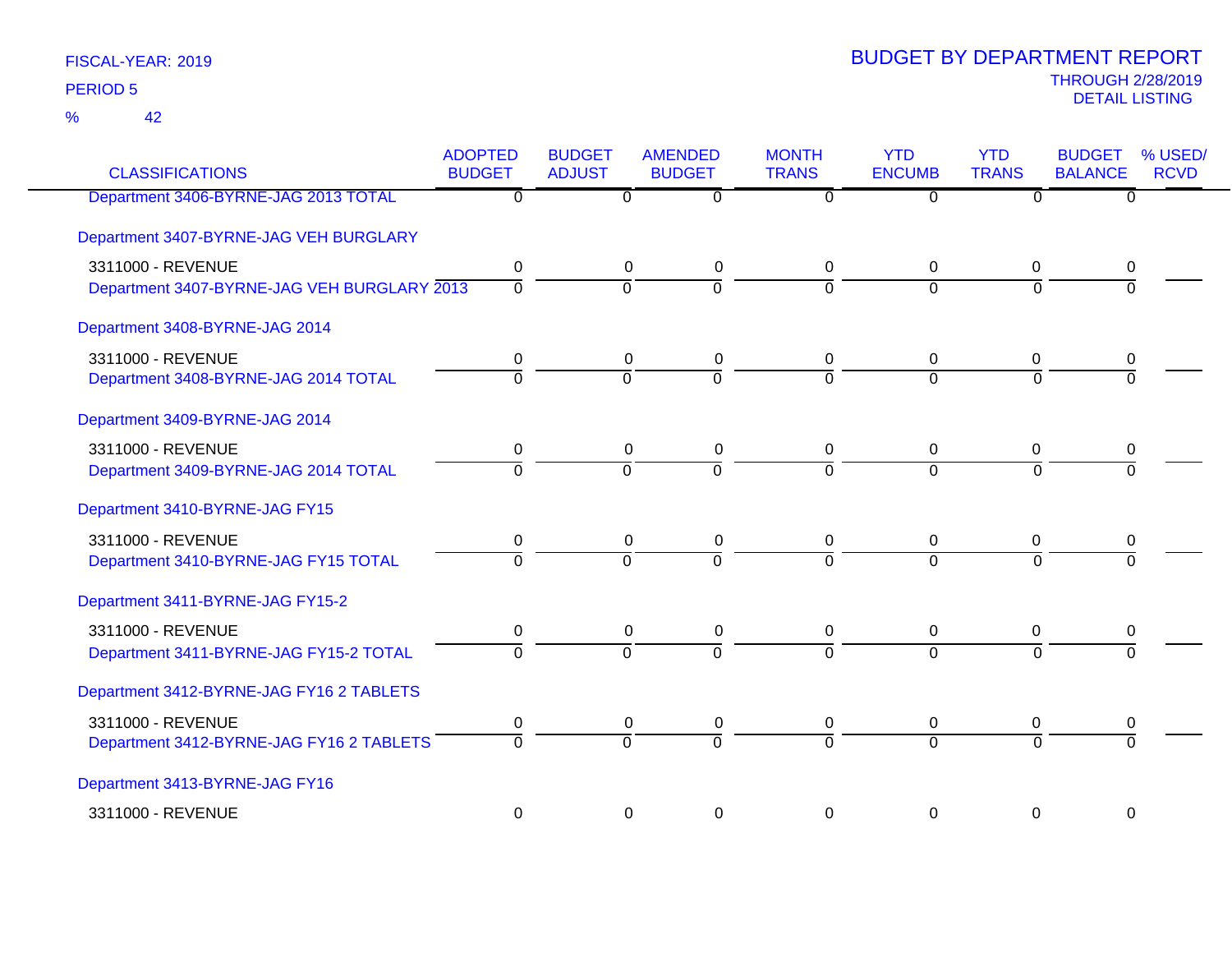42 %

| <b>CLASSIFICATIONS</b>                     | <b>ADOPTED</b><br><b>BUDGET</b> | <b>BUDGET</b><br><b>ADJUST</b> | <b>AMENDED</b><br><b>BUDGET</b> | <b>MONTH</b><br><b>TRANS</b> | <b>YTD</b><br><b>ENCUMB</b> | <b>YTD</b><br><b>TRANS</b> | <b>BUDGET</b><br>% USED/<br><b>BALANCE</b><br><b>RCVD</b> |
|--------------------------------------------|---------------------------------|--------------------------------|---------------------------------|------------------------------|-----------------------------|----------------------------|-----------------------------------------------------------|
| Department 3413-BYRNE-JAG FY16 TOTAL       | $\overline{\mathfrak{o}}$       | $\overline{0}$                 | $\overline{0}$                  | $\overline{0}$               | $\overline{0}$              | $\overline{0}$             | $\overline{0}$                                            |
| Department 3414-BYRNE JAG-FY17             |                                 |                                |                                 |                              |                             |                            |                                                           |
| 3311000 - REVENUE                          | 0                               | 0                              | $\pmb{0}$                       | 0                            | $\mathbf 0$                 | $\mathbf{0}$               | 0                                                         |
| Department 3414-BYRNE JAG-FY17 TOTAL       | $\Omega$                        | $\overline{0}$                 | $\Omega$                        | $\Omega$                     | $\Omega$                    | $\Omega$                   | $\Omega$                                                  |
| Department 3415-BYRNE JAG- FY17            |                                 |                                |                                 |                              |                             |                            |                                                           |
| 3311000 - REVENUE                          | 0                               | 0                              | $\pmb{0}$                       | 0                            | $\mathbf 0$                 | $\mathbf 0$                | 0                                                         |
| Department 3415-BYRNE JAG- FY17 TOTAL      | $\overline{0}$                  | ō                              | $\overline{0}$                  | $\overline{0}$               | $\overline{0}$              | $\Omega$                   | $\Omega$                                                  |
| Department 5001-POLICE VESTS GRANT FY11    |                                 |                                |                                 |                              |                             |                            |                                                           |
| 3311000 - REVENUE                          | $\mathbf 0$                     | $\mathbf 0$                    | 0                               | 0                            | $\mathbf 0$                 | $\mathbf 0$                | 0                                                         |
| Department 5001-POLICE VESTS GRANT FY11    | $\overline{0}$                  | $\overline{0}$                 | $\overline{0}$                  | $\overline{0}$               | $\Omega$                    | $\Omega$                   | $\Omega$                                                  |
| Department 5002-POLICE VESTS GRANT FY12    |                                 |                                |                                 |                              |                             |                            |                                                           |
| 3311000 - REVENUE                          | 0                               | 0                              | 0                               | 0                            | 0                           | 0                          | 0                                                         |
| Department 5002-POLICE VESTS GRANT FY12    | $\overline{0}$                  | $\overline{0}$                 | $\overline{0}$                  | 7                            | $\overline{0}$              | $\overline{0}$             | $\overline{0}$                                            |
| Department 5003-BVP-POLICE VEST GRANT FY17 |                                 |                                |                                 |                              |                             |                            |                                                           |
| 3311000 - REVENUE                          | $\mathbf 0$                     | $\pmb{0}$                      | $\pmb{0}$                       | 0                            | $\mathbf 0$                 | $\mathbf 0$                | 0                                                         |
| Department 5003-BVP-POLICE VEST GRANT FY17 | $\overline{0}$                  | $\overline{0}$                 | $\overline{0}$                  | $\Omega$                     | $\overline{0}$              | $\Omega$                   | $\Omega$                                                  |
| Department 6000-SFLHIDTA-FY12              |                                 |                                |                                 |                              |                             |                            |                                                           |
| 3311000 - REVENUE                          | 0                               | 0                              | 0                               | 0                            | $\mathbf 0$                 | $\mathbf 0$                | 0                                                         |
| 3811000 - CONTRIB. FROM OTHER FUNDS        | 0                               | 0                              | $\pmb{0}$                       | $\mathbf 0$                  | $\mathbf{0}$                | 0                          | 0                                                         |
| Department 6000-SFLHIDTA-FY12 TOTAL        | $\mathbf 0$                     | $\overline{0}$                 | $\Omega$                        | 0                            | $\overline{0}$              | $\Omega$                   | $\Omega$                                                  |
| Department 6001-SFLHIDTA-FY13MAY-SEP       |                                 |                                |                                 |                              |                             |                            |                                                           |
| 3311000 - REVENUE                          | $\mathbf 0$                     | $\mathbf 0$                    | $\Omega$                        | $\Omega$                     | $\mathbf 0$                 | $\mathbf 0$                | $\mathbf 0$                                               |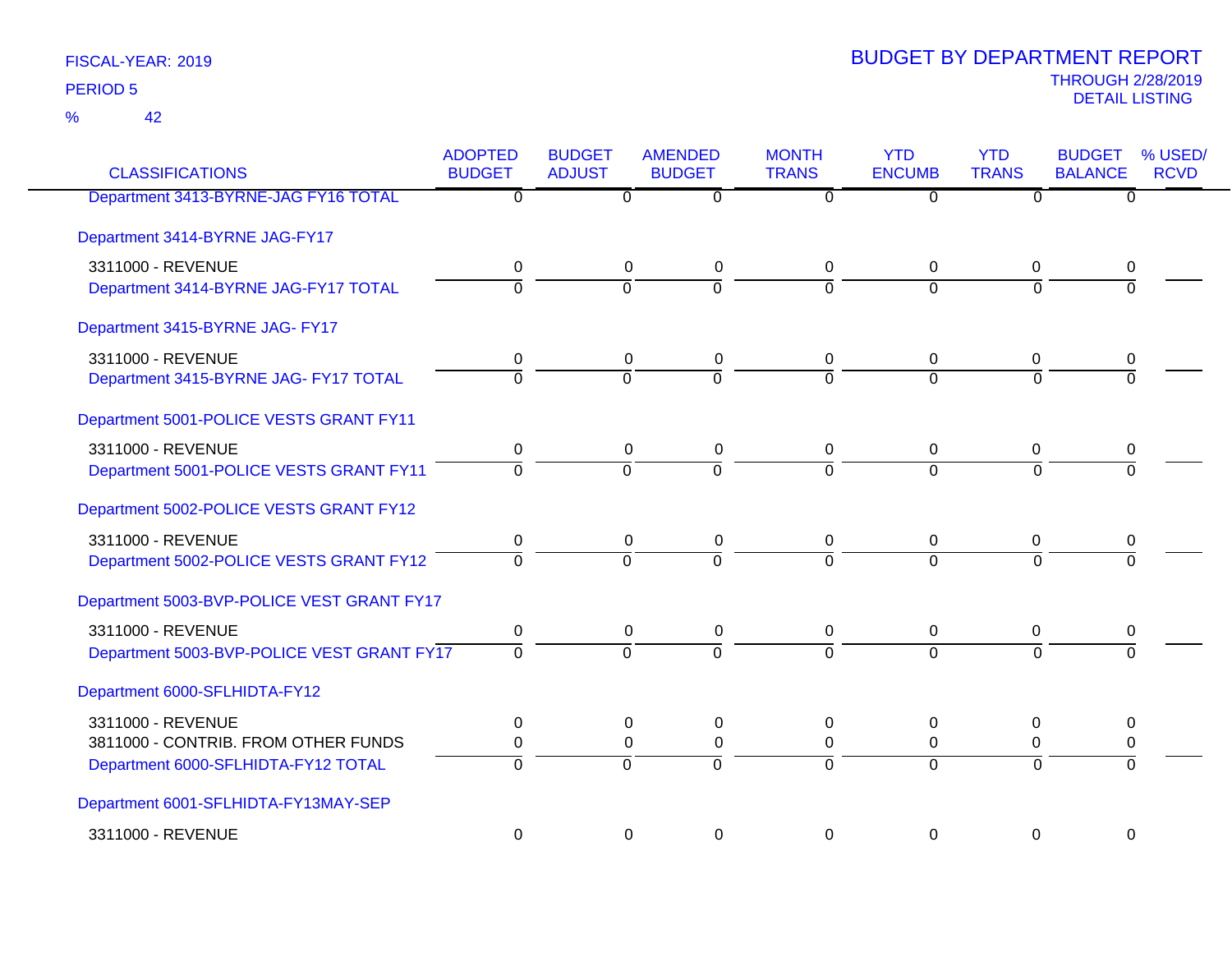42 %

|                                            | <b>ADOPTED</b> | <b>BUDGET</b>  | <b>AMENDED</b> | <b>MONTH</b>   | <b>YTD</b>     | <b>YTD</b>     | <b>BUDGET</b>  | % USED/     |
|--------------------------------------------|----------------|----------------|----------------|----------------|----------------|----------------|----------------|-------------|
| <b>CLASSIFICATIONS</b>                     | <b>BUDGET</b>  | <b>ADJUST</b>  | <b>BUDGET</b>  | <b>TRANS</b>   | <b>ENCUMB</b>  | <b>TRANS</b>   | <b>BALANCE</b> | <b>RCVD</b> |
| 3811000 - CONTRIB. FROM OTHER FUNDS        | 0              | $\overline{0}$ | 0              | $\overline{0}$ | $\overline{0}$ | $\overline{0}$ | 0              |             |
| Department 6001-SFLHIDTA-FY13MAY-SEP TOTAL | 0              | 0              | $\Omega$       | $\overline{0}$ | $\Omega$       | $\Omega$       | $\Omega$       |             |
| <b>REVENUE TOTAL</b>                       | $\mathbf 0$    | 403,353        | 403,353        | 4,677          | $\Omega$       | 6,766          | 396,587        |             |
| <b>EXPENSE</b>                             |                |                |                |                |                |                |                |             |
| Department 3301-CDBG MURRAY PARK POOL      |                |                |                |                |                |                |                |             |
| 5726550 - CONSTRUCTION                     | 0              | 0              | 0              | 0              | $\mathbf 0$    | 0              | 0              |             |
| Department 3301-CDBG MURRAY PARK POOL      | 0              | $\Omega$       | $\Omega$       | $\Omega$       | $\Omega$       | $\Omega$       | $\Omega$       |             |
| Department 3302-CDBG STREET LIGHTING       |                |                |                |                |                |                |                |             |
| 5416550 - CONSTRUCTION                     | 0              | 0              | 0              | 0              | $\mathbf 0$    | $\mathbf 0$    | 0              |             |
| Department 3302-CDBG STREET LIGHTING TOTAL | 0              | $\Omega$       | $\Omega$       | $\Omega$       | $\Omega$       | $\Omega$       |                |             |
| Department 3303-CDBG SW 66 ST IMPROV PHASE |                |                |                |                |                |                |                |             |
| 5411210 - REGULAR                          | $\mathbf 0$    | 0              | $\Omega$       | $\mathbf 0$    | $\Omega$       | $\Omega$       | $\Omega$       |             |
| 5413450 - CONTRACTUAL SERVICES             | 0              | $\Omega$       | $\Omega$       | 0              | $\Omega$       | 0              | 0              |             |
| 5416440 - CAPITAL IMPROVEMENTS             | 0              | 0              | 0              | 0              | 0              | 0              | 0              |             |
| Department 3303-CDBG SW 66 ST IMPROV PHASE | $\overline{0}$ | $\Omega$       | $\Omega$       | ō              | $\Omega$       | ō              | ō              |             |
| Department 3304-CDBG MARSHALL WILLIAMSON   |                |                |                |                |                |                |                |             |
| 5726550 - CONSTRUCTION                     | 0              | 0              | 0              | 0              | 0              | 0              | 0              |             |
| Department 3304-CDBG MARSHALL WILLIAMSON   | 0              | $\Omega$       | $\Omega$       | 0              | $\Omega$       | $\overline{0}$ | $\overline{0}$ |             |
| Department 3305-CDBG MURRAY PARK FIELD     |                |                |                |                |                |                |                |             |
| 5726302 - IMPROVEMENT OTHER THAN BLDG      | 0              | 0              | 0              | 0              | 0              | 0              | 0              |             |
| Department 3305-CDBG MURRAY PARK FIELD     | 0              | $\Omega$       | O              | 0              | $\Omega$       | $\Omega$       | $\Omega$       |             |

Department 3306-CDBG SW 64 BIKE LANE & ST IMP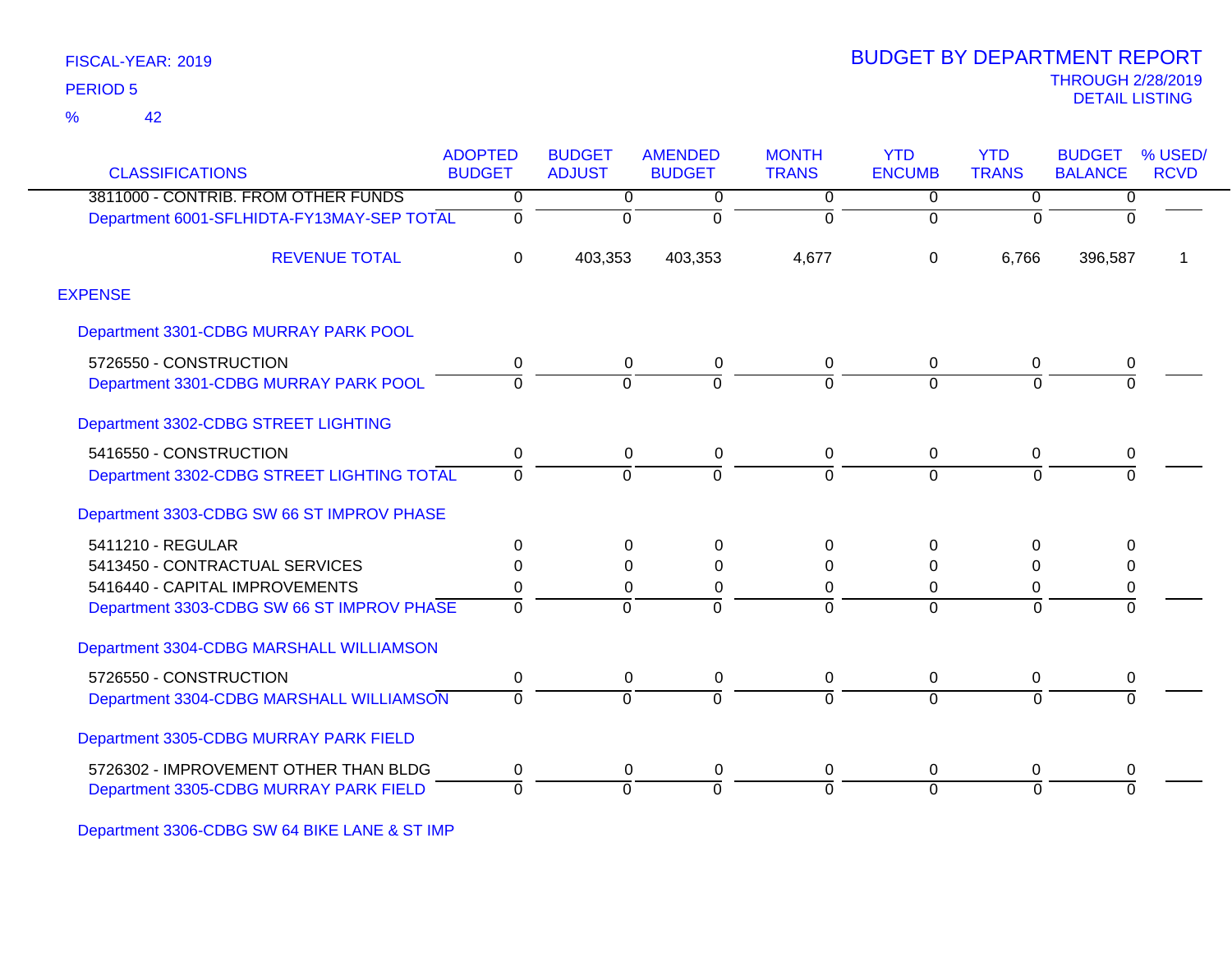| FISCAL-YEAR: 2019 |  |
|-------------------|--|
|                   |  |

42 %

| <b>CLASSIFICATIONS</b>                        | <b>ADOPTED</b><br><b>BUDGET</b> | <b>BUDGET</b><br><b>ADJUST</b> | <b>AMENDED</b><br><b>BUDGET</b> | <b>MONTH</b><br><b>TRANS</b> | <b>YTD</b><br><b>ENCUMB</b> | <b>YTD</b><br><b>TRANS</b> | <b>BUDGET</b><br><b>BALANCE</b> | % USED/<br><b>RCVD</b> |
|-----------------------------------------------|---------------------------------|--------------------------------|---------------------------------|------------------------------|-----------------------------|----------------------------|---------------------------------|------------------------|
|                                               |                                 |                                |                                 |                              |                             |                            |                                 |                        |
| 5413120 - PROFESSIONAL SERVS-ST BEA           | 0                               | 0                              | 0                               | 0                            | $\Omega$                    | 0                          | 0                               |                        |
| 5413450 - CONTRACTUAL SERVICES                | 0                               | 1,000                          | 1,000                           | 0                            | 0                           | 0                          | 1,000                           |                        |
| 5416450 - SUNSET DR & ST LIGHTING             | 0                               | 293,916                        | 293,916                         | 0                            | 0                           | 0                          | 293,916                         |                        |
| Department 3306-CDBG SW 64 BIKE LANE & ST IMP | $\overline{0}$                  | 294,916                        | 294,916                         | $\mathbf 0$                  | $\overline{0}$              | $\overline{0}$             | 294,916                         |                        |
| Department 3307-CDBG-AFTER SCHOOL             |                                 |                                |                                 |                              |                             |                            |                                 |                        |
| 5725210 - SUPPLIES                            | 0                               | $\mathbf 0$                    | 0                               | 0                            | 0                           | 0                          | 0                               |                        |
| Department 3307-CDBG-AFTER SCHOOL             | $\mathbf 0$                     | $\overline{0}$                 | $\Omega$                        | $\Omega$                     | $\Omega$                    | $\Omega$                   | $\Omega$                        |                        |
| Department 3308-CDBG-TENNIS LESSONS           |                                 |                                |                                 |                              |                             |                            |                                 |                        |
| 5721210 - FULL-TIME                           | 0                               | $\Omega$                       | 0                               | 0                            | $\Omega$                    | $\Omega$                   | $\Omega$                        |                        |
| 5722110 - F.I.C.A.                            | 0                               | 0                              | 0                               | 0                            | 0                           | 0                          | 0                               |                        |
| 5725205 - COMPUTER EQUIPMENT                  | 0                               | 0                              | 0                               | $\Omega$                     | 0                           | 0                          | 0                               |                        |
| Department 3308-CDBG-TENNIS LESSONS TOTAL     | $\Omega$                        | $\Omega$                       | $\Omega$                        | $\Omega$                     | $\Omega$                    | $\Omega$                   | $\overline{0}$                  |                        |
| Department 3309-CDBG BREWER PARK              |                                 |                                |                                 |                              |                             |                            |                                 |                        |
| 5726302 - IMPROVEMENT OTHER THAN BLDG         | 0                               | 30,659                         | 30,659                          | 0                            | 0                           | 0                          | 30,659                          |                        |
| Department 3309-CDBG BREWER PARK              | $\Omega$                        | 30,659                         | 30,659                          | $\mathbf 0$                  | $\mathbf 0$                 | $\Omega$                   | 30,659                          |                        |
| Department 3310-CDBG COMM CTR RESTROOM        |                                 |                                |                                 |                              |                             |                            |                                 |                        |
| 5726550 - CONSTRUCTION                        | 0                               | 70,846                         | 70,846                          | 13,075                       | 14,043                      | 35,045                     | 35,801                          | 49                     |
| Department 3310-CDBG COMM CTR RESTROOM        | $\Omega$                        | 70,846                         | 70,846                          | 13,075                       | 14,043                      | 35,045                     | 35,801                          | 49                     |
| Department 3311-CDBG-SENIOR MEALS PROGRAM     |                                 |                                |                                 |                              |                             |                            |                                 |                        |
| 5721210 - FULL-TIME                           | 0                               | $\mathbf 0$                    | 0                               | $\mathbf 0$                  | 0                           | 0                          | 0                               |                        |
| 5723450 - CONTRACTUAL                         | 0                               | 0                              | 0                               | 0                            | 0                           | 0                          | 0                               |                        |
| Department 3311-CDBG-SENIOR MEALS PROGRAM     | $\Omega$                        | $\Omega$                       | $\Omega$                        | $\Omega$                     | $\Omega$                    | $\Omega$                   | $\Omega$                        |                        |

Department 3312-CDBG-SENIOR MEALS PROGRAM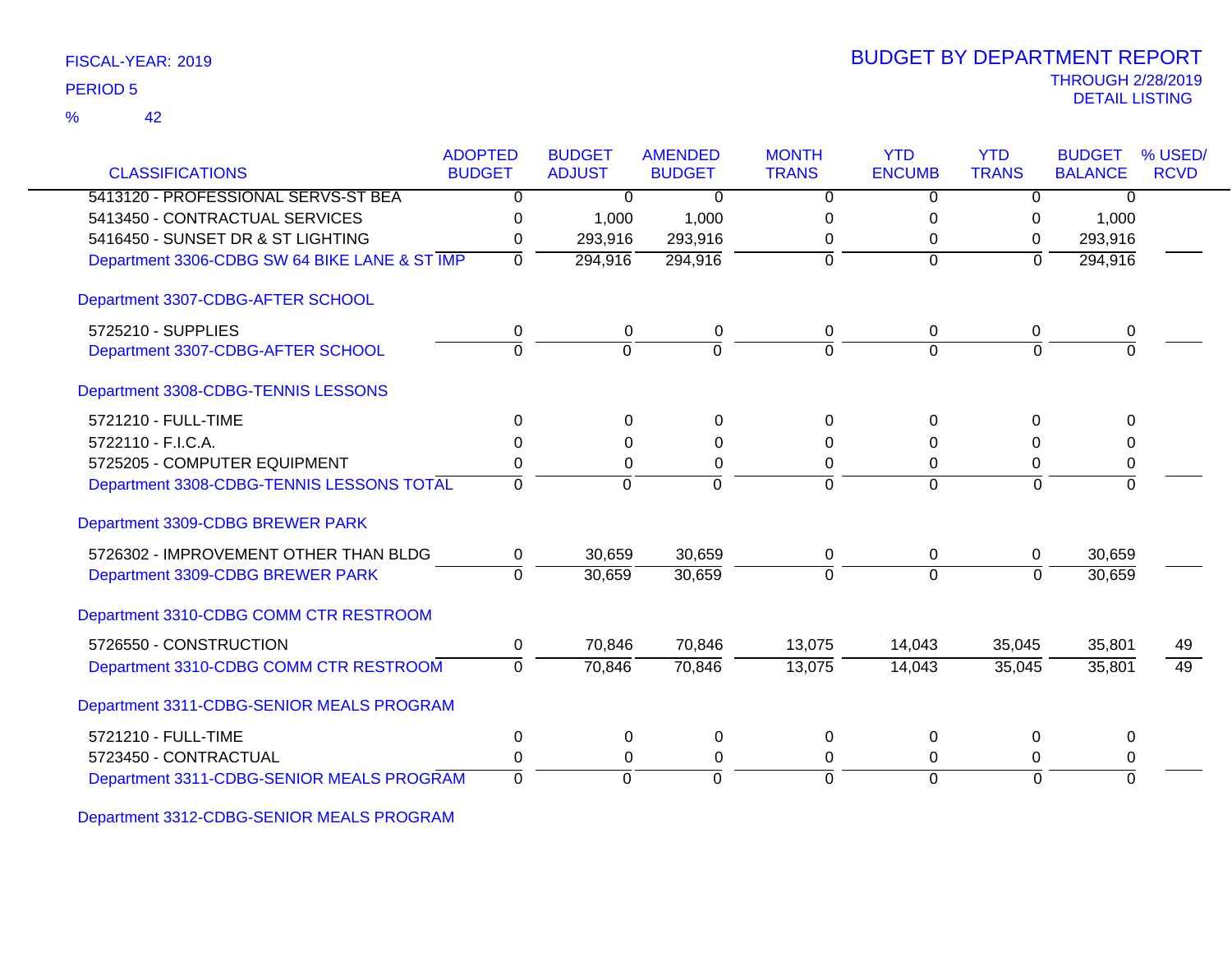| <b>CLASSIFICATIONS</b>                         | <b>ADOPTED</b><br><b>BUDGET</b> | <b>BUDGET</b><br><b>ADJUST</b> | <b>AMENDED</b><br><b>BUDGET</b> | <b>MONTH</b><br><b>TRANS</b> | <b>YTD</b><br><b>ENCUMB</b> | <b>YTD</b><br><b>TRANS</b> | <b>BUDGET</b><br><b>BALANCE</b> | % USED/<br><b>RCVD</b> |
|------------------------------------------------|---------------------------------|--------------------------------|---------------------------------|------------------------------|-----------------------------|----------------------------|---------------------------------|------------------------|
| 5723450 - CONTRACTUAL                          | 0                               | 6,932                          | 6,932                           | $\overline{0}$               | $\mathbf 0$                 | $\overline{0}$             | 6,932                           |                        |
| Department 3312-CDBG-SENIOR MEALS PROGRAM      | $\overline{0}$                  | 6,932                          | 6,932                           | $\overline{0}$               | $\overline{0}$              | $\overline{0}$             | 6,932                           |                        |
| Department 3405-2013 JAG A-Form Interface Cont |                                 |                                |                                 |                              |                             |                            |                                 |                        |
| 5214634 - MAINTENANCE-INTERNET SFTW            | 0                               | 0                              | 0                               | 0                            | 0                           | 0                          | 0                               |                        |
| Department 3405-2013 JAG A-Form Interface Cont | $\overline{0}$                  | $\Omega$                       | $\overline{0}$                  | $\overline{0}$               | $\Omega$                    | $\Omega$                   | $\overline{0}$                  |                        |
| Department 3406-BYRNE-JAG 2013                 |                                 |                                |                                 |                              |                             |                            |                                 |                        |
| 5215205 - COMPUTER SUPPLIES                    | 0                               | 0                              | $\pmb{0}$                       | $\mathbf 0$                  | 0                           | 0                          | 0                               |                        |
| Department 3406-BYRNE-JAG 2013 TOTAL           | $\overline{0}$                  | $\overline{0}$                 | $\overline{0}$                  | $\overline{0}$               | $\overline{0}$              | $\Omega$                   | $\overline{0}$                  |                        |
| Department 3407-BYRNE-JAG VEH BURGLARY         |                                 |                                |                                 |                              |                             |                            |                                 |                        |
| 5215205 - COMPUTER SUPPLIES                    | 0                               | $\mathbf 0$                    | $\pmb{0}$                       | 0                            | $\boldsymbol{0}$            | $\mathbf 0$                | 0                               |                        |
| Department 3407-BYRNE-JAG VEH BURGLARY 2013    | $\Omega$                        | $\Omega$                       | $\Omega$                        | $\Omega$                     | $\overline{0}$              | $\Omega$                   | $\Omega$                        |                        |
| Department 3408-BYRNE-JAG 2014                 |                                 |                                |                                 |                              |                             |                            |                                 |                        |
| 5215205 - COMPUTER SUPPLIES                    | 0                               | 0                              | $\pmb{0}$                       | 0                            | 0                           | 0                          | 0                               |                        |
| Department 3408-BYRNE-JAG 2014 TOTAL           | $\Omega$                        | $\Omega$                       | $\overline{0}$                  | $\Omega$                     | $\overline{0}$              | $\Omega$                   | $\Omega$                        |                        |
| Department 3409-BYRNE-JAG 2014                 |                                 |                                |                                 |                              |                             |                            |                                 |                        |
| 5215205 - COMPUTER SUPPLIES                    | 0                               | 0                              | $\pmb{0}$                       | 0                            | 0                           | 0                          | 0                               |                        |
| Department 3409-BYRNE-JAG 2014 TOTAL           | $\Omega$                        | $\Omega$                       | $\overline{0}$                  | $\overline{0}$               | $\overline{0}$              | $\Omega$                   | $\Omega$                        |                        |
| Department 3410-BYRNE-JAG FY15                 |                                 |                                |                                 |                              |                             |                            |                                 |                        |
| 5215205 - COMPUTER SUPPLIES                    | 0                               | $\mathbf 0$                    | $\pmb{0}$                       | $\mathbf 0$                  | $\mathbf 0$                 | 0                          | 0                               |                        |
| Department 3410-BYRNE-JAG FY15 TOTAL           | $\overline{0}$                  | $\overline{0}$                 | $\overline{0}$                  | $\overline{0}$               | $\Omega$                    | $\Omega$                   | $\overline{0}$                  |                        |
| Department 3411-BYRNE-JAG FY15-2               |                                 |                                |                                 |                              |                             |                            |                                 |                        |
| 5215205 - COMPUTER SUPPLIES                    | $\mathbf 0$                     | 0                              | $\mathbf 0$                     | $\mathbf 0$                  | $\mathbf 0$                 | $\mathbf 0$                | 0                               |                        |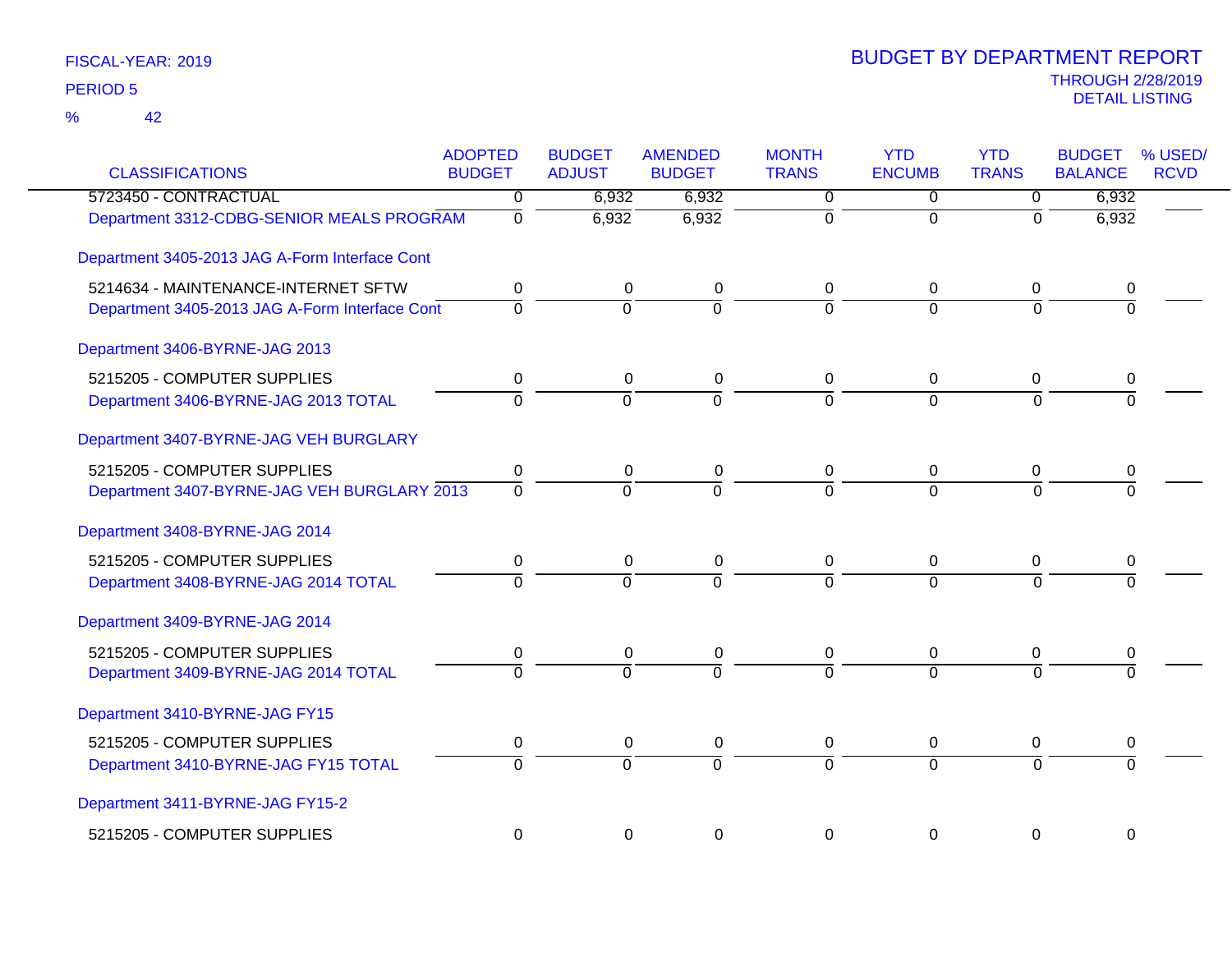42 %

| <b>CLASSIFICATIONS</b>                     | <b>ADOPTED</b><br><b>BUDGET</b> | <b>BUDGET</b><br><b>ADJUST</b> | <b>AMENDED</b><br><b>BUDGET</b> | <b>MONTH</b><br><b>TRANS</b> | <b>YTD</b><br><b>ENCUMB</b> | <b>YTD</b><br><b>TRANS</b> | <b>BUDGET</b><br><b>BALANCE</b> | % USED/<br><b>RCVD</b> |
|--------------------------------------------|---------------------------------|--------------------------------|---------------------------------|------------------------------|-----------------------------|----------------------------|---------------------------------|------------------------|
| Department 3411-BYRNE-JAG FY15-2 TOTAL     | $\mathbf 0$                     | $\overline{0}$                 | $\overline{0}$                  | $\overline{0}$               | $\overline{0}$              | $\overline{0}$             | $\overline{0}$                  |                        |
| Department 3412-BYRNE-JAG FY16 2 TABLETS   |                                 |                                |                                 |                              |                             |                            |                                 |                        |
| 5215205 - COMPUTER SUPPLIES                | 0                               | $\mathbf 0$                    | $\pmb{0}$                       | 0                            | 0                           | 0                          | 0                               |                        |
| Department 3412-BYRNE-JAG FY16 2 TABLETS   | $\Omega$                        | $\Omega$                       | $\Omega$                        | $\Omega$                     | $\Omega$                    | $\Omega$                   | $\Omega$                        |                        |
| Department 3413-BYRNE-JAG FY16             |                                 |                                |                                 |                              |                             |                            |                                 |                        |
| 5215205 - COMPUTER SUPPLIES                | 0                               | 0                              | 0                               | 0                            | 0                           | 0                          | 0                               |                        |
| Department 3413-BYRNE-JAG FY16 TOTAL       | $\overline{0}$                  | $\overline{0}$                 | $\overline{\mathfrak{o}}$       | $\Omega$                     | $\overline{0}$              | $\Omega$                   | $\overline{0}$                  |                        |
| Department 3414-BYRNE JAG-FY17             |                                 |                                |                                 |                              |                             |                            |                                 |                        |
| 5215205 - COMPUTER SUPPLIES                | 0                               | 0                              | $\pmb{0}$                       | 0                            | 0                           | 0                          | 0                               |                        |
| Department 3414-BYRNE JAG-FY17 TOTAL       | $\mathbf 0$                     | $\overline{0}$                 | $\overline{0}$                  | $\overline{0}$               | $\Omega$                    | $\overline{0}$             | $\Omega$                        |                        |
| Department 3415-BYRNE JAG- FY17            |                                 |                                |                                 |                              |                             |                            |                                 |                        |
| 5215205 - COMPUTER SUPPLIES                | 0                               | 0                              | 0                               | 0                            | 0                           | 0                          | 0                               |                        |
| Department 3415-BYRNE JAG- FY17 TOTAL      | $\overline{\mathfrak{o}}$       | $\overline{0}$                 | $\overline{0}$                  | $\overline{0}$               | $\overline{0}$              | $\Omega$                   | $\overline{0}$                  |                        |
| Department 5001-POLICE VESTS GRANT FY11    |                                 |                                |                                 |                              |                             |                            |                                 |                        |
| 5215220 - UNIFORMS                         | 0                               | 0                              | 0                               | 0                            | 0                           | 0                          | 0                               |                        |
| Department 5001-POLICE VESTS GRANT FY11    | $\overline{0}$                  | $\overline{0}$                 | $\Omega$                        | $\Omega$                     | $\Omega$                    | $\Omega$                   | $\Omega$                        |                        |
| Department 5002-POLICE VESTS GRANT FY12    |                                 |                                |                                 |                              |                             |                            |                                 |                        |
| 5215220 - UNIFORMS                         | 0                               | 0                              | 0                               | 0                            | 0                           | 0                          | 0                               |                        |
| Department 5002-POLICE VESTS GRANT FY12    | $\Omega$                        | $\Omega$                       | $\overline{0}$                  | $\overline{0}$               | $\overline{0}$              | $\Omega$                   | $\overline{0}$                  |                        |
| Department 5003-BVP-POLICE VEST GRANT FY17 |                                 |                                |                                 |                              |                             |                            |                                 |                        |
| 5215220 - UNIFORMS                         | $\boldsymbol{0}$                | 0                              | $\mathbf 0$                     | $\Omega$                     | $\Omega$                    | $\Omega$                   | $\mathbf 0$                     |                        |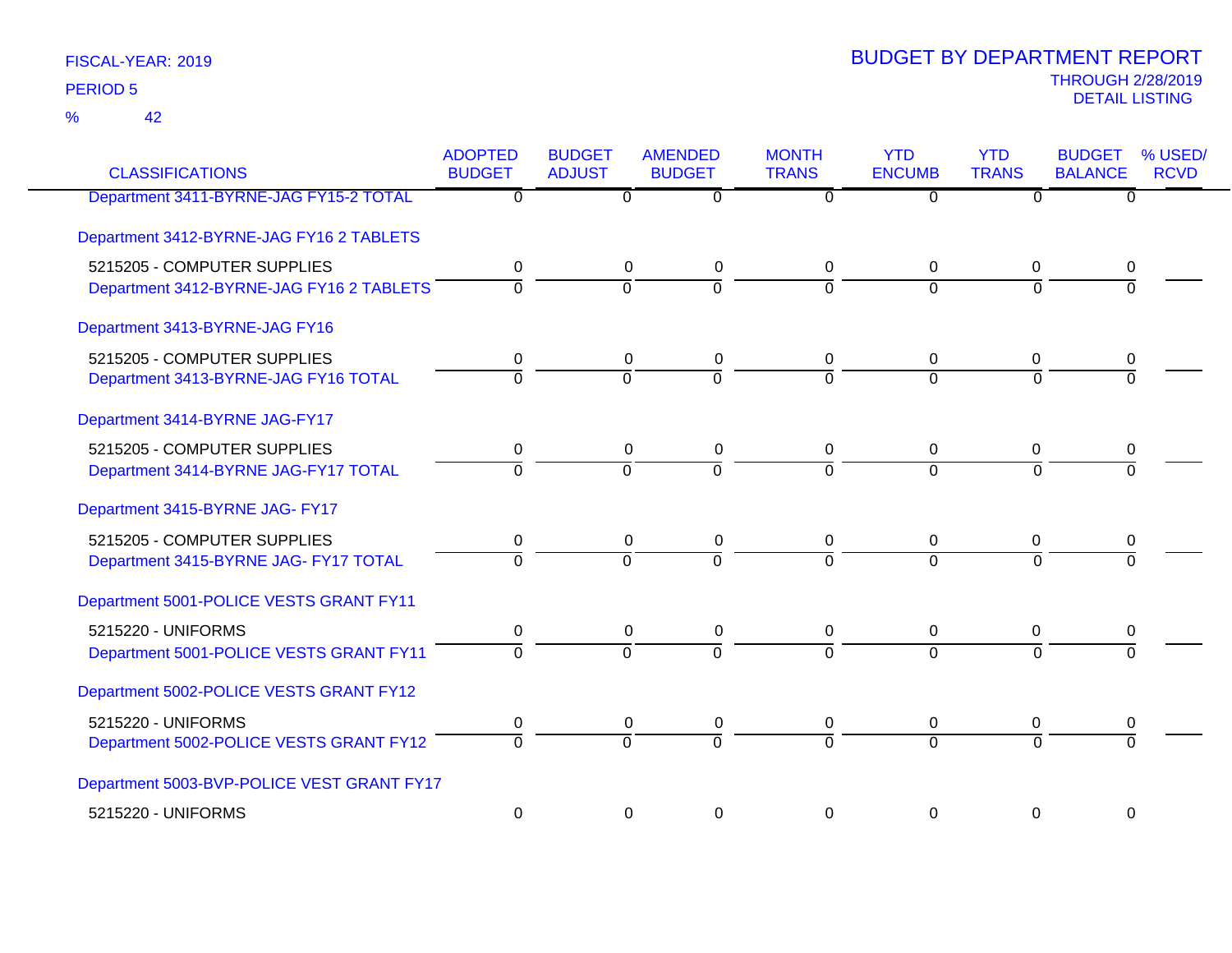42 %

| <b>CLASSIFICATIONS</b>                     | <b>ADOPTED</b><br><b>BUDGET</b> | <b>BUDGET</b><br><b>ADJUST</b> | <b>AMENDED</b><br><b>BUDGET</b> | <b>MONTH</b><br><b>TRANS</b> | <b>YTD</b><br><b>ENCUMB</b> | <b>YTD</b><br><b>TRANS</b> | <b>BUDGET</b><br><b>BALANCE</b> | % USED/<br><b>RCVD</b> |
|--------------------------------------------|---------------------------------|--------------------------------|---------------------------------|------------------------------|-----------------------------|----------------------------|---------------------------------|------------------------|
| Department 5003-BVP-POLICE VEST GRANT FY17 | $\Omega$                        | 0                              | 0                               | $\overline{0}$               | $\overline{0}$              | $\Omega$                   | $\Omega$                        |                        |
| Department 6000-SFLHIDTA-FY12              |                                 |                                |                                 |                              |                             |                            |                                 |                        |
| 5213450 - CONTRACTUAL SERVICES             | $\Omega$                        | 0                              | $\mathbf 0$                     | 0                            | 0                           | $\Omega$                   | 0                               |                        |
| 5214060 - AUTO ALLOWANCE                   | $\Omega$                        | $\Omega$                       | $\Omega$                        | $\Omega$                     | $\Omega$                    | <sup>0</sup>               | $\Omega$                        |                        |
| 5819900 - INTER-FUND TRANSFER              | 0                               | 0                              | 0                               | 0                            | 0                           | 0                          | 0                               |                        |
| Department 6000-SFLHIDTA-FY12 TOTAL        | $\mathbf 0$                     | $\mathbf 0$                    | $\overline{0}$                  | $\overline{0}$               | $\Omega$                    | $\overline{0}$             | $\overline{0}$                  |                        |
| Department 6001-SFLHIDTA-FY13MAY-SEP       |                                 |                                |                                 |                              |                             |                            |                                 |                        |
| 5213450 - CONTRACTUAL SERVICES             | $\mathbf 0$                     | 0                              | $\mathbf 0$                     | 0                            | $\Omega$                    | $\Omega$                   | $\Omega$                        |                        |
| 5214060 - AUTO ALLOWANCE                   | 0                               | $\Omega$                       | 0                               | 0                            | 0                           | 0                          | 0                               |                        |
| 5819900 - INTER-FUND TRANSFER              | 0                               | 0                              | 0                               | 0                            | $\Omega$                    | 0                          | 0                               |                        |
| Department 6001-SFLHIDTA-FY13MAY-SEP TOTAL | $\mathbf{0}$                    | $\overline{0}$                 | $\Omega$                        | $\Omega$                     | $\Omega$                    | $\mathbf 0$                | ō                               |                        |
| <b>EXPENSE TOTAL</b>                       | $\mathbf 0$                     | 403,353                        | 403,353                         | 13,075                       | 14,043                      | 35,045                     | 368,308                         | 8                      |
| Fund 120-FEDERAL GRANT FUND TOTAL          |                                 |                                |                                 |                              |                             |                            |                                 |                        |
| <b>REVENUE</b>                             | 0                               | 403,353                        | 403,353                         | 4,677                        | $\mathbf 0$                 | 6,766                      | 396,587                         |                        |
| <b>EXPENSE</b>                             | $\Omega$                        | 403,353                        | 403,353                         | 13,075                       | 14,043                      | 35,045                     | 368,308                         | 8                      |
| Fund 120-FEDERAL GRANT FUND TOTAL          | $\mathbf{0}$                    | 0                              | 0                               | $-8,398$                     | $-14,043$                   | $-28,279$                  | 28,279                          |                        |
| Fund 124-PTP TAX-TRANSPORTATION            |                                 |                                |                                 |                              |                             |                            |                                 |                        |
| <b>REVENUE</b>                             |                                 |                                |                                 |                              |                             |                            |                                 |                        |
| Department 0000-Description N/A            |                                 |                                |                                 |                              |                             |                            |                                 |                        |
| 3126000 - DISCRETIONARY SALES S/TAX        | 440,000                         | 0                              | 440,000                         | 37,940                       | 0                           | 89,720                     | 350,280                         | 20                     |
| 3301000 - INTERGOVERNMENTAL REVENUE        | $\Omega$                        | 0                              | 0                               | 0                            | $\Omega$                    | 0                          | 0                               |                        |
| 3612000 - INTEREST INCOME                  | 10,000                          | $\Omega$                       | 10,000                          | 595                          | 0                           | 3,614                      | 6,386                           | 36                     |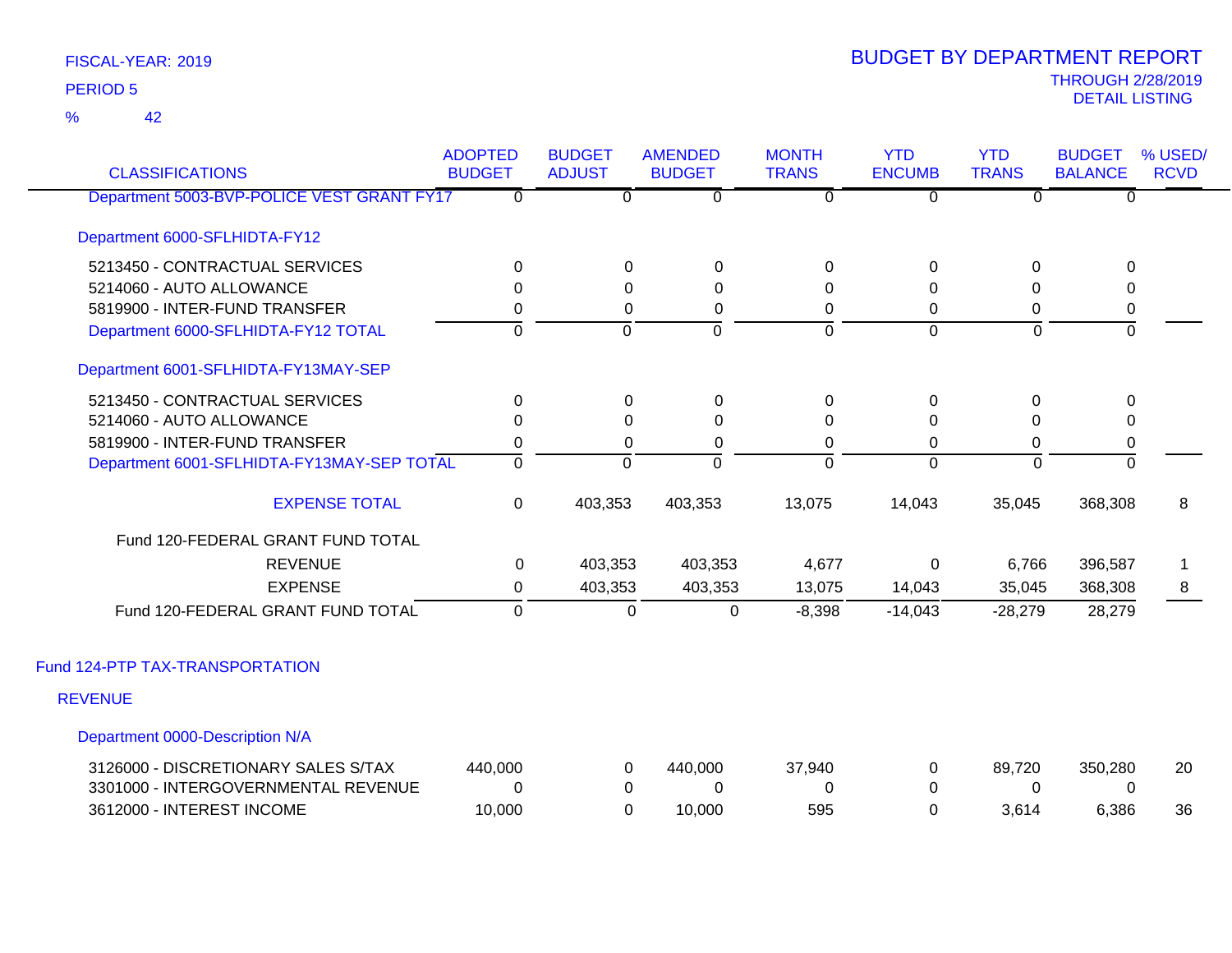| <b>CLASSIFICATIONS</b>                   | <b>ADOPTED</b><br><b>BUDGET</b> | <b>BUDGET</b><br><b>ADJUST</b> | <b>AMENDED</b><br><b>BUDGET</b> | <b>MONTH</b><br><b>TRANS</b> | <b>YTD</b><br><b>ENCUMB</b> | <b>YTD</b><br><b>TRANS</b> | <b>BUDGET</b><br><b>BALANCE</b> | % USED/<br><b>RCVD</b> |
|------------------------------------------|---------------------------------|--------------------------------|---------------------------------|------------------------------|-----------------------------|----------------------------|---------------------------------|------------------------|
| Department 0000-Description N/A TOTAL    | 450,000                         | $\overline{0}$                 | 450,000                         | 38,535                       | $\overline{0}$              | 93,334                     | 356,666                         | $\overline{20}$        |
| <b>REVENUE TOTAL</b>                     | 450,000                         | 0                              | 450,000                         | 38,535                       | 0                           | 93,334                     | 356,666                         | 20                     |
| <b>EXPENSE</b>                           |                                 |                                |                                 |                              |                             |                            |                                 |                        |
| Department 1730-STREET MAINTENANCE       |                                 |                                |                                 |                              |                             |                            |                                 |                        |
| 5413450 - CONTRACTUAL SERVICES           | 0                               | 0                              | 0                               | 0                            | 0                           | 0                          | 0                               |                        |
| 5416490 - CONSTRUCTIONS PROJECTS         | 606,500                         | 473,144                        | 1,079,644                       | 43,237                       | 456,696                     | 516,187                    | 563,457                         | 47                     |
| Department 1730-STREET MAINTENANCE TOTAL | 606,500                         | 473,144                        | 1,079,644                       | 43,237                       | 456,696                     | 516, 187                   | 563,457                         | $\overline{47}$        |
| <b>EXPENSE TOTAL</b>                     | 606,500                         | 473,144                        | 1,079,644                       | 43,237                       | 456,696                     | 516,187                    | 563,457                         | 47                     |
| Fund 124-PTP TAX-TRANSPORTATION TOTAL    |                                 |                                |                                 |                              |                             |                            |                                 |                        |
| <b>REVENUE</b>                           | 450,000                         | 0                              | 450,000                         | 38,535                       | 0                           | 93,334                     | 356,666                         | 20                     |
| <b>EXPENSE</b>                           | 606,500                         | 473,144                        | 1,079,644                       | 43,237                       | 456,696                     | 516,187                    | 563,457                         | 47                     |
| Fund 124-PTP TAX-TRANSPORTATION TOTAL    | $-156,500$                      | $-473,144$                     | $-629,644$                      | $-4,702$                     | $-456,696$                  | $-422,853$                 | $-206,791$                      |                        |
| Fund 125-PTP TAX FUND-DIRECT TRANSIT     |                                 |                                |                                 |                              |                             |                            |                                 |                        |
| <b>REVENUE</b>                           |                                 |                                |                                 |                              |                             |                            |                                 |                        |
| Department 0000-Description N/A          |                                 |                                |                                 |                              |                             |                            |                                 |                        |
| 3126000 - DISCRETIONARY SALES S/TAX      | 110,000                         | 0                              | 110,000                         | $\pmb{0}$                    | 0                           | 0                          | 110,000                         |                        |
| Department 0000-Description N/A TOTAL    | 110,000                         | $\overline{0}$                 | 110,000                         | $\overline{0}$               | $\overline{0}$              | $\overline{0}$             | 110,000                         |                        |
| <b>REVENUE TOTAL</b>                     | 110,000                         | 0                              | 110,000                         | 0                            | 0                           | 0                          | 110,000                         |                        |

EXPENSE

Department 1730-STREET MAINTENANCE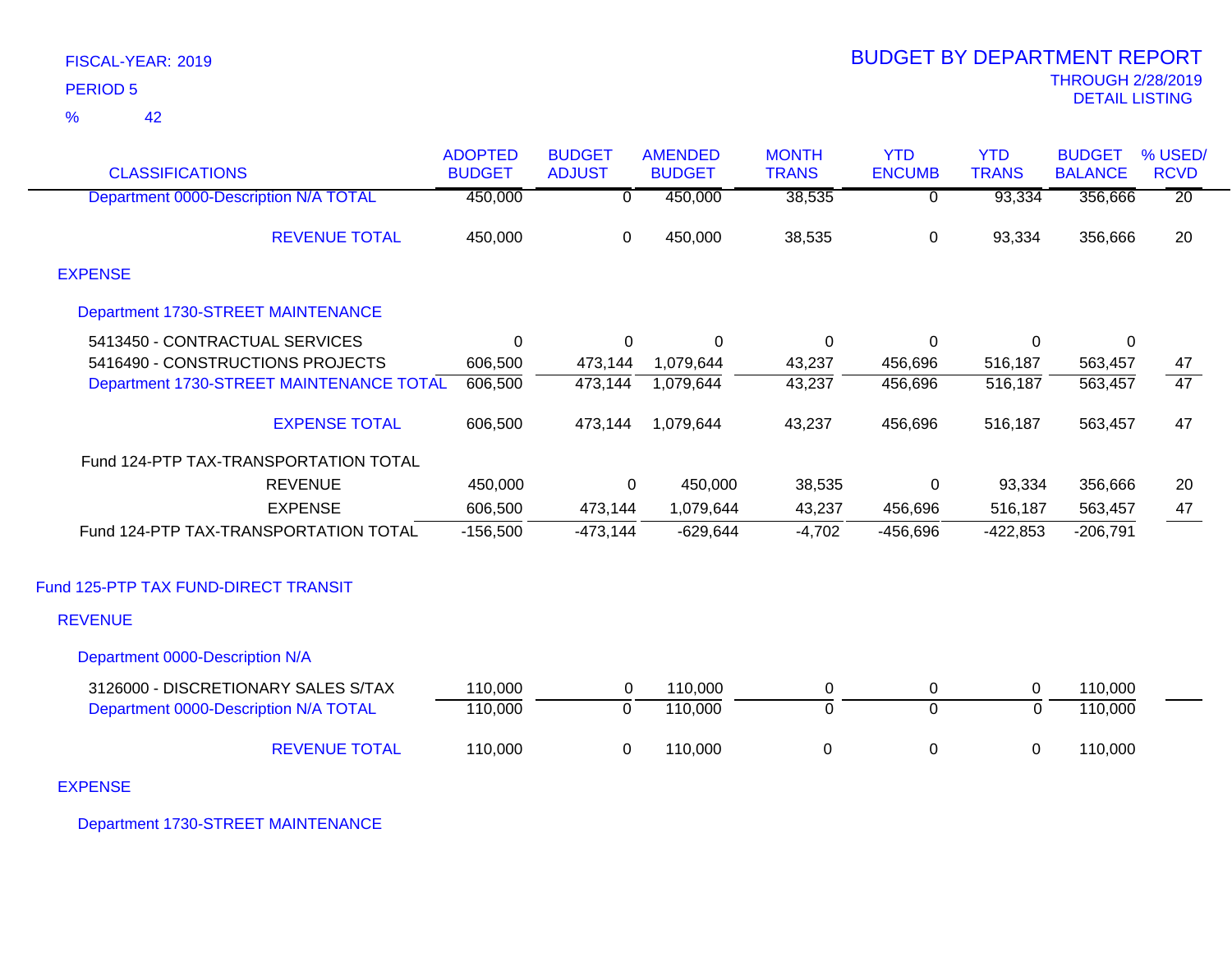| FISCAL-YEAR: 2019 |  |
|-------------------|--|
| <b>PERIOD 5</b>   |  |

%

42

|                                            | <b>ADOPTED</b> | <b>BUDGET</b> | <b>AMENDED</b>          | <b>MONTH</b>     | <b>YTD</b>     | <b>YTD</b>   | <b>BUDGET</b>  | % USED/         |
|--------------------------------------------|----------------|---------------|-------------------------|------------------|----------------|--------------|----------------|-----------------|
| <b>CLASSIFICATIONS</b>                     | <b>BUDGET</b>  | <b>ADJUST</b> | <b>BUDGET</b>           | <b>TRANS</b>     | <b>ENCUMB</b>  | <b>TRANS</b> | <b>BALANCE</b> | <b>RCVD</b>     |
| 5413450 - CONTRACTUAL SERVICES             | 277,748        |               | 277,748<br>$\Omega$     | 22,984           | 161,453        | 273,120      | 4,628          | $\overline{98}$ |
| 5416490 - CONSTRUCTIONS PROJECTS           | $\mathbf{0}$   |               | $\mathbf 0$<br>$\Omega$ | 0                | 0              | $\Omega$     | $\Omega$       |                 |
| Department 1730-STREET MAINTENANCE TOTAL   | 277,748        | $\mathbf 0$   | 277,748                 | 22,984           | 161,453        | 273,120      | 4,628          | $\overline{98}$ |
| <b>EXPENSE TOTAL</b>                       | 277,748        | 0             | 277,748                 | 22,984           | 161,453        | 273,120      | 4,628          | 98              |
| Fund 125-PTP TAX FUND-DIRECT TRANSIT TOTAL |                |               |                         |                  |                |              |                |                 |
| <b>REVENUE</b>                             | 110,000        |               | 0<br>110,000            | $\mathbf 0$      | $\Omega$       | $\mathbf 0$  | 110,000        |                 |
| <b>EXPENSE</b>                             | 277,748        |               | 0<br>277,748            | 22,984           | 161,453        | 273,120      | 4,628          | 98              |
| Fund 125-PTP TAX FUND-DIRECT TRANSIT TOTAL | $-167,748$     |               | $-167,748$<br>0         | $-22,984$        | $-161,453$     | $-273,120$   | 105,372        |                 |
| Fund 150-REVENUE STABILIZATION FUND        |                |               |                         |                  |                |              |                |                 |
| <b>REVENUE</b>                             |                |               |                         |                  |                |              |                |                 |
| Department 0000-Description N/A            |                |               |                         |                  |                |              |                |                 |
| 3811000 - CONTRIB. FROM OTHER FUNDS        | 0              |               | 0<br>0                  | 0                | 0              | 0            | 0              |                 |
| Department 0000-Description N/A TOTAL      | $\Omega$       | $\Omega$      | $\Omega$                | $\Omega$         | $\Omega$       | $\Omega$     | $\Omega$       |                 |
| <b>REVENUE TOTAL</b>                       | $\mathbf 0$    | $\mathbf 0$   | $\mathbf 0$             | $\mathbf 0$      | $\mathbf 0$    | $\mathbf 0$  | $\mathbf 0$    |                 |
| <b>EXPENSE</b>                             |                |               |                         |                  |                |              |                |                 |
| <b>Department 1410-FINANCE</b>             |                |               |                         |                  |                |              |                |                 |
| 5819120 - INTRA-GOV TRANSFER-DEBT SERVIC   | 0              |               | 0<br>0                  | 0                | 0              | 0            | 0              |                 |
| Department 1410-FINANCE TOTAL              | $\Omega$       | $\Omega$      | $\Omega$                | $\Omega$         | $\overline{0}$ | $\Omega$     | $\Omega$       |                 |
| <b>EXPENSE TOTAL</b>                       | 0              | $\mathbf 0$   | $\mathbf 0$             | $\boldsymbol{0}$ | $\pmb{0}$      | 0            | $\mathbf 0$    |                 |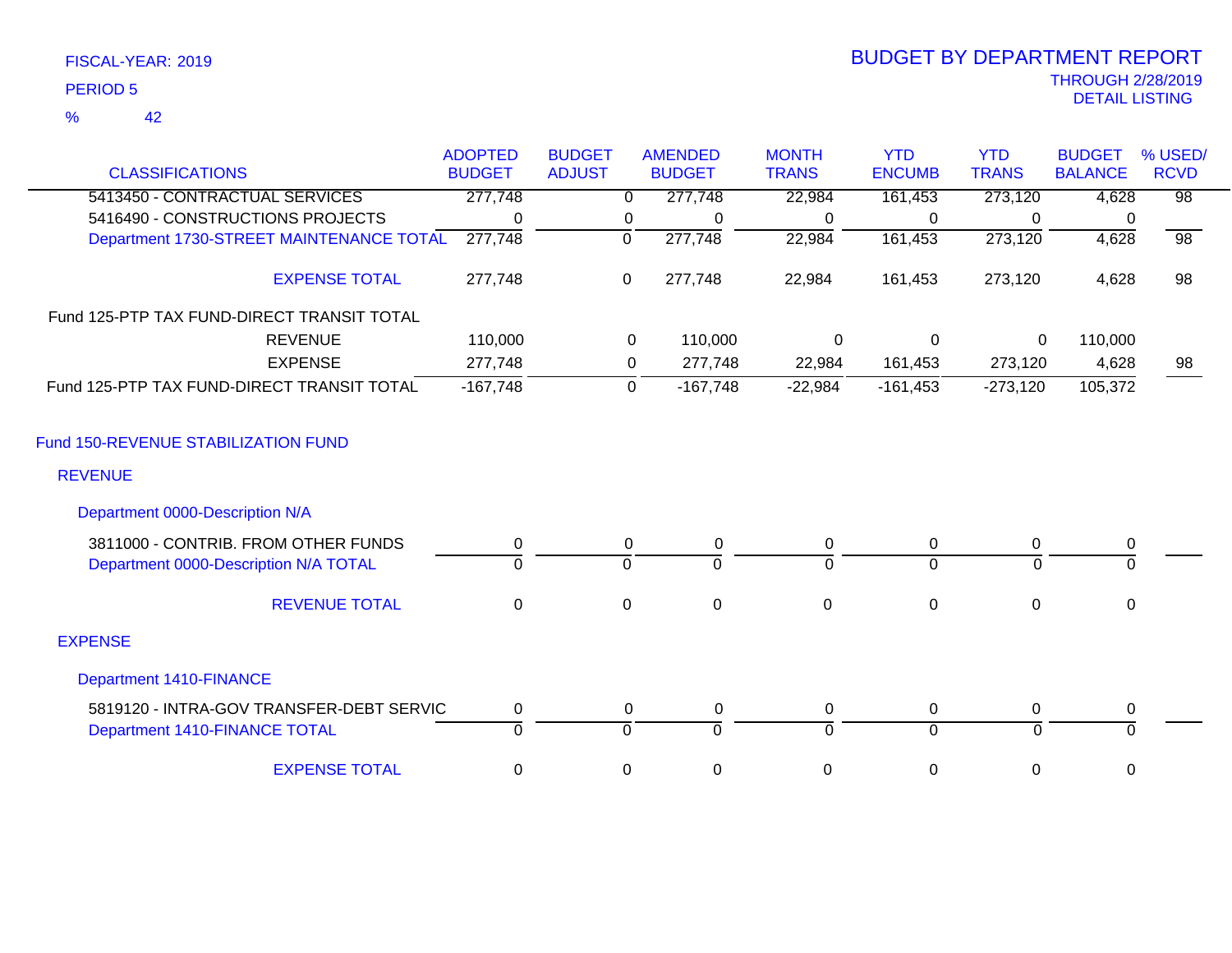42 %

### THROUGH 2/28/2019<br>DETAIL LISTING DETAIL LISTING PERIOD <sup>5</sup> BUDGET BY DEPARTMENT REPORT

| <b>CLASSIFICATIONS</b>                                                       | <b>ADOPTED</b><br><b>BUDGET</b> | <b>BUDGET</b><br><b>ADJUST</b> | <b>AMENDED</b><br><b>BUDGET</b> |                     | <b>MONTH</b><br><b>TRANS</b> | <b>YTD</b><br><b>ENCUMB</b>   | <b>YTD</b><br><b>TRANS</b> | <b>BUDGET</b><br><b>BALANCE</b> | % USED/<br><b>RCVD</b> |
|------------------------------------------------------------------------------|---------------------------------|--------------------------------|---------------------------------|---------------------|------------------------------|-------------------------------|----------------------------|---------------------------------|------------------------|
| Fund 150-REVENUE STABILIZATION FUND TOTAL                                    |                                 |                                |                                 |                     |                              |                               |                            |                                 |                        |
| <b>REVENUE</b>                                                               | $\mathbf 0$                     |                                | $\mathbf 0$                     | $\mathbf 0$         | 0                            | $\mathbf 0$                   | 0                          | $\mathbf 0$                     |                        |
| <b>EXPENSE</b>                                                               | 0                               |                                | $\mathbf 0$                     | 0                   | 0                            | 0                             | 0                          | $\mathbf 0$                     | 98                     |
| Fund 150-REVENUE STABILIZATION FUND TOTAL                                    | $\Omega$                        |                                | $\overline{0}$                  | $\mathbf 0$         | $\mathbf 0$                  | $\mathbf 0$                   | $\mathbf 0$                | $\mathbf 0$                     |                        |
| Fund 151-GRANT MATCH RESERVE FUND                                            |                                 |                                |                                 |                     |                              |                               |                            |                                 |                        |
| <b>REVENUE</b>                                                               |                                 |                                |                                 |                     |                              |                               |                            |                                 |                        |
| Department 0000-Description N/A                                              |                                 |                                |                                 |                     |                              |                               |                            |                                 |                        |
| 3811000 - CONTRIB. FROM OTHER FUNDS<br>Department 0000-Description N/A TOTAL | 0<br>0                          |                                | 0<br>0                          | 0<br>$\overline{0}$ | 0<br>$\mathbf 0$             | $\mathbf 0$<br>$\overline{0}$ | 0<br>0                     | $\mathbf 0$<br>$\overline{0}$   |                        |
| <b>REVENUE TOTAL</b>                                                         | 0                               |                                | 0                               | $\mathbf 0$         | $\mathbf 0$                  | $\mathbf 0$                   | 0                          | 0                               |                        |
| <b>EXPENSE</b>                                                               |                                 |                                |                                 |                     |                              |                               |                            |                                 |                        |
| <b>Department 1410-FINANCE</b>                                               |                                 |                                |                                 |                     |                              |                               |                            |                                 |                        |
| 5819120 - INTRA-GOV TRANSFER-DEBT SERVIC                                     | 0                               |                                | 0                               | $\mathbf 0$         | 0                            | 0                             | 0                          | 0                               |                        |
| Department 1410-FINANCE TOTAL                                                | $\overline{0}$                  |                                | $\mathbf 0$                     | $\overline{0}$      | $\overline{0}$               | $\overline{0}$                | $\Omega$                   | $\overline{0}$                  |                        |
| <b>EXPENSE TOTAL</b>                                                         | $\mathbf 0$                     |                                | $\mathbf 0$                     | $\mathbf 0$         | $\mathbf 0$                  | $\mathbf 0$                   | $\mathbf 0$                | $\mathbf 0$                     |                        |
| Fund 151-GRANT MATCH RESERVE FUND TOTAL                                      |                                 |                                |                                 |                     |                              |                               |                            |                                 |                        |
| <b>REVENUE</b>                                                               | $\pmb{0}$                       |                                | $\pmb{0}$                       | $\mathbf 0$         | $\boldsymbol{0}$             | $\mathbf 0$                   | $\,0\,$                    | $\pmb{0}$                       |                        |
| <b>EXPENSE</b>                                                               | $\Omega$                        |                                | 0                               | 0                   | 0                            | 0                             | 0                          | 0                               | 98                     |
| Fund 151-GRANT MATCH RESERVE FUND TOTAL                                      | 0                               |                                | $\mathbf 0$                     | $\mathbf 0$         | 0                            | 0                             | 0                          | 0                               |                        |

Fund 152-INSURANCE RESERVE FUND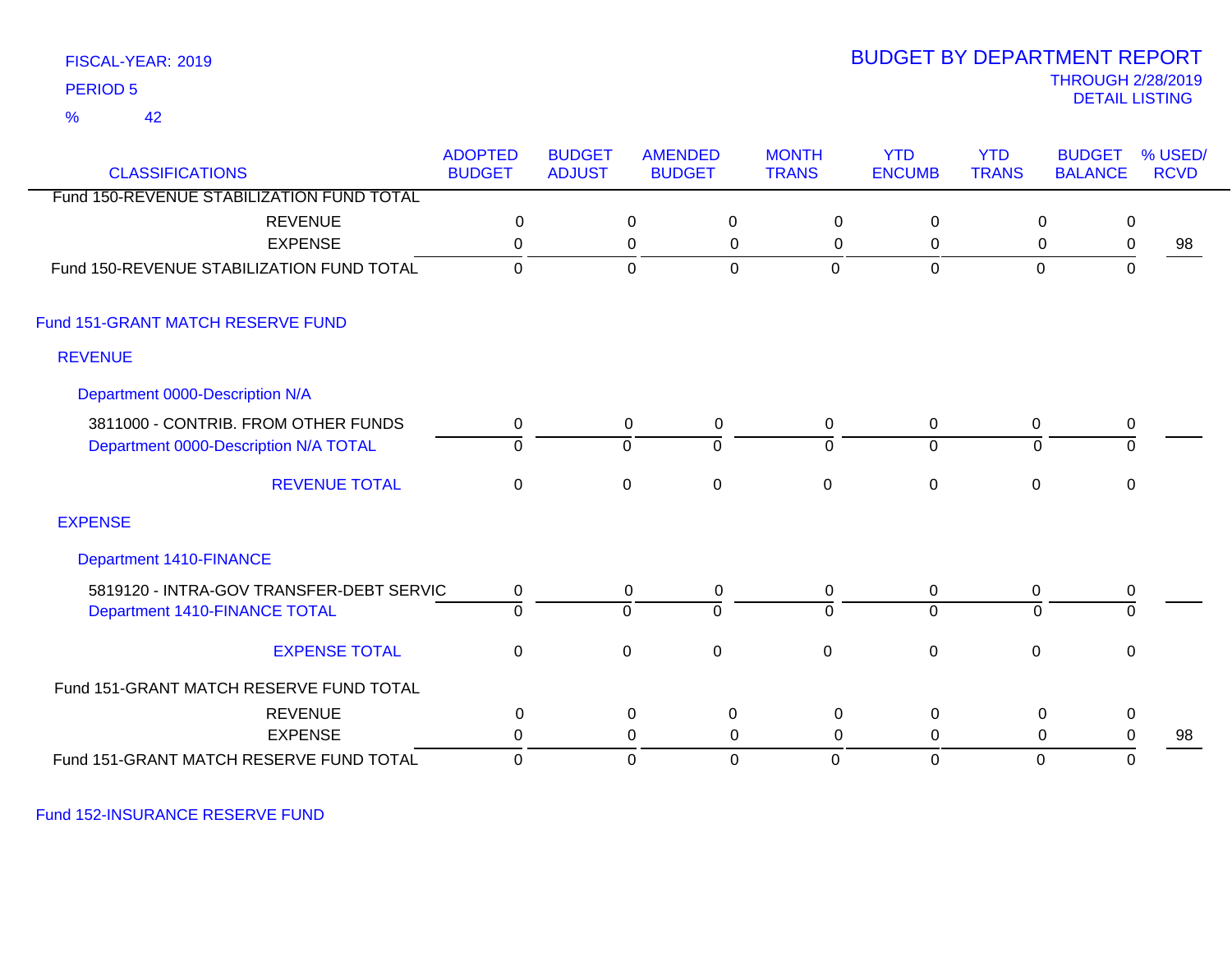| <b>CLASSIFICATIONS</b>                                                       | <b>ADOPTED</b><br><b>BUDGET</b> | <b>BUDGET</b><br><b>ADJUST</b> | <b>AMENDED</b><br><b>BUDGET</b>    | <b>MONTH</b><br><b>TRANS</b> | <b>YTD</b><br><b>ENCUMB</b> | <b>YTD</b><br><b>TRANS</b> | <b>BUDGET</b><br><b>BALANCE</b>          | % USED/<br><b>RCVD</b> |
|------------------------------------------------------------------------------|---------------------------------|--------------------------------|------------------------------------|------------------------------|-----------------------------|----------------------------|------------------------------------------|------------------------|
| <b>REVENUE</b>                                                               |                                 |                                |                                    |                              |                             |                            |                                          |                        |
| Department 0000-Description N/A                                              |                                 |                                |                                    |                              |                             |                            |                                          |                        |
| 3811000 - CONTRIB. FROM OTHER FUNDS<br>Department 0000-Description N/A TOTAL | 0<br>$\overline{0}$             | $\overline{0}$                 | 0<br>0<br>$\overline{0}$           | 0<br>ō                       | 0<br>$\overline{0}$         | 0<br>$\Omega$              | $\mathbf 0$<br>$\overline{\mathfrak{o}}$ |                        |
| <b>REVENUE TOTAL</b>                                                         | $\mathbf 0$                     | $\mathbf 0$                    | $\mathbf 0$                        | $\mathbf 0$                  | $\boldsymbol{0}$            | $\mathbf 0$                | $\mathbf 0$                              |                        |
| <b>EXPENSE</b>                                                               |                                 |                                |                                    |                              |                             |                            |                                          |                        |
| Department 1410-FINANCE                                                      |                                 |                                |                                    |                              |                             |                            |                                          |                        |
| 5819120 - INTRA-GOV TRANSFER-DEBT SERVIC<br>Department 1410-FINANCE TOTAL    | $\mathbf 0$<br>$\overline{0}$   | $\overline{0}$                 | 0<br>$\mathbf 0$<br>$\overline{0}$ | $\mathbf 0$<br>ō             | 0<br>$\overline{0}$         | $\mathbf 0$<br>$\mathbf 0$ | $\mathbf 0$<br>$\overline{0}$            |                        |
| <b>EXPENSE TOTAL</b>                                                         | $\boldsymbol{0}$                | $\mathbf 0$                    | $\mathsf 0$                        | $\pmb{0}$                    | $\pmb{0}$                   | $\mathbf 0$                | $\mathbf 0$                              |                        |
| Fund 152-INSURANCE RESERVE FUND TOTAL                                        |                                 |                                |                                    |                              |                             |                            |                                          |                        |
| <b>REVENUE</b>                                                               | 0                               |                                | 0<br>0                             | $\mathsf 0$                  | $\mathbf 0$                 | $\mathbf 0$                | $\mathbf 0$                              |                        |
| <b>EXPENSE</b>                                                               | 0                               |                                | 0<br>$\mathbf 0$                   | $\mathsf 0$                  | 0                           | 0                          | $\mathbf 0$                              | 98                     |
| Fund 152-INSURANCE RESERVE FUND TOTAL                                        | $\overline{0}$                  |                                | $\mathbf 0$<br>$\mathbf 0$         | $\mathbf{0}$                 | $\overline{0}$              | 0                          | $\mathbf 0$                              |                        |
| Fund 153-TAX EQUALIZATION RESERVE FUND                                       |                                 |                                |                                    |                              |                             |                            |                                          |                        |
| <b>REVENUE</b>                                                               |                                 |                                |                                    |                              |                             |                            |                                          |                        |
| Department 0000-Description N/A                                              |                                 |                                |                                    |                              |                             |                            |                                          |                        |
| 3811000 - CONTRIB. FROM OTHER FUNDS                                          | $\mathbf 0$                     |                                | $\mathbf 0$<br>$\mathbf 0$         | 0                            | 0                           | $\mathbf 0$                | 0                                        |                        |
| Department 0000-Description N/A TOTAL                                        | 0                               | ō                              | $\overline{0}$                     | $\overline{0}$               | $\overline{0}$              | $\Omega$                   | 0                                        |                        |
| <b>REVENUE TOTAL</b>                                                         | 0                               | $\mathbf 0$                    | $\pmb{0}$                          | $\,0\,$                      | $\pmb{0}$                   | 0                          | 0                                        |                        |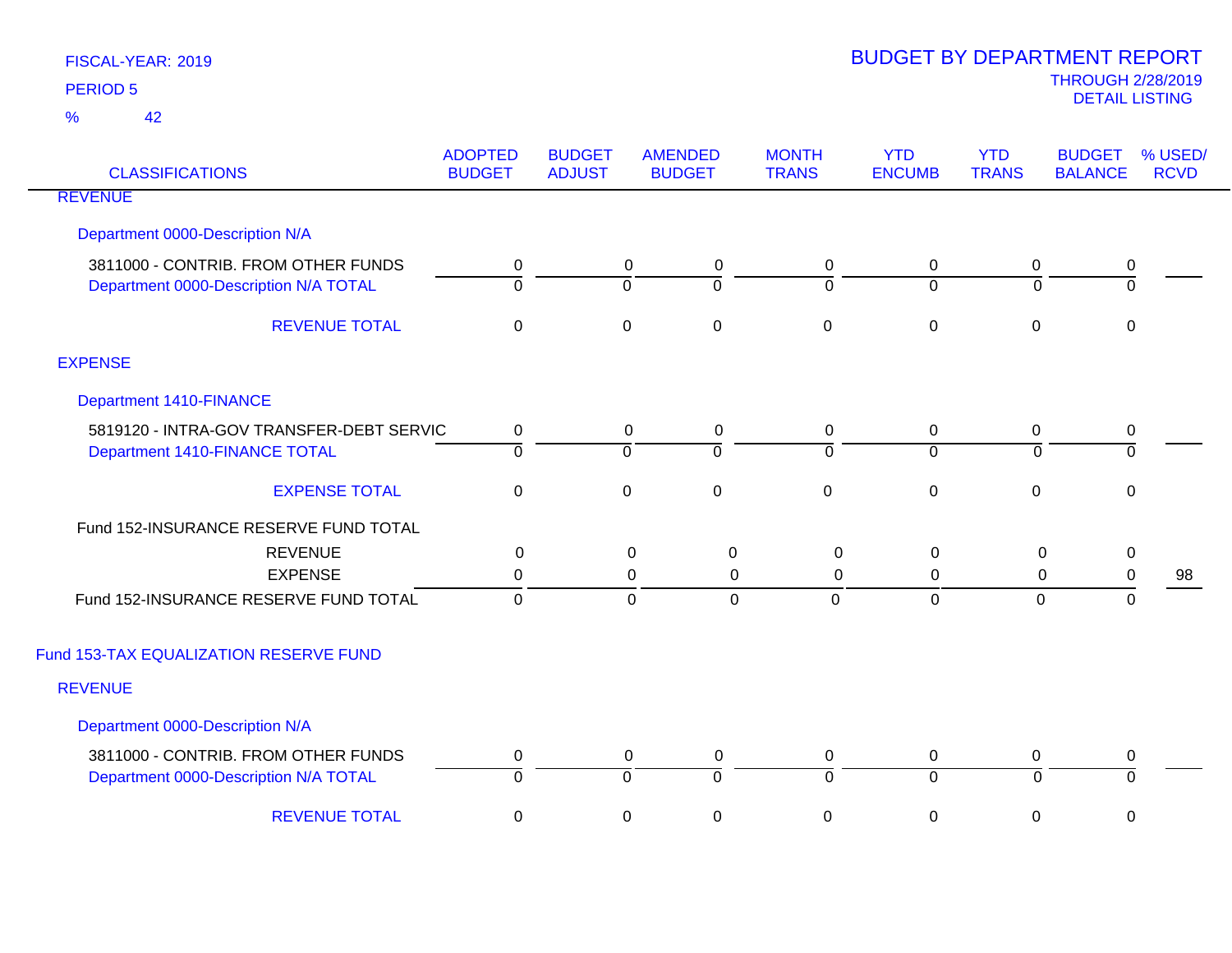42 %

| <b>CLASSIFICATIONS</b>                                                    | <b>ADOPTED</b><br><b>BUDGET</b> | <b>BUDGET</b><br><b>ADJUST</b> | <b>AMENDED</b><br><b>BUDGET</b>         | <b>MONTH</b><br><b>TRANS</b> | <b>YTD</b><br><b>ENCUMB</b> | <b>YTD</b><br><b>TRANS</b>  | <b>BUDGET</b><br><b>BALANCE</b> | % USED/<br><b>RCVD</b> |
|---------------------------------------------------------------------------|---------------------------------|--------------------------------|-----------------------------------------|------------------------------|-----------------------------|-----------------------------|---------------------------------|------------------------|
| <b>EXPENSE</b>                                                            |                                 |                                |                                         |                              |                             |                             |                                 |                        |
| <b>Department 1410-FINANCE</b>                                            |                                 |                                |                                         |                              |                             |                             |                                 |                        |
| 5819120 - INTRA-GOV TRANSFER-DEBT SERVIC<br>Department 1410-FINANCE TOTAL | 0<br>$\overline{\mathfrak{o}}$  |                                | $\mathbf 0$<br>0<br>$\overline{0}$<br>0 | 0<br>$\Omega$                | $\mathbf 0$<br>$\Omega$     | $\pmb{0}$<br>$\overline{0}$ | 0<br>ō                          |                        |
| <b>EXPENSE TOTAL</b>                                                      | $\mathbf 0$                     |                                | $\pmb{0}$<br>$\pmb{0}$                  | $\mathsf 0$                  | $\mathbf 0$                 | $\pmb{0}$                   | $\boldsymbol{0}$                |                        |
| Fund 153-TAX EQUALIZATION RESERVE FUND TOTAL                              |                                 |                                |                                         |                              |                             |                             |                                 |                        |
| <b>REVENUE</b>                                                            | 0                               |                                | 0<br>0                                  | $\mathbf 0$                  | 0                           | 0                           | $\pmb{0}$                       |                        |
| <b>EXPENSE</b>                                                            | 0                               |                                | 0<br>0                                  | 0                            | 0                           | 0                           | 0                               | 98                     |
| Fund 153-TAX EQUALIZATION RESERVE FUND TOTAL                              | $\mathbf{0}$                    |                                | $\mathbf 0$<br>$\Omega$                 | $\mathbf{0}$                 | $\overline{0}$              | $\mathbf{0}$                | 0                               |                        |
| Fund 154-BUILDING CAPITAL RESERVE FUND                                    |                                 |                                |                                         |                              |                             |                             |                                 |                        |
| <b>REVENUE</b>                                                            |                                 |                                |                                         |                              |                             |                             |                                 |                        |
| Department 0000-Description N/A                                           |                                 |                                |                                         |                              |                             |                             |                                 |                        |
| 3811000 - CONTRIB. FROM OTHER FUNDS                                       | 0                               |                                | 0<br>0                                  | 0                            | $\mathbf 0$                 | 0                           | 0                               |                        |
| Department 0000-Description N/A TOTAL                                     | $\overline{0}$                  |                                | $\mathbf 0$<br>$\Omega$                 | $\Omega$                     | $\overline{0}$              | $\Omega$                    | $\Omega$                        |                        |
| <b>REVENUE TOTAL</b>                                                      | $\mathbf 0$                     |                                | $\mathbf 0$<br>$\pmb{0}$                | $\mathbf 0$                  | $\mathbf 0$                 | $\pmb{0}$                   | 0                               |                        |
| <b>EXPENSE</b>                                                            |                                 |                                |                                         |                              |                             |                             |                                 |                        |
| <b>Department 1410-FINANCE</b>                                            |                                 |                                |                                         |                              |                             |                             |                                 |                        |
| 5819120 - INTRA-GOV TRANSFER-DEBT SERVIC                                  | 0                               |                                | $\mathbf 0$<br>0                        | 0                            | $\mathbf 0$                 | $\mathbf 0$                 | 0                               |                        |
| Department 1410-FINANCE TOTAL                                             | $\overline{0}$                  |                                | $\overline{0}$<br>ō                     | $\overline{0}$               | $\overline{0}$              | $\overline{0}$              | ō                               |                        |
| <b>EXPENSE TOTAL</b>                                                      | $\mathbf 0$                     |                                | $\mathbf 0$<br>0                        | 0                            | 0                           | 0                           | 0                               |                        |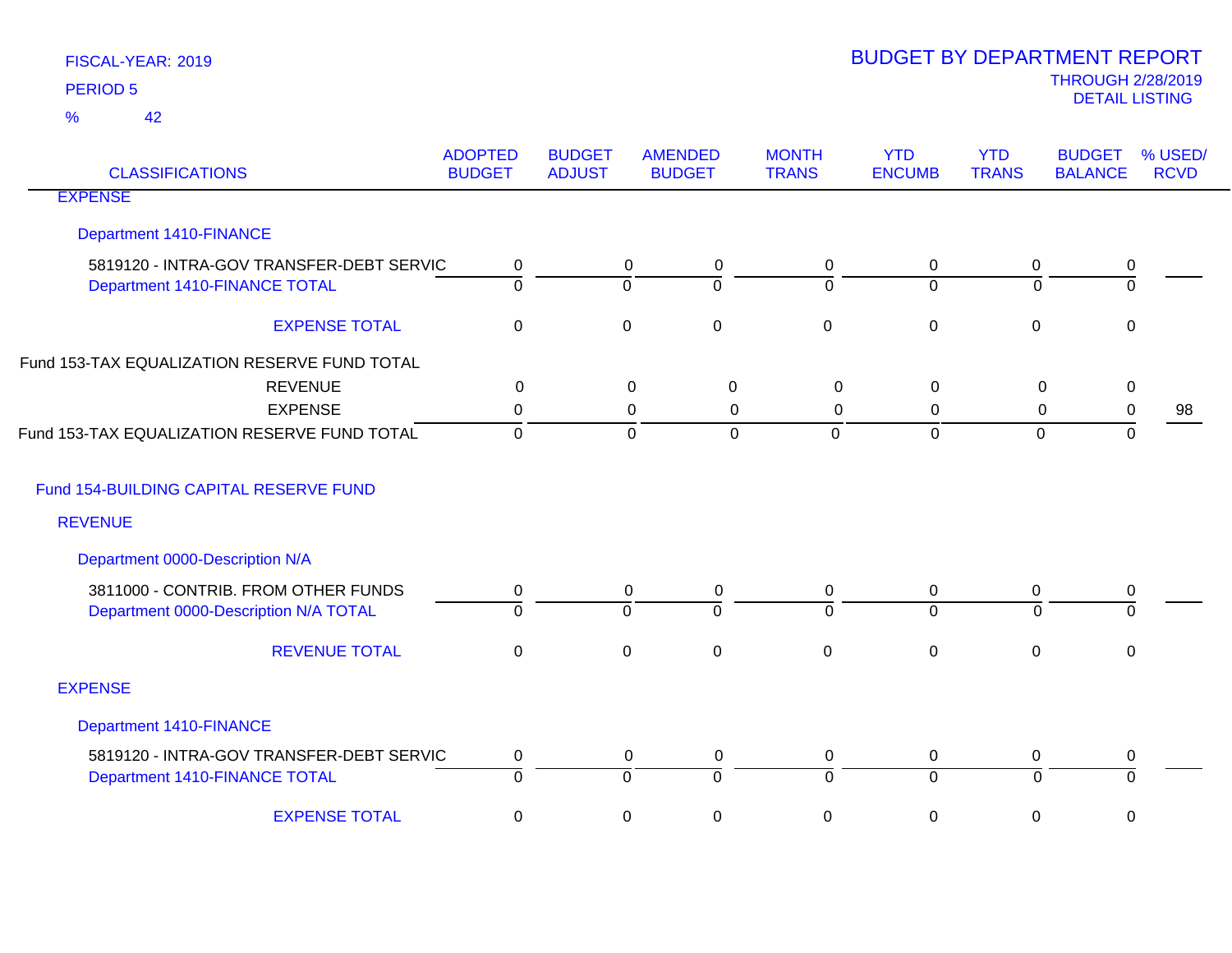### FISCAL-YEAR: 2019 42 %

| <b>CLASSIFICATIONS</b>                       | <b>ADOPTED</b><br><b>BUDGET</b> | <b>BUDGET</b><br><b>ADJUST</b> | <b>AMENDED</b><br><b>BUDGET</b> | <b>MONTH</b><br><b>TRANS</b> | <b>YTD</b><br><b>ENCUMB</b> | <b>YTD</b><br><b>TRANS</b> | <b>BUDGET</b><br><b>BALANCE</b> | % USED/<br><b>RCVD</b> |
|----------------------------------------------|---------------------------------|--------------------------------|---------------------------------|------------------------------|-----------------------------|----------------------------|---------------------------------|------------------------|
| Fund 154-BUILDING CAPITAL RESERVE FUND TOTAL |                                 |                                |                                 |                              |                             |                            |                                 |                        |
| <b>REVENUE</b>                               | $\mathbf 0$                     |                                | $\mathbf 0$<br>0                | $\mathbf 0$                  | $\Omega$                    | 0                          | 0                               |                        |
| <b>EXPENSE</b>                               | 0                               |                                | 0<br>0                          | 0                            | 0                           | 0                          | 0                               | 98                     |
| Fund 154-BUILDING CAPITAL RESERVE FUND TOTAL | $\Omega$                        |                                | $\Omega$<br>$\overline{0}$      | $\overline{0}$               | $\mathbf 0$                 | $\overline{0}$             | $\mathbf 0$                     |                        |
| Fund 155-CITY PARKS ACQUI DEV OPERATION      |                                 |                                |                                 |                              |                             |                            |                                 |                        |
| <b>REVENUE</b>                               |                                 |                                |                                 |                              |                             |                            |                                 |                        |
| Department 0000-Description N/A              |                                 |                                |                                 |                              |                             |                            |                                 |                        |
| 3699201 - MISC. OTHERS                       | 0                               | 0                              | $\Omega$                        | $\Omega$                     | $\mathbf{0}$                | $\Omega$                   | 0                               |                        |
| 3811000 - CONTRIB. FROM OTHER FUNDS          | 0                               | $\pmb{0}$                      | 0                               | 0                            | 0                           | 0                          | $\,0\,$                         |                        |
| Department 0000-Description N/A TOTAL        | $\Omega$                        | 0                              | $\Omega$                        | $\Omega$                     | $\mathbf 0$                 | $\Omega$                   | $\mathbf 0$                     |                        |
| <b>REVENUE TOTAL</b>                         | $\mathbf 0$                     | 0                              | $\mathbf 0$                     | $\mathbf 0$                  | $\mathbf 0$                 | $\overline{0}$             | 0                               |                        |
| <b>EXPENSE</b>                               |                                 |                                |                                 |                              |                             |                            |                                 |                        |
| <b>Department 1410-FINANCE</b>               |                                 |                                |                                 |                              |                             |                            |                                 |                        |
| 5819120 - INTRA-GOV TRANSFER-DEBT SERVIC     | 0                               | 0                              | 0                               | 0                            | 0                           | 0                          | 0                               |                        |
| Department 1410-FINANCE TOTAL                | $\overline{0}$                  | ō                              | $\Omega$                        | $\Omega$                     | $\overline{0}$              | 0                          | $\Omega$                        |                        |
| Department 2000-PARKS & RECREATION           |                                 |                                |                                 |                              |                             |                            |                                 |                        |
| 5726110 - FRDAP 200K DISON PURCHASE          | 310,000                         | $\mathbf 0$                    | 310,000                         | 0                            | $\mathbf 0$                 | $\mathbf 0$                | 310,000                         |                        |
| Department 2000-PARKS & RECREATION TOTAL     | 310,000                         | $\mathbf 0$                    | 310,000                         | $\Omega$                     | $\Omega$                    | 0                          | 310,000                         |                        |
| <b>EXPENSE TOTAL</b>                         | 310,000                         | 0                              | 310,000                         | 0                            | $\pmb{0}$                   | 0                          | 310,000                         |                        |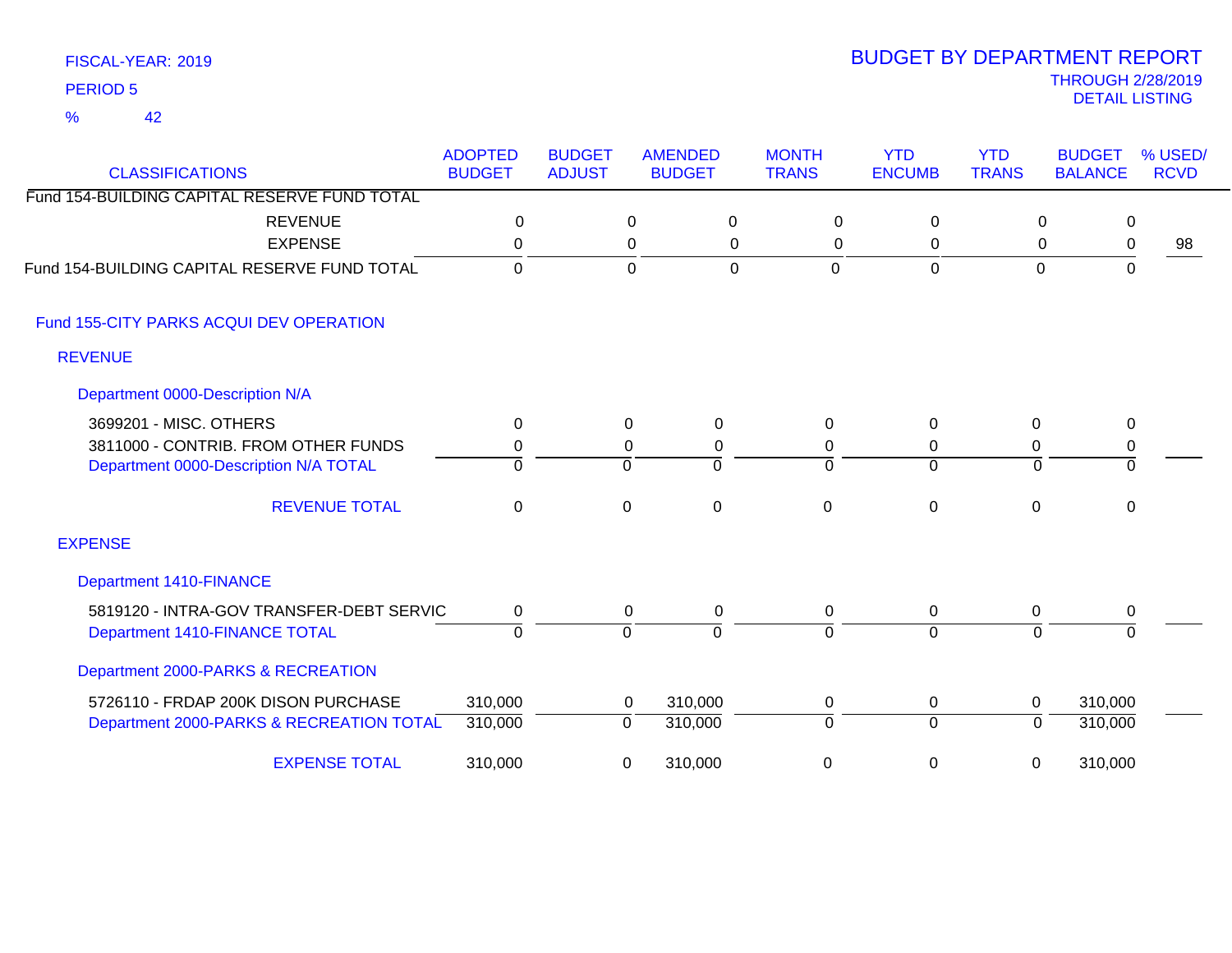| FISCAL-YEAR: 2019 |
|-------------------|
| <b>PERIOD 5</b>   |

# THROUGH 2/28/2019 DETAIL LISTING PERIOD <sup>5</sup> BUDGET BY DEPARTMENT REPORT

| <b>CLASSIFICATIONS</b>                        | <b>ADOPTED</b><br><b>BUDGET</b> | <b>BUDGET</b><br><b>ADJUST</b> |                     | <b>AMENDED</b><br><b>BUDGET</b> | <b>MONTH</b><br><b>TRANS</b> | <b>YTD</b><br><b>ENCUMB</b> | <b>YTD</b><br><b>TRANS</b> | <b>BUDGET</b><br><b>BALANCE</b> | % USED/<br><b>RCVD</b> |
|-----------------------------------------------|---------------------------------|--------------------------------|---------------------|---------------------------------|------------------------------|-----------------------------|----------------------------|---------------------------------|------------------------|
| Fund 155-CITY PARKS ACQUI DEV OPERATION TOTAL |                                 |                                |                     |                                 |                              |                             |                            |                                 |                        |
| <b>REVENUE</b>                                | 0                               |                                | $\mathbf 0$         | 0                               | $\mathbf 0$                  | 0                           | 0                          | $\Omega$                        |                        |
| <b>EXPENSE</b>                                | 310,000                         |                                | 0                   | 310,000                         | 0                            | $\mathbf{0}$                | 0                          | 310,000                         |                        |
| Fund 155-CITY PARKS ACQUI DEV OPERATION       | $-310,000$                      |                                | $\mathbf 0$         | $-310,000$                      | $\mathbf 0$                  | $\mathbf 0$                 | $\mathbf 0$                | $-310,000$                      |                        |
| Fund 156-PEDESTRIAN CROSSING ACQUISITIO       |                                 |                                |                     |                                 |                              |                             |                            |                                 |                        |
| <b>REVENUE</b>                                |                                 |                                |                     |                                 |                              |                             |                            |                                 |                        |
| Department 0000-Description N/A               |                                 |                                |                     |                                 |                              |                             |                            |                                 |                        |
| 3699201 - MISC. OTHERS                        | 0                               |                                | $\mathbf 0$         | 0                               | $\mathbf{0}$                 | 0                           | 0                          | $\mathbf 0$                     |                        |
| 3811000 - CONTRIB. FROM OTHER FUNDS           | 0                               |                                | 0                   | 0                               | 0                            | 0                           | 0                          | $\pmb{0}$                       |                        |
| Department 0000-Description N/A TOTAL         | $\Omega$                        |                                | $\Omega$            | $\Omega$                        | $\Omega$                     | $\Omega$                    | $\Omega$                   | $\Omega$                        |                        |
| <b>REVENUE TOTAL</b>                          | $\mathbf 0$                     |                                | $\mathsf{O}\xspace$ | $\mathbf 0$                     | $\mathbf 0$                  | $\mathbf 0$                 | $\mathbf 0$                | $\mathbf 0$                     |                        |
| <b>EXPENSE</b>                                |                                 |                                |                     |                                 |                              |                             |                            |                                 |                        |
| Department 1790-ENGINEERING & CONSTRUCTN      |                                 |                                |                     |                                 |                              |                             |                            |                                 |                        |
| 5196490 - CONSTRUCTION PROJECTS               | 0                               |                                | $\mathbf 0$         | 0                               | 0                            | 0                           | $\mathbf 0$                | $\mathbf 0$                     |                        |
| Department 1790-ENGINEERING & CONSTRUCTN      | $\Omega$                        |                                | $\mathbf 0$         | $\Omega$                        | $\Omega$                     | $\overline{0}$              | $\Omega$                   | $\Omega$                        |                        |
| <b>EXPENSE TOTAL</b>                          | $\overline{0}$                  |                                | $\mathbf 0$         | $\mathbf 0$                     | $\Omega$                     | $\overline{0}$              | $\mathbf 0$                | 0                               |                        |
| Fund 156-PEDESTRIAN CROSSING ACQUISITIO       |                                 |                                |                     |                                 |                              |                             |                            |                                 |                        |
| <b>REVENUE</b>                                | 0                               |                                | $\mathbf 0$         | 0                               | 0                            | 0                           | 0                          | 0                               |                        |
| <b>EXPENSE</b>                                | 0                               |                                | $\mathbf 0$         | 0                               | $\mathbf 0$                  | 0                           | 0                          | $\mathbf 0$                     |                        |
| Fund 156-PEDESTRIAN CROSSING ACQUISITIO       | $\overline{0}$                  |                                | $\overline{0}$      | $\mathbf 0$                     | $\Omega$                     | $\mathbf 0$                 | $\overline{0}$             | $\mathbf{0}$                    |                        |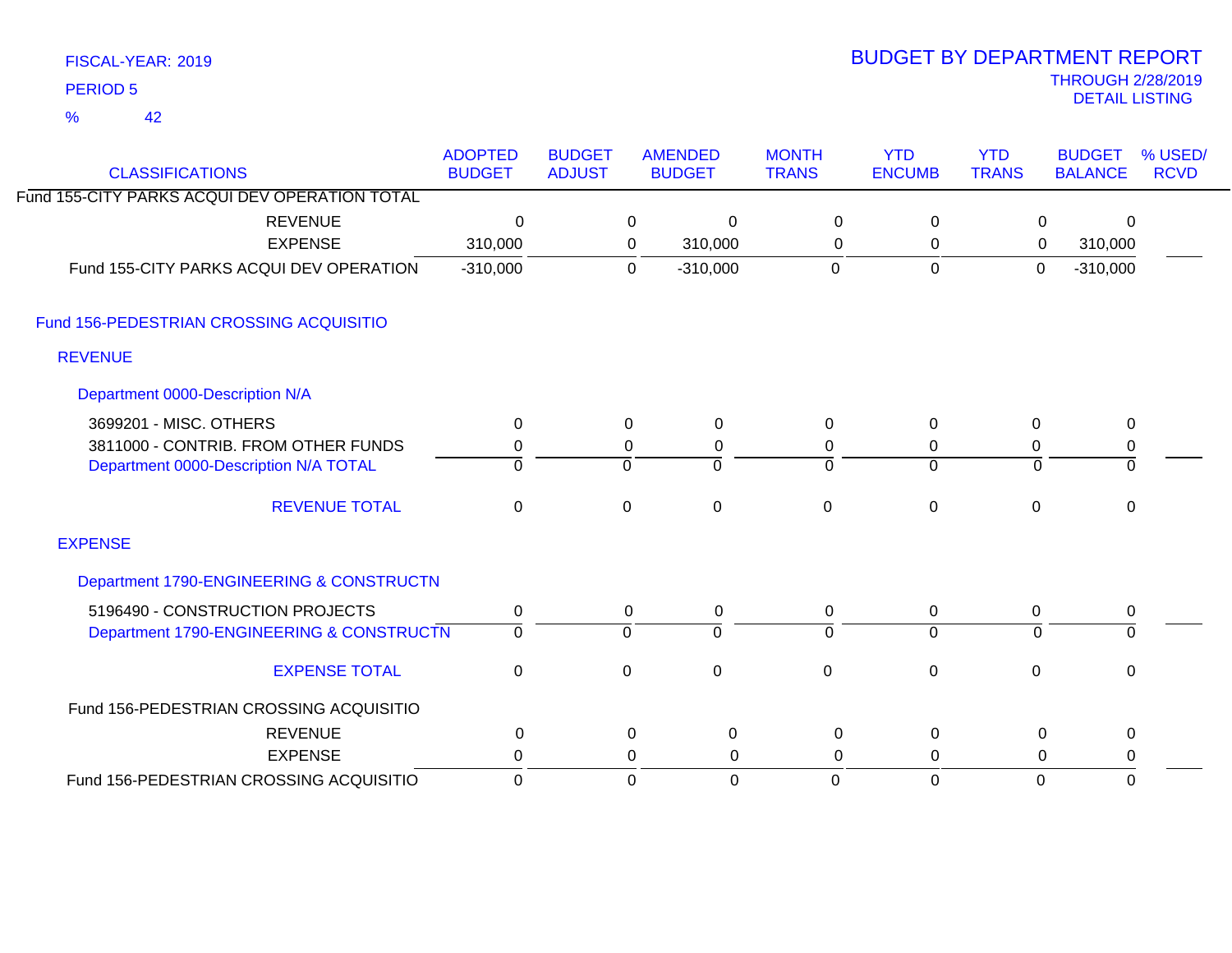| FISCAL-YEAR: 2019                     |                                 |                                |                                 |                              | <b>BUDGET BY DEPARTMENT REPORT</b> |                            |                                                   |                        |
|---------------------------------------|---------------------------------|--------------------------------|---------------------------------|------------------------------|------------------------------------|----------------------------|---------------------------------------------------|------------------------|
| <b>PERIOD 5</b>                       |                                 |                                |                                 |                              |                                    |                            | <b>THROUGH 2/28/2019</b><br><b>DETAIL LISTING</b> |                        |
| %<br>42                               |                                 |                                |                                 |                              |                                    |                            |                                                   |                        |
| <b>CLASSIFICATIONS</b>                | <b>ADOPTED</b><br><b>BUDGET</b> | <b>BUDGET</b><br><b>ADJUST</b> | <b>AMENDED</b><br><b>BUDGET</b> | <b>MONTH</b><br><b>TRANS</b> | <b>YTD</b><br><b>ENCUMB</b>        | <b>YTD</b><br><b>TRANS</b> | <b>BUDGET</b><br><b>BALANCE</b>                   | % USED/<br><b>RCVD</b> |
| Fund 201-DEBT SERVICE FUND            |                                 |                                |                                 |                              |                                    |                            |                                                   |                        |
| <b>REVENUE</b>                        |                                 |                                |                                 |                              |                                    |                            |                                                   |                        |
| Department 0000-Description N/A       |                                 |                                |                                 |                              |                                    |                            |                                                   |                        |
| 3612000 - INTEREST INCOME             | 2,000                           | 0                              | 2,000                           | 192                          | 0                                  | 1,061                      | 939                                               | 53                     |
| 3669000 - HOSPITAL LANDSCAPE REVENU   | 145,246                         | 0                              | 145,246                         | 0                            | 0                                  | 145,246                    | $\Omega$                                          | 100                    |
| 3669300 - RICHMAN PROPERTIES LN PMT   | 703,409                         | 0                              | 703,409                         | 0                            | 0                                  | 384,918                    | 318,491                                           | 54                     |
| 3699201 - MISC. OTHERS                | $\Omega$                        | $\mathbf 0$                    | 0                               | 0                            | 0                                  | $-32$                      | 32                                                |                        |
| 3811100 - TRANSFER IN FROM GEN FUND   | 329,345                         | 0                              | 329,345                         | 0                            | 0                                  | 329,345                    | $\mathbf 0$                                       | 100                    |
| 3841100 - DEBT BB&T LOAN FY15         | 0                               | $\mathbf 0$                    | $\Omega$                        | 0                            | 0                                  | 0                          | 0                                                 |                        |
| Department 0000-Description N/A TOTAL | 1,180,000                       | $\overline{0}$                 | 1,180,000                       | $\overline{192}$             | $\overline{0}$                     | 860,538                    | 319,462                                           | $\overline{72}$        |
| <b>REVENUE TOTAL</b>                  | 1,180,000                       | 0                              | 1,180,000                       | 192                          | $\boldsymbol{0}$                   | 860,538                    | 319,462                                           | 72                     |
| <b>EXPENSE</b>                        |                                 |                                |                                 |                              |                                    |                            |                                                   |                        |
| <b>Department 1410-FINANCE</b>        |                                 |                                |                                 |                              |                                    |                            |                                                   |                        |
| 5197110 - DEBT SERVICE- PRINCIPAL     | 774,000                         | 0                              | 774,000                         | 0                            | 0                                  | 606,000                    | 168,000                                           | 78                     |
| 5197210 - DEBT SERVICE-INTEREST       | 402,000                         | $\mathbf 0$                    | 402,000                         | 0                            | $\pmb{0}$                          | 178,062                    | 223,938                                           | 44                     |
| 5197310 - DEBT OTHER COST             | 4,000                           | 0                              | 4,000                           | 0                            | 0                                  | $\mathbf 0$                | 4,000                                             |                        |
| Department 1410-FINANCE TOTAL         | 1,180,000                       | $\mathbf 0$                    | 1,180,000                       | $\overline{0}$               | $\overline{0}$                     | 784,062                    | 395,938                                           | 66                     |
| Department 1500-CITY ATTORNEY         |                                 |                                |                                 |                              |                                    |                            |                                                   |                        |
| 5147310 - DEBT OTHER COST             | $\mathbf 0$                     | 0                              | 0                               | 0                            | $\mathbf 0$                        | $\mathbf 0$                | $\mathbf 0$                                       |                        |
| 5197310 - DEBT OTHER COST             | $\pmb{0}$                       | 0                              | $\pmb{0}$                       | $\pmb{0}$                    | 0                                  | $\pmb{0}$                  | $\pmb{0}$                                         |                        |
| Department 1500-CITY ATTORNEY TOTAL   | $\overline{0}$                  | $\overline{0}$                 | $\overline{0}$                  | $\overline{0}$               | $\Omega$                           | $\overline{0}$             | $\overline{0}$                                    |                        |
| <b>EXPENSE TOTAL</b>                  | 1,180,000                       | 0                              | 1,180,000                       | $\pmb{0}$                    | $\boldsymbol{0}$                   | 784,062                    | 395,938                                           | 66                     |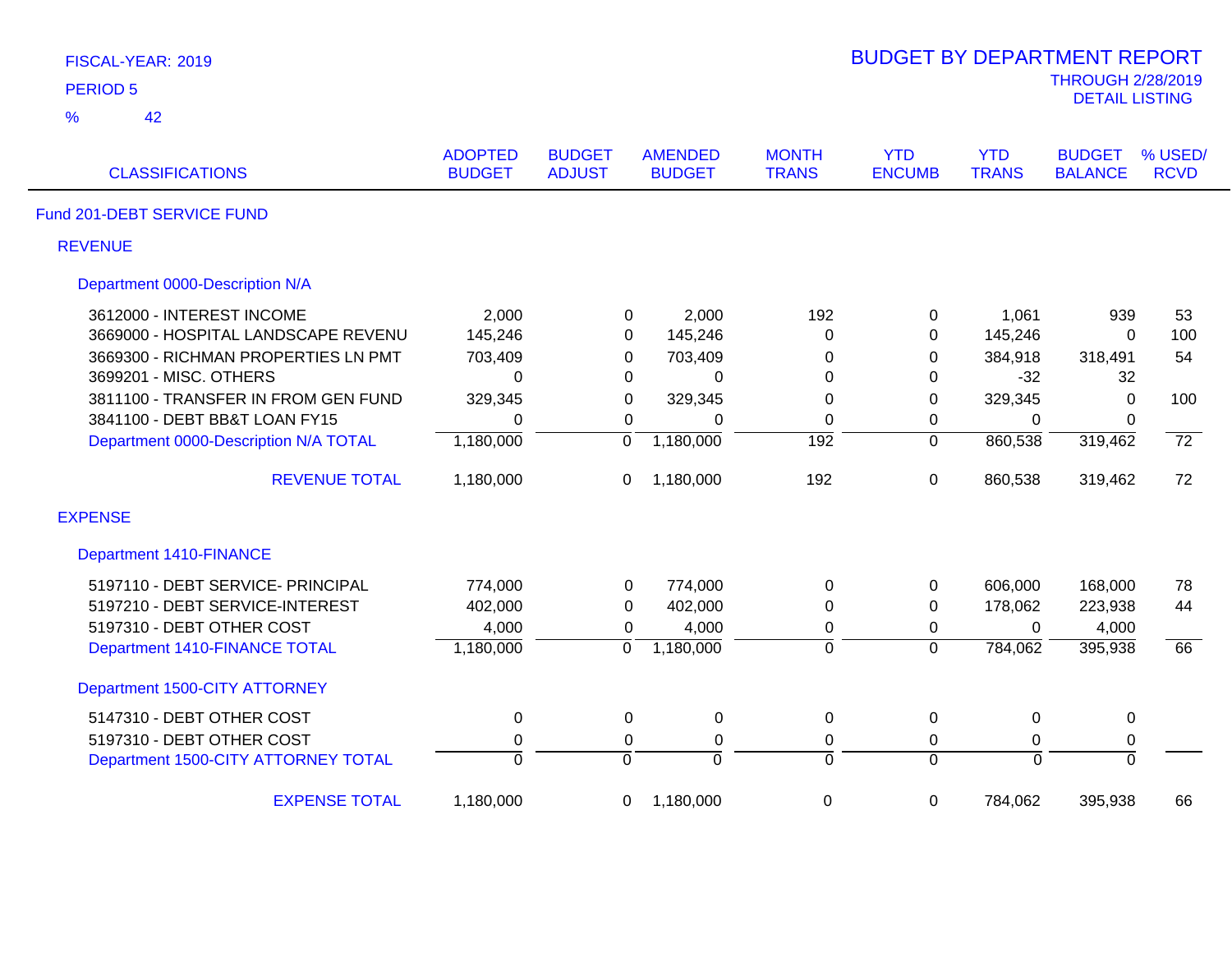|                 | FISCAL-YEAR: 2019                          |                  |                |                |                | <b>BUDGET BY DEPARTMENT REPORT</b> |                |                          |             |
|-----------------|--------------------------------------------|------------------|----------------|----------------|----------------|------------------------------------|----------------|--------------------------|-------------|
| <b>PERIOD 5</b> |                                            |                  |                |                |                |                                    |                | <b>THROUGH 2/28/2019</b> |             |
| $\frac{9}{6}$   | 42                                         |                  |                |                |                |                                    |                | <b>DETAIL LISTING</b>    |             |
|                 |                                            | <b>ADOPTED</b>   | <b>BUDGET</b>  | <b>AMENDED</b> | <b>MONTH</b>   | <b>YTD</b>                         | <b>YTD</b>     | <b>BUDGET</b>            | % USED/     |
|                 | <b>CLASSIFICATIONS</b>                     | <b>BUDGET</b>    | <b>ADJUST</b>  | <b>BUDGET</b>  | <b>TRANS</b>   | <b>ENCUMB</b>                      | <b>TRANS</b>   | <b>BALANCE</b>           | <b>RCVD</b> |
|                 | Fund 201-DEBT SERVICE FUND TOTAL           |                  |                |                |                |                                    |                |                          |             |
|                 | <b>REVENUE</b>                             | 1,180,000        | 0              | 1,180,000      | 192            | 0                                  | 860,538        | 319,462                  | 72          |
|                 | <b>EXPENSE</b>                             | 1,180,000        | $\mathsf 0$    | 1,180,000      | $\mathbf 0$    | $\mathbf 0$                        | 784,062        | 395,938                  | 66          |
|                 | Fund 201-DEBT SERVICE FUND TOTAL           | $\overline{0}$   | $\overline{0}$ | $\mathbf 0$    | 192            | $\overline{0}$                     | 76,476         | $-76,476$                |             |
|                 | Fund 301-CAPITAL IMPROVEMENT FUND          |                  |                |                |                |                                    |                |                          |             |
| <b>REVENUE</b>  |                                            |                  |                |                |                |                                    |                |                          |             |
|                 | Department 0000-Description N/A            |                  |                |                |                |                                    |                |                          |             |
|                 | 3699294 - PRIOR YEAR ENCUMBRANCES          | $\mathbf 0$      | 0              | $\mathbf 0$    | $\mathbf 0$    | 0                                  | $\pmb{0}$      | 0                        |             |
|                 | 3811000 - CONTRIB. FROM OTHER FUNDS        | 1,319,392        | 0              | 1,319,392      | 0              | 0                                  | $\mathbf 0$    | 1,319,392                |             |
|                 | Department 0000-Description N/A TOTAL      | 1,319,392        | $\overline{0}$ | 1,319,392      | $\overline{0}$ | $\overline{0}$                     | $\overline{0}$ | 1,319,392                |             |
|                 | <b>REVENUE TOTAL</b>                       | 1,319,392        | 0              | 1,319,392      | $\mathsf 0$    | 0                                  | 0              | 1,319,392                |             |
| <b>EXPENSE</b>  |                                            |                  |                |                |                |                                    |                |                          |             |
|                 | Department 1310-CITY MANAGER               |                  |                |                |                |                                    |                |                          |             |
|                 | 5136450 - CAPITAL IMPROVEMENT              | $\pmb{0}$        | $\overline{0}$ | $\mathbf 0$    | $\pmb{0}$      | 0                                  | $\mathbf 0$    | $\pmb{0}$                |             |
|                 | 5139920 - GENERAL CONTINGENCY              | 0                | 4,000          | 4,000          | $\pmb{0}$      | 4,000                              | 4,000          | $\pmb{0}$                | 100         |
|                 | Department 1310-CITY MANAGER TOTAL         | $\overline{0}$   | 4,000          | 4,000          | $\overline{0}$ | 4,000                              | 4,000          | $\overline{0}$           | 100         |
|                 | Department 1320-PROCUREMENT DIVISION       |                  |                |                |                |                                    |                |                          |             |
|                 | 5136430 - EQUIPMENT-OPERATING              | $\boldsymbol{0}$ | 0              | 0              | $\pmb{0}$      | 0                                  | 0              | 0                        |             |
|                 | Department 1320-PROCUREMENT DIVISION TOTAL | $\overline{0}$   | $\overline{0}$ | 0              | ō              | $\overline{0}$                     | $\overline{0}$ | $\overline{0}$           |             |
|                 | Department 1340-MANAGEMENT INFO. SYSTEMS   |                  |                |                |                |                                    |                |                          |             |
|                 | 5133450 - CONTRACTUAL SERVCS-INFRA         | $\mathbf 0$      | $\pmb{0}$      | $\mathbf 0$    | 0              | 0                                  | $\mathbf 0$    | $\pmb{0}$                |             |
|                 | 5136430 - EQUIPMENT-OPERATING              | 100,000          | 120,582        | 220,582        | $\mathbf 0$    | 120,582                            | 220,497        | 85                       | 99          |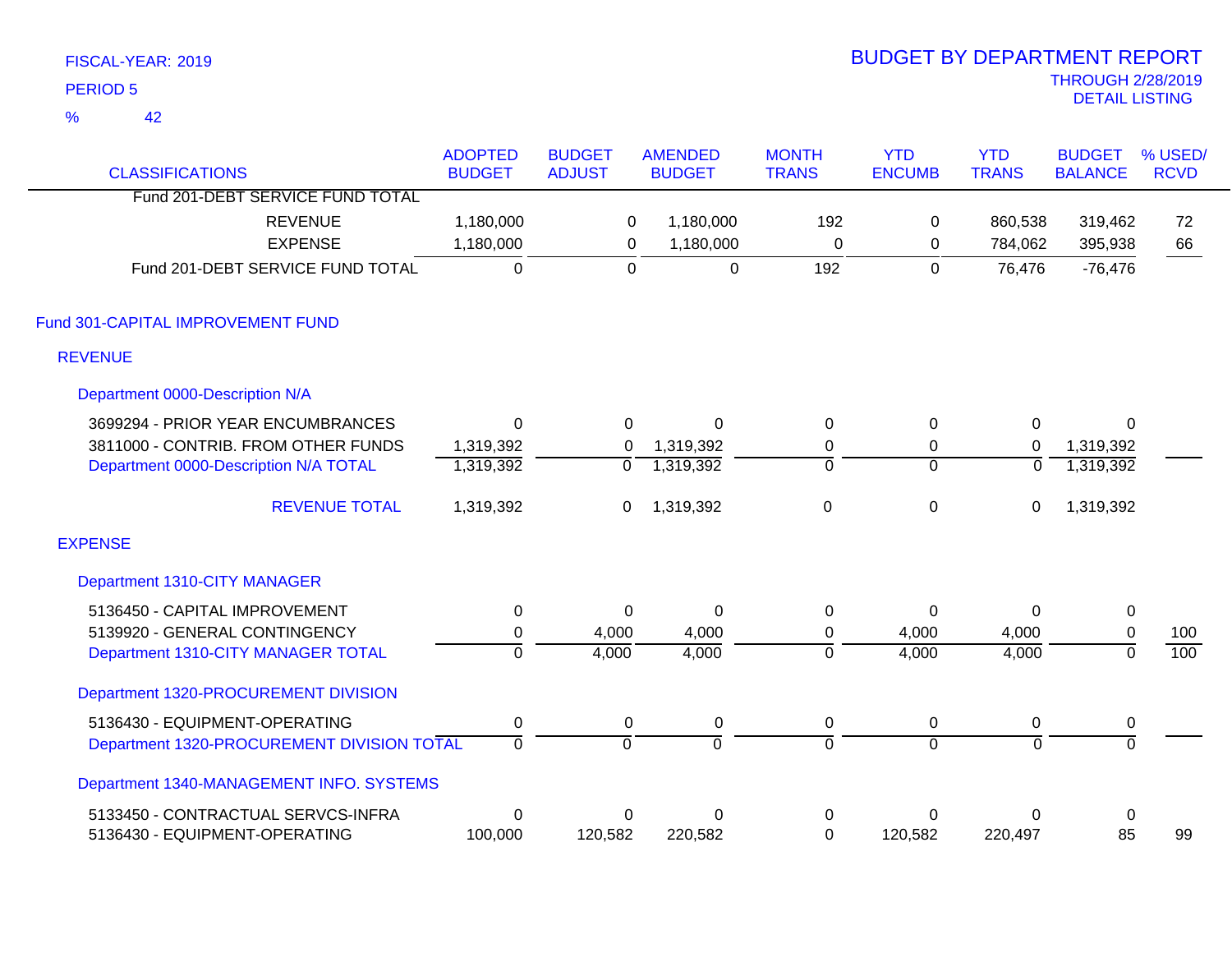42 %

| <b>CLASSIFICATIONS</b>                           | <b>ADOPTED</b><br><b>BUDGET</b> | <b>BUDGET</b><br><b>ADJUST</b> | <b>AMENDED</b><br><b>BUDGET</b> | <b>MONTH</b><br><b>TRANS</b> | <b>YTD</b><br><b>ENCUMB</b> | <b>YTD</b><br><b>TRANS</b> | <b>BUDGET</b><br><b>BALANCE</b> | % USED/<br><b>RCVD</b> |
|--------------------------------------------------|---------------------------------|--------------------------------|---------------------------------|------------------------------|-----------------------------|----------------------------|---------------------------------|------------------------|
| Department 1340-MANAGEMENT INFO. SYSTEMS 100,000 |                                 | 120,582                        | 220,582                         | $\overline{0}$               | 120,582                     | 220,497                    | $\overline{85}$                 | $\overline{99}$        |
| <b>Department 1410-FINANCE</b>                   |                                 |                                |                                 |                              |                             |                            |                                 |                        |
| 5136430 - EQUIPMENT-OPERATING                    | 50,000                          | 7,690                          | 57,690                          | 0                            | 7,690                       | 13,706                     | 43,984                          | 23                     |
| 5136440 - CAPITAL IMPROVEMENTS                   | 0                               | 0                              | 0                               | 0                            | 0                           | 0                          | 0                               |                        |
| Department 1410-FINANCE TOTAL                    | 50,000                          | 7,690                          | 57,690                          | $\overline{0}$               | 7,690                       | 13,706                     | 43,984                          | $\overline{23}$        |
| Department 1610-BUILDING                         |                                 |                                |                                 |                              |                             |                            |                                 |                        |
| 5246440 - CODE VEHICLES                          | $\mathbf 0$                     | $\mathbf 0$                    | $\pmb{0}$                       | 0                            | 0                           | 0                          | 0                               |                        |
| Department 1610-BUILDING TOTAL                   | $\overline{0}$                  | $\overline{0}$                 | $\overline{0}$                  | $\overline{0}$               | $\overline{0}$              | $\Omega$                   | $\overline{0}$                  |                        |
| Department 1620-PLANNING & ZONING                |                                 |                                |                                 |                              |                             |                            |                                 |                        |
| 5246430 - EQUIPMENT-OPERATING                    | 0                               | 0                              | $\mathbf 0$                     | $\Omega$                     | $\Omega$                    | 0                          | 0                               |                        |
| 5246810 - SOFTWARE                               | 0                               | 0                              | 0                               | 0                            | $\Omega$                    | 0                          | 0                               |                        |
| Department 1620-PLANNING & ZONING TOTAL          | $\Omega$                        | $\overline{0}$                 | $\overline{0}$                  | $\overline{0}$               | $\Omega$                    | $\overline{0}$             | $\overline{0}$                  |                        |
| Department 1640-CODE ENFORCEMENT                 |                                 |                                |                                 |                              |                             |                            |                                 |                        |
| 5246440 - CODE VEHICLES                          | 0                               | $\mathbf 0$                    | 0                               | $\overline{0}$               | 0                           | 0                          | $\pmb{0}$                       |                        |
| Department 1640-CODE ENFORCEMENT TOTAL           | $\Omega$                        | $\Omega$                       | $\overline{0}$                  | $\Omega$                     | $\Omega$                    | $\Omega$                   | $\Omega$                        |                        |
| Department 1720-SOLID WASTE                      |                                 |                                |                                 |                              |                             |                            |                                 |                        |
| 5346430 - EQUIPMENT-OPERATING                    | 0                               | 0                              | 0                               | 0                            | 0                           | 0                          | $\Omega$                        |                        |
| 5346440 - SOLID WASTE VEHICLES                   | 288,000                         | 0                              | 288,000                         | 0                            | $\mathbf 0$                 | 234,524                    | 53,476                          | 81                     |
| Department 1720-SOLID WASTE TOTAL                | 288,000                         | $\overline{0}$                 | 288,000                         | $\overline{0}$               | $\overline{0}$              | 234,524                    | 53,476                          | $\overline{81}$        |
| Department 1730-STREET MAINTENANCE               |                                 |                                |                                 |                              |                             |                            |                                 |                        |
| 5414625 - LANDSCAPE MAINTENANCE                  | 0                               | 0                              | $\Omega$                        | U                            | U                           | 0                          | ∩                               |                        |
| 5416450 - SUNSET DR & ST LIGHTING                | 215,000                         | 30,103                         | 245,103                         | 5,026                        | 10,000                      | 20,069                     | 225,034                         | 8                      |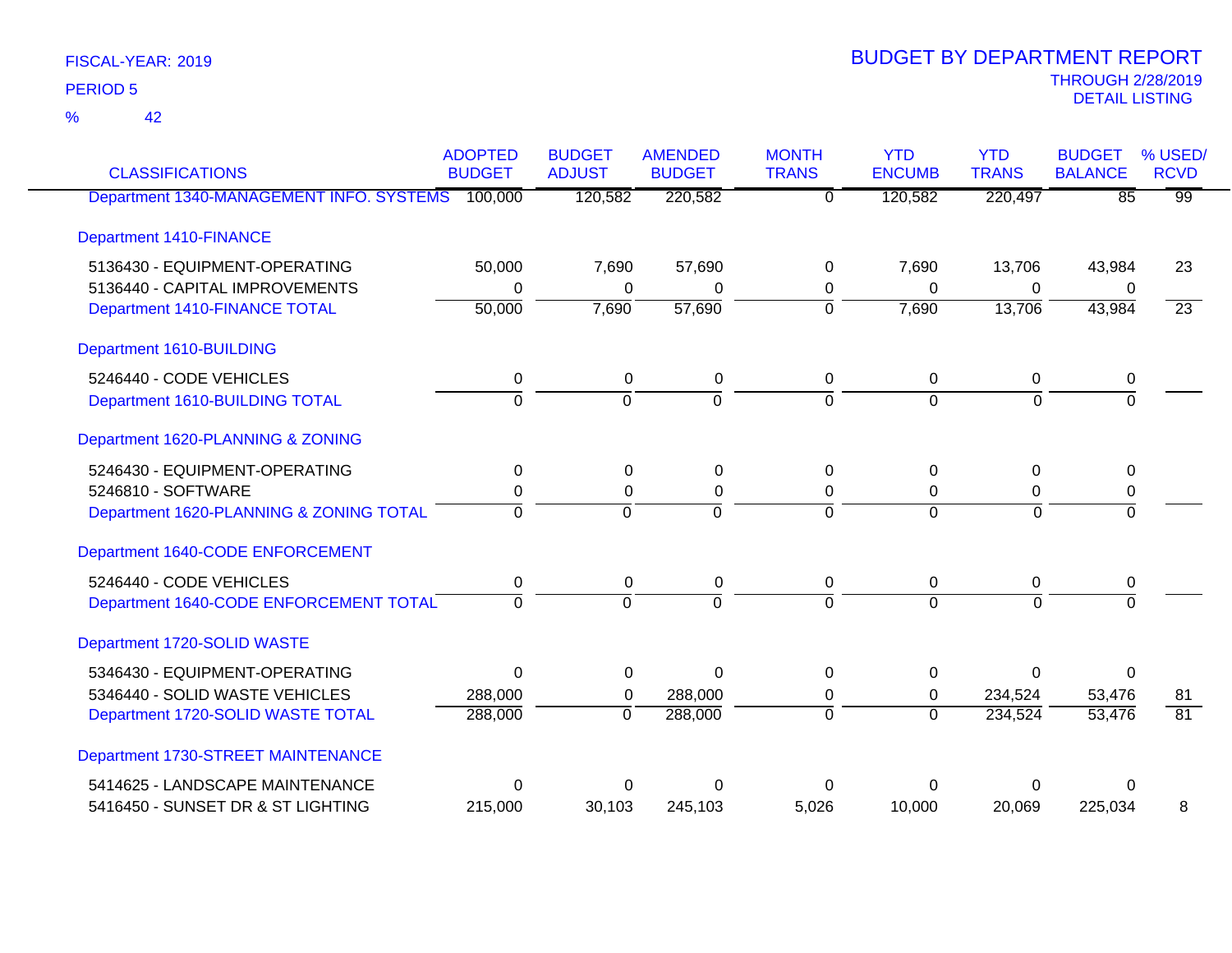| <b>CLASSIFICATIONS</b>                             | <b>ADOPTED</b><br><b>BUDGET</b> | <b>BUDGET</b><br><b>ADJUST</b> | <b>AMENDED</b><br><b>BUDGET</b> | <b>MONTH</b><br><b>TRANS</b> | <b>YTD</b><br><b>ENCUMB</b> | <b>YTD</b><br><b>TRANS</b> | <b>BUDGET</b><br><b>BALANCE</b> | % USED/<br><b>RCVD</b> |
|----------------------------------------------------|---------------------------------|--------------------------------|---------------------------------|------------------------------|-----------------------------|----------------------------|---------------------------------|------------------------|
| Department 1730-STREET MAINTENANCE TOTAL           | 215,000                         | 30,103                         | 245,103                         | 5,026                        | 10,000                      | 20,069                     | 225,034                         | $\overline{8}$         |
|                                                    |                                 |                                |                                 |                              |                             |                            |                                 |                        |
| Department 1760-MOTOR POOL                         |                                 |                                |                                 |                              |                             |                            |                                 |                        |
| 5196450 - CAPITAL OUTLAY                           | $\pmb{0}$                       | $\boldsymbol{0}$               | $\pmb{0}$                       | $\pmb{0}$                    | 0                           | 0                          | 0                               |                        |
| Department 1760-MOTOR POOL TOTAL                   | $\overline{0}$                  | $\mathbf 0$                    | $\mathbf 0$                     | $\mathbf 0$                  | $\mathbf 0$                 | $\Omega$                   | $\overline{0}$                  |                        |
| Department 1790-ENGINEERING & CONSTRUCTN           |                                 |                                |                                 |                              |                             |                            |                                 |                        |
| 5196450 - CAPITAL OUTLAY                           | 1,200,000                       | 305,006                        | 1,505,006                       | 99,801                       | 319,321                     | 447,376                    | 1,057,630                       | 29                     |
| Department 1790-ENGINEERING & CONSTRUCTN 1,200,000 |                                 | 305,006                        | 1,505,006                       | 99,801                       | 319,321                     | 447,376                    | 1,057,630                       | $\overline{29}$        |
| Department 1910-POLICE                             |                                 |                                |                                 |                              |                             |                            |                                 |                        |
| 5216440 - VEHICLES                                 | 332,000                         | 99,556                         | 431,556                         | 0                            | 333,661                     | 431,556                    | 0                               | 100                    |
| 5216450 - CAPITAL LEASE                            | 30,000                          | $\Omega$                       | 30,000                          | 0                            | 0                           | 6,736                      | 23,264                          | 22                     |
| Department 1910-POLICE TOTAL                       | 362,000                         | 99,556                         | 461,556                         | $\Omega$                     | 333,661                     | 438,292                    | 23,264                          | 94                     |
| Department 2000-PARKS & RECREATION                 |                                 |                                |                                 |                              |                             |                            |                                 |                        |
| 5196440 - VEHICLES                                 | $\mathbf 0$                     | $\Omega$                       | $\Omega$                        | $\Omega$                     | 0                           | 0                          | $\Omega$                        |                        |
| 5196450 - CAPITAL OUTLAY                           | $\Omega$                        | 0                              | $\Omega$                        | 0                            | 0                           | 0                          | 0                               |                        |
| 5726440 - CAPITAL IMPROVEMENTS                     | 73,000                          | 0                              | 73,000                          | $\Omega$                     | 36,319                      | 36,319                     | 36,681                          | 49                     |
| 5726450 - MATCHING CONTRIBUTION                    | 1,347,000                       | 308,564                        | 1,655,564                       | 310,418                      | 544,965                     | 938,238                    | 717,327                         | 56                     |
| Department 2000-PARKS & RECREATION TOTAL 1,420,000 |                                 | 308,564                        | 1,728,564                       | 310,418                      | 581,284                     | 974,557                    | 754,008                         | $\overline{56}$        |
| Department 2010-RECREATION-TENNIS                  |                                 |                                |                                 |                              |                             |                            |                                 |                        |
| 5726450 - MATCHING CONTRIBUTION                    | 0                               | 0                              | 0                               | 0                            | 0                           | 0                          | 0                               |                        |
| Department 2010-RECREATION-TENNIS TOTAL            | $\overline{0}$                  | $\overline{0}$                 | $\overline{0}$                  | $\overline{0}$               | $\overline{0}$              | $\overline{0}$             | $\overline{0}$                  |                        |
| Department 2020-MULTI PURPOSE CENTER               |                                 |                                |                                 |                              |                             |                            |                                 |                        |
| 5726450 - MATCHING CONTRIBUTION                    | 155,000                         | 0                              | 155,000                         | 29,391                       | 0                           | 39,189                     | 115,812                         | 25                     |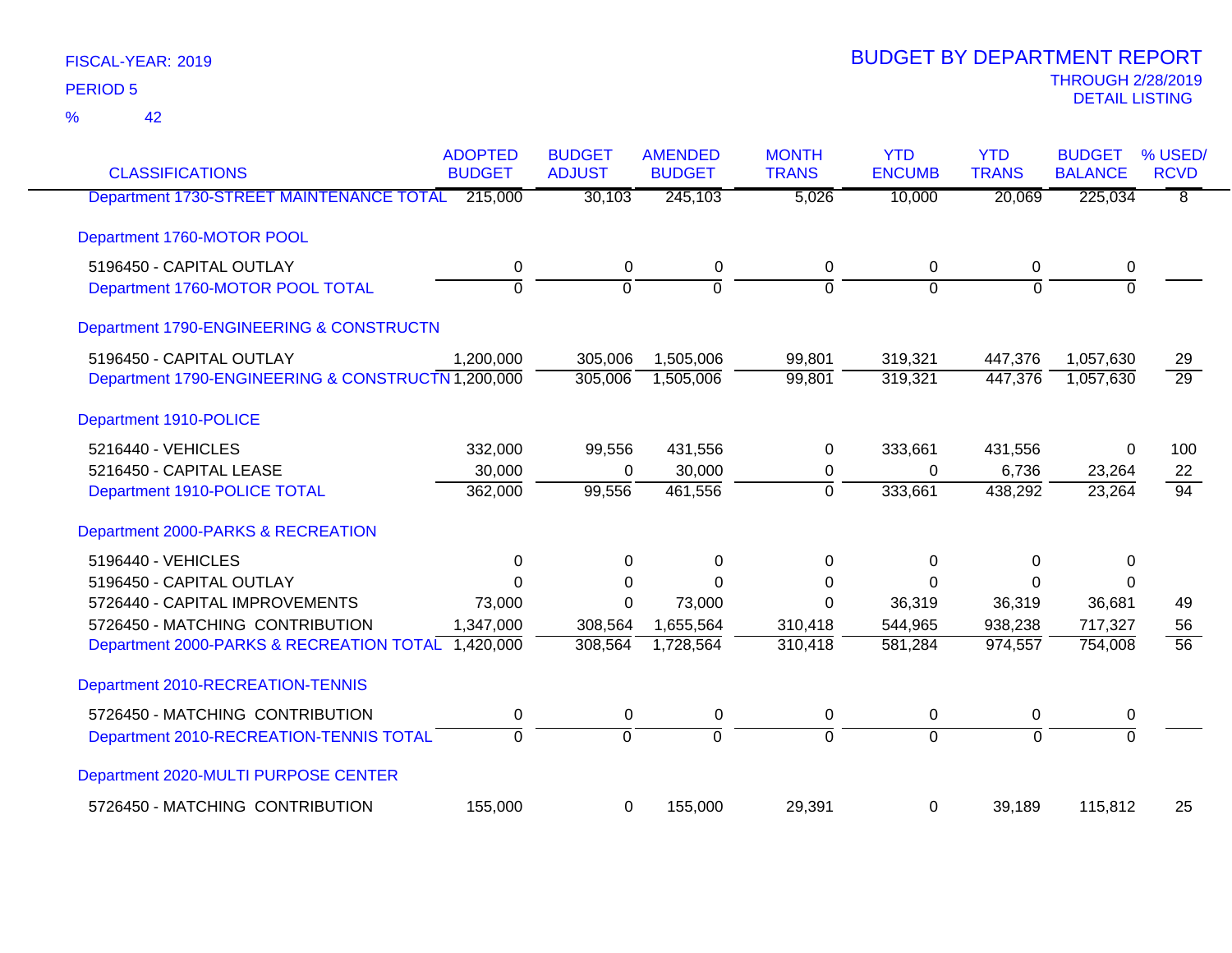42 %

| <b>CLASSIFICATIONS</b>                             | <b>ADOPTED</b><br><b>BUDGET</b> | <b>BUDGET</b><br><b>ADJUST</b> | <b>AMENDED</b><br><b>BUDGET</b> | <b>MONTH</b><br><b>TRANS</b> | <b>YTD</b><br><b>ENCUMB</b> | <b>YTD</b><br><b>TRANS</b> | <b>BUDGET</b><br><b>BALANCE</b> | % USED/<br><b>RCVD</b> |
|----------------------------------------------------|---------------------------------|--------------------------------|---------------------------------|------------------------------|-----------------------------|----------------------------|---------------------------------|------------------------|
| Department 2020-MULTI PURPOSE CENTER TOTAL 155,000 |                                 | $\overline{0}$                 | 155,000                         | 29,391                       | $\overline{0}$              | 39,189                     | 115,812                         | $\overline{25}$        |
| <b>EXPENSE TOTAL</b>                               | 3,790,000                       | 875,501                        | 4,665,501                       | 444,636                      | 1,376,538                   | 2,392,210                  | 2,273,293                       | 51                     |
| Fund 301-CAPITAL IMPROVEMENT FUND TOTAL            |                                 |                                |                                 |                              |                             |                            |                                 |                        |
| <b>REVENUE</b>                                     | 1,319,392                       | $\Omega$                       | 1,319,392                       | $\mathbf 0$                  | 0                           | 0                          | 1,319,392                       |                        |
| <b>EXPENSE</b>                                     | 3,790,000                       | 875,501                        | 4,665,501                       | 444,636                      | 1,376,538                   | 2,392,210                  | 2,273,293                       | 51                     |
| Fund 301-CAPITAL IMPROVEMENT FUND TOTAL            | $-2,470,608$                    | $-875,501$                     | $-3,346,109$                    | $-444,636$                   | $-1,376,538$                | $-2,392,210$               | $-953,901$                      |                        |
| Fund 608-STATE FORFEITURE FUND                     |                                 |                                |                                 |                              |                             |                            |                                 |                        |
| <b>REVENUE</b>                                     |                                 |                                |                                 |                              |                             |                            |                                 |                        |
| Department 0000-Description N/A                    |                                 |                                |                                 |                              |                             |                            |                                 |                        |
| 3511000 - CONFISCATED REVENUE                      | 0                               | 0                              | $\mathbf 0$                     | 0                            | $\mathbf 0$                 | $\Omega$                   | 0                               |                        |
| 3612000 - INTEREST INCOME                          | $\mathbf 0$                     | 0                              | $\mathbf 0$                     | 64                           | $\pmb{0}$                   | 342                        | $-342$                          |                        |
| Department 0000-Description N/A TOTAL              | $\overline{0}$                  | $\overline{0}$                 | ō                               | $\overline{64}$              | $\overline{0}$              | $\overline{342}$           | $-342$                          |                        |
| <b>REVENUE TOTAL</b>                               | 0                               | $\mathbf 0$                    | $\boldsymbol{0}$                | 64                           | $\pmb{0}$                   | 342                        | $-342$                          |                        |
| <b>EXPENSE</b>                                     |                                 |                                |                                 |                              |                             |                            |                                 |                        |
| Department 1910-POLICE                             |                                 |                                |                                 |                              |                             |                            |                                 |                        |
| 5213450 - CONTRACTUAL SERVICES                     | $\mathbf{0}$                    | 0                              | 0                               | 0                            | $\mathbf 0$                 | $\Omega$                   | 0                               |                        |
| 5213490 - CRIME PREVENTION PROGRAMS                | $\Omega$                        | 0                              | $\Omega$                        | 0                            | $\Omega$                    | 0                          | 0                               |                        |
| 5214070 - TRAVEL & CONFERENCE                      | $\Omega$                        | 0                              | $\Omega$                        | 0                            | $\mathbf 0$                 | $\Omega$                   | $\Omega$                        |                        |
| 5215210 - SUPPLIES                                 | 30,000                          | 0                              | 30,000                          | 0                            | $\pmb{0}$                   | 0                          | 30,000                          |                        |
| Department 1910-POLICE TOTAL                       | 30,000                          | $\overline{0}$                 | 30,000                          | 0                            | $\overline{0}$              | $\overline{0}$             | 30,000                          |                        |
| <b>EXPENSE TOTAL</b>                               | 30,000                          | $\mathbf 0$                    | 30,000                          | 0                            | $\pmb{0}$                   | $\mathbf 0$                | 30,000                          |                        |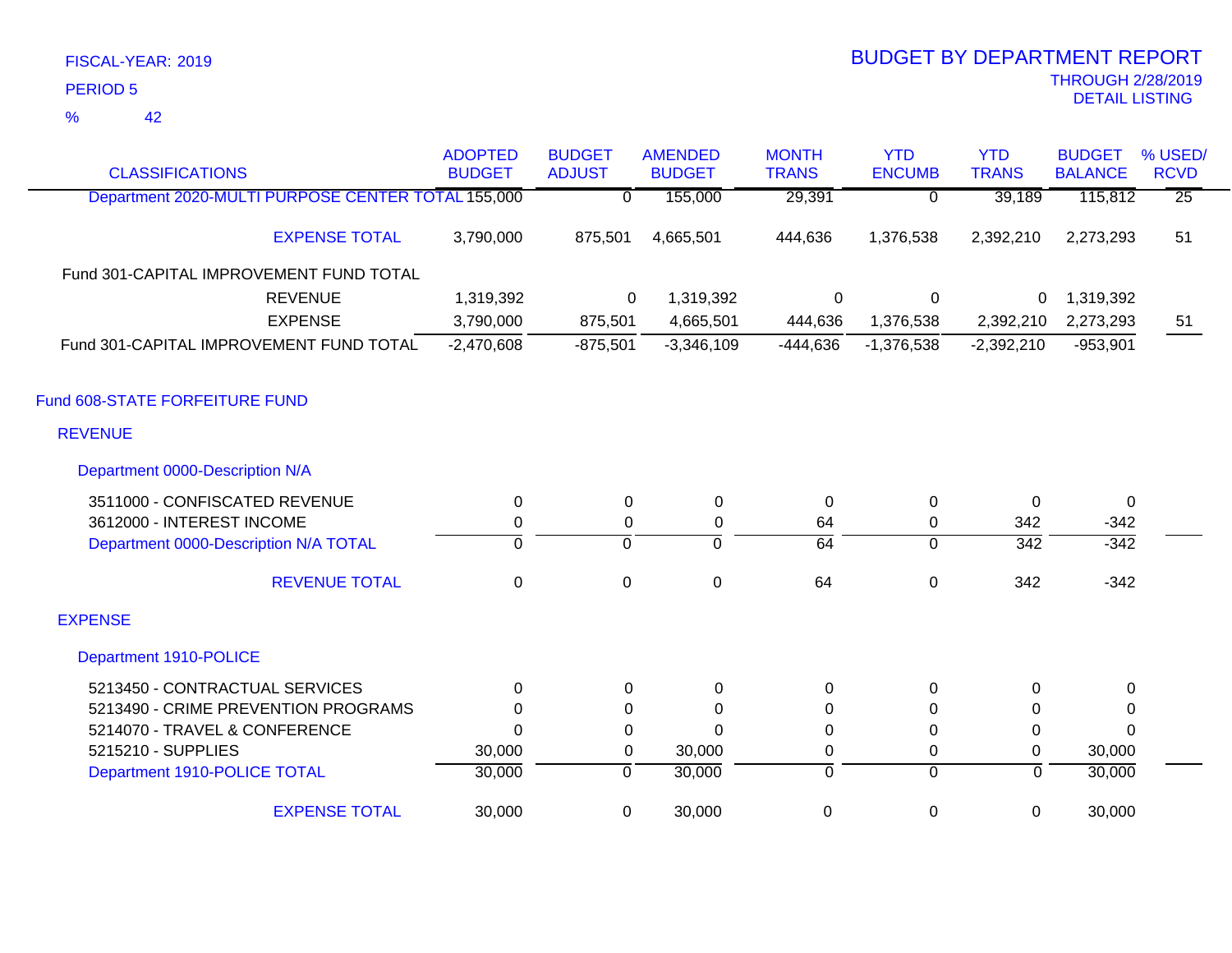42 %

| <b>CLASSIFICATIONS</b>                | <b>ADOPTED</b><br><b>BUDGET</b> | <b>BUDGET</b><br><b>ADJUST</b> |                | <b>AMENDED</b><br><b>BUDGET</b> | <b>MONTH</b><br><b>TRANS</b> | <b>YTD</b><br><b>ENCUMB</b> | <b>YTD</b><br><b>TRANS</b> | <b>BUDGET</b><br><b>BALANCE</b> | % USED/<br><b>RCVD</b> |
|---------------------------------------|---------------------------------|--------------------------------|----------------|---------------------------------|------------------------------|-----------------------------|----------------------------|---------------------------------|------------------------|
| Fund 608-STATE FORFEITURE FUND TOTAL  |                                 |                                |                |                                 |                              |                             |                            |                                 |                        |
| <b>REVENUE</b>                        | $\mathbf 0$                     |                                | 0              | $\pmb{0}$                       | 64                           | 0                           | 342                        | $-342$                          |                        |
| <b>EXPENSE</b>                        | 30,000                          |                                | 0              | 30,000                          | $\Omega$                     | 0                           | 0                          | 30,000                          |                        |
| Fund 608-STATE FORFEITURE FUND TOTAL  | $-30,000$                       |                                | $\Omega$       | $-30,000$                       | 64                           | 0                           | 342                        | $-30,342$                       |                        |
| Fund 610-CRA TRUST FUND               |                                 |                                |                |                                 |                              |                             |                            |                                 |                        |
| <b>REVENUE</b>                        |                                 |                                |                |                                 |                              |                             |                            |                                 |                        |
| Department 0000-Description N/A       |                                 |                                |                |                                 |                              |                             |                            |                                 |                        |
| 3111000 - OPERATING REVENUE           | 1,540,691                       |                                | 0              | 1,540,691                       | 0                            | 0                           | 801,802                    | 738,889                         | 52                     |
| 3612000 - INTEREST INCOME             | 0                               |                                | 0              | 0                               | $\Omega$                     | $\pmb{0}$                   | 0                          | 0                               |                        |
| 3612100 - INTEREST INCOME-TIF         | 4,250                           |                                | 0              | 4,250                           | 132                          | 0                           | 1,224                      | 3,026                           | 28                     |
| 3625100 - RENTAL PROPERTIES           | 33,000                          |                                | $\Omega$       | 33,000                          | 1,349                        | $\Omega$                    | 13,041                     | 19,959                          | 39                     |
| 3699201 - MISC. OTHERS                | 0                               |                                | $\Omega$       | 0                               | 0                            | 0                           | $-7$                       | 7                               |                        |
| 3811900 - TRANSFER FR GENERAL FUND    | $\Omega$                        |                                | $\Omega$       | $\Omega$                        | $\Omega$                     | 0                           | $\Omega$                   | $\Omega$                        |                        |
| Department 0000-Description N/A TOTAL | 1,577,941                       |                                | $\overline{0}$ | 1,577,941                       | 1,481                        | $\overline{0}$              | 816,060                    | 761,881                         | $\overline{51}$        |
| <b>REVENUE TOTAL</b>                  | 1,577,941                       |                                | 0              | 1,577,941                       | 1,481                        | 0                           | 816,060                    | 761,881                         | 51                     |
| <b>EXPENSE</b>                        |                                 |                                |                |                                 |                              |                             |                            |                                 |                        |
| Department 1110-CRA BOARD FOR TIF     |                                 |                                |                |                                 |                              |                             |                            |                                 |                        |
| 5131210 - REGULAR                     | 143,945                         |                                | 0              | 143,945                         | 10,468                       | 0                           | 50,026                     | 93,919                          | 34                     |
| 5132110 - F.I.C.A.                    | 11,012                          |                                | 0              | 11,012                          | 795                          | 0                           | 3,792                      | 7,220                           | 34                     |
| 5132210 - PENSION PLAN CONTRIBUTION   | 1,633                           |                                | 0              | 1,633                           | $\pmb{0}$                    | $\pmb{0}$                   | 389                        | 1,244                           | 23                     |
| 5132220 - DEFERRED COMP CONTRIB.      | 7,960                           |                                | 0              | 7,960                           | 584                          | $\pmb{0}$                   | 2,775                      | 5,185                           | 34                     |
| 5132310 - GROUP HEALTH INSURANCE      | 17,194                          |                                | 0              | 17,194                          | 591                          | 0                           | 2,677                      | 14,517                          | 15                     |
| 5132410 - WORKERS' COMPENSATION       | 432                             |                                | 0              | 432                             | 23                           | $\Omega$                    | 160                        | 272                             | 37                     |
| 5134060 - AUTO ALLOWANCE              | 4,010                           |                                | 0              | 4,010                           | 325                          | 0                           | 1,463                      | 2,548                           | 36                     |
| 5211210 - REGULAR                     | 134,591                         |                                | $\Omega$       | 134,591                         | 11,151                       | $\Omega$                    | 47,054                     | 87,537                          | 34                     |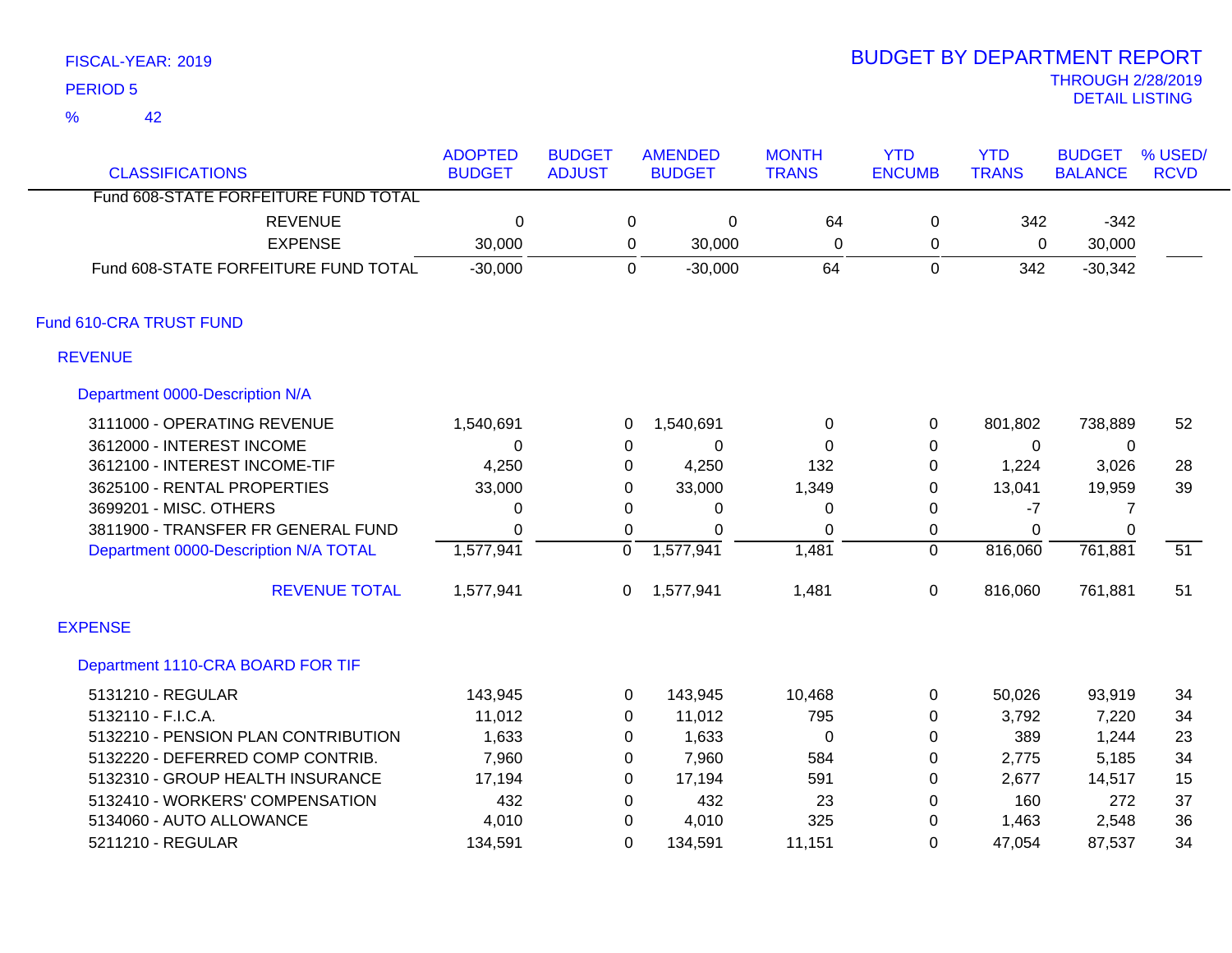|                                     | <b>ADOPTED</b> | <b>BUDGET</b> | <b>AMENDED</b> | <b>MONTH</b> | <b>YTD</b>    | <b>YTD</b>   | <b>BUDGET</b>  | % USED/     |
|-------------------------------------|----------------|---------------|----------------|--------------|---------------|--------------|----------------|-------------|
| <b>CLASSIFICATIONS</b>              | <b>BUDGET</b>  | <b>ADJUST</b> | <b>BUDGET</b>  | <b>TRANS</b> | <b>ENCUMB</b> | <b>TRANS</b> | <b>BALANCE</b> | <b>RCVD</b> |
| 5211410 - OVERTIME                  | 0              | 0             | $\mathbf 0$    | 0            | 0             | $\mathbf 0$  | 0              |             |
| 5212110 - F.I.C.A.                  | 10,296         | 0             | 10,296         | 831          | 0             | 3,787        | 6,509          | 36          |
| 5212210 - PENSION PLAN CONTRIBUTION | 20,323         | 0             | 20,323         | 0            | $\Omega$      | 4,558        | 15,765         | 22          |
| 5212310 - GROUP HEALTH INSURANCE    | 17,194         | 0             | 17,194         | 1,177        | 0             | 5,234        | 11,960         | 30          |
| 5212410 - WORKERS' COMPENSATION     | 6,176          | 0             | 6,176          | 326          | 0             | 2,287        | 3,889          | 37          |
| 5215220 - UNIFORMS                  | 0              | $\Omega$      | 0              | 0            | 0             | 0            | 0              |             |
| 5413120 - PROFESSIONAL SERVS-ST BEA | O              |               | 0              | 0            | 0             | 0            | 0              |             |
| 5413450 - CONTRACTUAL SERVICES      | 70,000         | 0             | 70,000         | 0            | $\Omega$      | $\Omega$     | 70,000         |             |
| 5414670 - MAINT & REP-GRDS & STRUCT | 0              | 8,960         | 8,960          | 0            | 8,960         | 8,960        | 0              | 100         |
| 5414710 - PRINTING MATERIAL-INFRAST | 0              | 0             | 0              | 0            | 0             | 0            | 0              |             |
| 5416340 - CAPITAL IMPROVEMENTS      | 100,000        | 0             | 100,000        | 0            | $\Omega$      | 0            | 100,000        |             |
| 5416450 - SUNSET DR & ST LIGHTING   | 0              | 0             | 0              | 0            | $\Omega$      | 0            | 0              |             |
| 5419930 - STREET BEAUTIFICATION     |                | 0             |                | 0            | 0             | 0            | $\Omega$       |             |
| 5511310 - PART TIME                 |                |               | U              | 0            | $\Omega$      | 0            | $\Omega$       |             |
| 5512110 - FICA                      |                |               | U              | 0            | $\Omega$      | $\Omega$     | $\Omega$       |             |
| 5512410 - WORKER'S COMPENSATION     |                |               |                | 0            | 0             | 0            | 0              |             |
| 5513120 - PROFF.SVC/ECONOMIC DEVLOP |                |               |                | 0            | $\Omega$      | 0            | U              |             |
| 5514710 - PRINTING MATERIALS-ECO.DE |                |               |                | 0            | $\Omega$      | 0            | U              |             |
| 5515210 - Supplies                  |                |               | O              | 0            | $\Omega$      | 0            | $\Omega$       |             |
| 5519932 - ECONOMIC DEVELOPMENT PRGM | O.             | 0             | U              | 0            | $\Omega$      | 0            | $\Omega$       |             |
| 5519933 - BUSINESS STARTUP ASSTNCE  | 20,000         | 0             | 20,000         | 0            | $\Omega$      | $\Omega$     | 20,000         |             |
| 5523120 - PROFF.SVC-COMM.BLDG REHAB | 0              | 0             | 0              | 0            | $\Omega$      | 0            | 0              |             |
| 5523450 - CONTRACTUAL SRVCS-COMMERC | O              | $\Omega$      |                | 0            | $\Omega$      | $\Omega$     | <sup>0</sup>   |             |
| 5524710 - PRINTING-MATERIALS-COMMER | 0              |               | O              | 0            | 0             | 0            | 0              |             |
| 5541210 - REGULAR                   | 21,864         | $\Omega$      | 21,864         | 2,017        | 0             | 10,037       | 11,827         | 45          |
| 5542110 - FICA                      | 1,673          | 0             | 1,673          | 154          | $\Omega$      | 768          | 905            | 45          |
| 5542210 - PENSION PLAN              | 0              | 0             | $\Omega$       | 0            | $\Omega$      | $\Omega$     | 0              |             |
| 5542220 - DEFERRED COMP CONTRIB.    | 1,530          | 0             | 1,530          | 40           | 0             | 191          | 1,339          | 12          |
| 5542310 - GROUP HEALTH INSURANCE    | 4,299          | 0             | 4,299          | 575          | 0             | 2,580        | 1,719          | 60          |
| 5542410 - WORKER'S COMPENSATION     | 66             | 0             | 66             | 3            | 0             | 24           | 42             | 36          |
| 5543120 - LEGAL SERVICES            | 10,000         | 0             | 10,000         | 0            | 0             | $\Omega$     | 10,000         |             |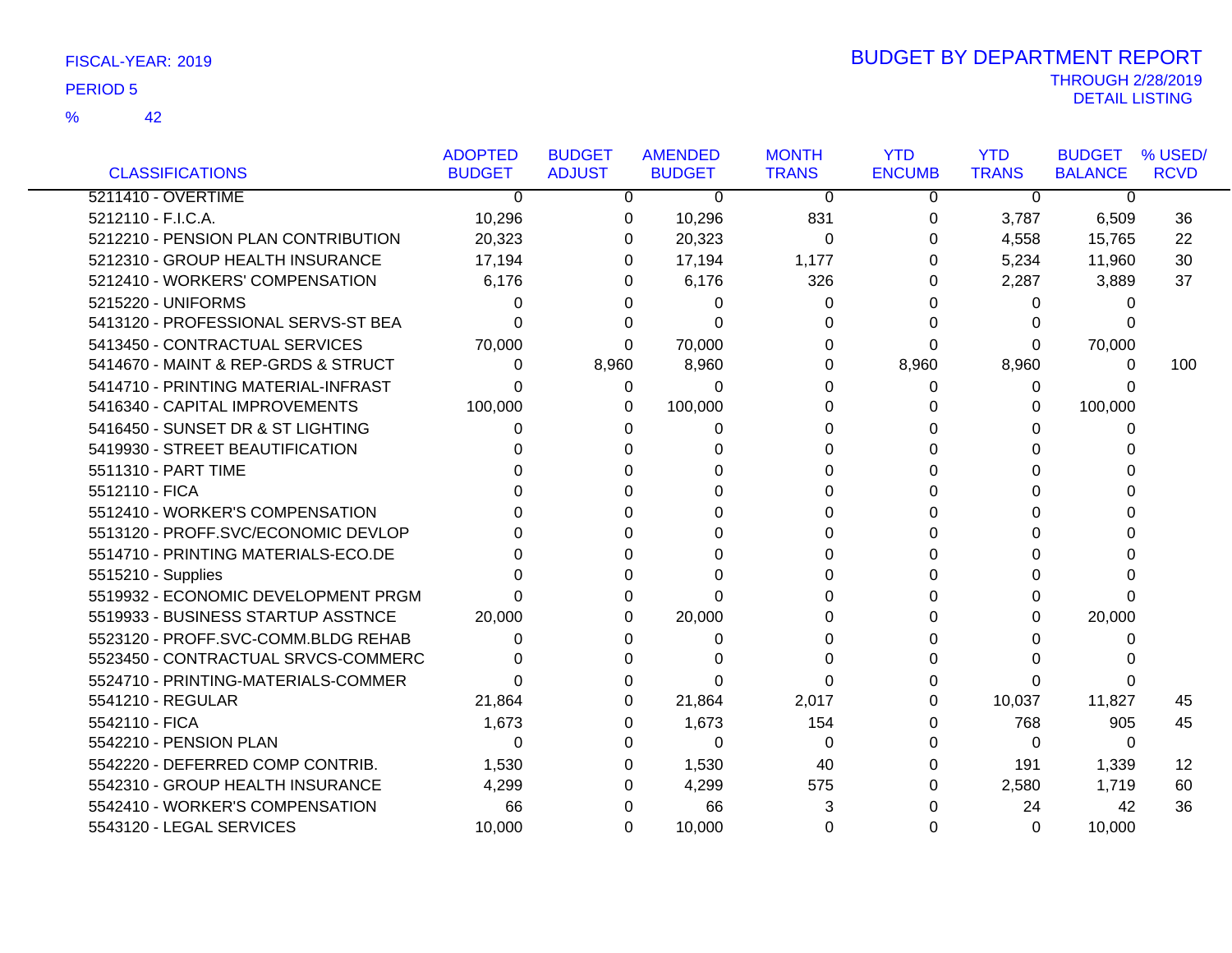|                                          | <b>ADOPTED</b> | <b>BUDGET</b> | <b>AMENDED</b> | <b>MONTH</b> | <b>YTD</b>    | <b>YTD</b>   | <b>BUDGET</b>  | % USED/         |
|------------------------------------------|----------------|---------------|----------------|--------------|---------------|--------------|----------------|-----------------|
| <b>CLASSIFICATIONS</b>                   | <b>BUDGET</b>  | <b>ADJUST</b> | <b>BUDGET</b>  | <b>TRANS</b> | <b>ENCUMB</b> | <b>TRANS</b> | <b>BALANCE</b> | <b>RCVD</b>     |
| 5543210 - AUDITOR'S FEES                 | 8,000          | 0             | 8,000          | 1,500        | 0             | 1,500        | 6,500          | $\overline{18}$ |
| 5543460 - Madison Land Adquisition & Dev | 2,300,218      | $\Omega$      | 2,300,218      | 0            | 0             | 20,134       | 2,280,084      |                 |
| 5544070 - TRAVEL & CONFERENCE            | 1,300          | 0             | 1,300          | $\Omega$     | 0             | 1,116        | 184            | 85              |
| 5544080 - EMPLOYEE EDUCATION &TRAIN      | 0              | 0             | 0              | $\Omega$     | 0             | 0            | 0              |                 |
| 5544631 - COMMUNICATION EQUIPMENT        | 1,250          | 0             | 1,250          | 118          | 0             | 251          | 999            | 20              |
| 5544710 - PRINTING, BINDING, PHOTOCOP    | 1,200          | 0             | 1,200          | $\Omega$     | 0             | 75           | 1,125          | 6               |
| 5544850 - NON-LEGAL ADVERTISING          | 0              | 0             | 0              | 0            | 0             | 0            | 0              |                 |
| 5544910 - LEGAL ADS-NON TIF              | $\Omega$       | $\Omega$      | $\Omega$       | $\Omega$     | 0             | $\Omega$     | 0              |                 |
| 5545210 - SUPPLIES                       | 2,500          | 0             | 2,500          | 0            | 0             | 139          | 2,361          | 5               |
| 5545410 - MEMBERSHIPS & SUBSCRIPTIO      | 1,250          | 0             | 1,250          | 0            | 0             | 85           | 1,165          | 6               |
| 5549140 - CRA SEC/GRNT ADM/MISC EXP      | $\Omega$       | 0             | 0              | $\Omega$     | 0             | $\Omega$     | $\Omega$       |                 |
| 5549915 - MISCELLANEOUS-CITY CONTRB      | 12,027         | 0             | 12,027         | $\Omega$     | 0             | 0            | 12,027         |                 |
| 5549920 - GENERAL CONTINGENCY            | 5,000          | 0             | 5,000          | 166          | 0             | 166          | 4,834          | 3               |
| 5549925 - CRA BOARD MEMBRS DISCRT F      | 7,000          | 0             | 7,000          | $\Omega$     | 0             | 1,747        | 5,253          | 24              |
| 5553120 - PROF SERVICES-INFILL PROG      | 0              | 0             | 0              | 0            | 0             | 0            | 0              |                 |
| 5593120 - PROFESSNL SERV-TECH ASSTC      | 0              | 0             | 0              | $\Omega$     | 0             | 0            | 0              |                 |
| 5593450 - WORK STUDY PROGRAM             | 15,000         | 0             | 15,000         | 0            | 0             | 0            | 15,000         |                 |
| 5599931 - SUMMER YOUTH & AFTER SCHOOL    | $\Omega$       | 0             | 0              | 0            |               | 0            | 0              |                 |
| 5599932 - SCHOOL ASSISTANCE PROGRAM      | 0              | 0             | 0              | 0            | 0             | 0            | 0              |                 |
| 5643120 - PROFESSIONAL SERV-LEGAL S      | 5,000          | $\Omega$      | 5,000          | $\Omega$     | 0             | $\Omega$     | 5,000          |                 |
| 5643450 - CONTRACTUAL                    | 0              | 0             | 0              | $\Omega$     | 0             | 0            | 0              |                 |
| 5649921 - MULTI-FAMILY REHAB PROGRM      |                | 0             | 0              | 0            | 0             | 0            |                |                 |
| 5649930 - SINGLE FAMILY REHAB PRGRM      | 100,000        | $\Omega$      | 100,000        | 5,200        | 18,500        | 30,270       | 69,730         | 30              |
| 5649935 - ASSISTANCE PROGRAM             | 25,000         | 0             | 25,000         | 0            | 0             | 0            | 25,000         |                 |
| 5691210 - REGULAR                        | 30,236         | 0             | 30,236         | 2,549        | 0             | 12,106       | 18,130         | 40              |
| 5692110 - FICA                           | 2,313          | 0             | 2,313          | 195          | 0             | 926          | 1,387          | 40              |
| 5692210 - PENSION PLAN                   | 1,633          | $\Omega$      | 1,633          | 0            | 0             | 389          | 1,244          | 23              |
| 5692310 - GROUP HEALTH INSURANCE         | 4,299          | 0             | 4,299          | 580          | 0             | 2,598        | 1,701          | 60              |
| 5692410 - WORKER'S COMPENSATION          | 91             | $\Omega$      | 91             | 5            | U             | 34           | 57             | 37              |
| 5723120 - PROF. SVC-PARK IMPROVEMNT      |                |               |                | 0            |               | 0            | 0              |                 |
| 5723450 - CONTRACTUAL                    |                | $\Omega$      | 0              | $\Omega$     | 0             | $\Omega$     | 0              |                 |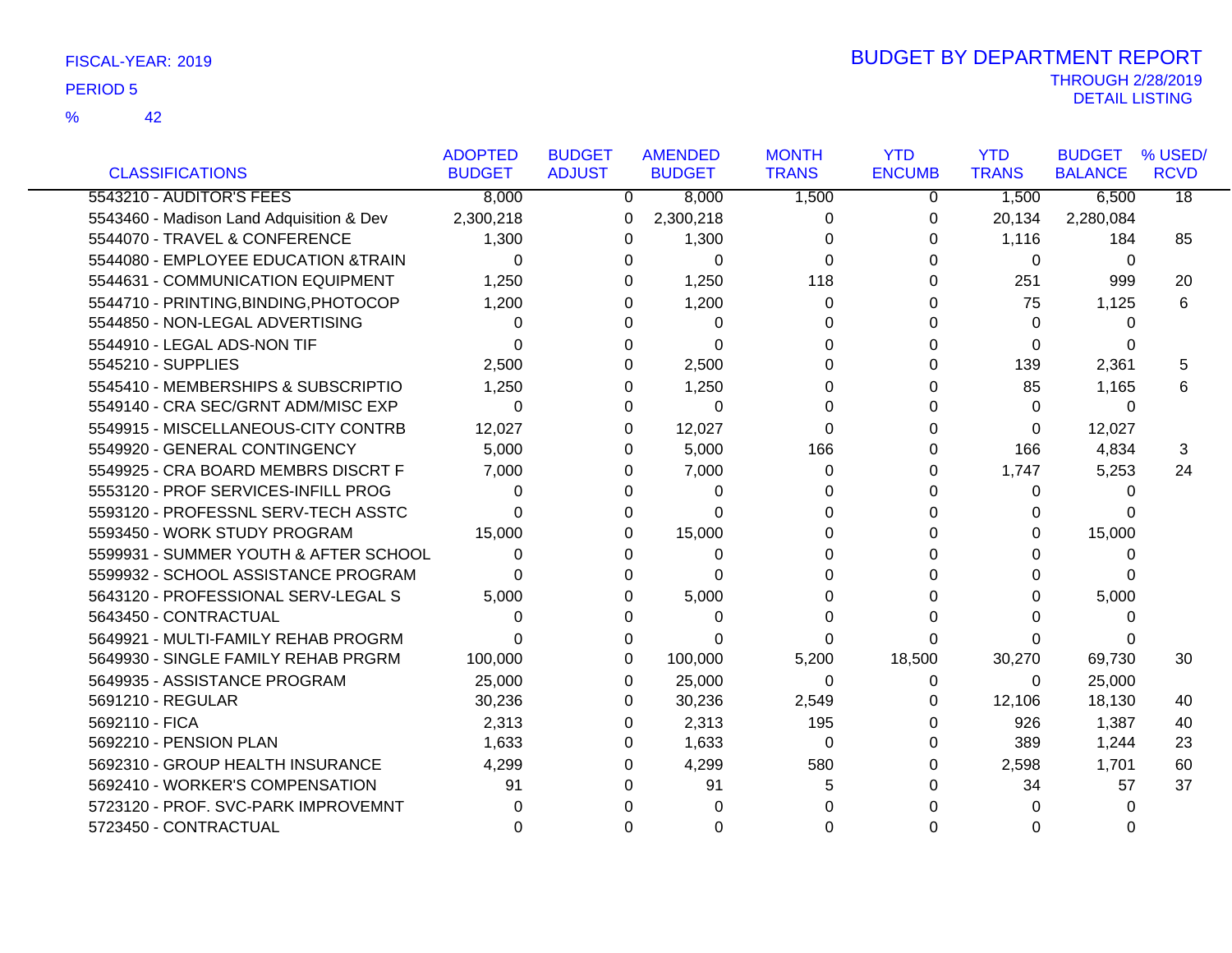42 %

### THROUGH 2/28/2019<br>DETAIL LISTING DETAIL LISTING PERIOD <sup>5</sup> BUDGET BY DEPARTMENT REPORT

|                                           | <b>ADOPTED</b> | <b>BUDGET</b> | <b>AMENDED</b> | <b>MONTH</b> | <b>YTD</b>    | <b>YTD</b>   | <b>BUDGET</b>  | % USED/     |
|-------------------------------------------|----------------|---------------|----------------|--------------|---------------|--------------|----------------|-------------|
| <b>CLASSIFICATIONS</b>                    | <b>BUDGET</b>  | <b>ADJUST</b> | <b>BUDGET</b>  | <b>TRANS</b> | <b>ENCUMB</b> | <b>TRANS</b> | <b>BALANCE</b> | <b>RCVD</b> |
| 5726450 - MATCHING CONTRIBUTION           | 0              | 0             | 0              | 0            | 0             | 0            | 0              |             |
| 5741210 - SPECIAL EVENTS PLANNING         |                |               |                |              |               |              |                |             |
| 5742110 - FICA                            |                |               |                |              |               |              |                |             |
| 5742210 - PENSION                         |                |               |                |              |               |              |                |             |
| 5742310 - HEALTH INSURANCE                |                |               |                |              |               |              |                |             |
| 5742410 - WORKER'S COMPENSATION           |                | U             |                |              |               |              |                |             |
| 5743120 - PROFESSIONAL SERV-MRKTNG        | 25,500         | 0             | 25,500         | 5,695        | 1,600         | 10,795       | 14,705         | 42          |
| 5819120 - INTRA-GOV TRANSFER-DEBT SERVIC  |                |               |                | $\Omega$     | 0             |              |                |             |
| 5819140 - INTRA GOV-CAPITAL IMP PROJ FUN  |                | 0             |                |              |               |              |                |             |
| 5819500 - REIMB CITY/MADISON SQUARE / EXP | 210,965        | 0             | 210,965        | 0            | 0             | 124,688      | 86,277         | 59          |
| 5833120 - - PROFESSIONAL SERVICES         |                | 0             | 0              |              | O             | 0            | 0              |             |
| 5833125 - PROPERTY MANAGEMENT             | 40,000         | 0             | 40,000         | 188          | 4,400         | 28,251       | 11,749         | 70          |
| 5833455 - PROPERTY MAINTENANCE            | 40,000         | 0             | 40,000         | 1,309        | 0             | 5,010        | 34,990         | 12          |
| 5836110 - LAND ACQUISITION                |                |               |                |              |               |              |                |             |
| 5837110 - REGIONS BANK LOAN \$2,730,      |                |               |                |              |               |              |                |             |
| 5837210 - REGIONS LN 2006 - \$2,730M      |                |               |                |              |               |              |                |             |
| Department 1110-CRA BOARD FOR TIF TOTAL   | 3,443,980      | 8,960         | 3,452,940      | 46,565       | 33,460        | 387,042      | 3,065,899      | 11          |
| <b>EXPENSE TOTAL</b>                      | 3,443,980      | 8,960         | 3,452,940      | 46,565       | 33,460        | 387,042      | 3,065,899      | 11          |
| Fund 610-CRA TRUST FUND TOTAL             |                |               |                |              |               |              |                |             |
| <b>REVENUE</b>                            | 1,577,941      | 0             | 1,577,941      | 1,481        | 0             | 816,060      | 761,881        | 51          |
| <b>EXPENSE</b>                            | 3,443,980      | 8,960         | 3,452,940      | 46,565       | 33,460        | 387,042      | 3,065,899      | 11          |
| Fund 610-CRA TRUST FUND TOTAL             | $-1,866,039$   | $-8,960$      | $-1,874,999$   | $-45,084$    | $-33,460$     | 429,018      | $-2,304,018$   |             |

Fund 615-FEDERAL FORFEITURE FUND

REVENUE

Department 0000-Description N/A

3511000 - CONFISCATED REVENUE 0 0 0 0 0 30,629 -30,629